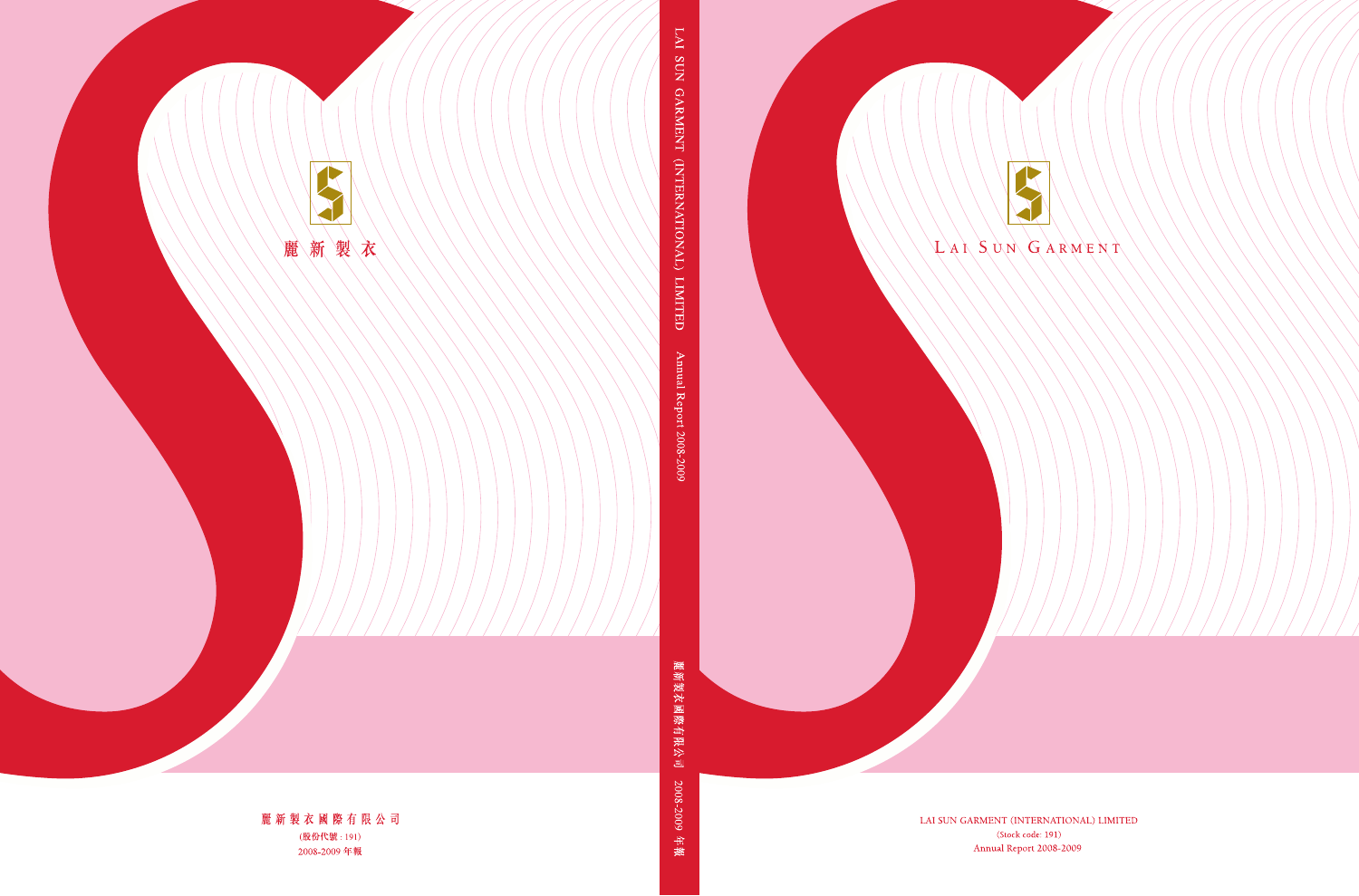#### **Contents**

- 2 Corporate Profile
- 3 Corporate Information
- 4 Chairman's Statement
- 14 Report of the Directors
- 28 Corporate Governance Report
- 32 Independent Auditors' Report
- 34 Consolidated Income Statement
- 35 Consolidated Balance Sheet
- 37 Consolidated Statement of Changes in Equity
- 38 Consolidated Cash Flow Statement
- 40 Balance Sheet
- 41 Notes to Financial Statements
- 93 Notice of Annual General Meeting

### **Lai Sun Garment (International) Limited**

11/F Lai Sun Commercial Centre 680 Cheung Sha Wan Road Kowloon, Hong Kong **Tel** (852) 2741 0391 **Fax** (852) 2785 2775 **Website** http://www.laisun.com **E-mail** advpr@laisun.com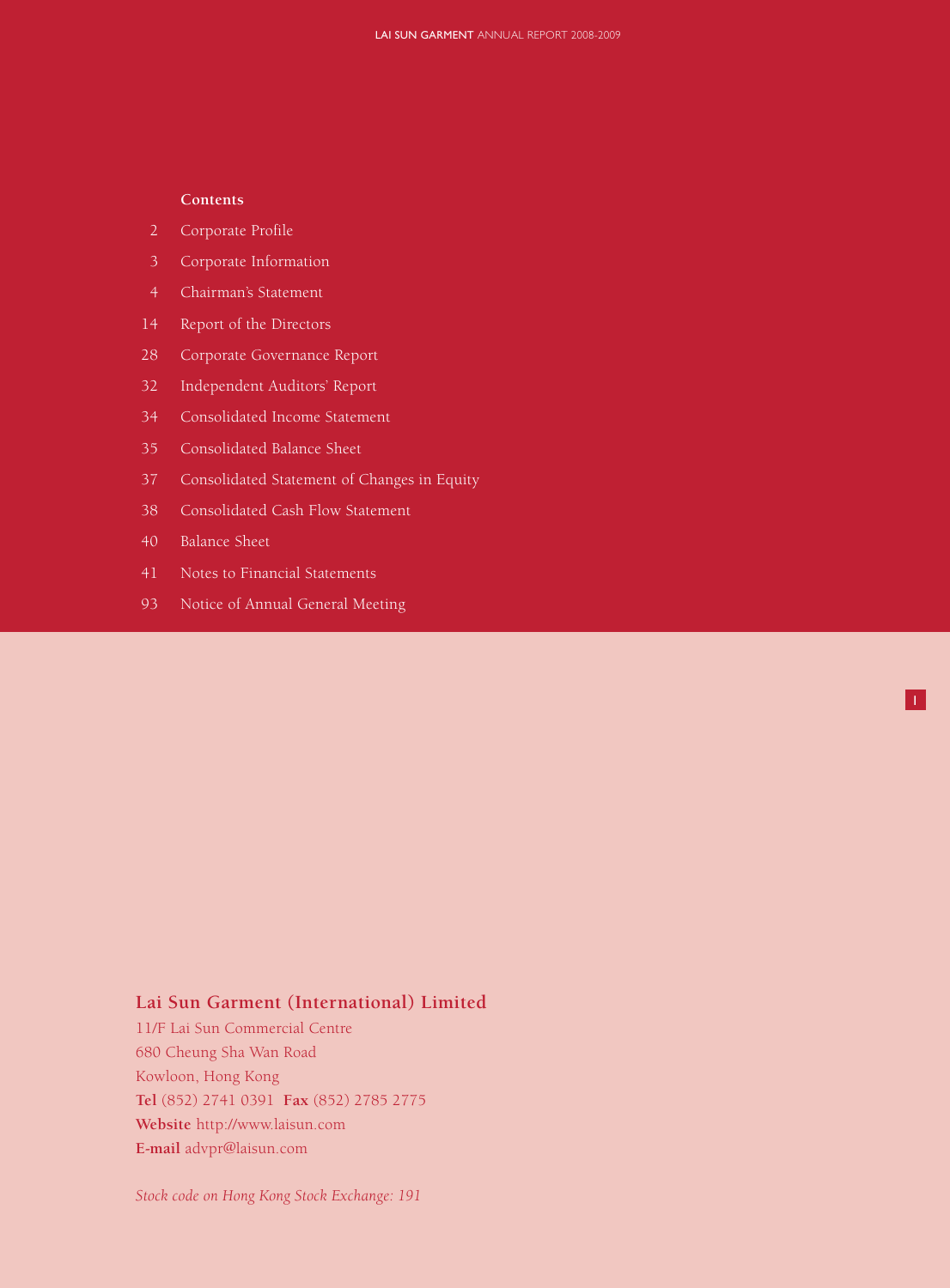# **Corporate Profile**

The Lai Sun Group was founded in 1947 as a garment manufacturer and obtained its first listing on the Hong Kong stock exchange in late 1972. The Group has since evolved into a diversified conglomerate and its principal activities include property development and investment in Hong Kong and China, hotel operation and management, and media and entertainment businesses. Lai Sun Garment (International) Limited is listed on The Stock Exchange of Hong Kong Limited and holds substantial interests in two listed companies of the Group.

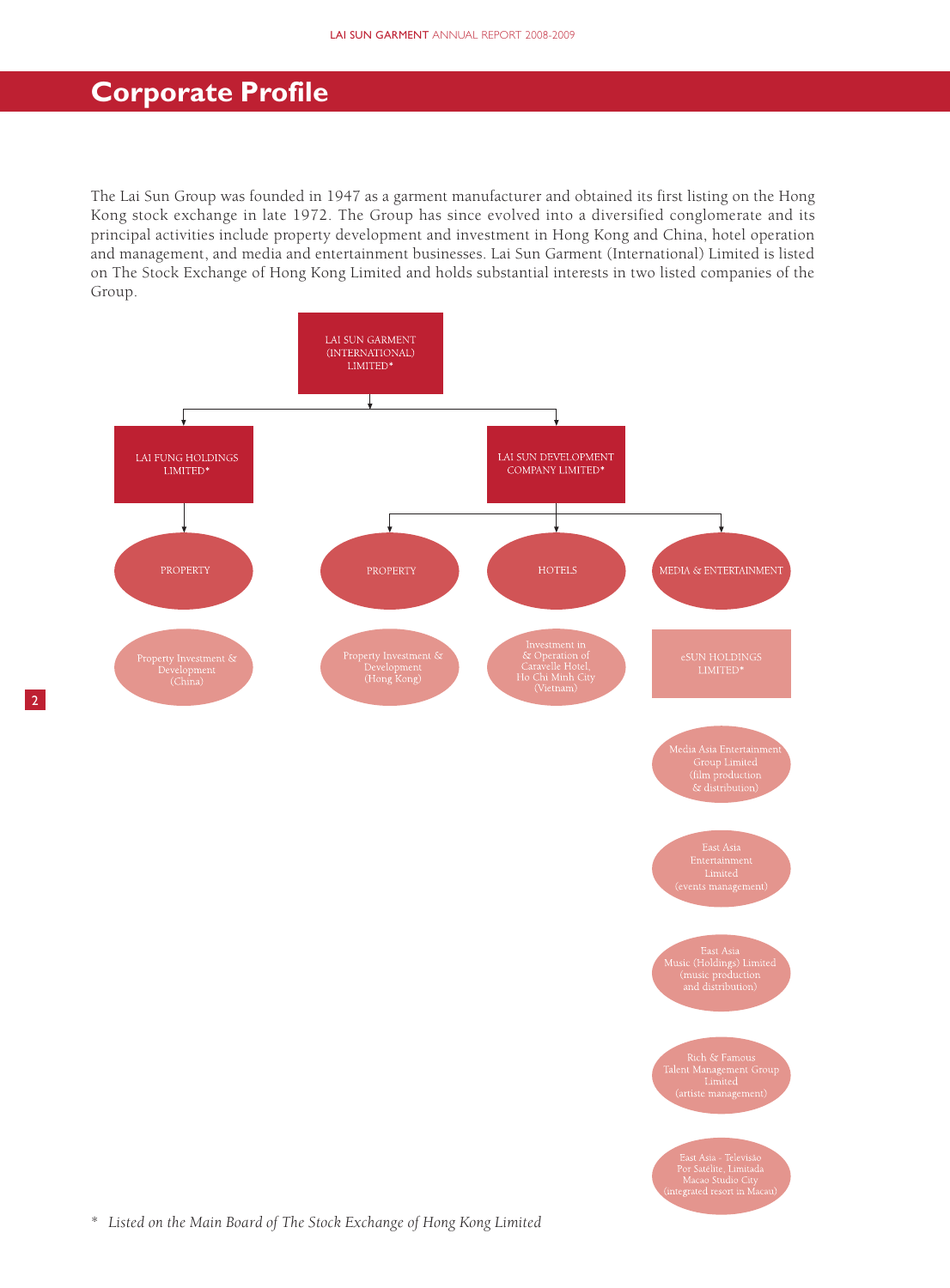# **Corporate Information**

# **Place of Incorporation**

Hong Kong

### **Directors**

Lam Kin Ming *(Chairman)* Lam Kin Ngok, Peter *(Deputy Chairman)* Shiu Kai Wah Lam Kin Hong, Matthew Tam Kin Man, Kraven Lam Hau Yin, Lester *(also alternate director to Madam U Po Chu )* Leung Churk Yin, Jeanny U Po Chu Chiu Wai Wan Yee Hwa, Edward\* Leung Shu Yin, William\* Chow Bing Chiu\*

*\* Independent non-executive director*

### **Secretary and Registered Office**

Yeung Kam Hoi 11th Floor Lai Sun Commercial Centre 680 Cheung Sha Wan Road Kowloon Hong Kong

#### **Share Registrars**

Tricor Tengis Limited 26th Floor Tesbury Centre 28 Queen's Road East Wanchai Hong Kong

#### **Auditors**

Ernst & Young Certified Public Accountants 18th Floor Two International Finance Centre 8 Finance Street Central Hong Kong

#### **Solicitors**

Vincent T.K. Cheung, Yap & Co. 11th Floor Central Building 1-3 Pedder Street Central Hong Kong

#### **Bankers**

Hang Seng Bank Limited The Bank of East Asia, Limited The Hongkong and Shanghai Banking Corporation Limited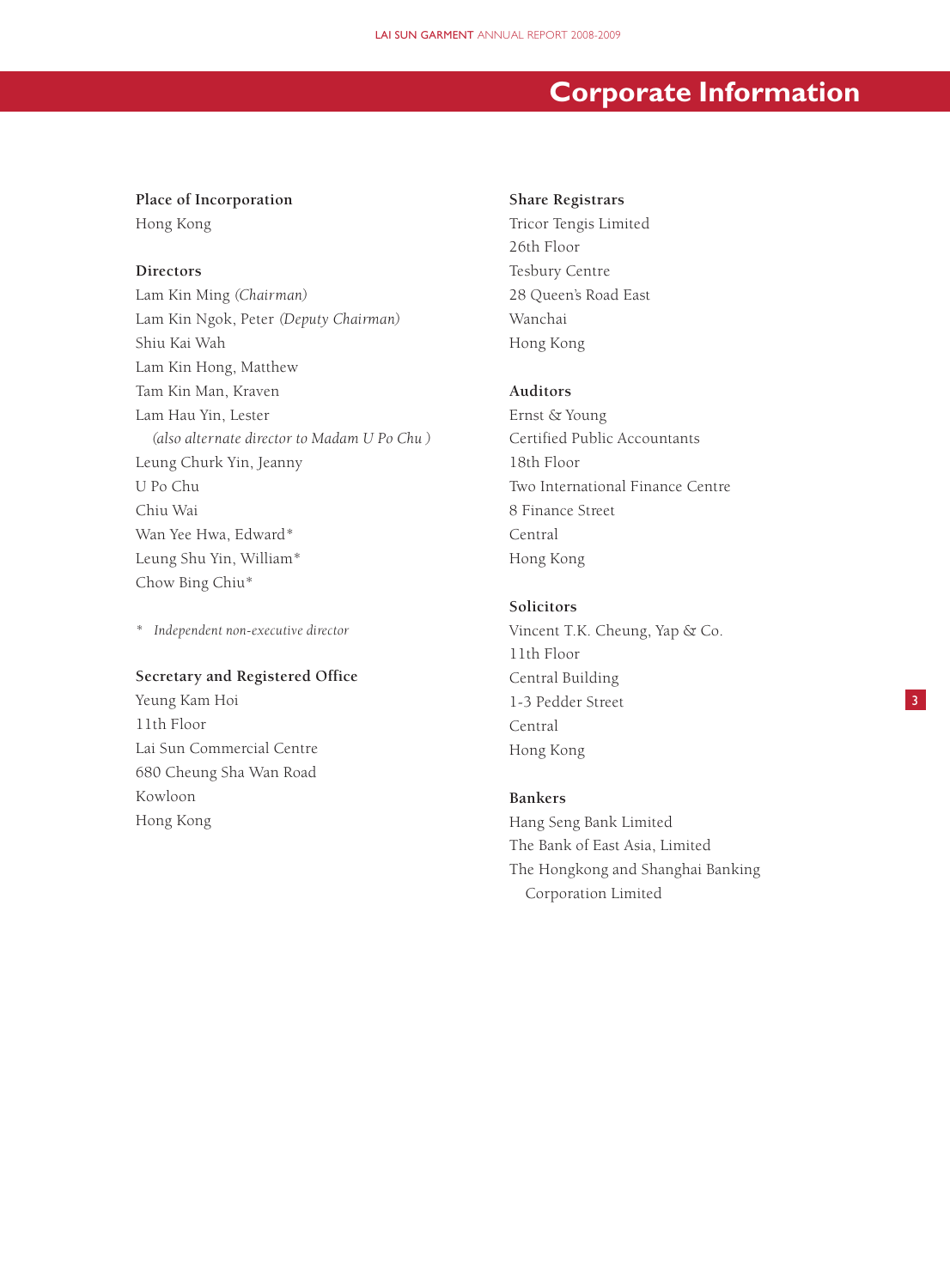# **Chairman's Statement**



*Chairman* LAM Kin Ming

#### **OVERVIEW OF FINAL RESULTS**

For the year ended 31 July 2009, the Group recorded a turnover of HK\$14,526,000 (2008: HK\$14,303,000) and a gross profit of HK\$12,806,000 (2008: HK\$12,244,000), representing an increase of approximately 1.6% and 4.6% respectively from the previous year. The Group derived its turnover and gross profit mainly from rental and related income from industrial properties held for investment.

During the year under review, the Group recorded a fair value loss on investment properties of HK\$6,678,000 compared to a fair value gain of HK\$43,889,000 in the previous year. Such loss was offset by a reversal of provision for impairment of HK\$21,160,000 with regard to a loan amount of HK\$55,000,000 granted to an independent third party (the "Borrower"). Following recovery actions taken by the Group, the outstanding principal balance of the loan of HK\$55,000,000 due from the Borrower under the abovementioned revolving facility was recovered in full. There was a reversal of provision for impairment of HK\$21,160,000 previously made against the loan for the year ended 31 July 2009. As a result of the above factors, the Group's profit from operating activities decreased by approximately 48.5% to HK\$12,241,000 (2008: HK\$23,770,000).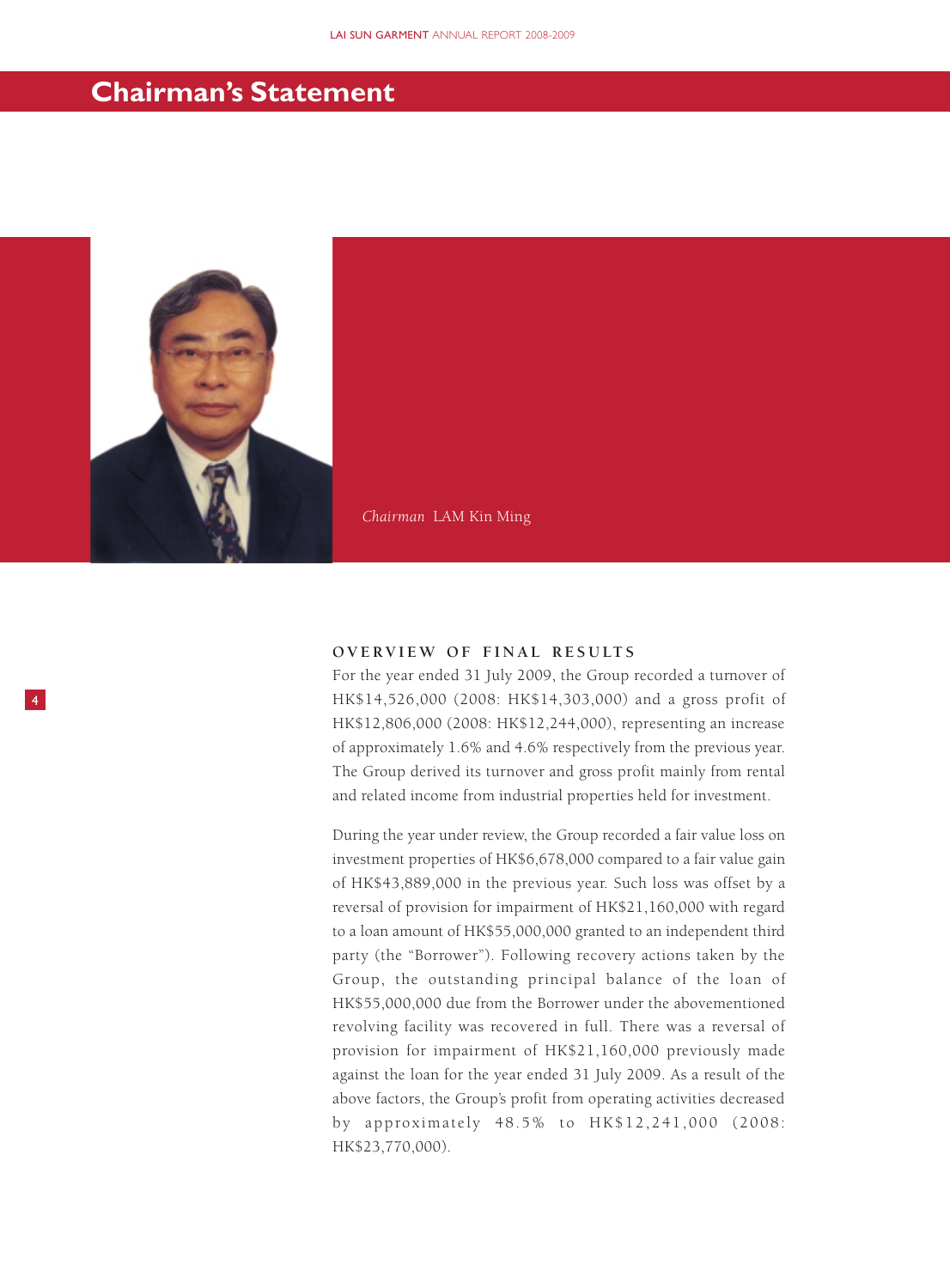# **Chairman's Statement**

#### **OVERVIEW OF FINAL RESULTS (continued)**

Share of profits from associates was HK\$166,676,000 (2008: HK\$39,554,000), up by 321.4% from the previous year. The change in share of profits from associates was due to the substantial increase in share of profits from Lai Fung Holdings Limited ("Lai Fung").

For the year ended 31 July 2009, the Group recorded a consolidated profit attributable to ordinary equity holders of HK\$168,384,000 (2008: HK\$45,797,000), representing an increase of approximately 267.7% from the previous year. Shareholders' equity as at 31 July 2009 amounted to HK\$3,635,847,000, up by 5.2% from HK\$3,455,942,000 as at 31 July 2008. Net asset value per share as at 31 July 2009 was HK\$2.25, as compared to HK\$2.14 as at 31 July 2008.

#### *Lai Fung*

As at 31 July 2009, the Group held an effective 40.58% interest in Lai Fung. Lai Fung is principally engaged in property development and investment in China. Lai Fung currently has property projects in Shanghai, Guangzhou and Zhongshan.

For the year ended 31 July 2009, Lai Fung recorded a turnover of HK\$937,380,000 (2008: HK\$868,001,000) and a gross profit of HK\$632,436,000 (2008: HK\$622,837,000), representing an increase of approximately 8.0% and 1.5% respectively from the previous year.

Out of Lai Fung's total turnover, rental income decreased by 14.0% from HK\$254,160,000 to HK\$218,525,000, which was mainly due to the adverse impact of renovation work on Shanghai Hong Kong Plaza. Owing to the completion of Phase II of Shanghai Regents Park and recognition of sales of relevant residential units sold before 31 July 2009, Lai Fung's turnover from sales of properties increased by 17.1% from HK\$613,841,000 to HK\$718,855,000. Mainly as a result of lower proportion of rental income compared to sales of development properties, Lai Fung's gross profit margin decreased slightly to 67.5%, from 71.8% in the previous year.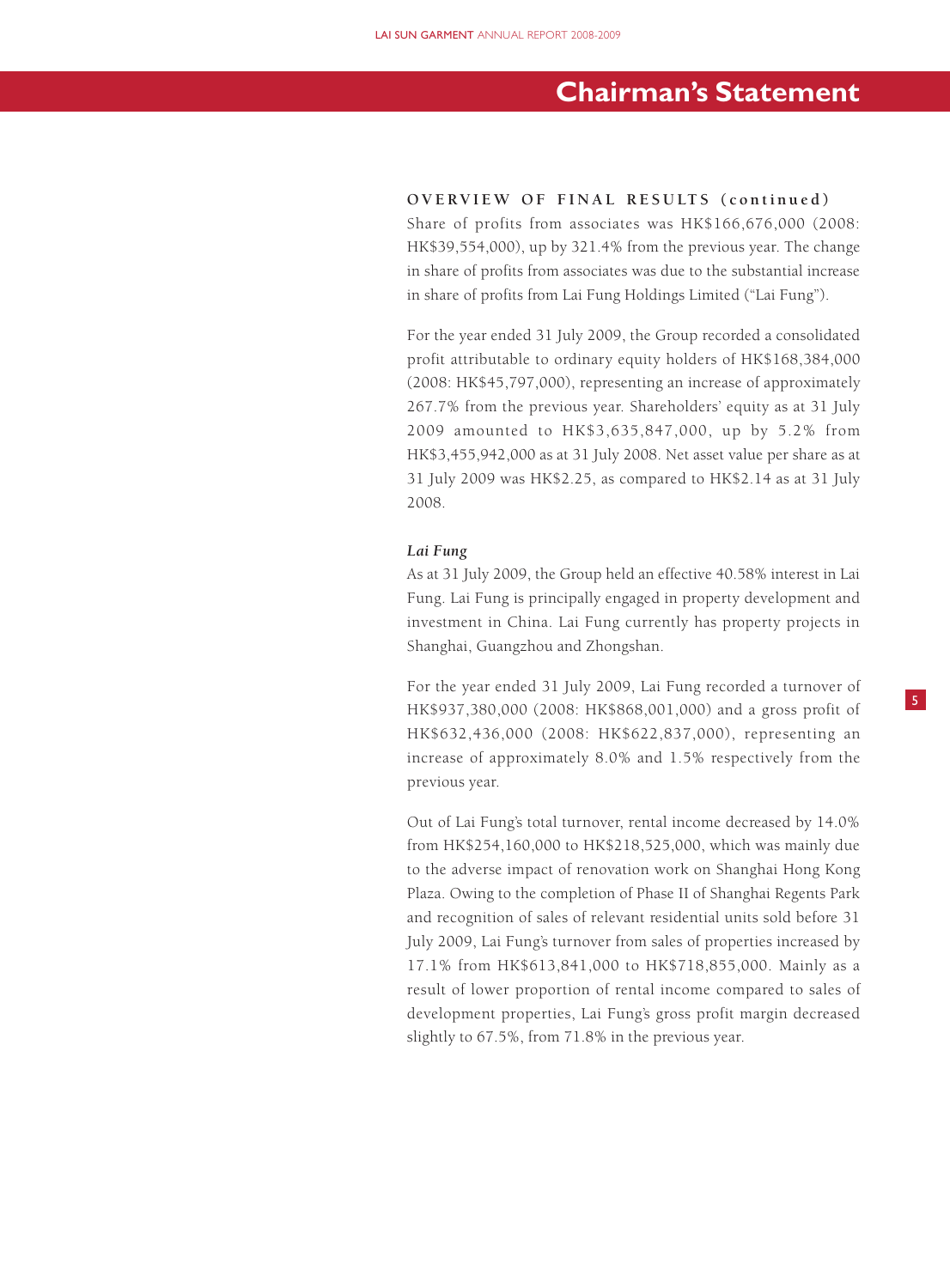## **OVERVIEW OF FINAL RESULTS (continued)** *Lai Fung (continued)*

During the year under review, Lai Fung recorded a profit from operating activities of HK\$886,631,000 (2008: HK\$761,532,000). The increase in Lai Fung's profit from operating activities was mainly due to a gain on termination of cross currency swaps, a gain on repurchase of its senior notes, and a fair value gain on investment properties (albeit at a lower level than that recorded in the previous year). In addition, Lai Fung recorded an exchange loss of HK\$2,540,000 on a USD denominated bank loan (2008: a net exchange loss of HK\$114,081,000 on a USD denominated bank loan and the cross currency swaps).

Lai Fung's finance costs expensed during the year reduced to HK\$118,588,000 (2008: HK\$151,911,000), after an amount of HK\$77,030,000 (2008: HK\$54,130,000) had been capitalised in properties under development during the year.

As a result of the abovementioned factors, the profit attributable to equity holders of Lai Fung increased to HK\$406,888,000 (2008: HK\$206,005,000).

### *Lai Sun Development Company Limited ("LSD")*

As at 31 July 2009, the Group held an effective 11.18% interest in LSD. LSD is principally engaged in the development of and investment in Hong Kong property, as well as investment in and operation of hotels and restaurants.

For the year ended 31 July 2009, LSD recorded a turnover of HK\$649,742,000 (2008: HK\$826,506,000) and a gross profit of HK\$454,536,000 (2008: HK\$564,885,000), representing a decrease of approximately 21.4% and 19.5% respectively from the previous year. The decrease in LSD's turnover and gross profit was largely due to the lack of contribution during the year from the hotel operations of the former The Ritz-Carlton Hong Kong which ceased operations since 1 February 2008.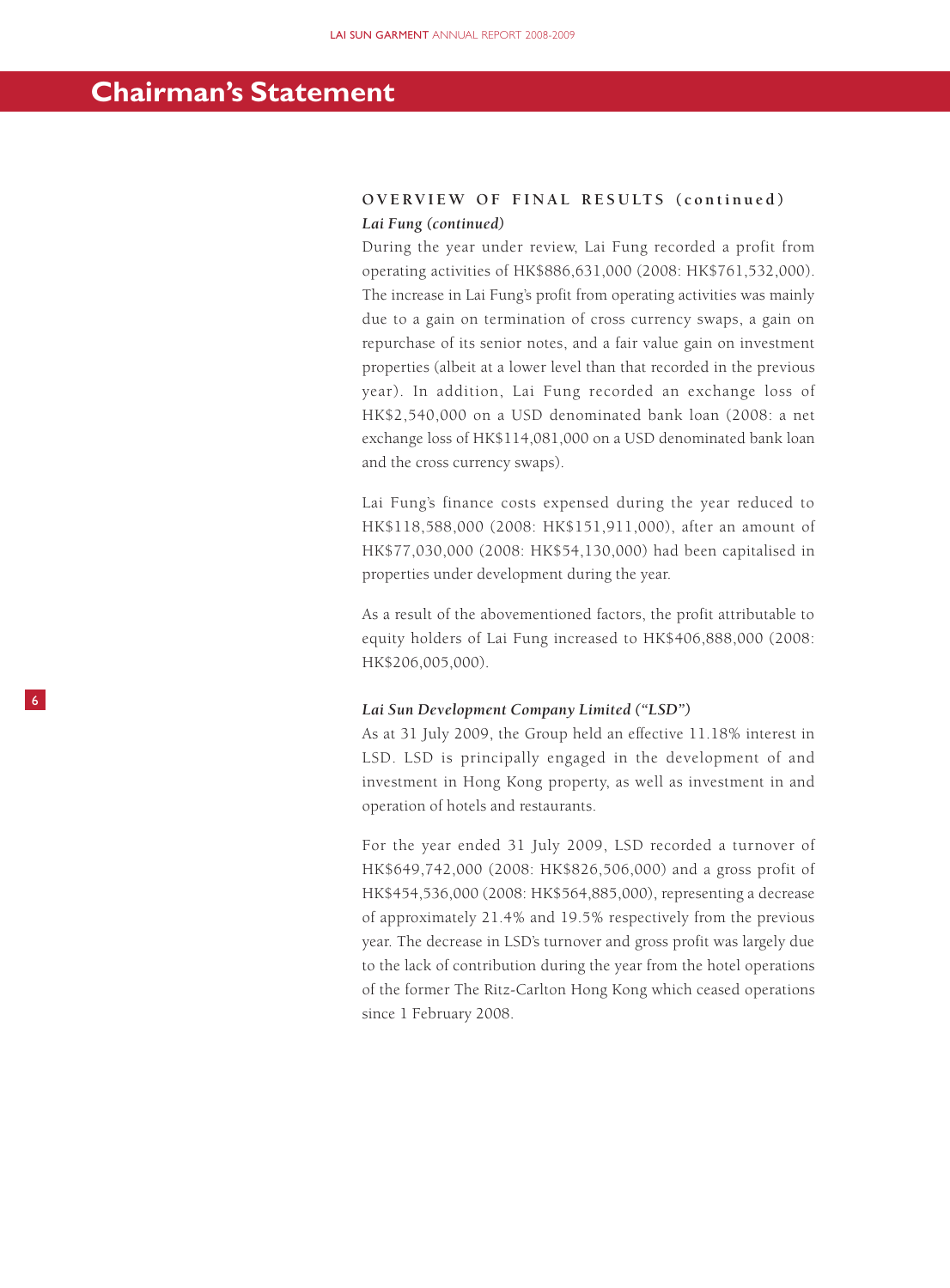

Tai Po Road Project<br>(architectual rendering)

*(architectual rendering)* 79 Hoi Yuen Road, Kwun Tong, Hong Kong *(architectual rendering)*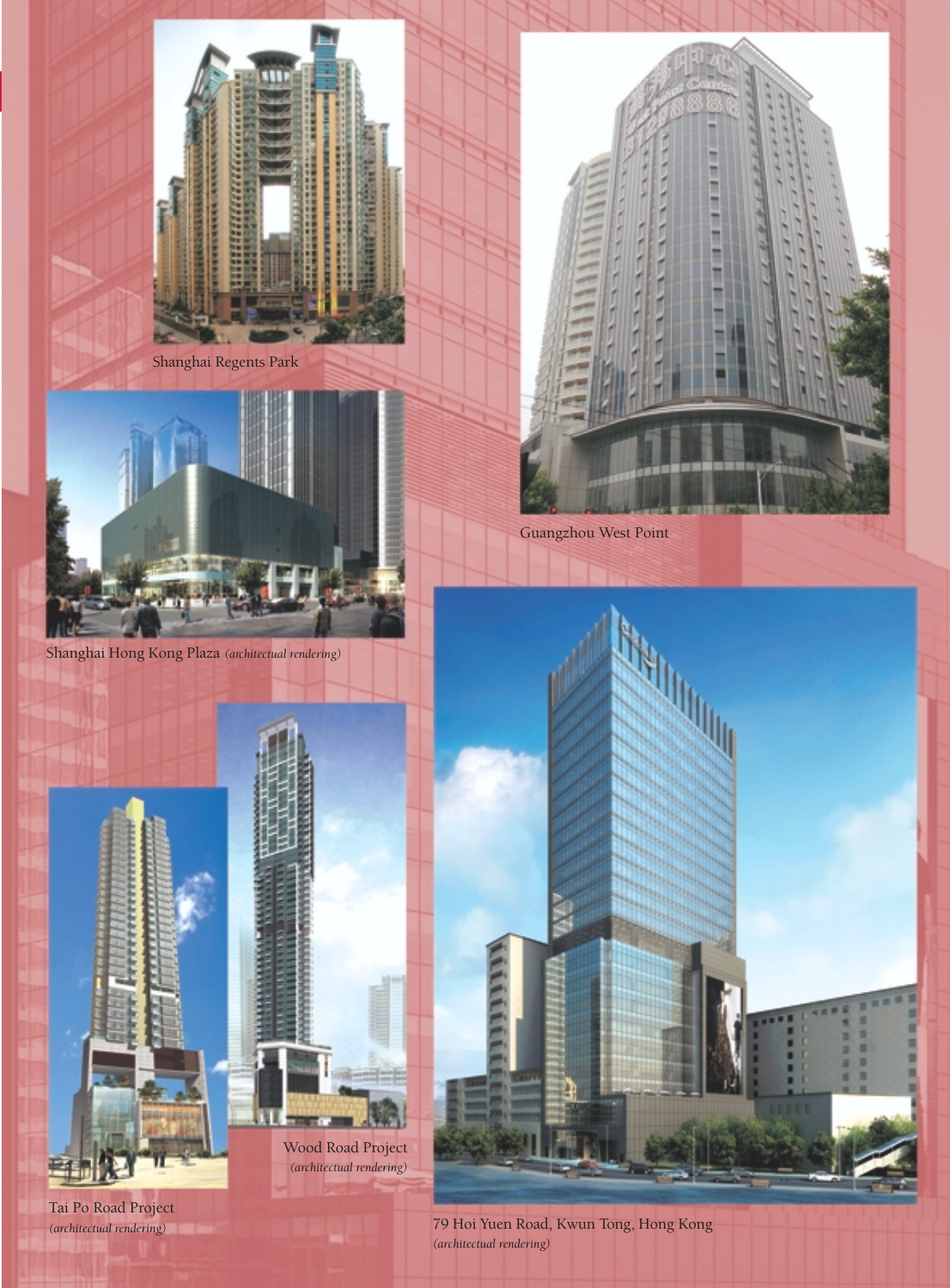## **OVERVIEW OF FINAL RESULTS (continued)** *Lai Sun Development Company Limited ("LSD") (continued)*

During the year under review, LSD recorded a fair value loss on investment properties of HK\$145,748,000 (2008: a gain of HK\$721,604,000) as a result of the adverse economic conditions from the global financial turmoil since the fourth quarter of 2008. During this year, LSD did not record any gain on disposal whereas in the previous year, LSD recorded a gain on disposal of HK\$699,036,000 for the disposal of a 26.57% interest in Diamond String Limited, which owns the former The Ritz-Carlton Hong Kong property. During this year, LSD recorded a reversal of provision for tax indemnity of approximately HK\$11,936,000 (2008: a provision of HK\$464,632,000). Such provision was made in the financial year of 2008 in respect of certain tax indemnity granted by LSD to Lai Fung in November 1997 at the time of effecting the separate listing of Lai Fung on The Stock Exchange of Hong Kong Limited. Mainly as a result of the above exceptional items, LSD recorded a profit from operating activities of HK\$11,333,000 during the year ended 31 July 2009, versus a profit from operating activities of HK\$1,240,831,000 in the previous year.

LSD currently holds a 36.08% interest in eSun Holdings Limited ("eSun"), which in turn holds a 36.72% interest in LSD. During the year, LSD's share of losses from associates was HK\$132,483,000, compared to share of profits from associates of HK\$19,736,000 in the previous year. Such share of losses from associates mainly reflected the operational losses of eSun after taking into account the crossholdings between LSD and eSun. Also, the cross-holdings between LSD and eSun results in a further loss to LSD due to LSD's further share of eSun's loss arising from eSun's share of the results of LSD.

As a result of decreases in interest rate, LSD's finance costs during the year decreased to HK\$58,479,000 (2008: HK\$104,078,000).

For the year ended 31 July 2009, LSD recorded a consolidated net loss attributable to ordinary equity holders of HK\$220,985,000, compared to a consolidated net profit of HK\$1,013,333,000 in the previous year.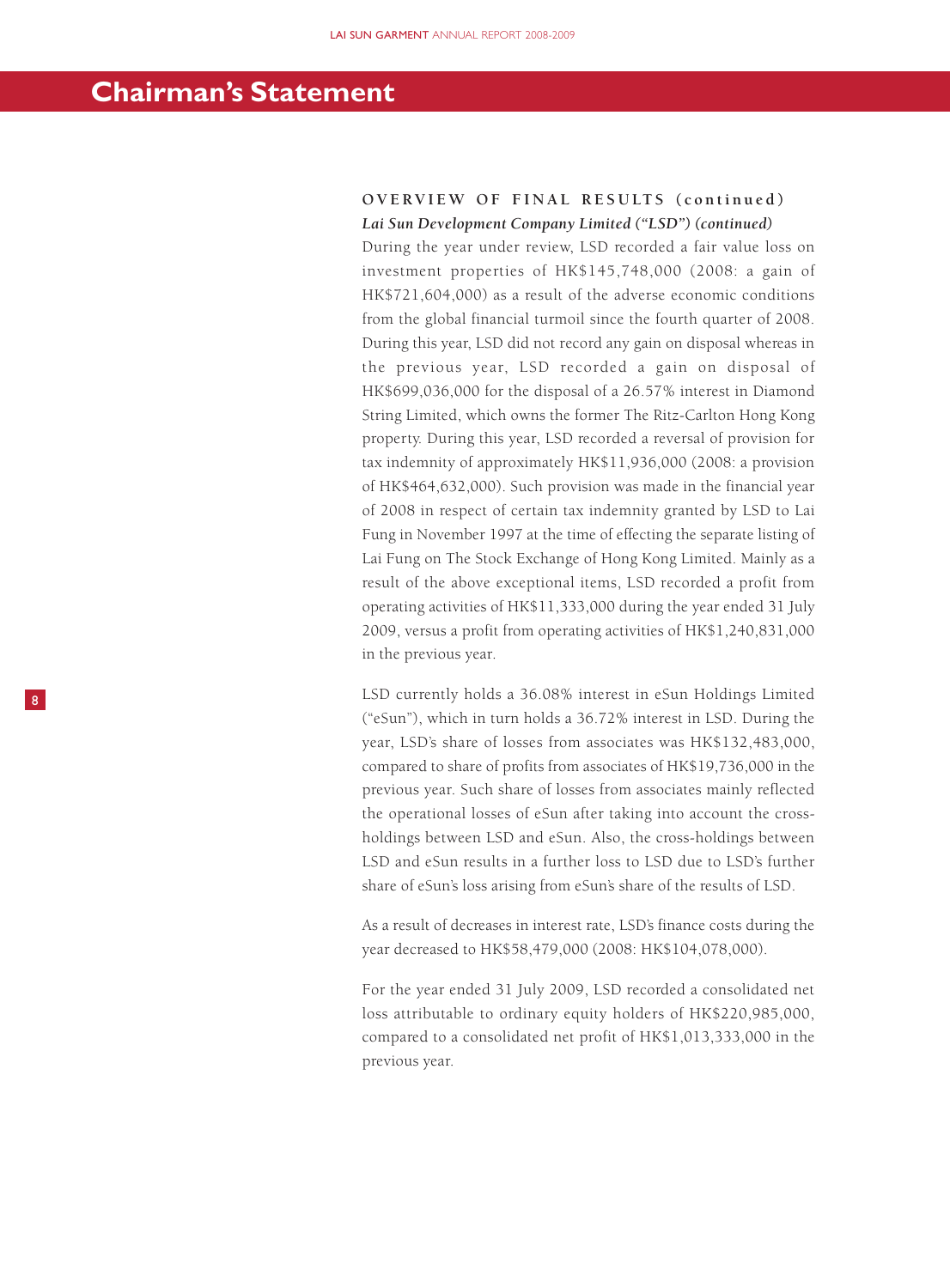## **OVERVIEW OF FINAL RESULTS (continued)** *Development of 79 Hoi Yuen Road, Kwun Tong, Hong Kong*

Construction of this joint office and commercial development project with Crocodile Garments Limited was completed and occupation permit was issued in September 2009. The Group is entitled to the retail portion of this redeveloped property with a gross floor area of approximately 100,000 square feet and the Group is now in the process of finalising the legal title documentation.

### **PROSPECTS**

The global financial turmoil in the fourth quarter of 2008 negatively affected property market sentiment and volume of transactions in Hong Kong and China's real estate market. Both markets experienced great volatility during the past year. Since the beginning of 2009, with governments and central banks in most major countries implementing massive economic stimulus packages and quantitative credit easing policies, Hong Kong and China's real estate markets started to show strong recovery. Under the current macro-economic circumstances, the Group will manage their operations on a prudent basis, and will strive to position their businesses for future growth.

#### *Lai Fung*

In the medium- and long-term, ongoing urbanisation and demand for living improvement will foster healthy growth of the real estate market in China. Since the outbreak of the global financial turmoil in 2008, the Central Government has placed significant emphasis on domestic consumption to fuel economic growth. Real estate as an important segment of domestic consumption will be a key beneficiary. It is widely expected that the Central Government would not easily make a drastic shift from its current favourable policies towards real estate. However, there would be adjustment policies to pace the property market and economic rhythm. By then, this could cause short-term fluctuation in the property market in China.

Overall, Lai Fung is cautiously optimistic about China's property market and Lai Fung is well positioned for growth in the coming years. Owing to its strong sales performance for Shanghai Regents Park Phase II and Guangzhou West Point, Lai Fung has locked in substantial sales revenue for the next financial year. In addition, Lai Fung has re-accelerated the construction schedules of other development projects to fuel growth in turnover and profits for the financial years beyond next year.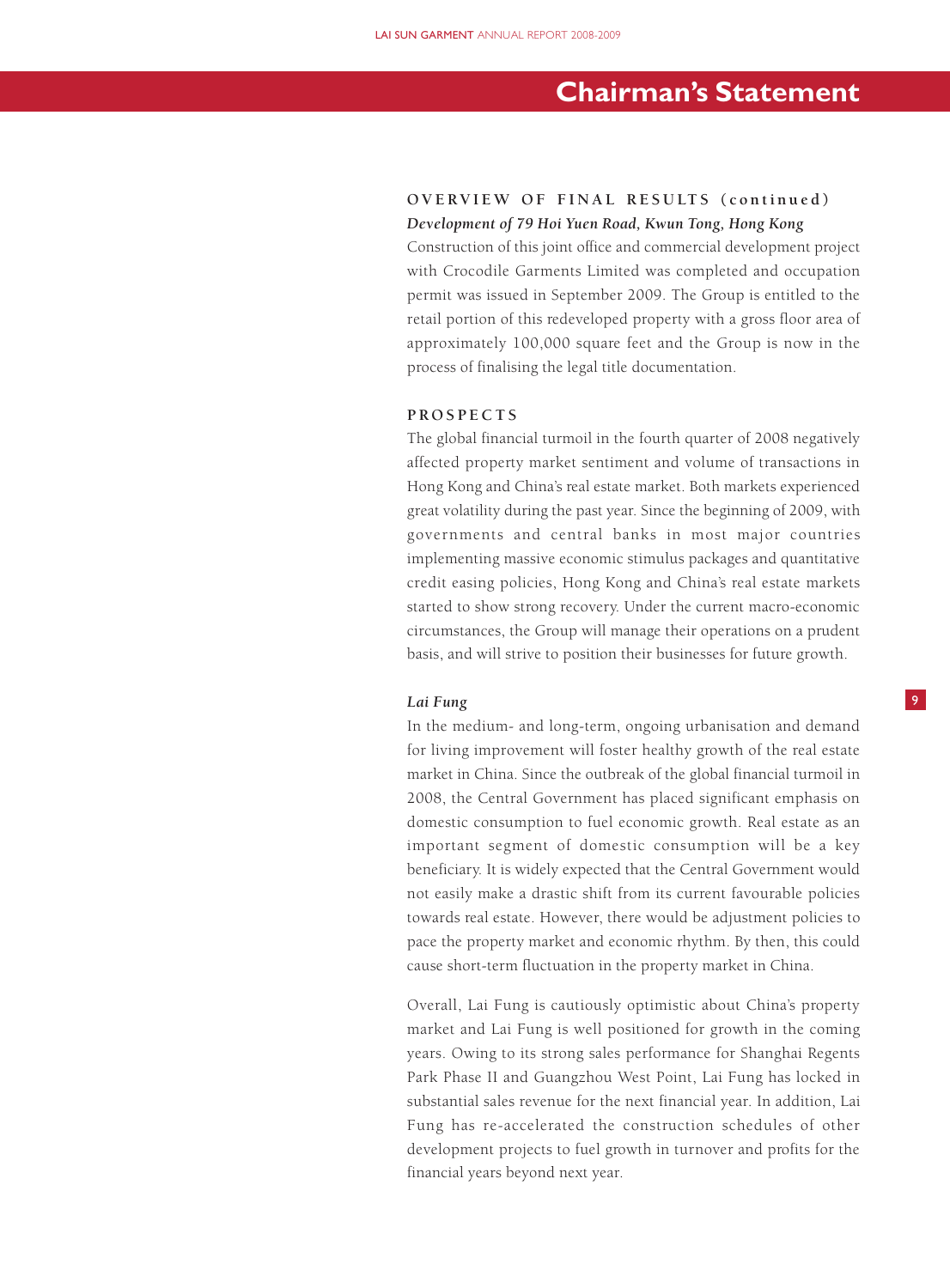### **PROSPECTS (continued)** *Lai Fung (continued)*

With the macro-economic condition as mentioned above, Lai Fung will monitor the market closely and expand its landbank at the appropriate time. Furthermore, Lai Fung will continue to grow its recurrent income base through upgrading and renovation of Shanghai Hong Kong Plaza and addition of new venues through completion of commercial property portions of the new development projects.

#### *LSD*

Rentals for office and commercial properties in prime locations in Hong Kong have shown signs of stablisation since the middle of 2009. With current high occupancy in its investment properties, LSD has in the past economic cycle successfully strengthened its tenant and trade mix, which well prepares LSD to operate through difficult economic environment ahead. In the coming year, LSD will continue to take a defensive approach as regards its rental policies, with the objective of maintaining occupancy rates and rental cashflows from its investment properties.

Since the second quarter of 2009, low mortgage interest rate and encouraging performance of the local stock market triggered the turnaround of Hong Kong's property market sentiment. Volume and property prices for primary and secondary transactions have grown steadily. LSD currently holds a number of residential projects under development in Hong Kong. To capture the strong turnaround in the Hong Kong residential property market, LSD expects to start the presale of residential units in its Wood Road Project, Wanchai and Tai Po Road Project, Kowloon in 2010. Given the shortage of supply in core city areas in Hong Kong, LSD is still cautiously optimistic on the Hong Kong residential properties in the longer term. LSD will monitor the local property market closely and will adopt a prudent and balanced approach towards its property development business.

#### *79 Hoi Yuen Road, Kwun Tong, Hong Kong*

Up to the date of this report, the Group has received commitment from tenants for leasing of 70% of the gross floor area of the retail portion of this property. The tenants who have taken up leases are mainly renowned restaurants as well as food and beverage outlets. This property will contribute to the rental income of the Group in the next financial year.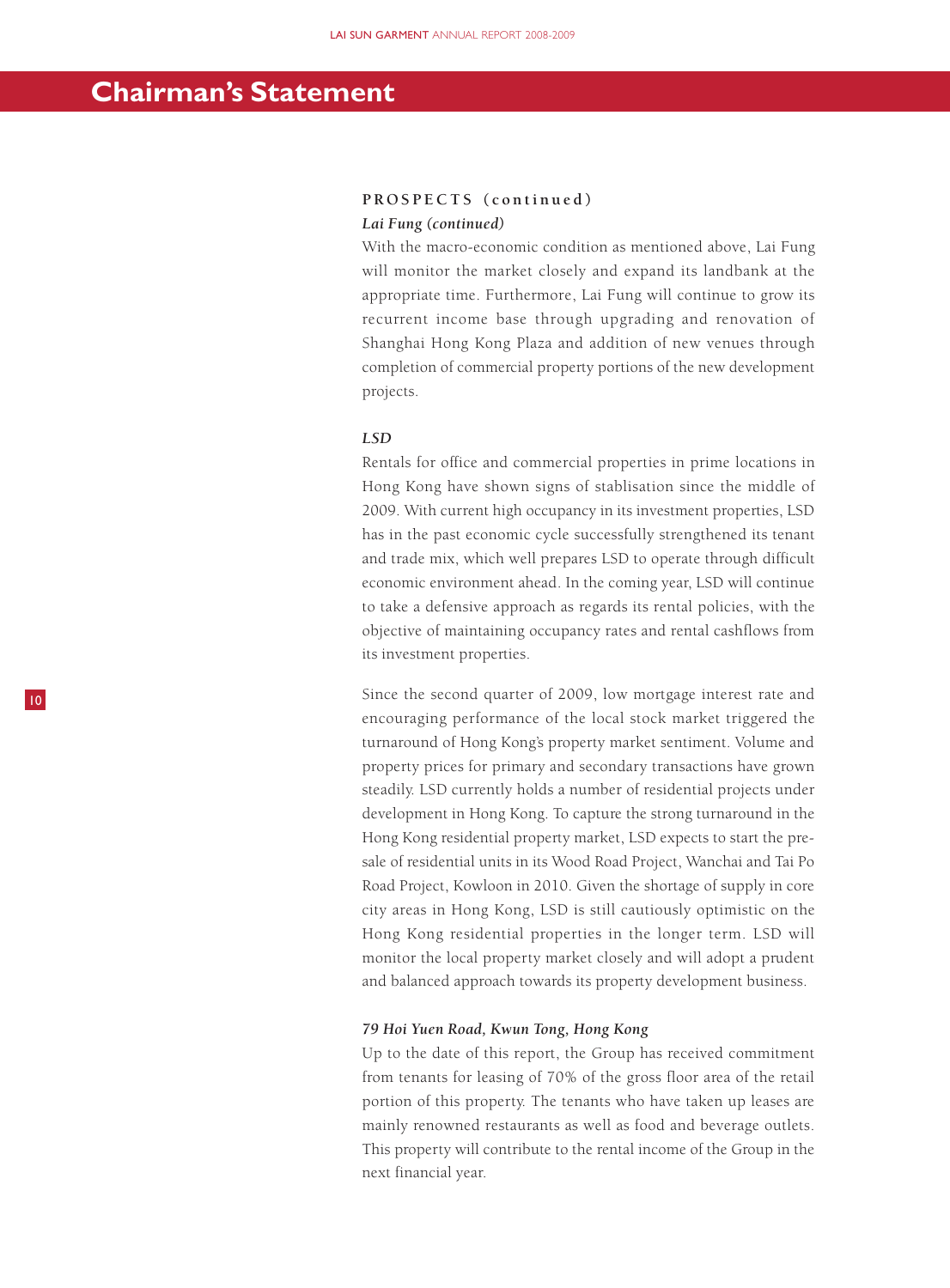# **Chairman's Statement**

#### **LIQUIDITY AND FINANCIAL RESOURCES**

The Group has diverse sources of financing comprising internal funds generated from the Group's business operations, interest income generated from the promissory note, dividend income from investment in a listed associate and loan facilities provided by banks and others.

As at 31 July 2009, total borrowings, comprising secured bank loans of HK\$247 million, a note payable of HK\$195 million and a loan of HK\$32 million payable to the late Mr. Lim Por Yen, amounted to a total of HK\$474 million. As at the same date, consolidated net assets of the Group amounted to HK\$3,636 million. The debt to equity ratio as expressed in a percentage of total borrowings to consolidated net assets as at that date was approximately 13%. All of the Group's borrowings were maintained as floating rate debts.

The note payable of HK\$195 million and the loan of HK\$32 million payable to the late Mr. Lim Por Yen have maturity dates of 30 April 2006 and 30 November 2005, respectively. The Group has received confirmation from the executor of the estate of the late Mr. Lim Por Yen that such note and loan payables are not repayable within one year from the balance sheet date.

As at 31 July 2009, certain investment properties with carrying value of approximately HK\$190 million were pledged to a bank to secure banking facilities granted to the Group. In addition, the Group's properties under development with carrying cost of HK\$454 million and share in a subsidiary held by the Group were pledged to a bank to secure a construction loan facility for financing the redevelopment of that property.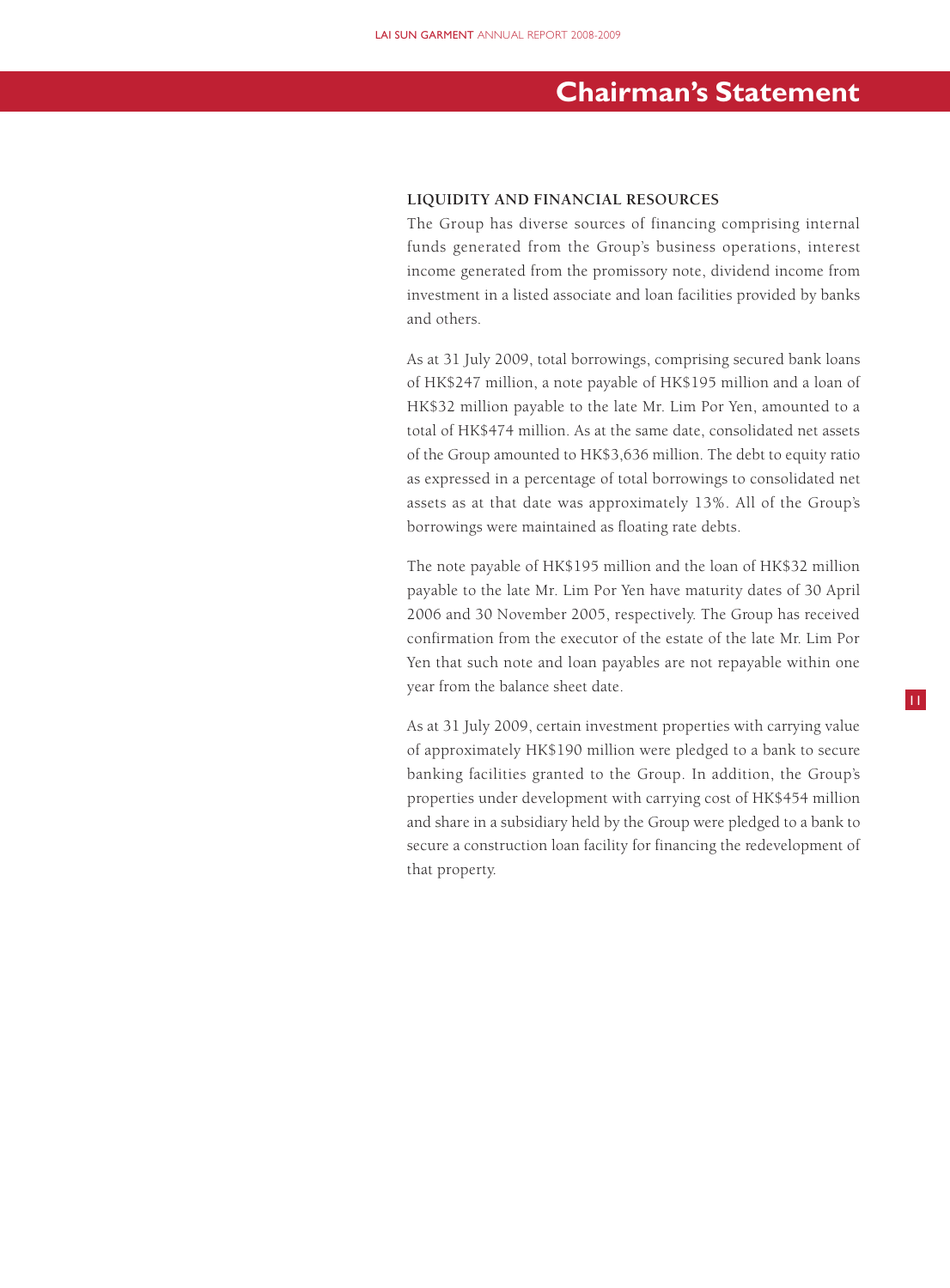#### **LIQUIDITY AND FINANCIAL RESOURCES (continued)**

As at 31 July 2009, the Group had cash and bank balances amounting to approximately HK\$76 million and unutilised banking facility of HK\$174 million (including HK\$129 million unutilised construction loan facility for financing the construction costs of a property redevelopment project), which was considered adequate to cover the working capital requirement of the Group. The abovementioned construction loan facility will be maturing in December 2009. The occupation permit of the related property redevelopment project was issued on 22 September 2009. Such construction loan facility is expected to be refinanced by a new property term loan facility granted by the same bank. The Group has received and accepted the offer term sheet from the bank for the refinancing arrangement and is now in the stage of finalising the relevant loan facility documents with the bank.

The Group's monetary assets and liabilities and transactions are principally denominated in Hong Kong dollar. The Group does not have any significant exposure to exchange rate risk.

# **EMPLOYEES AND REMUNERATION POLICIES**

The Group employed a total of approximately 20 (2008: 20) employees as at 31 July 2009. Pay rates of employees are maintained at competitive levels and salary adjustments or bonuses are made on a performance related basis. Other staff benefits include a share option scheme, mandatory provident fund scheme for all eligible employees, free hospitalisation insurance plan, subsidised medical care and subsidies for external educational and training programmes.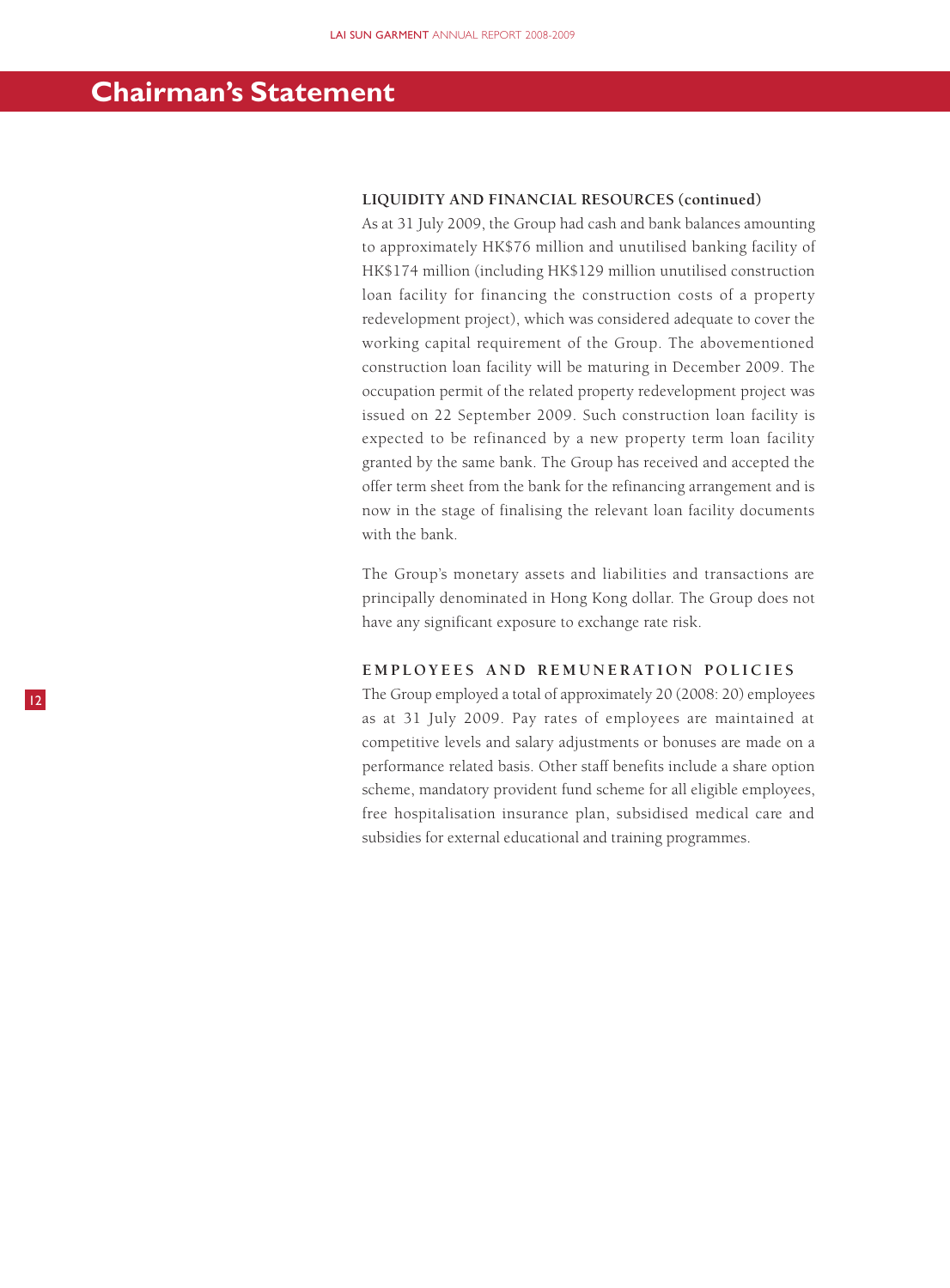# **Chairman's Statement**

### **CONTINGENT LIABILITIES**

Details of contingent liabilities of the Group at the balance sheet date are set out in note 31 to the financial statements.

## **MANAGEMENT AND STAFF**

On behalf of my fellow directors, I wish to thank all members of staff and management for their loyalty and contribution during a difficult year. I would also like to thank our shareholders and business associates for their valuable support.

**Lam Kin Ming** *Chairman*

Hong Kong 6 November 2009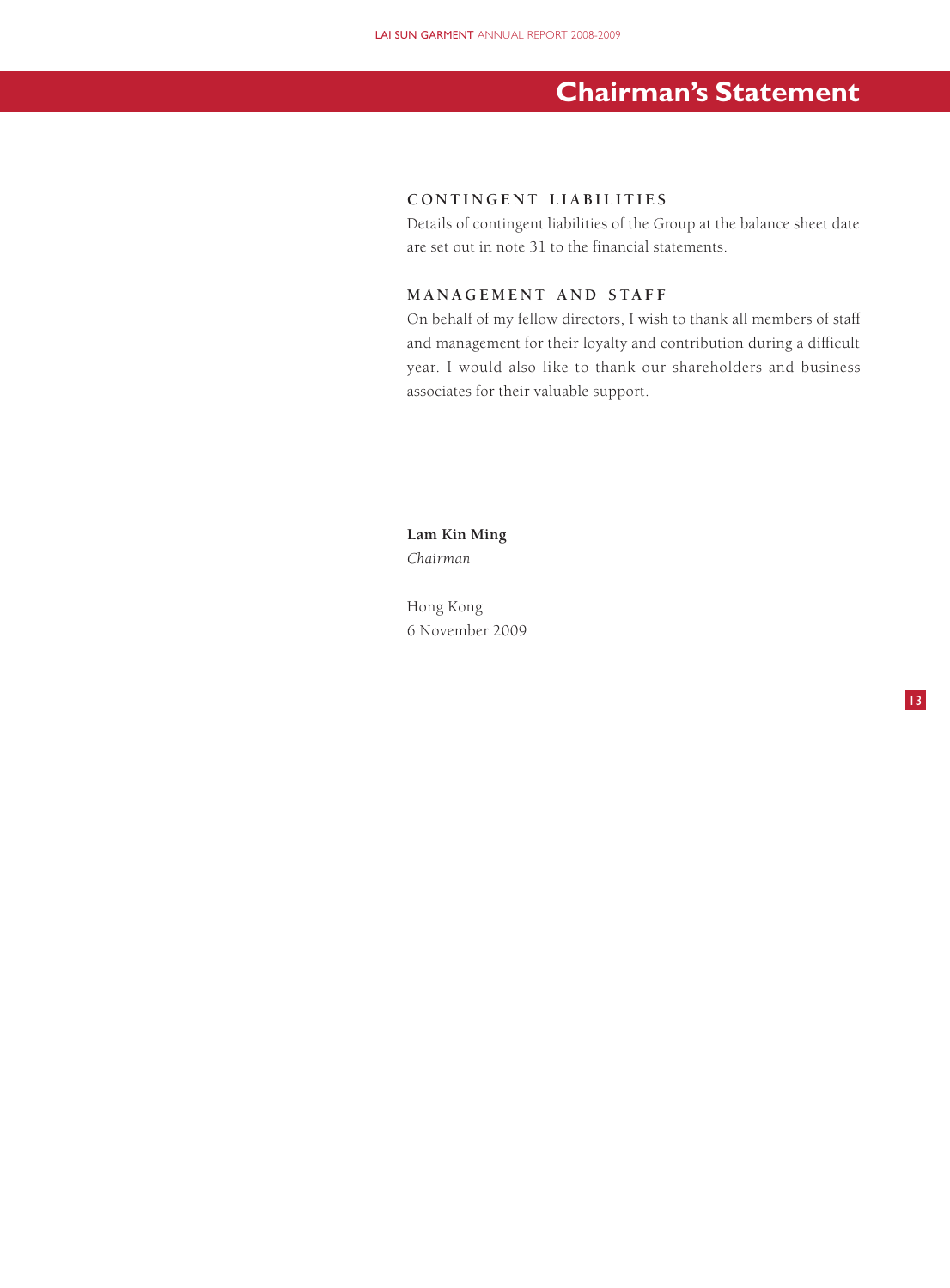The directors of the Company present their report and the audited financial statements of the Company and of the Group for the year ended 31 July 2009.

### **PRINCIPAL ACTIVITIES**

The principal activities of the Company and of the Group have not changed during the year and consisted of property development, property investment and investment holding.

### **RESULTS AND DIVIDENDS**

The Group's profit for the year ended 31 July 2009 and the state of affairs of the Company and of the Group as at that date are set out in the financial statements on pages 34 to 92.

The Directors do not recommend the payment of an ordinary dividend for the year ended 31 July 2009 (2008: Nil). No interim dividend had been declared or paid by the Company for the year ended 31 July 2009 (2008: Nil).

#### **SHARE CAPITAL**

Details of the share capital of the Company during the year are set out in note 28 to the financial statements.

#### **RESERVES**

Details of the movements in the reserves of the Company and of the Group during the year are set out in note 30 to the financial statements and in the consolidated statement of changes in equity respectively.

### **DISTRIBUTABLE RESERVES**

As at 31 July 2009, the Company did not have any reserves available for distribution in accordance with provisions of Section 79B of the Companies Ordinance.

#### **DONATIONS**

During the year, the Group made charitable and other donations totalling HK\$125,000.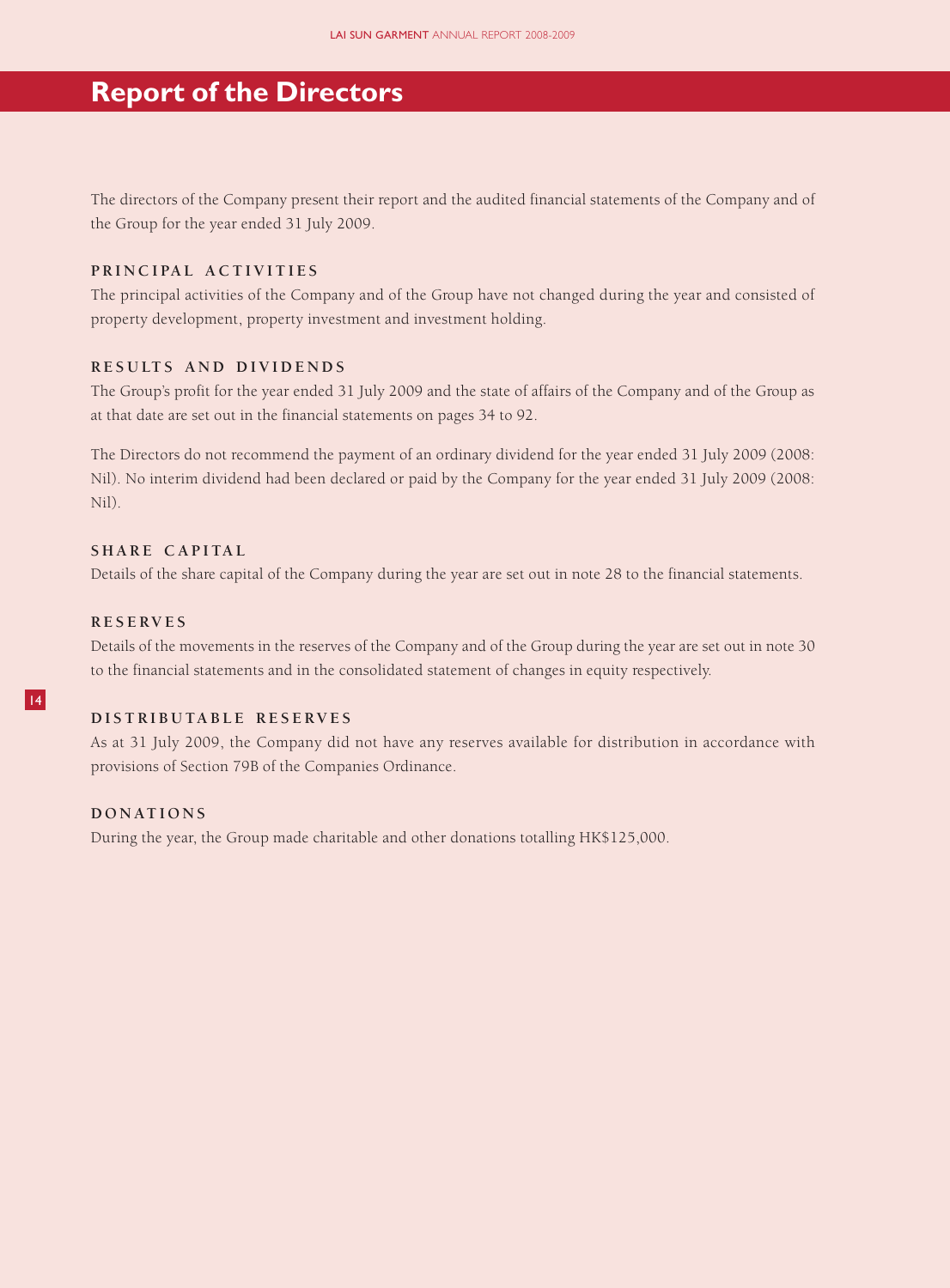#### **MAJOR CUSTOMERS AND SUPPLIERS**

During the year, the Group's sales to its five largest customers accounted for approximately 41% of the Group's total turnover, while the largest customer accounted for approximately 14% of the Group's total turnover. None of the Directors or any of their associates or any shareholders, which to the best knowledge of the Directors, own more than 5% of the Company's issued share capital, had any beneficial interest in the Group's five largest customers.

During the year, the Group's purchases from its five largest suppliers accounted for approximately 61% of the Group's total purchases, while the largest supplier accounted for approximately 16% of the Group's total purchases. Included in the Group's five largest suppliers is a supplier company in which certain directors of the Company have indirect interest through their shareholdings in Lai Sun Development Company Limited and the Group's purchases from this supplier during the year accounted for approximately 16% of the Group's total purchases.

#### **DIRECTORS**

The Directors who were in office during the year and those as at the date of this report are as follows:

Lam Kin Ming *(Chairman)* Lam Kin Ngok, Peter *(Deputy Chairman)* Shiu Kai Wah Lam Kin Hong, Matthew Tam Kin Man, Kraven Lam Hau Yin, Lester# Leung Churk Yin, Jeanny U Po Chu Chiu Wai Lai Yuen Fong (resigned on 26 March 2009) Wan Yee Hwa, Edward\* Leung Shu Yin, William\* Chow Bing Chiu\*

Lam Wai Kei, Vicky<sup>^</sup> (ceased as alternate director on 26 March 2009)

15

*# Also alternate director to Madam U Po Chu*

*^ Alternate director to Madam Lai Yuen Fong*

*\* Independent non-executive director*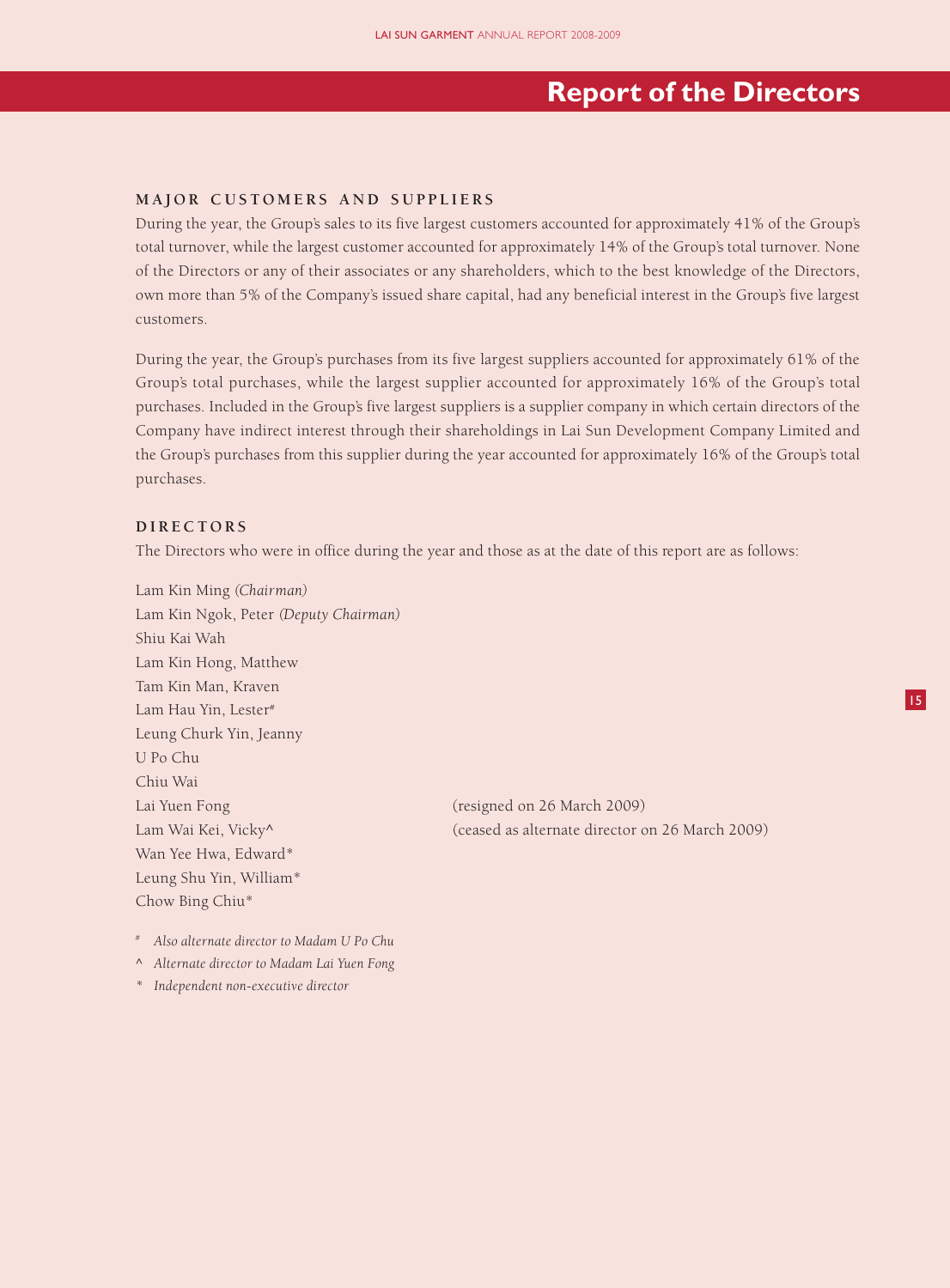#### **DIRECTORS (continued)**

In accordance with Article 102 of the Company's Articles of Association, Mr. Shiu Kai Wah, Mr. Lam Kin Hong, Matthew, Mr. Tam Kin Man, Kraven and Mr. Lam Hau Yin, Lester retire by rotation at the forthcoming Annual General Meeting and, being eligible, offer themselves for re-election at the said meeting.

Details of the aforesaid Directors required to be disclosed under Rule 13.51(2) of the Rules Governing the Listing of Securities on The Stock Exchange of Hong Kong Limited (the "Listing Rules") are set out in the "Biographical Details of Directors and Senior Management" and "Directors' Interests" sections of this report.

#### **DIRECTORS' SERVICE CONTRACTS**

None of the Directors proposed for re-election at the forthcoming Annual General Meeting has a service contract with the Company and/or any of its subsidiaries, which is not determinable by the employing company within one year without payment of compensation, other than statutory compensation.

#### **DIRECTORS' INTERESTS IN CONTRACTS**

Save as disclosed in note 5 to the financial statements, no Director had a material interest, whether direct or indirect, in any contract of significance to the business of the Group to which the Company or any of its subsidiaries was a party during the year.

#### **DIRECTORS' INTERESTS IN COMPETING BUSINESSES**

During the year and up to the date of this report, the following Directors are considered to have interests in businesses which compete or are likely to compete, either directly or indirectly, with the businesses of the Group pursuant to the Listing Rules:

Mr. Lam Kin Ming, Mr. Lam Kin Ngok, Peter, Mr. Lam Kin Hong, Matthew, Mr. Lam Hau Yin, Lester, Madam U Po Chu and Mr. Chiu Wai held interests and/or directorships in companies engaged in the businesses of property investment and development in Hong Kong and China.

As the board of directors of the Company (the "Board") is independent from the boards of the abovementioned companies and none of the above Directors can control the Board, the Group is capable of carrying on its businesses independently of, and at arm's length from, the businesses of such companies.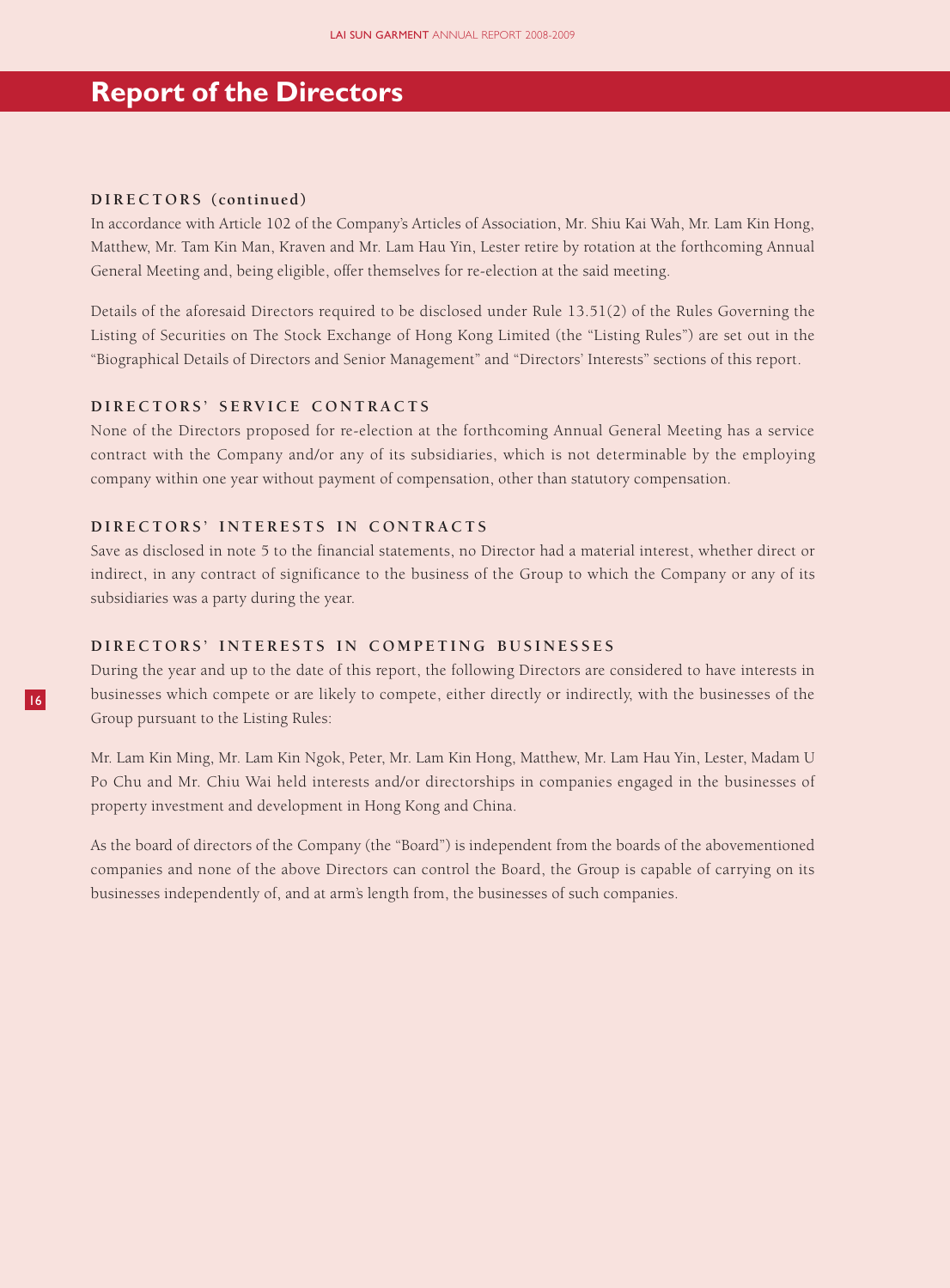# **BIOGRAPHICAL DETAILS OF DIRECTORS AND SENIOR MANAGEMENT Executive Directors**

**Mr. Lam Kin Ming**, aged 72, is the Chairman of the Company. He has been a Director since October 1987 and has been involved in the management of garment business since 1958. Mr. Lam is also the chairman and chief executive officer of Crocodile Garments Limited and deputy chairman of Lai Fung Holdings Limited, and a non-executive director of Lai Sun Development Company Limited. Mr. Lam is the elder brother of Mr. Lam Kin Ngok, Peter.

**Mr. Lam Kin Ngok, Peter**, aged 52, is the Deputy Chairman of the Company. He has been a Director since October 1987. Mr. Lam is also the chairman of Lai Sun Development Company Limited and Lai Fung Holdings Limited, an executive director of eSun Holdings Limited and Crocodile Garments Limited, the chairman of Media Asia Entertainment Group Limited, and a director of Wisdoman Limited (a substantial shareholder of the Company). Mr. Lam has extensive experience in the property development and investment business, hospitality and media and entertainment business. Mr. Lam is currently a director of the Real Estate Developers Association of Hong Kong. He is also Chairman of the Hong Kong Chamber of Films Limited and the Entertainment Industry Advisory Committee of the Hong Kong Trade Development Council, Honorary Chairman of the Hong Kong Kowloon & New Territories Motion Picture Industry Association Limited, Vice Chairman of the Hong Kong Film Development Council and a member of the Hong Kong Tourism Board. Mr. Lam is also a Trustee of the Better Hong Kong Foundation, a member of the 11th National Committee of the Chinese People's Political Consultative Conference, a member of Friends of Hong Kong Association Limited and a director of Hong Kong-Vietnam Chamber of Commerce Limited. Mr. Lam is the younger brother of Mr. Lam Kin Ming.

**Mr. Shiu Kai Wah**, aged 77, has been a Director since December 1990. He has over 30 years' experience in the management of the garment business. He does not have any interest in the listed securities of the Company within the meaning of Part XV of the Securities and Futures Ordinance. Mr. Shiu does not have any relationship with any other directors, senior management, substantial or controlling shareholders of the Company. Mr. Shiu has a service contract with the Company and will be subject to retirement from office by rotation once every three years since his last election in 2006 and will be eligible for re-election at future annual general meetings of the Company, in accordance with the provisions of the Articles of Association of the Company. He will receive such remuneration and discretionary bonus to be determined by the Board with reference to the performance of the Company, duties and responsibilities of the director concerned and prevailing market conditions. For the purpose of his re-election as a director of the Company at the forthcoming annual general meeting in accordance with Article 102 of the Articles of Association of the Company, there are no other matters which need to be brought to the attention of the shareholders of the Company, and there is no information which is discloseable pursuant to any of the requirements under Rule 13.51(2) of the Listing Rules.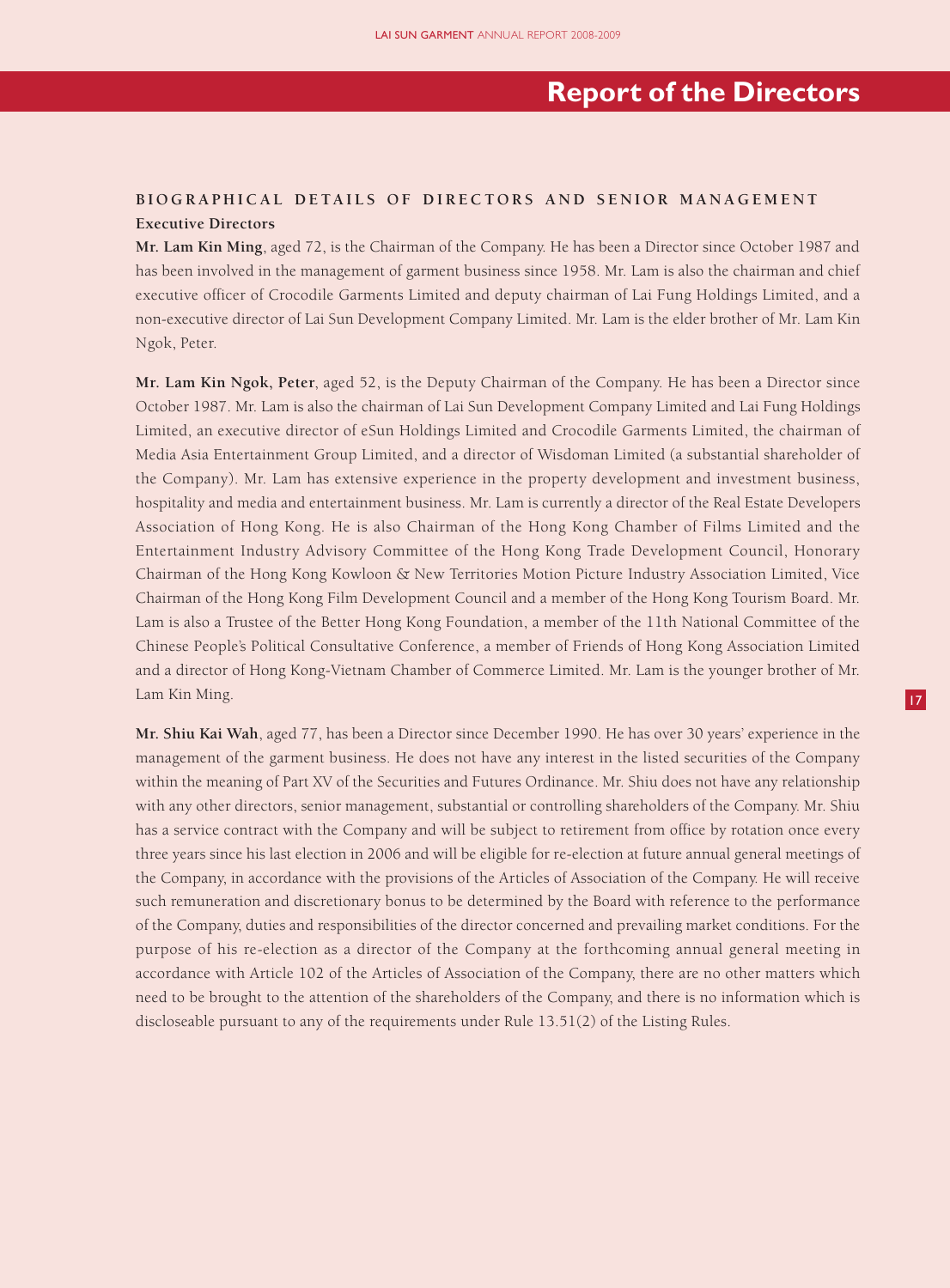## **BIOGRAPHICAL DETAILS OF DIRECTORS AND SENIOR MANAGEMENT (continued)**

#### **Executive Directors (continued)**

**Mr. Lam Kin Hong, Matthew**, aged 41, was appointed a Director in March 2001. He is a legal adviser of the Company and is also an executive director of Crocodile Garments Limited, and executive deputy chairman of Lai Fung Holdings Limited. He attained a Bachelor of Science degree from the University of London and underwent his training as a solicitor with an international law firm, Messrs. Richards Butler. He is a member of the Law Society of Hong Kong and the Law Society of England and Wales. Mr. Lam has considerable experience in the property development and corporate finance fields in Hong Kong and China. He does not have any interest in the listed securities of the Company within the meaning of Part XV of the Securities and Futures Ordinance. Mr. Lam is the younger brother of Mr. Lam Kin Ming and Mr. Lam Kin Ngok, Peter. Mr. Lam has a service contract with the Company and will be subject to retirement from office by rotation once every three years since his last election in 2006 and will be eligible for re-election at future annual general meetings of the Company, in accordance with the provisions of the Articles of Association of the Company. He will receive such remuneration and discretionary bonus to be determined by the Board with reference to the performance of the Company, duties and responsibilities of the director concerned and prevailing market conditions. For the purpose of his re-election as a director of the Company at the forthcoming annual general meeting in accordance with Article 102 of the Articles of Association of the Company, there are no other matters which need to be brought to the attention of the shareholders of the Company, and there is no information which is discloseable pursuant to any of the requirements under Rule 13.51(2) of the Listing Rules.

**Mr. Tam Kin Man, Kraven**, aged 61, was appointed a Director in May 2006. He first joined the Lai Sun Group in 1989 and is currently an executive director of Lai Sun Development Company Limited and Lai Fung Holdings Limited, and a director of Furama Hotel Enterprises Limited. Mr. Tam is a fellow member of the Real Estate Institute of Canada and has 30 years' experience in property development, investment and management. He also has over 18 years' experience in the hospitality business including hotels, restaurants and clubs in Asia and North America. Mr. Tam holds interest in the listed securities of the associated corporation of the Company within the meaning of Part XV of the Securities and Futures Ordinance as disclosed under the "Directors' Interests" section of this report. Mr. Tam does not have any relationship with any other directors, senior management, substantial or controlling shareholders of the Company. Mr. Tam does not have a service contract with the Company. He will be subject to retirement from office by rotation once every three years since his last election in 2006 and will be eligible for re-election at future annual general meetings of the Company, in accordance with the provisions of the Articles of Association of the Company. He will receive such remuneration and discretionary bonus to be determined by the Board with reference to the performance of the Company, duties and responsibilities of the director concerned and prevailing market conditions. For the purpose of his re-election as a director of the Company at the forthcoming annual general meeting in accordance with Article 102 of the Articles of Association of the Company, there are no other matters which need to be brought to the attention of the shareholders of the Company, and there is no information which is discloseable pursuant to any of the requirements under Rule 13.51(2) of the Listing Rules.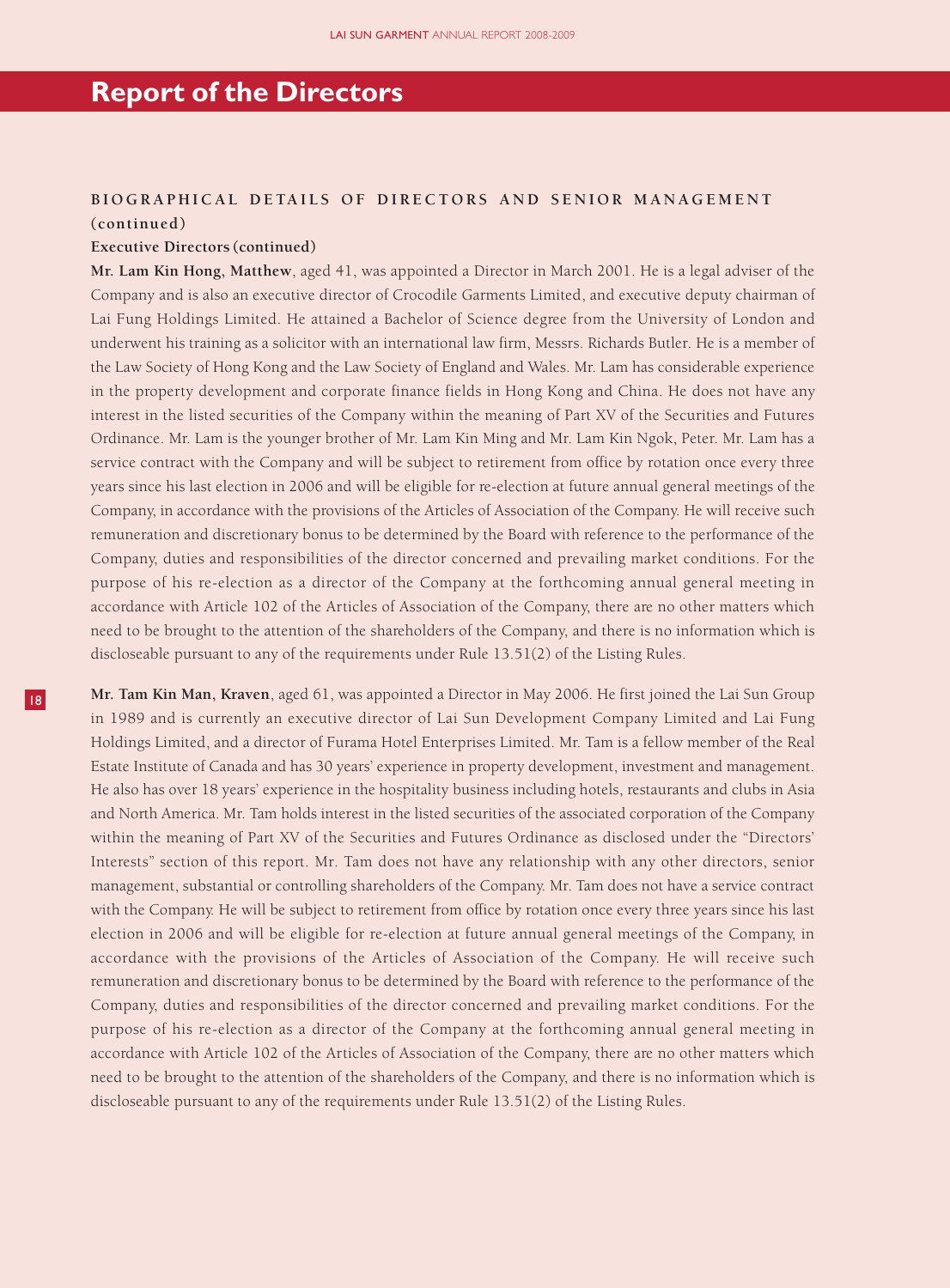# **BIOGRAPHICAL DETAILS OF DIRECTORS AND SENIOR MANAGEMENT (continued)**

#### **Executive Directors (continued)**

**Mr. Lam Hau Yin, Lester**, aged 28, was appointed a Director in May 2006. He is also the alternate Director to Madam U Po Chu, a non-executive director of the Company. He joined Lai Sun Development Company Limited as a vice president in January 2004 and is currently an executive director and chief executive officer of Lai Fung Holdings Limited. He holds a Bachelor of Science in Business Administration degree from Northeastern University, Boston, USA. He has attained working experience since 1999 in various companies engaged in securities investment, hotel operations, environmental products and entertainment. Mr. Lam is interested, or deemed to be interested, within the meaning of Part XV of the Securities and Futures Ordinance, 60,623,968 shares in the Company, representing approximately 3.75% of the issued share capital of the Company. Mr. Lam is a son of Mr. Lam Kin Ngok, Peter. Mr. Lam does not have a service contract with the Company. He will be subject to retirement from office by rotation once every three years since his last election in 2006 and will be eligible for re-election at future annual general meetings of the Company, in accordance with the provisions of the Articles of Association of the Company. He will receive such remuneration and discretionary bonus to be determined by the Board with reference to the performance of the Company, duties and responsibilities of the director concerned and prevailing market conditions. For the purpose of his re-election as a director of the Company at the forthcoming annual general meeting in accordance with Article 102 of the Articles of Association of the Company, there are no other matters which need to be brought to the attention of the shareholders of the Company, and there is no information which is discloseable pursuant to any of the requirements under Rule 13.51(2) of the Listing Rules.

**Miss Leung Churk Yin, Jeanny**, aged 44, was appointed a Director with effect from 1 September 2007. She is also an executive director and the chief executive officer of eSun Holdings Limited and an executive director of both Lai Sun Development Company Limited and Lai Fung Holdings Limited. She is also an independent nonexecutive director of Top Form International Limited. Miss Leung has over 20 years of corporate finance experience in Hong Kong, China and Taiwan.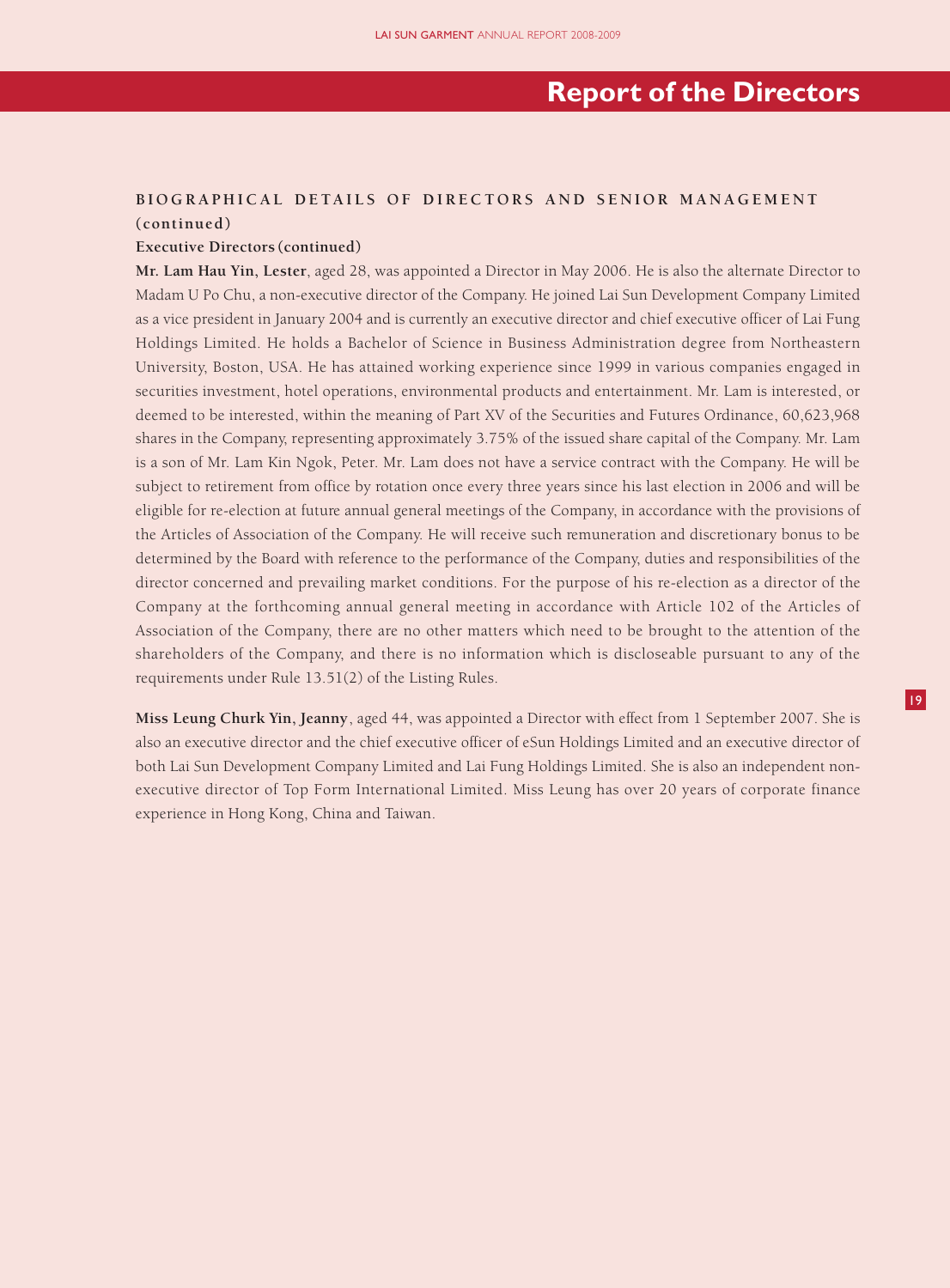### **BIOGRAPHICAL DETAILS OF DIRECTORS AND SENIOR MANAGEMENT (continued)**

#### **Non-executive Directors**

**Madam U Po Chu**, aged 84, has been a Director since December 1990. She is also a non-executive director of Lai Sun Development Company Limited and eSun Holdings Limited, an executive director of Lai Fung Holdings Limited and a director of Wisdoman Limited (a substantial shareholder of the Company). Madam U has over 55 years' experience in the garment manufacturing business and had been involved in the printing business in the mid-1960's. In the early 1970's, she started to expand the business to fabric bleaching and dyeing, and in the late 1980's also became involved in property development and investment. She is the mother of Mr. Lam Kin Ngok, Peter.

**Mr. Chiu Wai**, aged 78, has been a Director since October 1987. Mr. Chiu has over 45 years' experience in production management.

#### **Independent non-executive Directors**

**Mr. Wan Yee Hwa, Edward**, aged 73, was appointed an independent non-executive Director in March 2002. Mr. Wan is also an independent non-executive director of Lai Sun Development Company Limited and Crocodile Garments Limited. He is a Fellow of the Hong Kong Institute of Certified Public Accountants and has been a certified public accountant in Hong Kong since 1961.

**Mr. Leung Shu Yin, William**, aged 60, was appointed an independent non-executive Director in July 2002. Mr. Leung is a certified public accountant, a member of the Hong Kong Securities Institute and a Fellow of both the Association of Chartered Certified Accountants and the Hong Kong Institute of Certified Public Accountants. He is practising as a practising director of two certified public accountants' firms in Hong Kong and is also an independent non-executive director of Lai Sun Development Company Limited and another company listed in Hong Kong.

**Mr. Chow Bing Chiu**, aged 58, was appointed an independent non-executive Director in September 2004. He is also an independent non-executive director of Crocodile Garments Limited. Mr. Chow obtained his Bachelor of Law degree in 1980 and qualified as a solicitor in Hong Kong in 1983. He is the sole proprietor of B.C. Chow & Co., Solicitors, in Hong Kong. Mr. Chow is also a China-appointed Attesting Officer.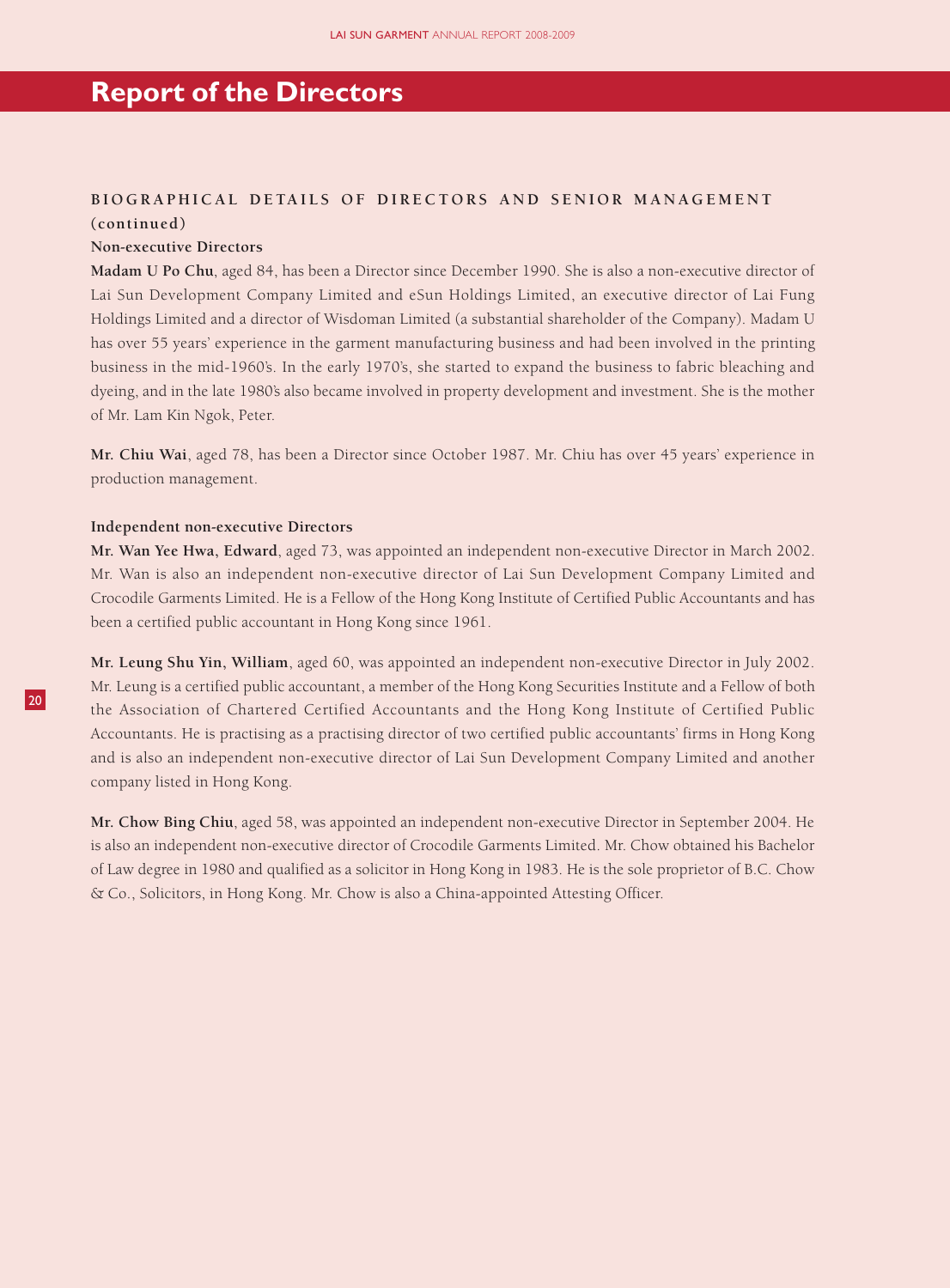#### **ARRANGEMENT FOR DIRECTORS TO ACQUIRE SHARES OR DEBENTURES**

Save as disclosed in the section "Share Option Scheme" in this report, at no time during the year was the Company or any of its subsidiaries a party to any arrangement to enable a director of the Company to acquire benefits by means of the acquisition of shares in or debentures of the Company or any other body corporate.

#### **DIRECTORS' INTERESTS**

As at 31 July 2009, the following directors and chief executive of the Company were interested, or were deemed to be interested in the following long and short positions in the shares, underlying shares and debentures of the Company or any associated corporation (within the meaning of the Securities and Futures Ordinance (the "SFO")), which (a) were required to be notified to the Company and The Stock Exchange of Hong Kong Limited (the "Stock Exchange") pursuant to Divisions 7 and 8 of Part XV of the SFO; or (b) were required, pursuant to Section 352 of the SFO, to be entered in the register referred to therein (the "Register"); or (c) were required, pursuant to the Code of Practice for Securities Transactions by Directors and Designated Employees adopted by the Company, to be notified to the Company and the Stock Exchange:

### **(1) The Company**

|                     | Personal    | Family    | Corporate             |                  |             |            |
|---------------------|-------------|-----------|-----------------------|------------------|-------------|------------|
| Name of Director    | Interests   | Interests | Interests             | Capacity         | Total       | Percentage |
| Lam Kin Ngok, Peter | 124,644,319 | Nil       | 484,991,750<br>(Note) | Beneficial owner | 609,636,069 | 37.69%     |
| Lam Kin Ming        | 5,008,263   | Nil       | Nil                   | Beneficial owner | 5,008,263   | 0.31%      |
| U Po Chu            | 4,127,625   | Nil       | 484,991,750<br>(Note) | Beneficial owner | 489,119,375 | 30.24%     |
| Lam Hau Yin, Lester | 60,623,968  | Nil       | Nil                   | Beneficial owner | 60,623,968  | 3.75%      |
| Chiu Wai            | 199,600     | Nil       | Nil                   | Beneficial owner | 199,600     | 0.01%      |

**Long positions in the shares of the Company**

*Note:*

Both Mr. Lam Kin Ngok, Peter and Madam U Po Chu were deemed to be interested in 484,991,750 shares by virtue of their respective 50% interest in the issued share capital of Wisdoman Limited which directly owned 484,991,750 shares in the Company.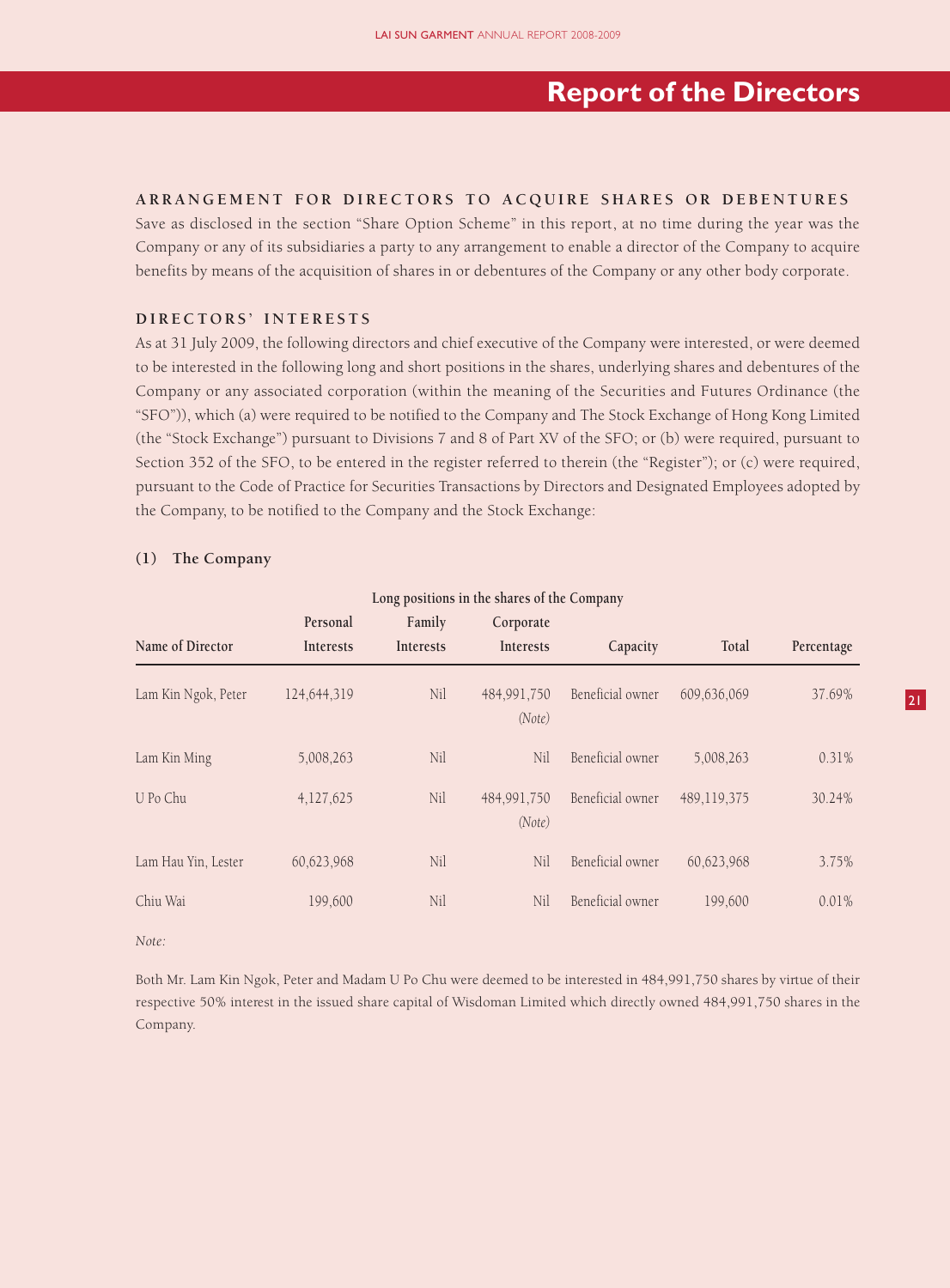#### **DIRECTORS' INTERESTS (continued)**

#### **(2) Associated Corporation**

### **Lai Fung Holdings Limited ("Lai Fung")**

| Name of Director    | Personal<br>Interests | Family<br>Interests | Corporate<br>Interests    | Other<br>Interests     | Capacity                  | Total                  | Percentage |
|---------------------|-----------------------|---------------------|---------------------------|------------------------|---------------------------|------------------------|------------|
| Lam Kin Ngok, Peter | Nil                   | Nil                 | 3,265,688,037<br>(Note 1) | Nil                    | controlled<br>corporation | Owner of 3,265,688,037 | 40.58%     |
| Tam Kin Man, Kraven | Nil                   | Nil                 | Nil                       | 20,000,000<br>(Note 2) | Beneficial<br>owner       | 20,000,000             | 0.25%      |

*Notes:*

- 1. The Company and its wholly-owned subsidiary beneficially owned 3,265,688,037 shares in Lai Fung. Mr. Lam Kin Ngok, Peter was deemed to be interested in 3,265,688,037 shares in Lai Fung by virtue of his approximate 37.69% interest in the issued share capital of the Company.
- 2. A share option scheme was adopted by Lai Fung on 21 August 2003 and will remain in force for 10 years from its effective date. During the year under review, 10,000,000 share options granted to the following Director lapsed under the share option scheme of Lai Fung. Details of the share options outstanding as at 31 July 2009 are set out below:

| Name of Director    | Date<br>of Grant<br>$(dd/\text{mm/yyy})$ | No. of Share<br>Options<br>Outstanding | Option<br>Exercisable Period<br>$(dd/\text{mm/yyy})$ | Subscription<br>Price<br>per Share |
|---------------------|------------------------------------------|----------------------------------------|------------------------------------------------------|------------------------------------|
| Tam Kin Man, Kraven | 09/01/2007                               | 10,000,000                             | $01/01/2009 - 31/12/2009$                            | HK\$0.65                           |
|                     | 09/01/2007                               | 10,000,000                             | $01/01/2010 - 31/12/2010$                            | HK\$0.75                           |
|                     |                                          | 20,000,000                             |                                                      |                                    |

Save as disclosed above, as at 31 July 2009, none of the directors and chief executive of the Company was interested, or was deemed to be interested in the long and short positions in the shares, underlying shares and debentures of the Company or any associated corporation, which were required to be notified to the Company and the Stock Exchange or were required to be entered in the Register as aforesaid.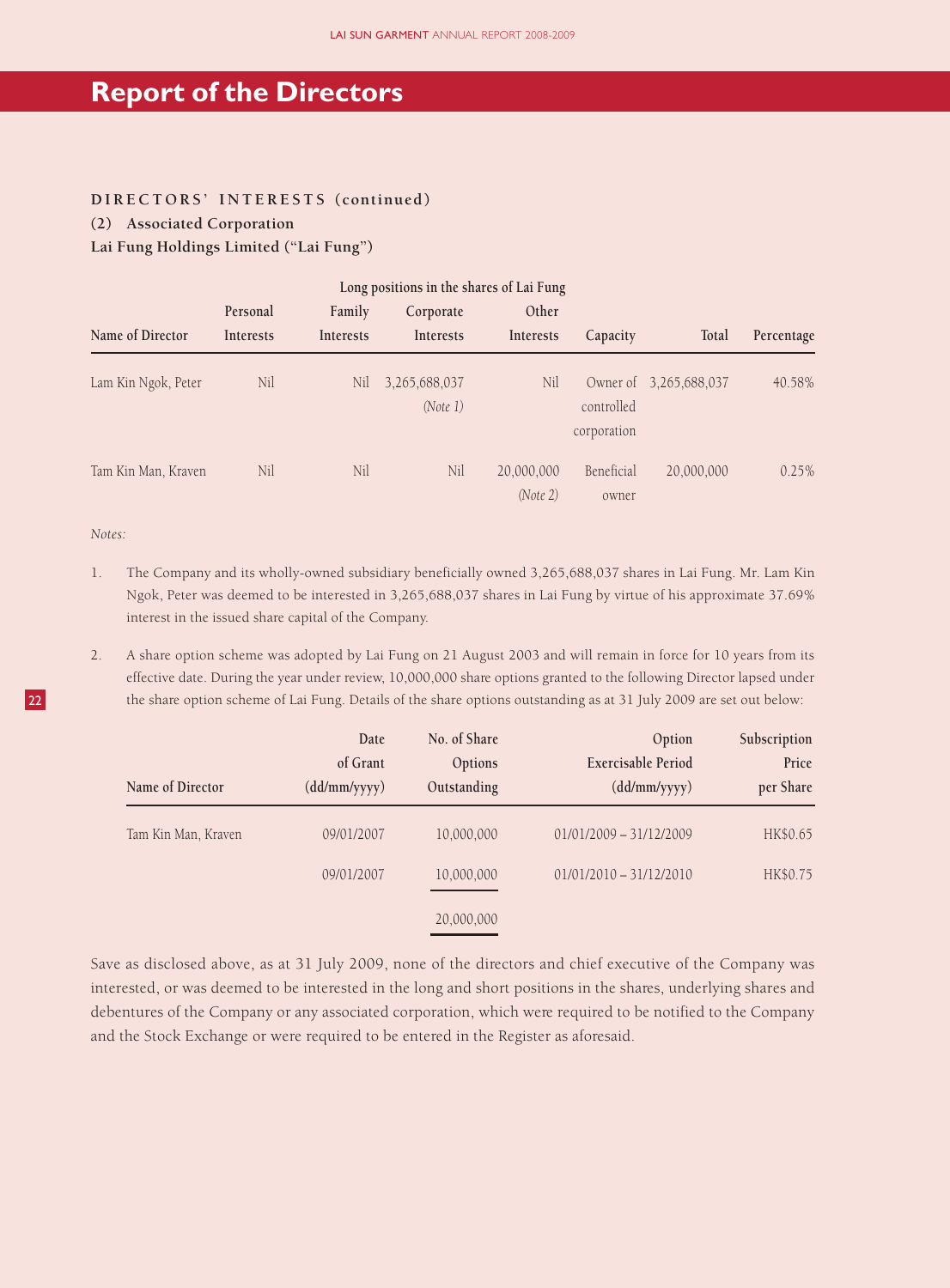#### **SHARE OPTION SCHEME**

The Company adopted a share option scheme (the "Share Option Scheme") on 22 December 2006 for the purpose of providing incentives and rewards to Participants as defined in the Share Option Scheme. No share options under the Share Option Scheme have been granted by the Company as at the date of this report.

Details of the Share Option Scheme are set out in note 29 to the financial statements.

### **SUBSTANTIAL SHAREHOLDERS' AND OTHER PERSONS' INTERESTS**

As at 31 July 2009, the following persons, some of whom are directors or chief executive of the Company, had an interest in the following long positions in the shares and underlying shares of the Company as recorded in the register required to be kept under Section 336 of the SFO:

| Name                | Capacity         | Nature of<br><b>Interests</b> | Number of<br><b>Shares</b> | Percentage       |
|---------------------|------------------|-------------------------------|----------------------------|------------------|
| Lam Kin Ngok, Peter | Beneficial owner | Personal and<br>corporate     | 609,636,069                | 37.69%<br>(Note) |
| U Po Chu            | Beneficial owner | Personal and<br>corporate     | 489,119,375                | 30.24%<br>(Note) |
| Wisdoman Limited    | Beneficial owner | Corporate                     | 484,991,750                | 29.99%           |

### **Long positions in the shares of the Company**

*Note:*

Both Mr. Lam Kin Ngok, Peter and Madam U Po Chu were deemed to be interested in 484,991,750 shares in the Company owned by Wisdoman Limited by virtue of their respective 50% interest in the issued share capital of Wisdoman Limited.

Save as disclosed above, no other person was recorded in the register required to be kept under Section 336 of the SFO as having an interest or short position in the shares and underlying shares of the Company as at 31 July 2009.

### **CONTROLLING SHAREHOLDER'S INTERESTS IN CONTRACTS**

At no time during the year had the Company or any of its subsidiaries, and the controlling shareholder or any of its subsidiaries entered into any contract of significance or any contract of significance for the provision of services by the controlling shareholder or any of its subsidiaries to the Company or any of its subsidiaries.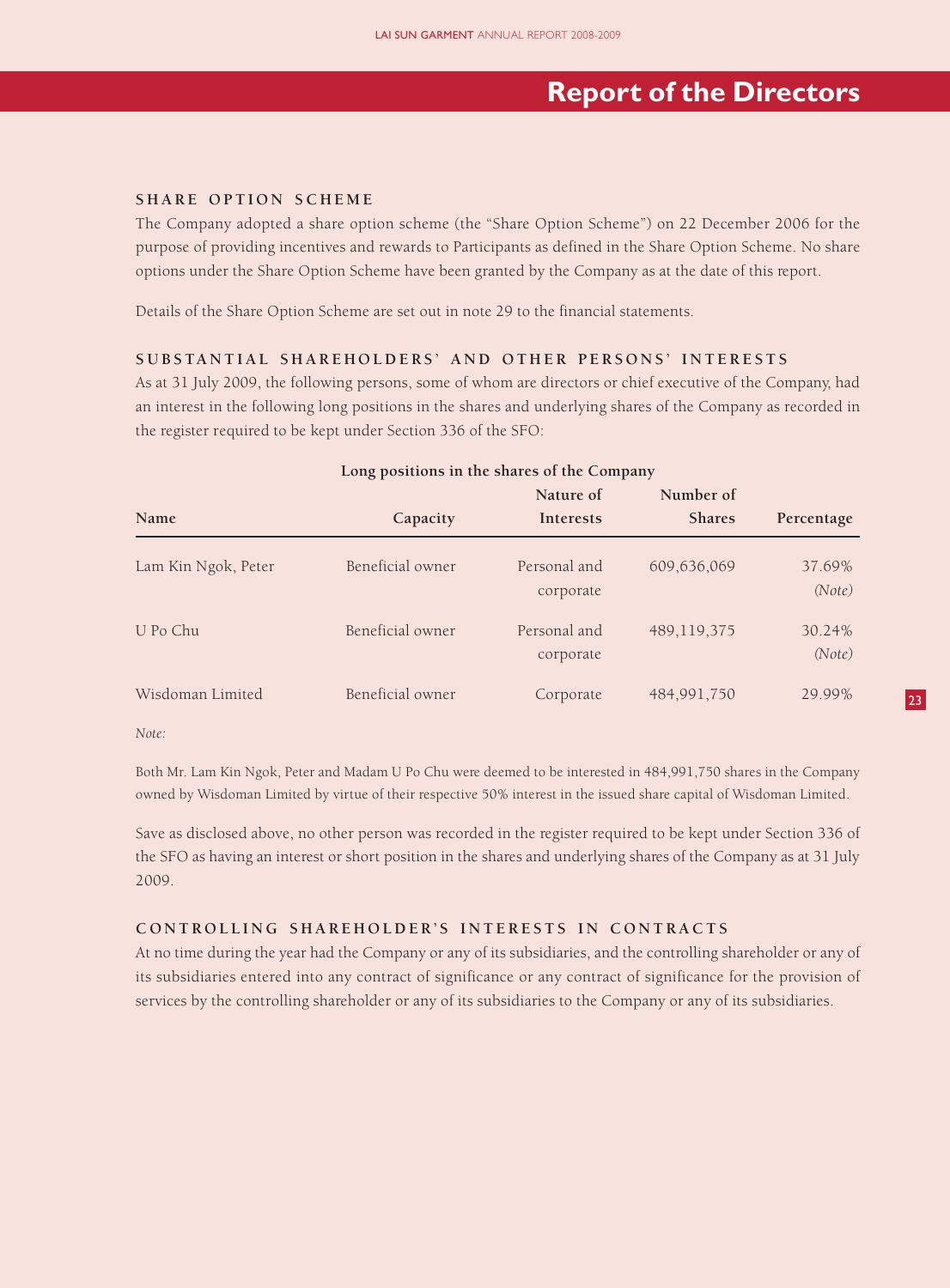#### **DETAILS OF PROPERTIES**

The investment properties of the Group are as follows:

| Location                         | Group's<br>Interest | <b>Tenure</b>                 | Use         |
|----------------------------------|---------------------|-------------------------------|-------------|
|                                  |                     |                               |             |
| Por Yen Building                 | 100%                | New Kowloon                   | Industrial/ |
| 478 Castle Peak Road             |                     | Inland Lot No. 2081           | car park    |
| Cheung Sha Wan, Kowloon          |                     | is held for a term which      |             |
| Hong Kong                        |                     | expired on 27 June 1997       |             |
|                                  |                     | and had been extended upon    |             |
|                                  |                     | expiry until 30 June 2047     |             |
| Units A, B, C and D on 3rd Floor | 100%                | New Kowloon Inland Lot        | Industrial  |
| Por Mee Factory Building         |                     | No. 2091 is held for a term   |             |
| 500 Castle Peak Road             |                     | which expired on 27 June 1997 |             |
| Cheung Sha Wan, Kowloon          |                     | and had been extended upon    |             |
| Hong Kong                        |                     | expiry until 30 June 2047     |             |
| 6th Floor and Carparks Nos.      | 100%                | Yuen Long Town Lot            | Industrial/ |
| 10, 22 and 27 on Ground Floor    |                     | No. 221 is held for a term    | car park    |
| Forda Industrial Building        |                     | which expired on 27 June 1997 |             |
| 16 Wang Chau Road                |                     | and had been extended upon    |             |
| Yuen Long, New Territories       |                     | expiry until 30 June 2047     |             |
| Hong Kong                        |                     |                               |             |
| Unit B on 5th Floor              | 100%                | New Kowloon Inland Lot        | Industrial  |
| Victorious Factory Building      |                     | No. 4435 is held for a term   |             |
| 33A-37A Tseuk Luk Street and     |                     | which expired on 27 June 1997 |             |
| 16-20 Sam Chuk Street            |                     | and had been extended upon    |             |
| San Po Kong, Kowloon             |                     | expiry until 30 June 2047     |             |
| Hong Kong                        |                     |                               |             |

The Group's property under development is its interest in a redevelopment of a property situated at 79 Hoi Yuen Road, Kwun Tong, Kowloon, Hong Kong pursuant to an agreement entered into between the Group and Crocodile Garments Limited on 28 February 2006, details of which are set out in note 16 to the financial statements. As at the date of this report, the redevelopment was completed and occupation permit was issued in September 2009.

# **PROPERTY, PLANT AND EQUIPMENT, INVESTMENT PROPERTIES AND PROPERTIES UNDER DEVELOPMENT**

Details of movements in the property, plant and equipment, investment properties and properties under development of the Company and the Group during the year are set out in notes 14, 15 and 16 to the financial statements respectively. Further details of the Group's investment properties and properties under development are set out above under the heading "Details of Properties".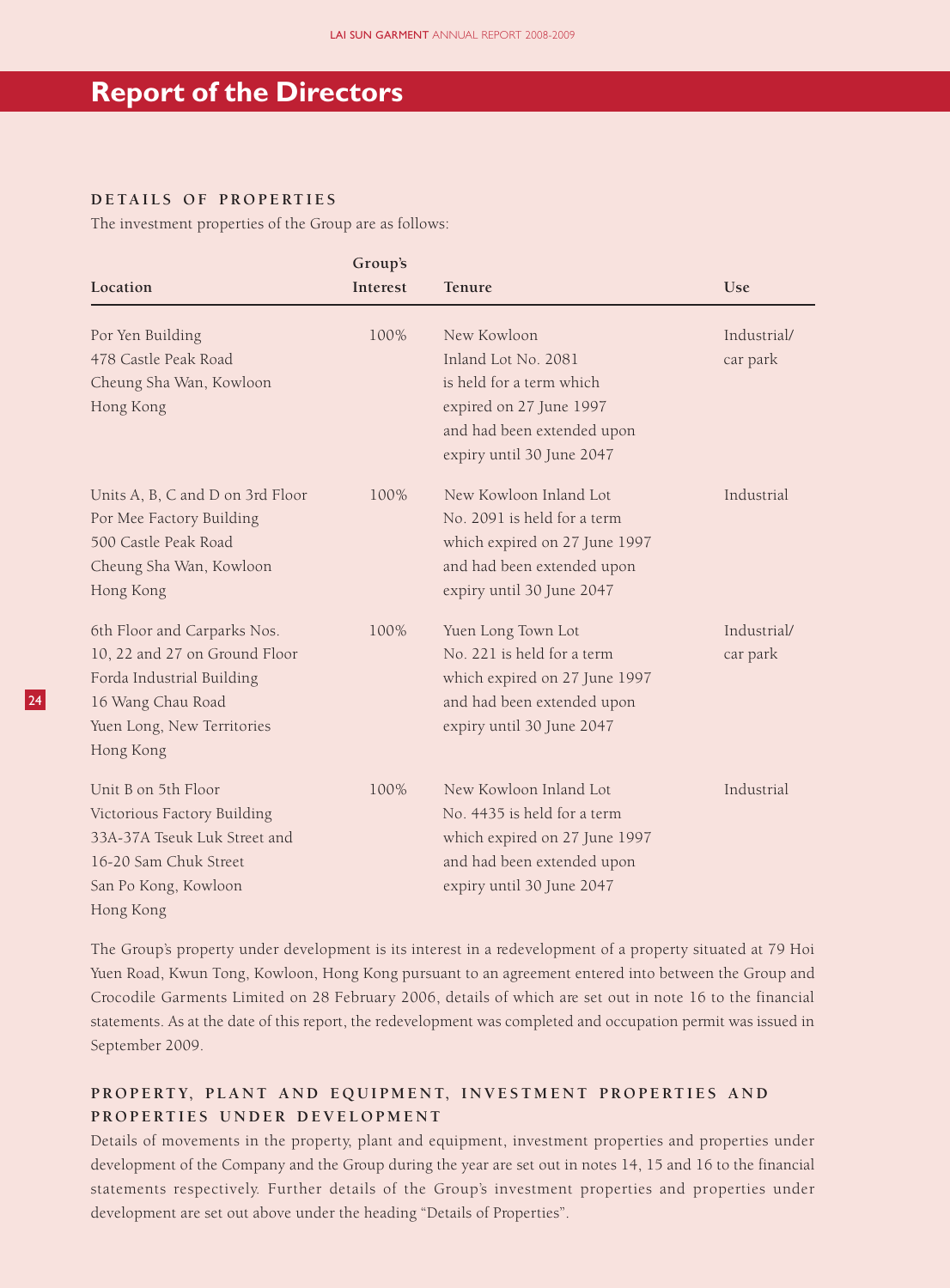### **SUMMARY OF FINANCIAL INFORMATION**

A summary of the results and of the assets, liabilities and minority interests of the Group for the last five financial years, as extracted from the published audited financial statements of the Group is set out below:-

### **Results**

|                            | Year ended 31 July |          |          |            |           |  |  |
|----------------------------|--------------------|----------|----------|------------|-----------|--|--|
|                            | 2009               | 2008     | 2007     | 2006       | 2005      |  |  |
|                            | <b>HK\$'000</b>    | HK\$'000 | HK\$'000 | HK\$'000   | HK\$'000  |  |  |
| <b>TURNOVER</b>            | 14,526             | 14,303   | 11,414   | 347,158    | 481,725   |  |  |
| PROFIT/(LOSS) BEFORE TAX   | 167,247            | 48,841   | 281,673  | (41,898)   | 395,320   |  |  |
| Tax                        | 1,137              | (3,044)  | (6,369)  | (20, 012)  | (19, 948) |  |  |
| PROFIT/(LOSS) FOR THE YEAR | 168,384            | 45,797   | 275,304  | (61, 910)  | 375,372   |  |  |
| Attributable to:           |                    |          |          |            |           |  |  |
| Ordinary equity holders    |                    |          |          |            |           |  |  |
| of the Company             | 168,384            | 45,797   | 275,304  | (120, 776) | 318,041   |  |  |
| Minority interests         |                    |          |          | 58,866     | 57,331    |  |  |
|                            | 168,384            | 45,797   | 275,304  | (61, 910)  | 375,372   |  |  |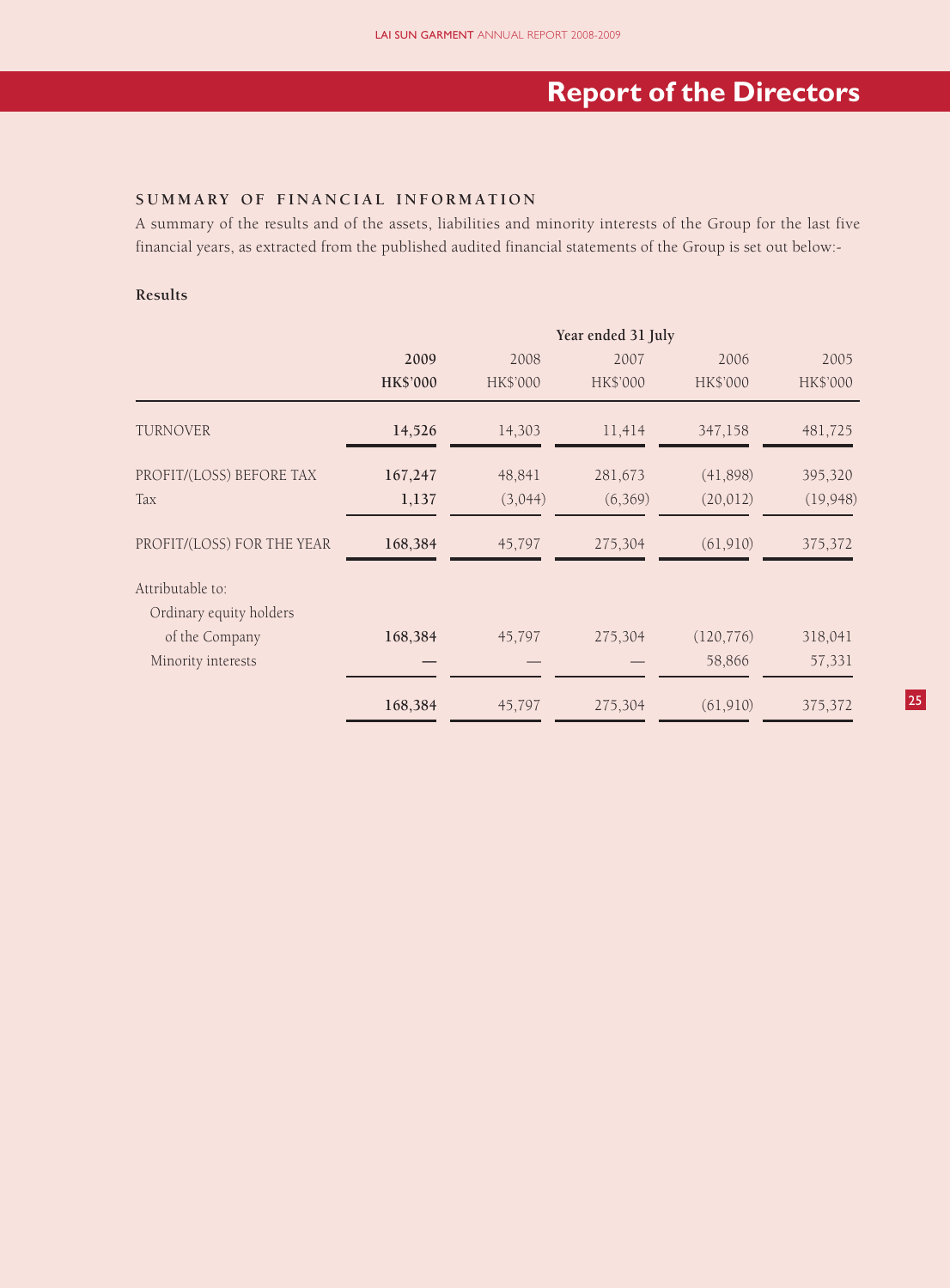## **SUMMARY OF FINANCIAL INFORMATION (continued)**

**Assets, Liabilities and Minority Interests**

|                               |                 |            | As at 31 July |            |            |
|-------------------------------|-----------------|------------|---------------|------------|------------|
|                               | 2009            | 2008       | 2007          | 2006       | 2005       |
|                               | <b>HK\$'000</b> | HK\$'000   | HK\$'000      | HK\$'000   | HK\$'000   |
| Property, plant and equipment | 667             | 1,481      | 2,974         | 4,276      | 31,708     |
| Investment properties         | 194,800         | 200,800    | 156,100       | 119,100    | 250,600    |
| Properties under development  | 454,061         | 273,503    | 183,529       | 138,494    | 233,250    |
| Goodwill                      |                 |            |               |            | 71,907     |
| Interests in associates       | 3,147,767       | 3,025,253  | 2,656,103     | 2,268,218  | 2,177,085  |
| Available-for-sale equity     |                 |            |               |            |            |
| investments                   | 210,522         | 167,784    | 474,860       | 466,946    | 188,361    |
| Loan and interest receivables |                 |            |               | 40,730     |            |
| Promissory note receivable    |                 | 167,000    | 167,000       | 167,000    |            |
| Current assets                | 247,811         | 61,981     | 79,500        | 40,851     | 533,408    |
| <b>TOTAL ASSETS</b>           | 4,255,628       | 3,897,802  | 3,720,066     | 3,245,615  | 3,486,319  |
| Current liabilities           | (295, 028)      | (45, 486)  | (23,062)      | (15, 879)  | (174, 817) |
| Interest-bearing bank and     |                 |            |               |            |            |
| other borrowings              | (31, 745)       | (113, 745) | (59, 745)     | (31, 745)  | (100, 902) |
| Note payable                  | (195,000)       | (195,000)  | (195,000)     | (195,000)  | (195,000)  |
| Accrued interest payable      | (66, 851)       | (55, 370)  | (41, 037)     | (23, 313)  | (6,148)    |
| Deferred tax liabilities      | (31, 157)       | (32, 259)  | (26, 534)     | (20, 165)  | (20, 379)  |
| <b>TOTAL LIABILITIES</b>      | (619, 781)      | (441, 860) | (345,378)     | (286, 102) | (497, 246) |
| MINORITY INTERESTS            |                 |            |               |            | (201, 745) |
| NET ASSETS ATTRIBUTABLE       |                 |            |               |            |            |
| TO ORDINARY EQUITY            |                 |            |               |            |            |
| <b>HOLDERS OF</b>             |                 |            |               |            |            |
| THE COMPANY                   | 3,635,847       | 3,455,942  | 3,374,688     | 2,959,513  | 2,787,328  |

# **PURCHASE, SALE OR REDEMPTION OF LISTED SECURITIES**

During the year ended 31 July 2009, there was no purchase, sale or redemption by the Company, or any of its subsidiaries, of the Company's listed securities.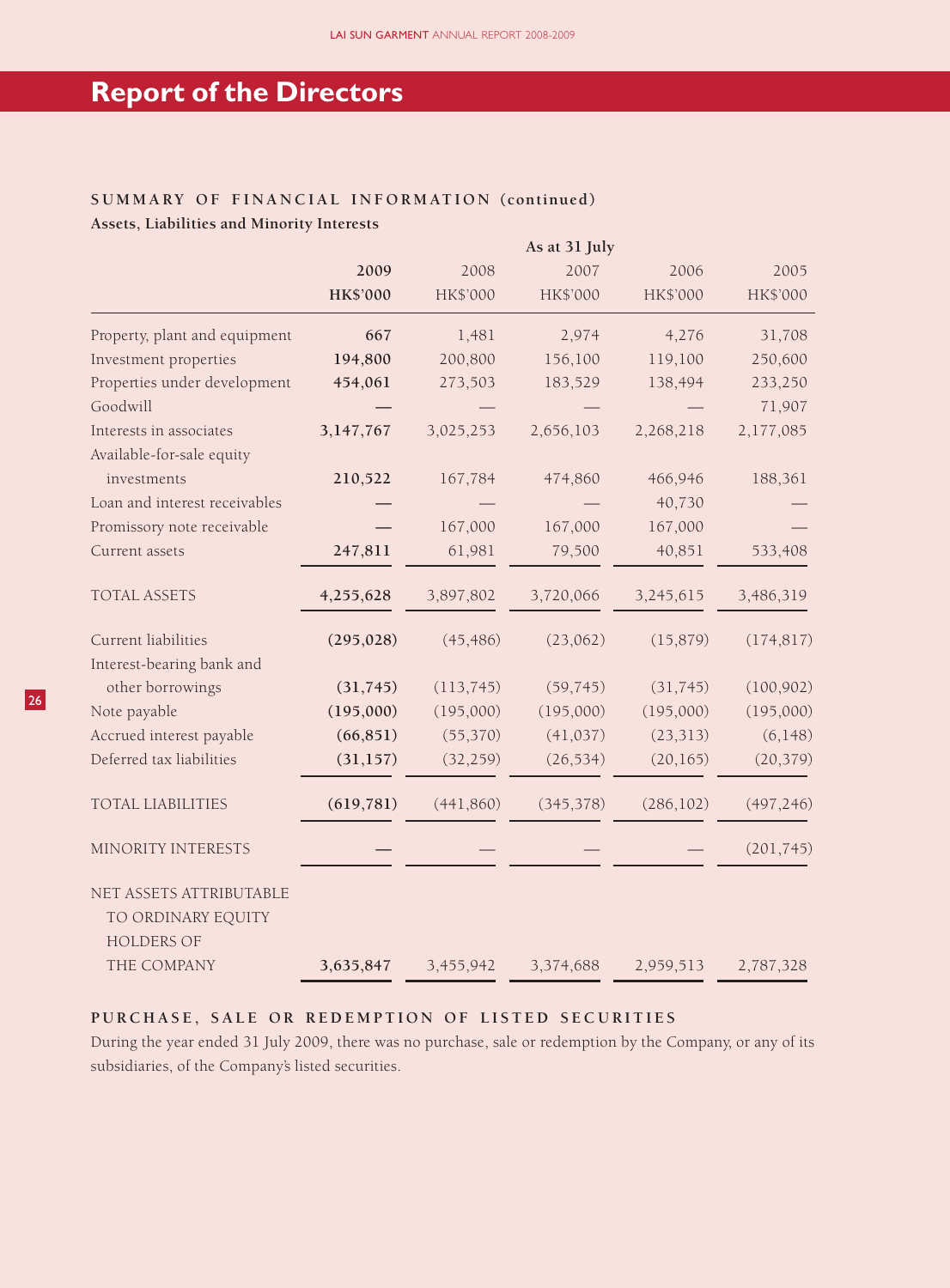#### **PUBLIC FLOAT**

Based on information that is publicly available to the Company and within the knowledge of the Directors as at the date of this report, the Company has complied with the sufficiency of public float requirement under the Listing Rules from the date of the last Annual Report of the Company to the date of this Annual Report.

#### **CORPORATE GOVERNANCE**

Details of the Company's corporate governance practices are set out in the Corporate Governance Report on pages 28 to 31 of this Annual Report.

### **INDEPENDENCE OF INDEPENDENT NON-EXECUTIVE DIRECTORS**

The Company has received from each of its independent non-executive Directors an annual confirmation of his independence pursuant to Rule 3.13 of the Listing Rules and the Company still considers all of its independent non-executive Directors to be independent.

#### **AUDITORS**

Ernst & Young retire at the forthcoming 2009 Annual General Meeting and a resolution for their reappointment as auditors of the Company will be proposed at the said meeting.

On behalf of the Board

**Lam Kin Ming** *Chairman*

Hong Kong 6 November 2009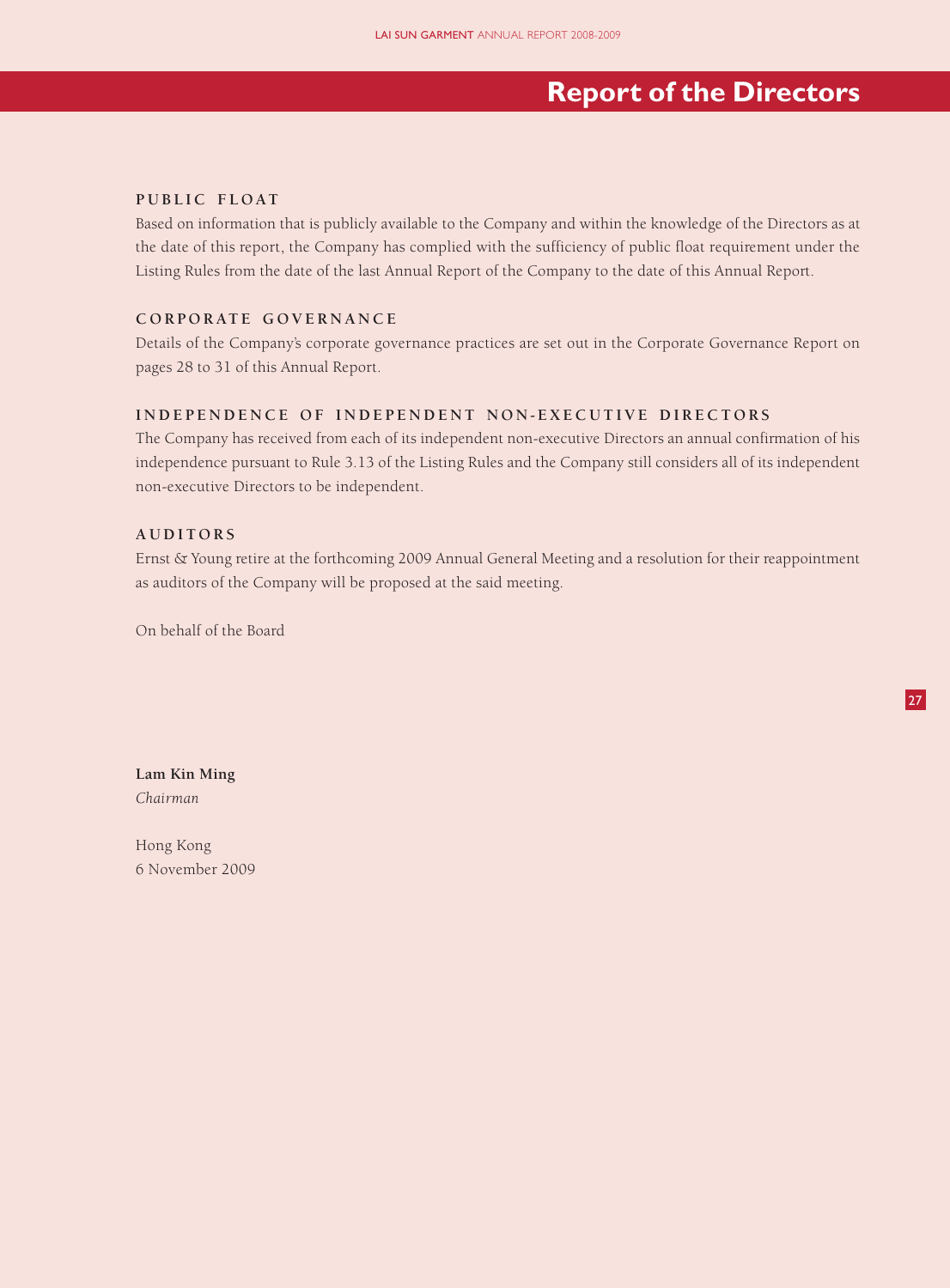The Company is committed to achieving and maintaining high standards of corporate governance, in compliance with the principles set out in the Code on Corporate Governance Practices (the "CG Code") contained in Appendix 14 to the Rules Governing the Listing of Securities on The Stock Exchange of Hong Kong Limited (the "Listing Rules") from time to time.

### **(1) CORPORATE GOVERNANCE PRACTICES**

The Company has complied with all the code provisions set out in the CG Code throughout the accounting period covered by this Annual Report save for the deviation from code provision A.4.1.

Under code provision A.4.1, non-executive directors should be appointed for a specific term and be subject to re-election. None of the existing non-executive directors of the Company was appointed for a specific term. However, all directors of the Company are subject to the retirement provisions in the Articles of Association of the Company which provide that the directors for the time being shall retire from office by rotation once every three years since their last election at each annual general meeting and a retiring director shall be eligible for re-election.

#### **(2) DIRECTORS ' SECURITIES TRANSACTIONS**

The Company has adopted a Code of Practice for Securities Transactions by Directors and Designated Employees (the "Securities Code") on terms no less exacting than the required standard set out in the Model Code in Appendix 10 to the Listing Rules. The Company has made specific enquiry of all Directors who have confirmed their compliance with the required standard set out in the Securities Code during the year ended 31 July 2009.

### **(3) BOARD OF DIRECTORS**

(3.1) The board of directors of the Company (the "Board") supervises the management of the business and affairs of the Company. The Board's primary duty is to ensure the viability of the Company and to ensure that it is managed in the best interests of the shareholders as a whole while taking into account the interests of other stakeholders.

The Board has established specific committees with written terms of reference to assist it in the efficient implementation of its functions, namely Executive Committee, Audit Committee and Remuneration Committee. Specific responsibilities have been delegated to the above committees.

(3.2) The Board currently comprises seven executive Directors, namely Mr. Lam Kin Ming (Chairman), Mr. Lam Kin Ngok, Peter (Deputy Chairman), Mr. Shiu Kai Wah, Mr. Lam Kin Hong, Matthew, Mr. Tam Kin Man, Kraven, Mr. Lam Hau Yin, Lester (also alternate to Madam U Po Chu) and Miss Leung Churk Yin, Jeanny; two non-executive Directors, namely Madam U Po Chu and Mr. Chiu Wai; and three independent non-executive Directors, namely Mr. Wan Yee Hwa, Edward, Mr. Leung Shu Yin, William and Mr. Chow Bing Chiu.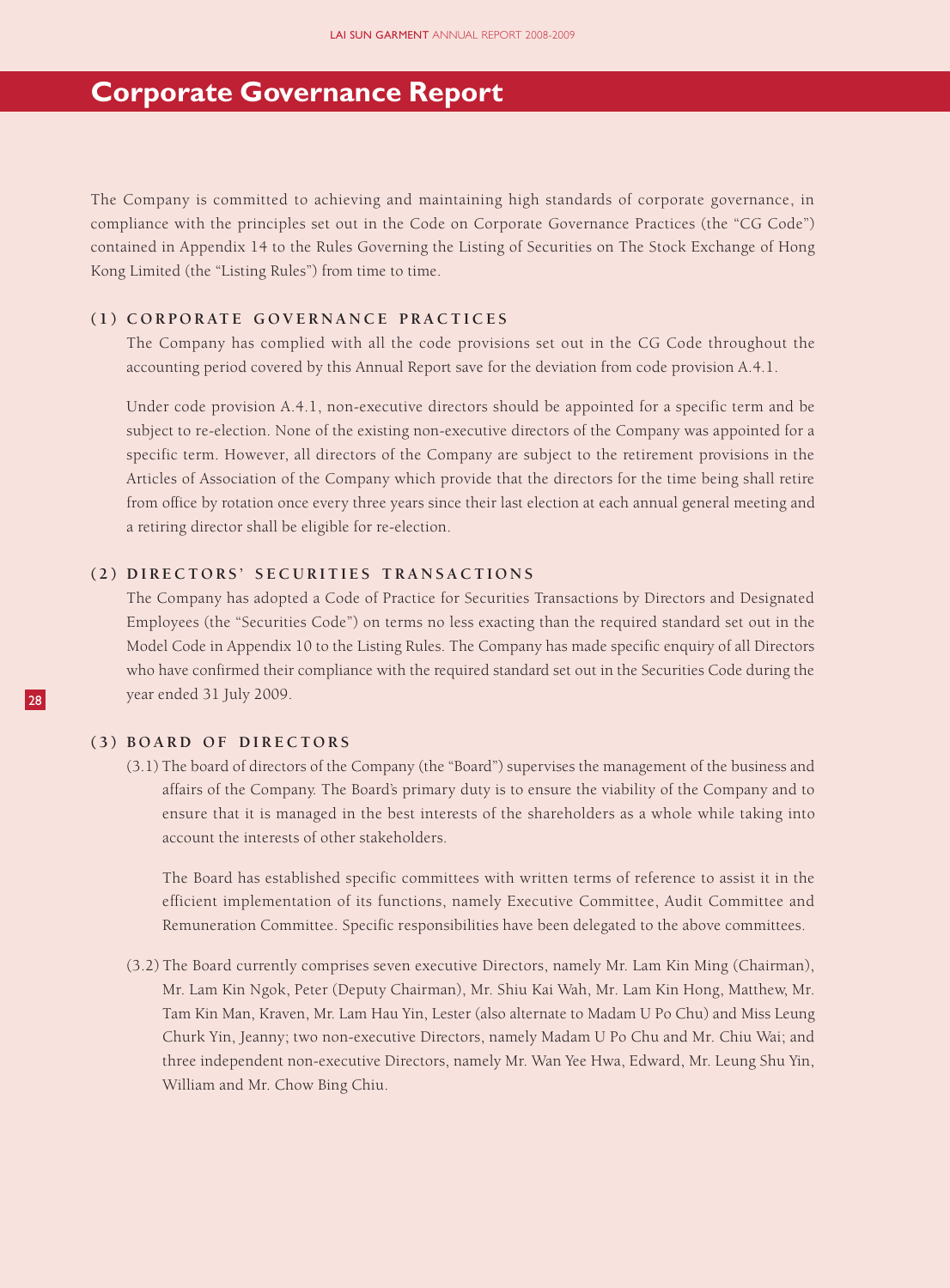#### **(3) BOARD OF DIRECTORS (continued)**

(3.3) The Board met four times during the financial year ended 31 July 2009. The attendance record of individual Directors at these board meetings is set out in the following table:

|                                                | <b>Board Meetings</b> |                |  |
|------------------------------------------------|-----------------------|----------------|--|
| <b>Directors</b>                               | Held                  | Attended       |  |
| <b>Executive Directors</b>                     |                       |                |  |
|                                                |                       |                |  |
| Lam Kin Ming (Chairman)                        | $\overline{4}$        | 3              |  |
| Lam Kin Ngok, Peter (Deputy Chairman)          | $\overline{4}$        | $\overline{2}$ |  |
| Shiu Kai Wah                                   | $\overline{4}$        | $\overline{2}$ |  |
| Lam Kin Hong, Matthew                          | $\overline{4}$        | 3              |  |
| Tam Kin Man, Kraven                            | $\overline{4}$        | $\overline{4}$ |  |
| Lam Hau Yin, Lester                            | $\overline{4}$        | 3              |  |
| Leung Churk Yin, Jeanny                        | $\overline{4}$        | $\overline{4}$ |  |
| <b>Non-executive Directors</b>                 |                       |                |  |
| U Po Chu (alternate: Lam Hau Yin, Lester)      | $\overline{4}$        | 3              |  |
| Chiu Wai                                       | $\overline{4}$        | $\Omega$       |  |
| Lai Yuen Fong (alternate: Lam Wai Kei, Vicky)* | $\overline{2}$        | $\overline{2}$ |  |
| <b>Independent non-executive Directors</b>     |                       |                |  |
| Wan Yee Hwa, Edward                            | $\overline{4}$        | $\overline{4}$ |  |
| Leung Shu Yin, William                         | $\overline{4}$        | $\overline{4}$ |  |
| Chow Bing Chiu                                 | 4                     | $\overline{4}$ |  |

*\* Madam Lai Yuen Fong resigned on 26 March 2009 and Ms. Lam Wai Kei, Vicky ceased to act as her alternate on the same date.*

- (3.4) The Company has complied with the requirements under Rule 3.10(1) and (2) of the Listing Rules. All independent non-executive Directors also meet the guidelines for assessment of their independence as set out in Rule 3.13 of the Listing Rules.
- (3.5) Mr. Lam Kin Ming is the son of Madam Lai Yuen Fong and the father of Ms. Lam Wai Kei, Vicky. Mr. Lam Kin Ngok, Peter is the son of Madam U Po Chu and the father of Mr. Lam Hau Yin, Lester. Mr. Lam Kin Hong, Matthew is the younger brother of Mr. Lam Kin Ming and Mr. Lam Kin Ngok, Peter.

Save as disclosed above and in the "Biographical Details of Directors and Senior Management" section of this Annual Report, none of the directors of the Company has any financial, business, family or other material/relevant relationships with one another.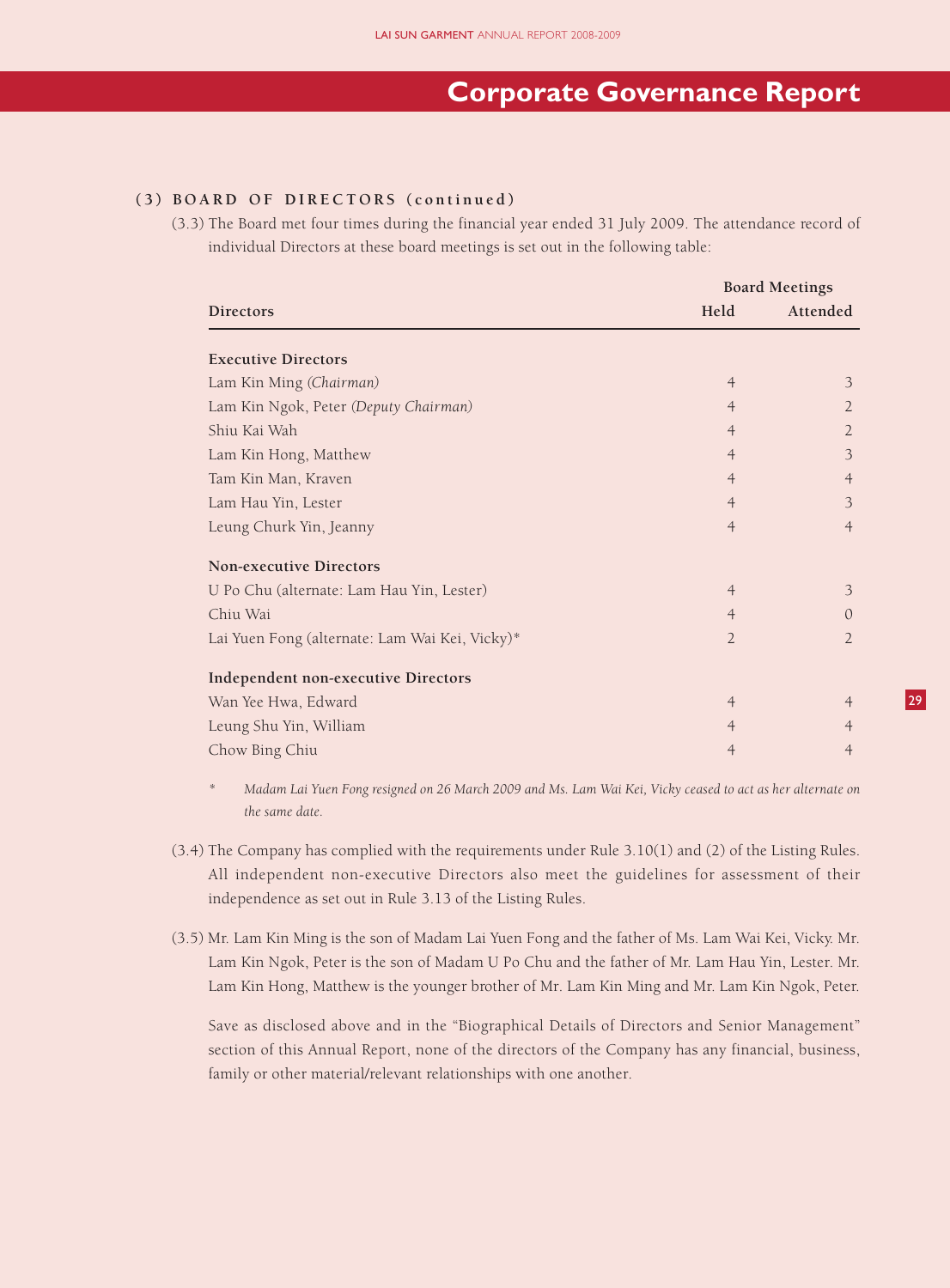#### **(4) CHAIRMAN AND CHIEF EXECUTIVE OFFICER**

The CG Code requires that the roles of chairman and chief executive officer be separated and not performed by the same individual.

During the year under review, Mr. Lam Kin Ming was the Chairman of the Company while other duties and responsibilities of the Board were undertaken by other executive directors of the Company.

#### **(5) NON-EXECUTIVE DIRECTORS**

As explained in Paragraph (1) above, none of the existing non-executive directors of the Company is appointed for a specific term.

#### **(6) REMUNERATION COMMITTEE**

- (6.1) The Board established a Remuneration Committee on 18 November 2005, which currently comprises three independent non-executive Directors, namely Messrs. Leung Shu Yin, William (Chairman), Wan Yee Hwa, Edward and Chow Bing Chiu, and an executive Director, Miss Leung Churk Yin, Jeanny.
- (6.2) The Remuneration Committee has been charged with the responsibility of making recommendations to the Board, in consultation with the Chairman of the Board and/or the executive Directors, on an appropriate policy and framework for all aspects of remuneration of all Directors and senior management, including but not limited to directors' fees, salaries, allowances, bonuses, share options, benefits in kind and pension rights, to ensure that the level of remuneration offered by the Company is competitive and sufficient to attract, retain and motivate personnel of the required quality to manage the Company successfully.
- (6.3) The Remuneration Committee held one meeting during the year under review to discuss remuneration-related matters. All members of the Remuneration Committee, namely Messrs. Leung Shu Yin, William, Wan Yee Hwa, Edward and Chow Bing Chiu, and Miss Leung Churk Yin, Jeanny, attended the meeting.

#### **(7) NOMINATION OF DIRECTORS**

The Company has not established a nomination committee. Potential new directors will be recruited based on their skills, experience and expertise and the requirements of the Company at the relevant time. The process of identifying and selecting appropriate candidates for approval by the Board will be carried out by the executive directors of the Company.

#### **(8) AUDITORS ' REMUNERATION**

The auditors of the Company, Ernst & Young, received audit fees amounting to HK\$630,000 for the year under review. Ernst & Young also received fees amounting to HK\$112,000 for providing non-audit services (mainly taxation services) to the Company and its subsidiaries during the year.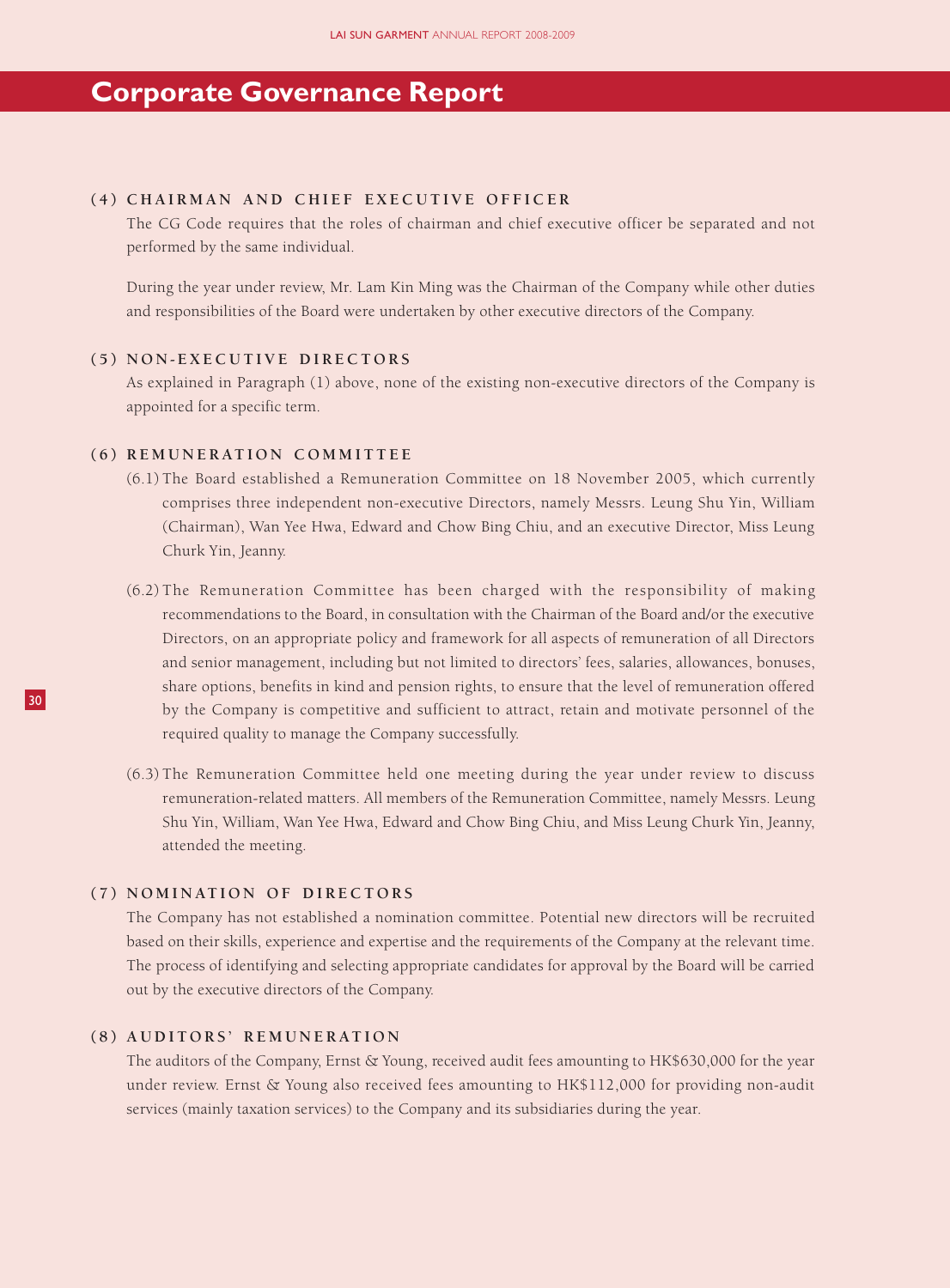#### **(9) AUDIT COMMITTEE**

(9.1) The Board established an Audit Committee on 23 March 2000, which currently comprises three independent non-executive Directors, namely Messrs. Wan Yee Hwa, Edward (Chairman), Leung Shu Yin, William and Chow Bing Chiu.

The principal responsibilities of the Audit Committee include the monitoring of the integrity of the periodical financial statements of the Company, the review of significant financial reporting judgment contained in them before submission to the Board for approval, and the review and monitoring of the auditor's independence and objectivity and effectiveness of the audit process.

The Company has complied with Rule 3.21 of the Listing Rules in that one of the members of the Audit Committee possesses appropriate professional qualifications or accounting or related financial management experience.

- (9.2) The Audit Committee held two meetings during the year under review. All members of the Audit Committee, namely Messrs. Wan Yee Hwa, Edward, Leung Shu Yin, William and Chow Bing Chiu, attended all the meetings.
- (9.3) The Audit Committee reviewed the half-yearly and annual results of the Company, and other matters related to the financial and accounting policies and practices of the Company.

### **(10) FINANCIAL REPORTING**

The Directors are responsible for the preparation of the financial statements which give a true and fair view of the state of affairs of the Company and its subsidiaries, in accordance with accounting principles generally accepted in Hong Kong.

The statement by the auditors of the Company about their responsibilities for the financial statements is set out in the independent auditors' report contained in this Annual Report.

### **(11) INTERNAL CONTROLS**

During the year, BDO Financial Services Limited has been engaged to perform internal audit functions and to assist the Board in reviewing the effectiveness of the internal control system of the Group. The periodic review will cover all material controls, including financial, operational and compliance controls and risk management functions of the Group.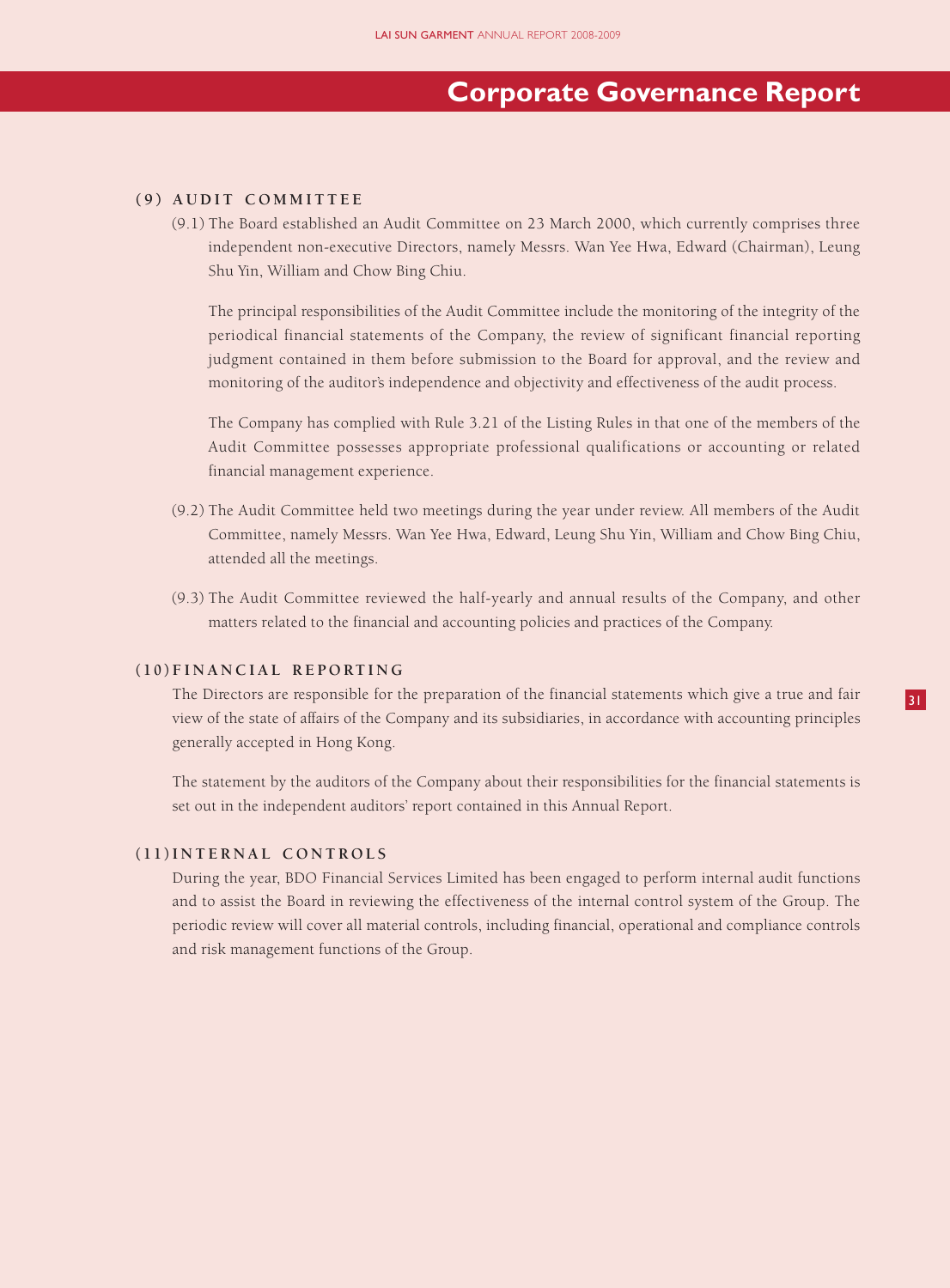# **Independent Auditors' Report**



#### **To the shareholders of Lai Sun Garment (International) Limited**

*(Incorporated in Hong Kong with limited liability)*

We have audited the financial statements of Lai Sun Garment (International) Limited set out on pages 34 to 92, which comprise the consolidated and company balance sheets as at 31 July 2009, and the consolidated income statement, the consolidated statement of changes in equity and the consolidated cash flow statement for the year then ended, and a summary of significant accounting policies and other explanatory notes.

### **DIRECTORS ' RESPONSIBILITY FOR THE FINANCIAL STATEMENTS**

The directors of the Company are responsible for the preparation and the true and fair presentation of these financial statements in accordance with Hong Kong Financial Reporting Standards issued by the Hong Kong Institute of Certified Public Accountants and the Hong Kong Companies Ordinance. This responsibility includes designing, implementing and maintaining internal control relevant to the preparation and the true and fair presentation of financial statements that are free from material misstatement, whether due to fraud or error; selecting and applying appropriate accounting policies; and making accounting estimates that are reasonable in the circumstances.

### **AUDITORS ' RESPONSIBILITY**

Our responsibility is to express an opinion on these financial statements based on our audit. Our report is made solely to you, as a body, in accordance with Section 141 of the Hong Kong Companies Ordinance, and for no other purpose. We do not assume responsibility towards or accept liability to any other person for the contents of this report.

We conducted our audit in accordance with Hong Kong Standards on Auditing issued by the Hong Kong Institute of Certified Public Accountants. Those standards require that we comply with ethical requirements and plan and perform the audit to obtain reasonable assurance as to whether the financial statements are free from material misstatement.

An audit involves performing procedures to obtain audit evidence about the amounts and disclosures in the financial statements. The procedures selected depend on the auditors' judgement, including the assessment of the risks of material misstatement of the financial statements, whether due to fraud or error. In making those risk assessments, the auditors consider internal control relevant to the entity's preparation and true and fair presentation of the financial statements in order to design audit procedures that are appropriate in the circumstances, but not for the purpose of expressing an opinion on the effectiveness of the entity's internal control. An audit also includes evaluating the appropriateness of accounting policies used and the reasonableness of accounting estimates made by the directors, as well as evaluating the overall presentation of the financial statements.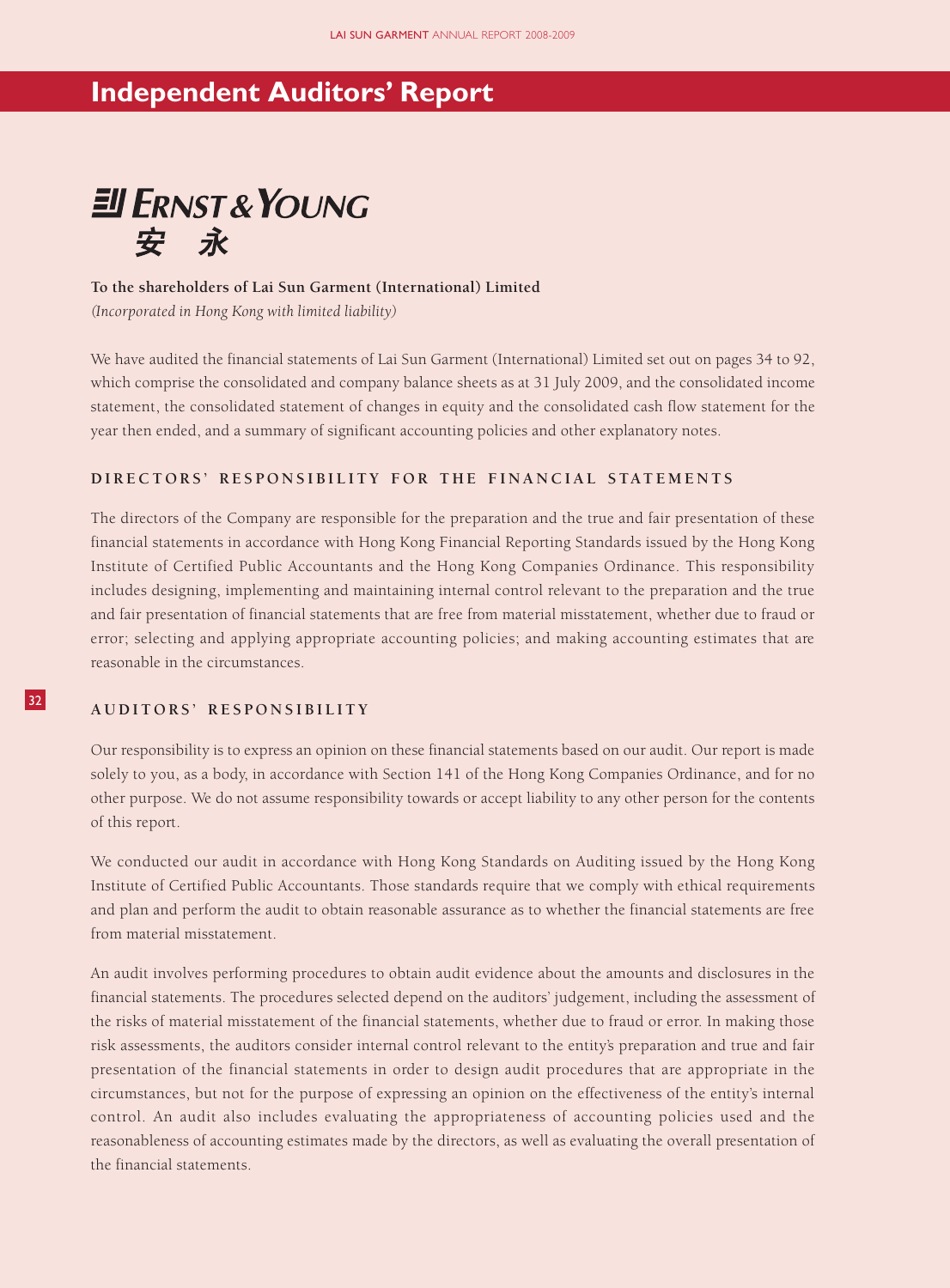# **Independent Auditors' Report**

We believe that the audit evidence we have obtained is sufficient and appropriate to provide a basis for our audit opinion.

### **OPINION**

In our opinion, the financial statements give a true and fair view of the state of affairs of the Company and of the Group as at 31 July 2009 and of the Group's profit and cash flows for the year then ended in accordance with Hong Kong Financial Reporting Standards and have been properly prepared in accordance with the Hong Kong Companies Ordinance.

**Ernst & Young** *Certified Public Accountants* 18th Floor Two International Finance Centre 8 Finance Street Central Hong Kong

6 November 2009

33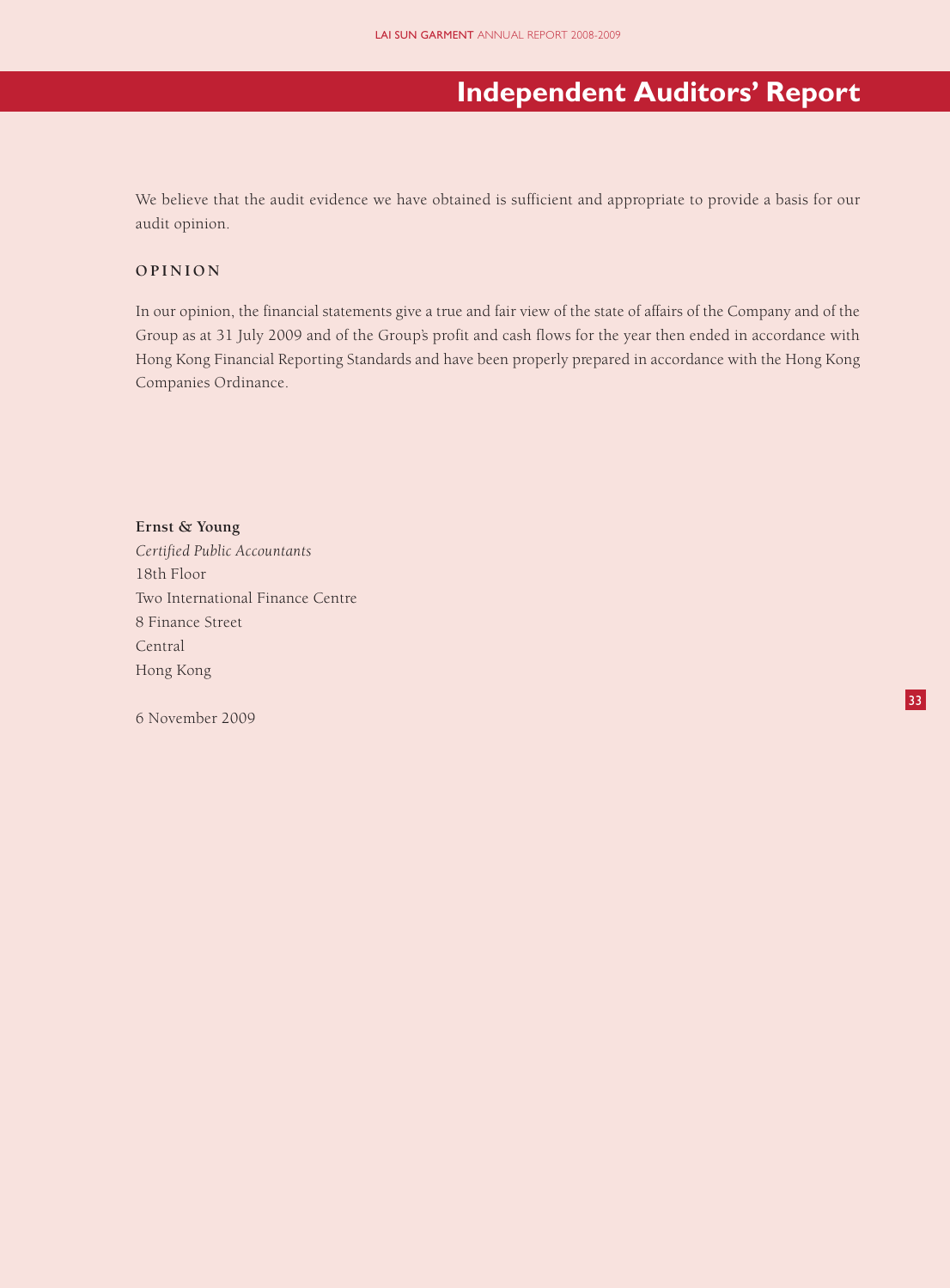# **Consolidated Income Statement**

Year ended 31 July 2009

|                                                 |                | 2009            | 2008         |
|-------------------------------------------------|----------------|-----------------|--------------|
|                                                 | Notes          | <b>HK\$'000</b> | HK\$'000     |
| <b>TURNOVER</b>                                 | 6              | 14,526          | 14,303       |
| Cost of sales                                   |                | (1,720)         | (2,059)      |
| Gross profit                                    |                | 12,806          | 12,244       |
| Other revenue and gain                          | 6              | 9,048           | 11,030       |
| Administrative expenses                         |                | (23, 894)       | (23, 181)    |
| Other operating income/(expenses), net          |                | 20,959          | (20, 212)    |
| Fair value gain/(loss) on investment properties | 15             | (6,678)         | 43,889       |
| PROFIT FROM OPERATING ACTIVITIES                | $\overline{7}$ | 12,241          | 23,770       |
| Finance costs                                   | 8              | (11,670)        | (14, 483)    |
| Share of profits and losses of associates       |                | 166,676         | 39,554       |
| PROFIT BEFORE TAX                               |                | 167,247         | 48,841       |
| Tax                                             | 11             | 1,137           | (3,044)      |
| PROFIT FOR THE YEAR ATTRIBUTABLE TO             |                |                 |              |
| ORDINARY EQUITY HOLDERS OF THE COMPANY          | 12             | 168,384         | 45,797       |
| EARNINGS PER SHARE ATTRIBUTABLE TO              |                |                 |              |
| ORDINARY EQUITY HOLDERS OF THE COMPANY          | 13             |                 |              |
| Basic                                           |                | HK10.41 cents   | HK2.83 cents |
| Diluted                                         |                | N/A             | N/A          |
|                                                 |                |                 |              |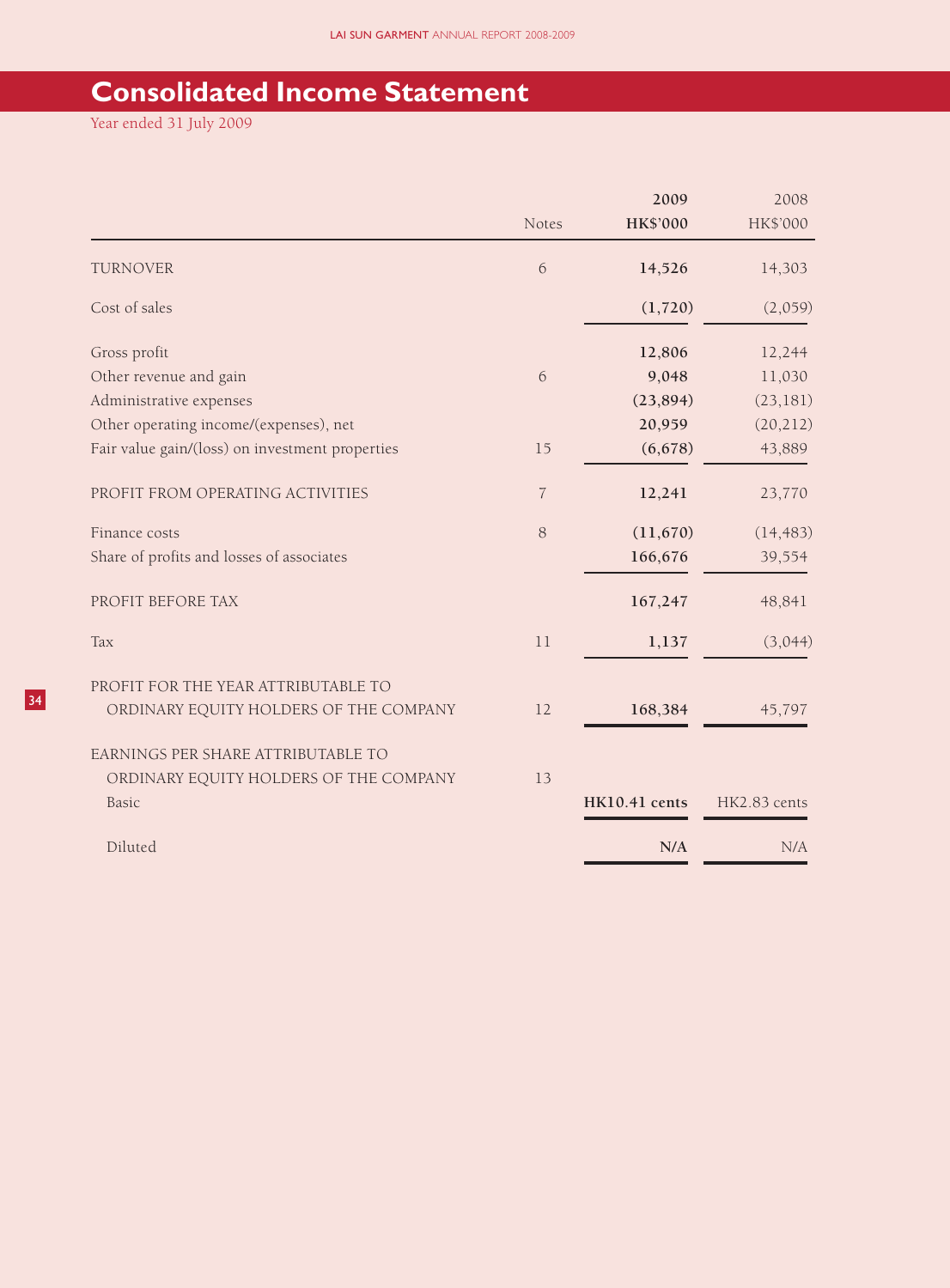# **Consolidated Balance Sheet**

31 July 2009

|                                              |       | 2009            | 2008       |
|----------------------------------------------|-------|-----------------|------------|
|                                              | Notes | <b>HK\$'000</b> | HK\$'000   |
| NON-CURRENT ASSETS                           |       |                 |            |
| Property, plant and equipment                | 14    | 667             | 1,481      |
| Investment properties                        | 15    | 194,800         | 200,800    |
| Properties under development                 | 16    | 454,061         | 273,503    |
| Interests in associates                      | 18    | 3,147,767       | 3,025,253  |
| Available-for-sale equity investments        | 19    | 210,522         | 167,784    |
| Promissory note receivable                   | 20    |                 | 167,000    |
| Total non-current assets                     |       | 4,007,817       | 3,835,821  |
| <b>CURRENT ASSETS</b>                        |       |                 |            |
| Promissory note receivable                   | 20    | 167,000         |            |
| Debtors, deposits paid and other receivables | 21    | 5,154           | 5,476      |
| Loan and interest receivables                | 22    |                 | 33,840     |
| Cash and cash equivalents                    | 23    | 75,657          | 22,665     |
| Total current assets                         |       | 247,811         | 61,981     |
| <b>CURRENT LIABILITIES</b>                   |       |                 |            |
| Creditors, deposits received and accruals    | 24    | 47,824          | 44,817     |
| Tax payable                                  |       | 204             | 669        |
| Interest-bearing bank borrowings             | 25    | 247,000         |            |
| Total current liabilities                    |       | 295,028         | 45,486     |
| NET CURRENT ASSETS/(LIABILITIES)             |       | (47,217)        | 16,495     |
| TOTAL ASSETS LESS CURRENT LIABILITIES        |       | 3,960,600       | 3,852,316  |
| NON-CURRENT LIABILITIES                      |       |                 |            |
| Interest-bearing bank and other borrowings   | 25    | (31, 745)       | (113, 745) |
| Note payable                                 | 26    | (195,000)       | (195,000)  |
| Accrued interest payable                     | 26    | (66, 851)       | (55, 370)  |
| Deferred tax liabilities                     | 27    | (31, 157)       | (32, 259)  |
| Total non-current liabilities                |       | (324, 753)      | (396, 374) |
|                                              |       | 3,635,847       | 3,455,942  |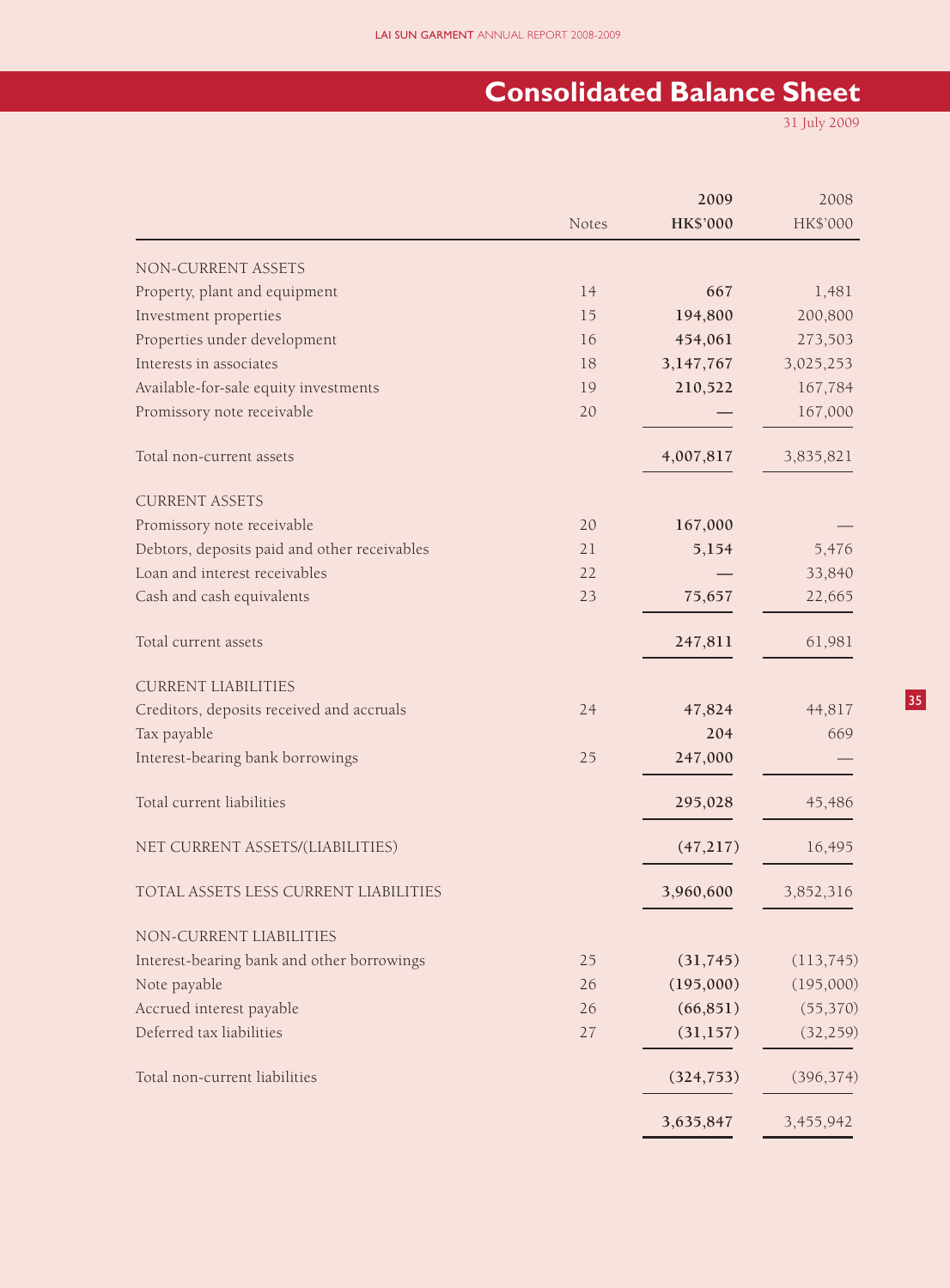# **Consolidated Balance Sheet**

31 July 2009

|                                        |       | 2009            | 2008      |
|----------------------------------------|-------|-----------------|-----------|
|                                        | Notes | <b>HK\$'000</b> | HK\$'000  |
| <b>EQUITY</b>                          |       |                 |           |
| Equity attributable to                 |       |                 |           |
| ordinary equity holders of the Company |       |                 |           |
| Issued capital                         | 28    | 16,174          | 16,174    |
| Share premium account                  |       | 1,908,840       | 1,908,840 |
| Asset revaluation reserve              |       | 74,619          | 83,478    |
| Share option reserve                   |       | 1,438           | 1,440     |
| Hedging reserve                        |       |                 | 2,321     |
| Investment revaluation reserve         |       | 9,498           | (33, 240) |
| Capital reserve                        |       | 148,694         | 148,694   |
| Exchange fluctuation reserve           |       | 479,633         | 500,284   |
| Retained earnings                      |       | 996,951         | 827,951   |
|                                        |       | 3,635,847       | 3,455,942 |

*Director Director*

**Lam Kin Ming Lam Kin Ngok, Peter**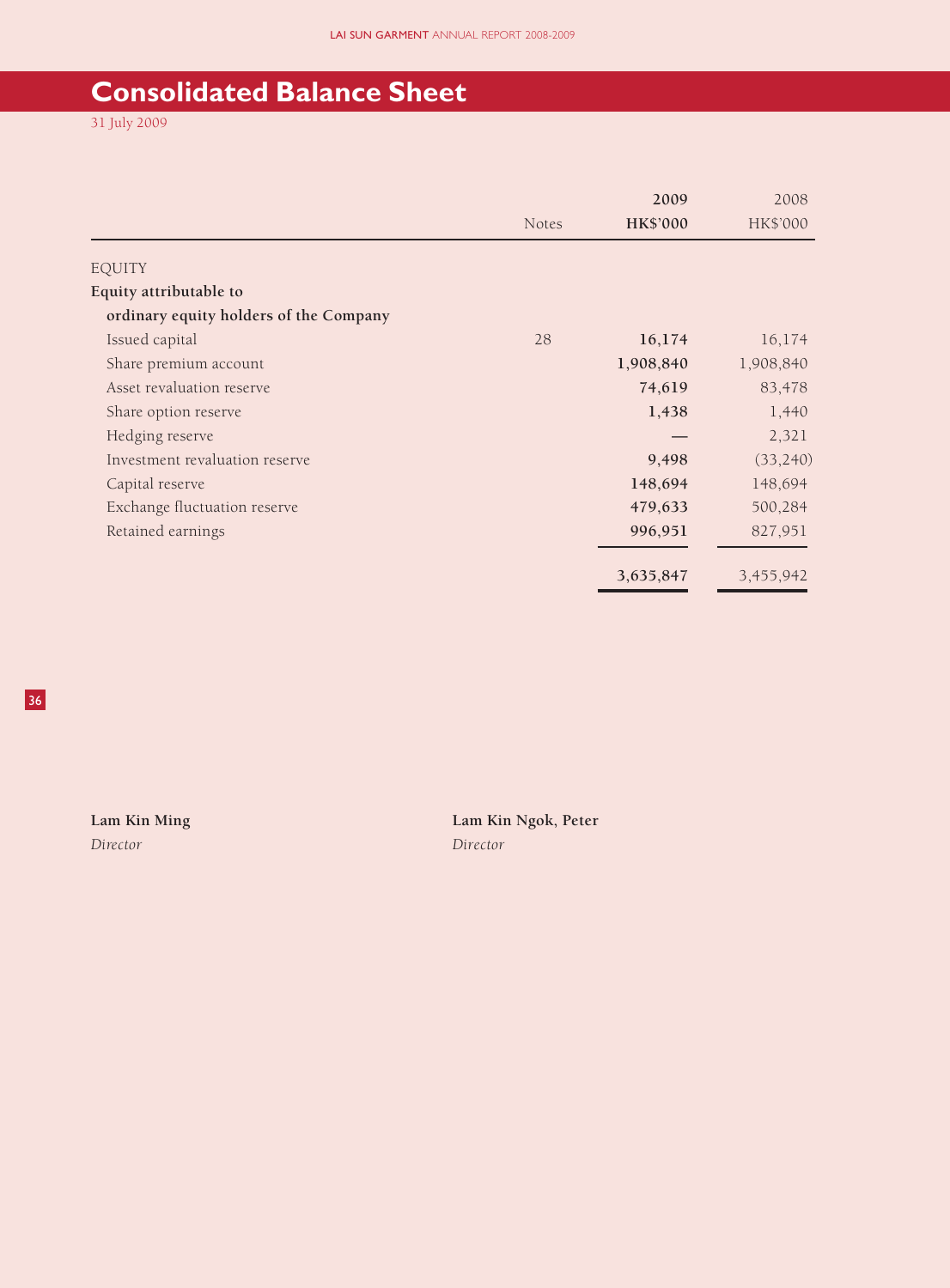# **Consolidated Statement of Changes in Equity**

Year ended 31 July 2009

|                                                                                  | Attributable to ordinary equity holders of the Company |                                         |                                             |                                        |                                |                                                  |                                |                                                |                                  |                   |
|----------------------------------------------------------------------------------|--------------------------------------------------------|-----------------------------------------|---------------------------------------------|----------------------------------------|--------------------------------|--------------------------------------------------|--------------------------------|------------------------------------------------|----------------------------------|-------------------|
|                                                                                  | Issued<br>capital<br>HK\$'000                          | Share<br>premium<br>account<br>HK\$'000 | Asset<br>revaluation<br>reserve<br>HK\$'000 | Share<br>option<br>reserve<br>HK\$'000 | Hedging<br>reserve<br>HK\$'000 | Investment<br>revaluation<br>reserve<br>HK\$'000 | Capital<br>reserve<br>HK\$'000 | Exchange<br>fluctuation<br>reserve<br>HK\$'000 | Retained<br>earnings<br>HK\$'000 | Total<br>HK\$'000 |
| At 1 August 2007<br>Changes in fair value of<br>available-for-sale               | 16,174                                                 | 1,908,840                               | 55,494                                      | 747                                    | (16,954)                       | 273,836                                          | 148,694                        | 206,084                                        | 781,773                          | 3,374,688         |
| equity investments (note 19)                                                     |                                                        |                                         |                                             |                                        |                                | (307,076)                                        |                                |                                                |                                  | (307,076)         |
| Share of reserve movements<br>of associates                                      |                                                        |                                         | 27,984                                      | 693                                    | 19,275                         |                                                  |                                | 294,200                                        | 381                              | 342,533           |
| Total income and expense<br>recognised directly in equity<br>Profit for the year |                                                        |                                         | 27,984                                      | 693                                    | 19,275                         | (307,076)                                        |                                | 294,200                                        | 381<br>45,797                    | 35,457<br>45,797  |
| Total income and expense<br>for the year                                         |                                                        |                                         | 27,984                                      | 693                                    | 19,275                         | (307,076)                                        |                                | 294,200                                        | 46,178                           | 81,254            |
| At 31 July 2008 and<br>1 August 2008<br>Changes in fair value of                 | 16,174                                                 | 1,908,840                               | 83,478                                      | 1,440                                  | 2,321                          | (33, 240)                                        | 148,694                        | 500,284                                        | 827,951                          | 3,455,942         |
| available-for-sale<br>equity investments (note 19)                               |                                                        |                                         |                                             |                                        |                                | 42,738                                           |                                |                                                |                                  | 42,738            |
| Share of reserve movements<br>of associates                                      |                                                        |                                         | (8,859)                                     | (2)                                    | (2, 321)                       |                                                  |                                | (20,651)                                       | 616                              | (31, 217)         |
| Total income and expense<br>recognised directly in equity<br>Profit for the year |                                                        |                                         | (8,859)                                     | (2)                                    | (2, 321)                       | 42,738                                           |                                | (20, 651)                                      | 616<br>168,384                   | 11,521<br>168,384 |
| Total income and expense<br>for the year                                         |                                                        |                                         | (8,859)                                     | (2)                                    | (2, 321)                       | 42,738                                           |                                | (20,651)                                       | 169,000                          | 179,905           |
| At 31 July 2009                                                                  | 16,174                                                 | 1,908,840                               | 74,619                                      | 1,438                                  |                                | 9,498                                            | 148,694                        | 479,633                                        | 996,951                          | 3,635,847         |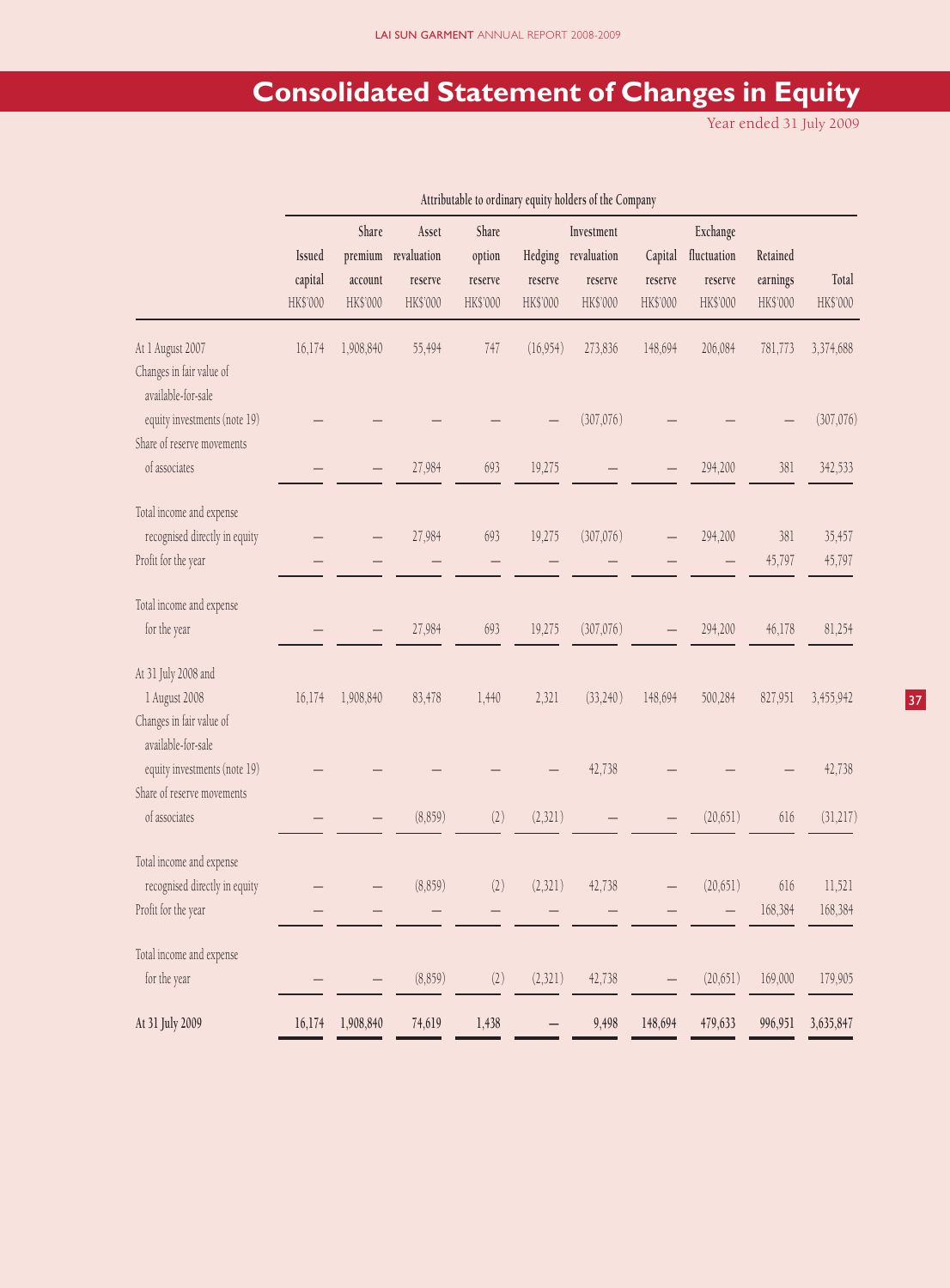# **Consolidated Cash Flow Statement**

Year ended 31 July 2009

|                                                       |       | 2009            | 2008      |
|-------------------------------------------------------|-------|-----------------|-----------|
|                                                       | Notes | <b>HK\$'000</b> | HK\$'000  |
| CASH FLOWS FROM OPERATING ACTIVITIES                  |       |                 |           |
| Profit before tax                                     |       | 167,247         | 48,841    |
| Adjustments for:                                      |       |                 |           |
| Fair value loss/(gain) on investment properties       |       | 6,678           | (43,889)  |
| Interest income from bank deposits                    | 6     | (37)            | (216)     |
| Other interest income                                 | 6     | (8,648)         | (10, 741) |
| Depreciation                                          | 7     | 839             | 1,493     |
| Provision for doubtful debts                          | 7     | 201             |           |
| Provision for impairment/(reversal of provision for   |       |                 |           |
| impairment) of loan and interest receivables          | 7     | (21,160)        | 20,212    |
| Finance costs                                         | 8     | 11,670          | 14,483    |
| Share of profits and losses of associates             |       | (166, 676)      | (39, 554) |
|                                                       |       | (9,886)         | (9,371)   |
| Increase in amounts due from associates               |       | (118)           | (148)     |
| Increase in amounts due to associates                 |       |                 | 22        |
| Decrease/(increase) in debtors, deposits              |       |                 |           |
| paid and other receivables                            |       | (137)           | 588       |
| Decrease in creditors, deposits received and accruals |       | (129)           | (121)     |
| Cash used in operations                               |       | (10, 270)       | (9,030)   |
| Hong Kong profits tax refunded/(paid)                 |       | (430)           | 3,119     |
| Net cash outflow from operating activities            |       | (10,700)        | (5, 911)  |
| CASH FLOWS FROM INVESTING ACTIVITIES                  |       |                 |           |
| Recovery of loan receivable                           |       | 55,000          |           |
| Dividend received from an associate                   |       | 13,063          | 13,063    |
| Interest received                                     |       | 8,685           | 11,682    |
| Additions to investment properties                    |       | (678)           | (811)     |
| Purchases of items of property, plant and equipment   |       | (25)            |           |
| Additions to properties under development             |       | (174, 446)      | (65, 485) |
| Net cash outflow from investing activities            |       | (98, 401)       | (41, 551) |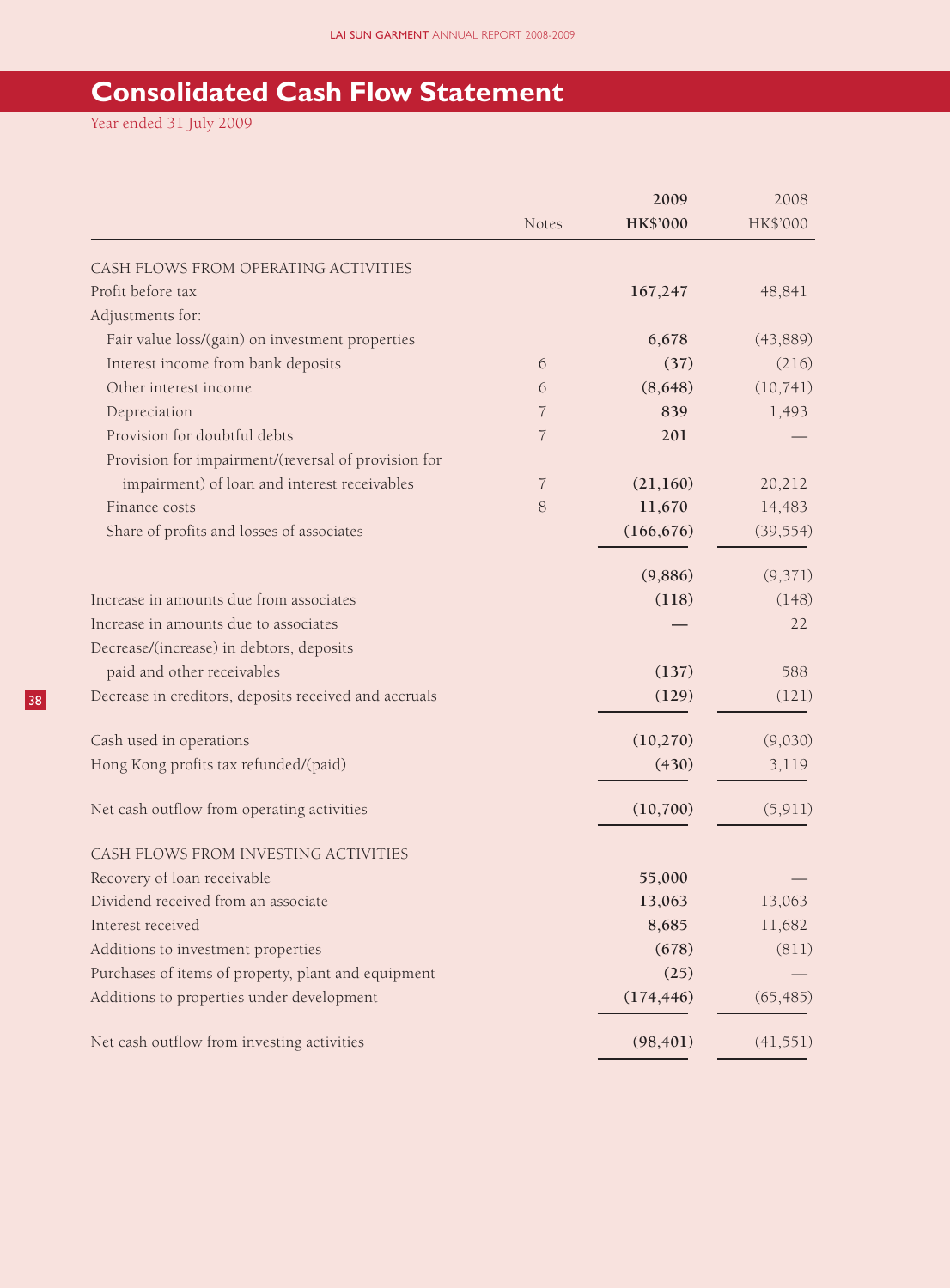# **Consolidated Cash Flow Statement**

Year ended 31 July 2009

|                                                     |       | 2009            | 2008     |
|-----------------------------------------------------|-------|-----------------|----------|
|                                                     | Notes | <b>HK\$'000</b> | HK\$'000 |
| CASH FLOWS FROM FINANCING ACTIVITIES                |       |                 |          |
| Bank refinancing charges paid                       |       | (519)           | (646)    |
| Interest paid on bank loans                         |       | (2,388)         | (1,628)  |
| New bank borrowings                                 |       | 165,000         | 54,000   |
| Net cash inflow from financing activities           |       | 162,093         | 51,726   |
| NET INCREASE IN CASH AND CASH EQUIVALENTS           |       | 52,992          | 4,264    |
| Cash and cash equivalents at beginning of year      |       | 22,665          | 18,401   |
| CASH AND CASH EQUIVALENTS AT END OF YEAR            |       | 75,657          | 22,665   |
| ANALYSIS OF BALANCES OF CASH AND                    |       |                 |          |
| <b>CASH EQUIVALENTS</b>                             | 23    |                 |          |
| Cash and bank balances                              |       | 5,657           | 22,665   |
| Non-pledged time deposits with original maturity of |       |                 |          |
| less than three months when acquired                |       | 70,000          |          |
|                                                     |       | 75,657          | 22,665   |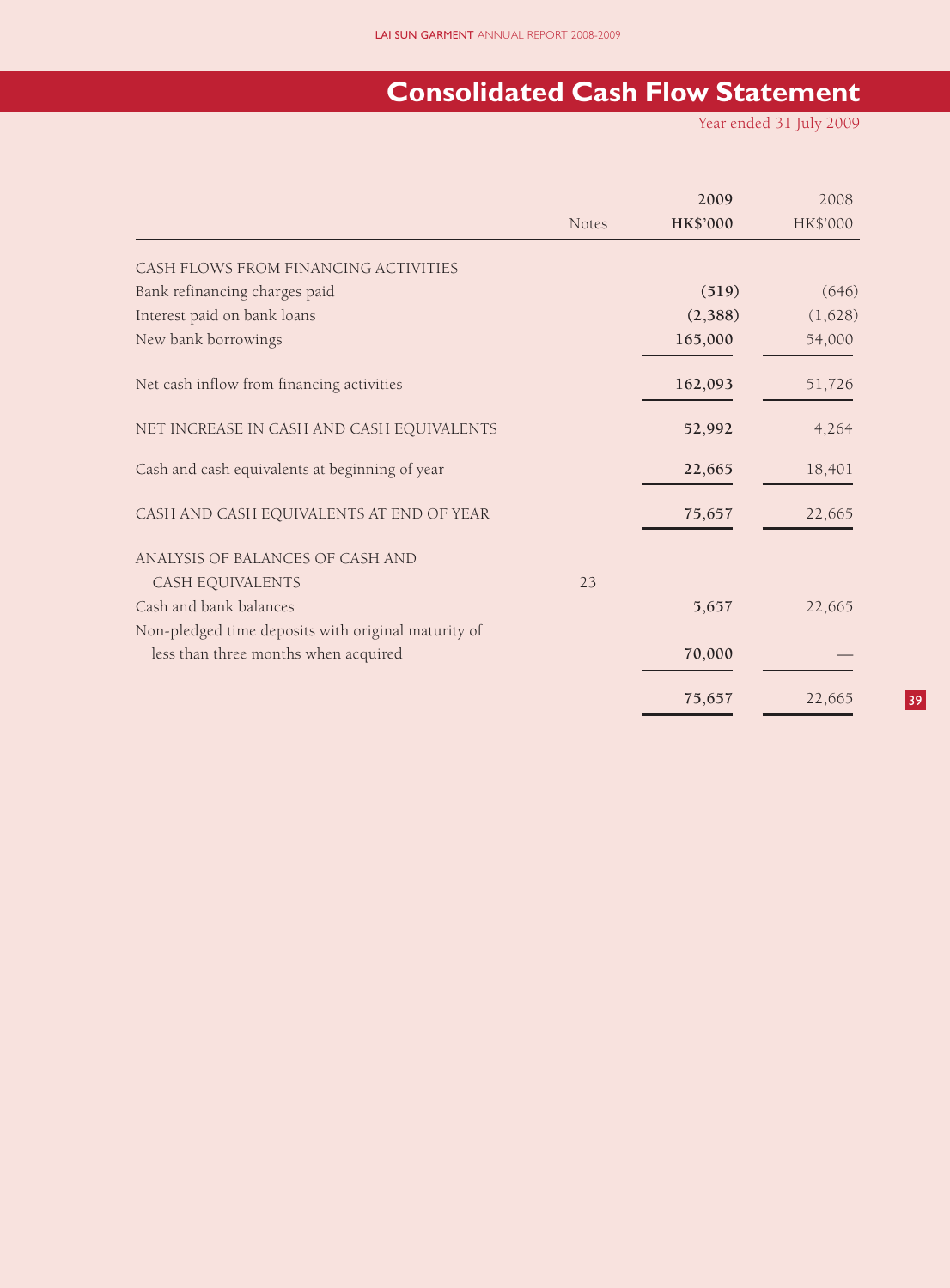# **Balance Sheet**

31 July 2009

|                                              |       | 2009            | 2008       |
|----------------------------------------------|-------|-----------------|------------|
|                                              | Notes | <b>HK\$'000</b> | HK\$'000   |
| NON-CURRENT ASSETS                           |       |                 |            |
| Property, plant and equipment                | 14    | 667             | 1,481      |
| Investment properties                        | 15    | 194,800         | 200,800    |
| Interests in subsidiaries                    | 17    | 317,936         | 299,778    |
| Interests in associates                      | 18    | 376,471         | 376,353    |
| Available-for-sale equity investments        | 19    | 190,692         | 151,980    |
| Promissory note receivable                   | 20    |                 | 167,000    |
| Total non-current assets                     |       | 1,080,566       | 1,197,392  |
| <b>CURRENT ASSETS</b>                        |       |                 |            |
| Promissory note receivable                   | 20    | 167,000         |            |
| Debtors, deposits paid and other receivables | 21    | 4,891           | 4,955      |
| Cash and cash equivalents                    | 23    | 74,070          | 22,429     |
| Total current assets                         |       | 245,961         | 27,384     |
| <b>CURRENT LIABILITIES</b>                   |       |                 |            |
| Creditors, deposits received and accruals    |       | 15,804          | 16,022     |
| Tax payable                                  |       | 204             | 669        |
| Interest-bearing bank borrowing              | 25    | 15,000          |            |
| Total current liabilities                    |       | 31,008          | 16,691     |
| NET CURRENT ASSETS                           |       | 214,953         | 10,693     |
| TOTAL ASSETS LESS CURRENT LIABILITIES        |       | 1,295,519       | 1,208,085  |
| NON-CURRENT LIABILITIES                      |       |                 |            |
| Interest-bearing other borrowings            | 25    | (31,745)        | (31, 745)  |
| Note payable                                 | 26    | (195,000)       | (195,000)  |
| Accrued interest payable                     | 26    | (66, 851)       | (55, 370)  |
| Deferred tax liabilities                     | 27    | (31, 157)       | (32, 259)  |
| Total non-current liabilities                |       | (324, 753)      | (314, 374) |
|                                              |       | 970,766         | 893,711    |
| <b>EQUITY</b>                                |       |                 |            |
| Issued capital                               | 28    | 16,174          | 16,174     |
| Reserves                                     | 30(b) | 954,592         | 877,537    |
|                                              |       | 970,766         | 893,711    |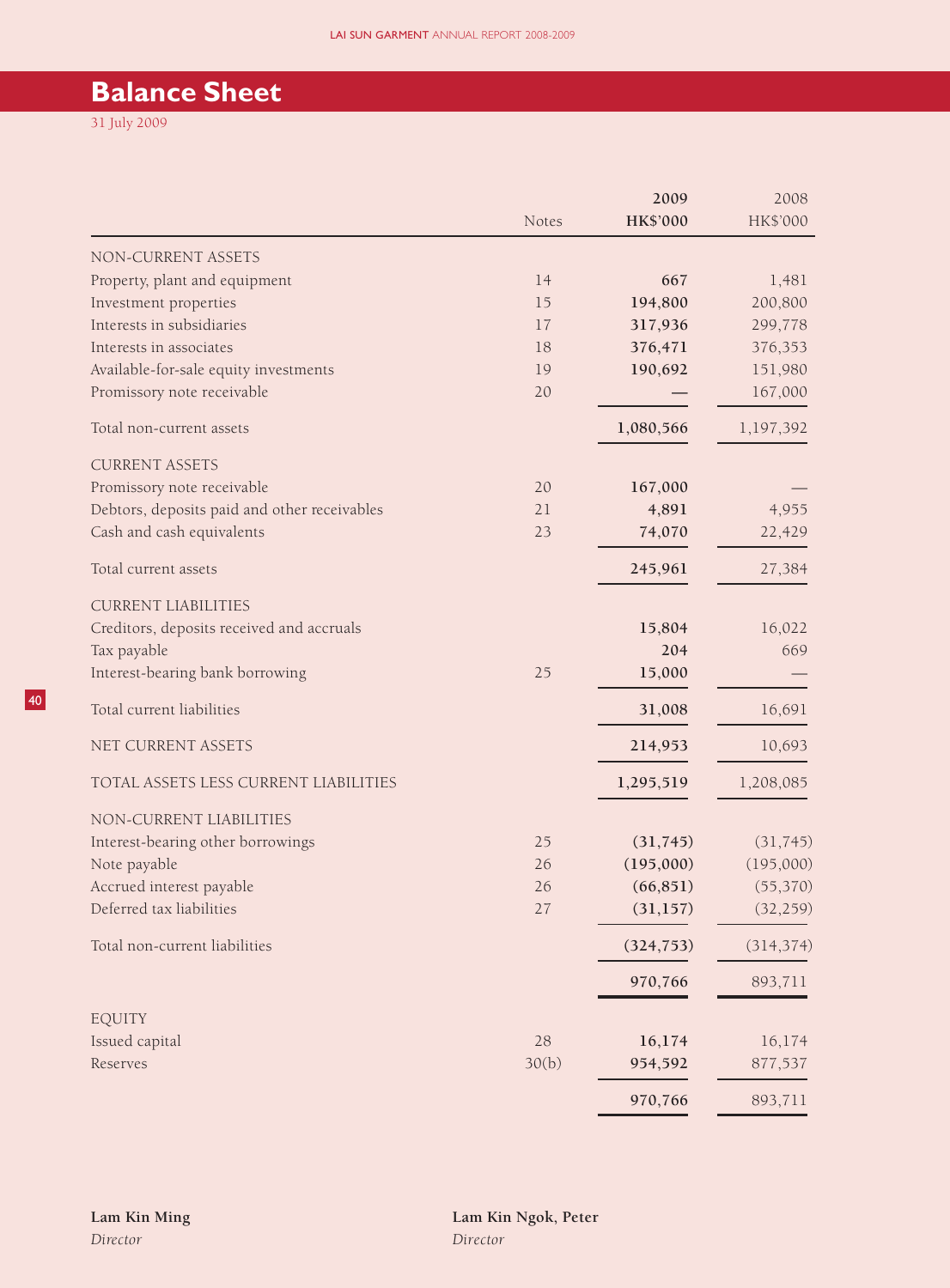31 July 2009

### **1. CORPORATE INFORMATION**

Lai Sun Garment (International) Limited (the "Company") is a limited liability company incorporated in Hong Kong. The registered office of the Company is located at 11th Floor, Lai Sun Commercial Centre, 680 Cheung Sha Wan Road, Kowloon, Hong Kong.

During the year, the principal activities of the Company and its subsidiaries (collectively referred to as the "Group") consisted of property development, property investment and investment holding. Details of the principal activities of the principal subsidiaries and associates are set out in notes 17 and 18 to the financial statements, respectively.

### **2.1 BASIS OF PREPARATION**

These financial statements have been prepared in accordance with Hong Kong Financial Reporting Standards ("HKFRSs") (which include all Hong Kong Financial Reporting Standards, Hong Kong Accounting Standards ("HKASs") and Interpretations) issued by the Hong Kong Institute of Certified Public Accountants, accounting principles generally accepted in Hong Kong and the Hong Kong Companies Ordinance. They have been prepared under the historical cost convention, except for investment properties and available-for-sale equity investments, which have been measured at fair value. These financial statements are presented in Hong Kong dollars ("HK\$") and all values are rounded to the nearest thousand except when otherwise indicated.

### **Basis of consolidation**

The consolidated financial statements include the financial statements of the Group for the year ended 31 July 2009. The results of subsidiaries are consolidated from the date of acquisition, being the date on which the Group obtains control, and continue to be consolidated until the date that such control ceases. All income, expenses and unrealised gains and losses resulting from intercompany transactions and balances within the Group are eliminated on consolidation in full.

### **2.2 IMPACT OF NEW AND REVISED HONG KONG FINANCIAL REPORTING STANDARDS**

The Group has adopted the new and revised HKFRSs which are applicable to the Group and are effective in the current year. The adoption of these new and revised HKFRSs has had no material impact on the accounting policies of the Group and the methods of computation in the Group's consolidated financial statements.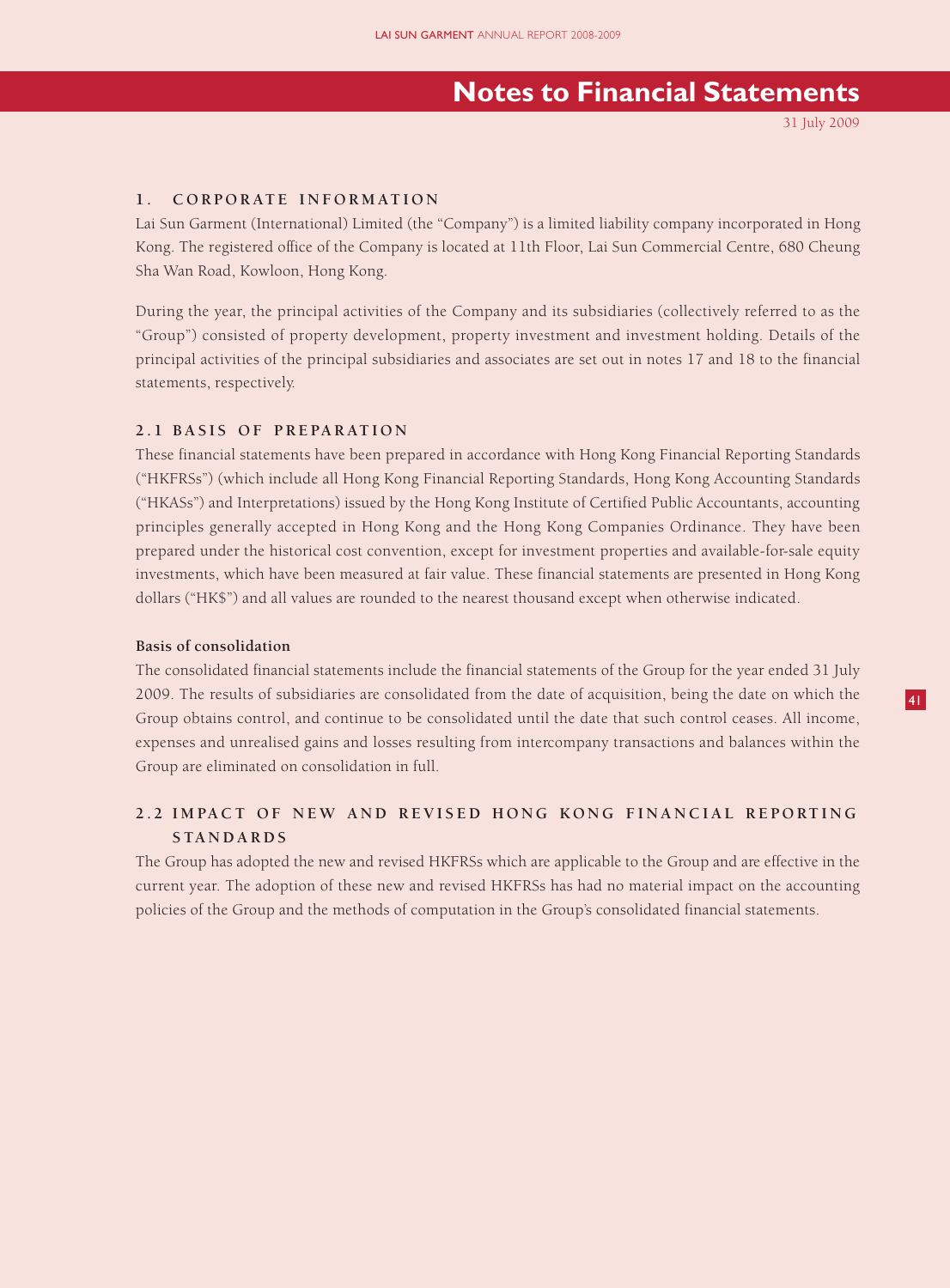31 July 2009

### **2.3 IMPACT OF ISSUED BUT NOT YET EFFECTIVE HONG KONG FINANCIAL REPORTING STANDARDS**

The Group has not applied the following new and revised HKFRSs, which are applicable to the Group, that have been issued but are not yet effective, in these financial statements:

| Improvements to HKFRSs <sup>1</sup>                                     |
|-------------------------------------------------------------------------|
| Improvements to HKFRSs 2009 <sup>4</sup>                                |
| Presentation of Financial Statements <sup>2</sup>                       |
| Borrowing Costs <sup>2</sup>                                            |
| Consolidated and Separate Financial Statements <sup>3</sup>             |
| Cost of an Investment in a Subsidiary, Jointly Controlled Entity        |
| or Associate <sup>2</sup>                                               |
| Share-based Payment - Vesting Conditions and Cancellations <sup>2</sup> |
| Business Combinations <sup>3</sup>                                      |
| Financial Instruments: Disclosures - Improving Disclosures              |
| about Financial Instruments <sup>2</sup>                                |
| Operating Segments <sup>2</sup>                                         |
| Agreements for the Construction of Real Estate <sup>2</sup>             |
|                                                                         |

<sup>1</sup> Effective for annual periods beginning on or after 1 January 2009 except for the amendments to HKFRS 5, which are effective for annual periods beginning on or after 1 July 2009

<sup>2</sup> Effective for annual periods beginning on or after 1 January 2009

<sup>3</sup> Effective for annual periods beginning on or after 1 July 2009

<sup>4</sup> Effective for annual periods beginning on or after 1 July 2009 or 1 January 2010, as appropriate

The Group is in the process of making an assessment of the impact of these new and revised HKFRSs upon initial application. So far, it has concluded that the adoption of HKAS 1 (Revised), HKFRS 7 Amendments and HKFRS 8 may result in new or amended disclosures in the financial statements. The amendment is to be applied prospectively and is effective for the Group's financial period beginning on or after 1 August 2009. In respect of other amendments, new standards and new interpretations, the Group is not yet in a position to state whether they would have a significant impact on the Group's results of operations and financial position.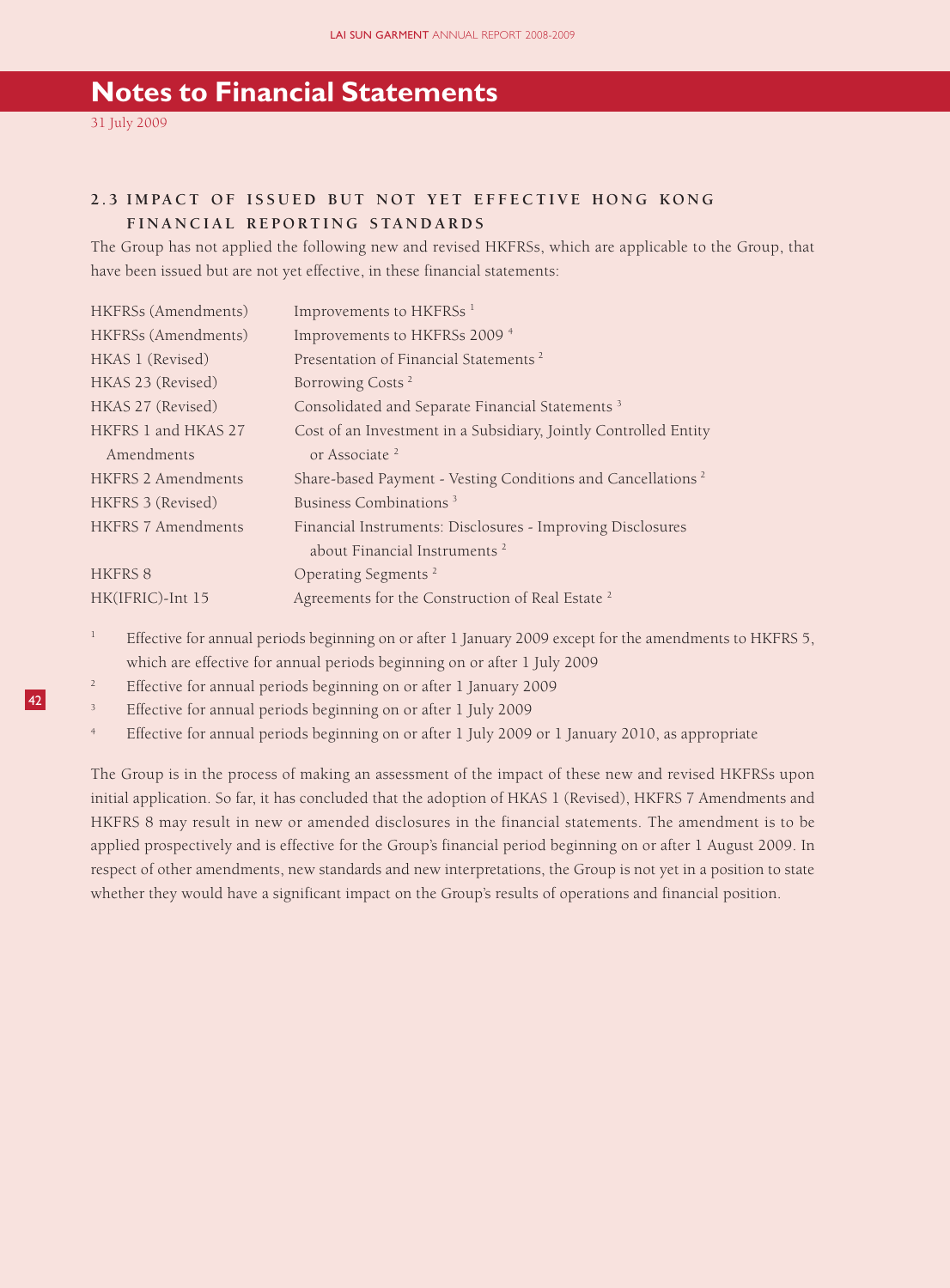31 July 2009

## **2.4 SUMMARY OF SIGNIFICANT ACCOUNTING POLICIES**

### **Subsidiaries**

A subsidiary is an entity in which the Company, directly or indirectly, controls more than half of its voting power or issued share capital or controls the composition of its board of directors; or over which the Company has a contractual right to exercise a dominant influence with respect to that entity's financial and operating policies.

The results of subsidiaries are included in the Company's income statement to the extent of dividends received and receivable. The Company's interests in subsidiaries are stated at cost less any impairment losses.

#### **Associates**

An associate is an entity, not being a subsidiary, in which the Group has a long term interest of generally not less than 20% of the equity voting rights and over which it is in a position to exercise significant influence.

The Group's interests in associates are stated in the consolidated balance sheet at the Group's share of net assets under the equity method of accounting, less any impairment losses. The Group's share of the post-acquisition results and reserves of associates is included in the consolidated income statement and consolidated reserves, respectively. Unrealised gains and losses resulting from transactions between the Group and its associates are eliminated to the extent of the Group's interests in the associates, except where unrealised losses provide evidence of an impairment of the asset transferred.

The results of associates are included in the Company's income statement to the extent of dividends received and receivable. The Company's interests in associates are treated as non-current assets and are stated at cost less any impairment losses.

#### **Impairment of non-financial assets**

Where an indication of impairment exists, or when annual impairment testing for an asset is required (other than financial assets and investment properties), the asset's recoverable amount is estimated. An asset's recoverable amount is the higher of the asset's or cash-generating unit's value in use and its fair value less costs to sell, and is determined for an individual asset, unless the asset does not generate cash inflows that are largely independent of those from other assets or groups of assets, in which case, the recoverable amount is determined for the cash-generating unit to which the asset belongs.

An impairment loss is recognised only if the carrying amount of an asset exceeds its recoverable amount. In assessing value in use, the estimated future cash flows are discounted to their present value using a pre-tax discount rate that reflects current market assessments of the time value of money and the risks specific to the asset. An impairment loss is charged to the income statement in the period in which it arises, unless the asset is carried at a revalued amount, in which case the impairment loss is accounted for in accordance with the relevant accounting policy for that revalued asset.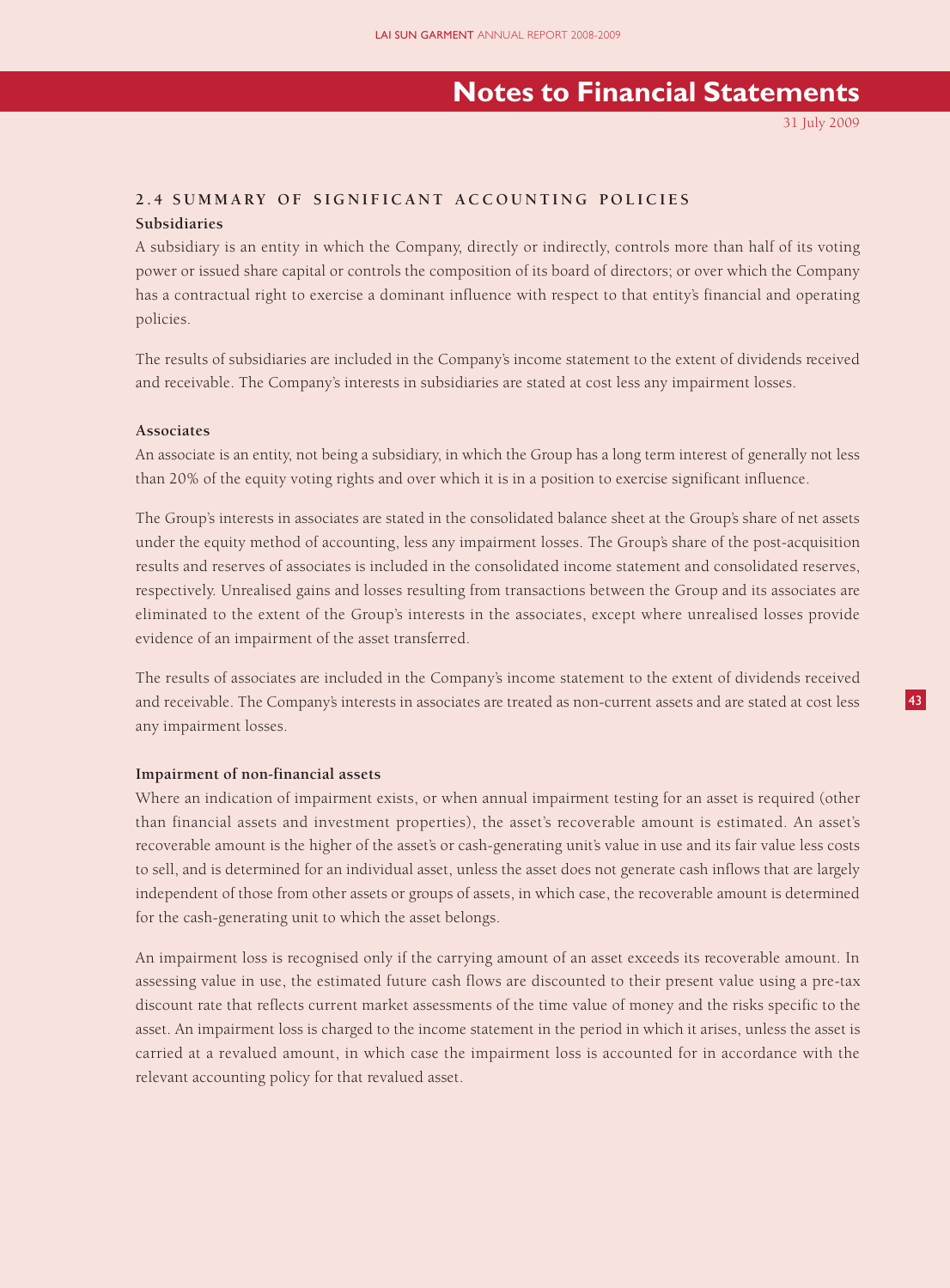31 July 2009

### **2.4 SUMMARY OF SIGNIFICANT ACCOUNTING POLICIES (continued) Impairment of non-financial assets (continued)**

An assessment is made at each reporting date as to whether there is any indication that previously recognised impairment losses may no longer exist or may have decreased. If such an indication exists, the recoverable amount is estimated. A previously recognised impairment loss of an asset other than certain financial assets and investment properties is reversed only if there has been a change in the estimates used to determine the recoverable amount of that asset, but not to an amount higher than the carrying amount that would have been determined (net of any depreciation), had no impairment loss been recognised for the asset in prior years. A reversal of such an impairment loss is credited to the income statement in the period in which it arises, unless the asset is carried at a revalued amount, in which case the reversal of the impairment loss is accounted for in accordance with the relevant accounting policy for that revalued asset.

#### **Related parties**

A party is considered to be related to the Group if:

- (a) the party, directly or indirectly through one or more intermediaries, (i) controls, is controlled by, or is under common control with, the Group; (ii) has an interest in the Group that gives it significant influence over the Group; or (iii) has joint control over the Group;
- (b) the party is an associate;
- (c) the party is a member of the key management personnel of the Group;
- (d) the party is a close member of the family of any individual referred to in (a) or (c);
- (e) the party is an entity that is controlled, jointly controlled or significantly influenced by or for which significant voting power in such entity resides with, directly or indirectly, any individual referred to in (c) or (d); or
- (f) the party is a post-employment benefit plan for the benefit of the employees of the Group, or of any entity that is a related party of the Group.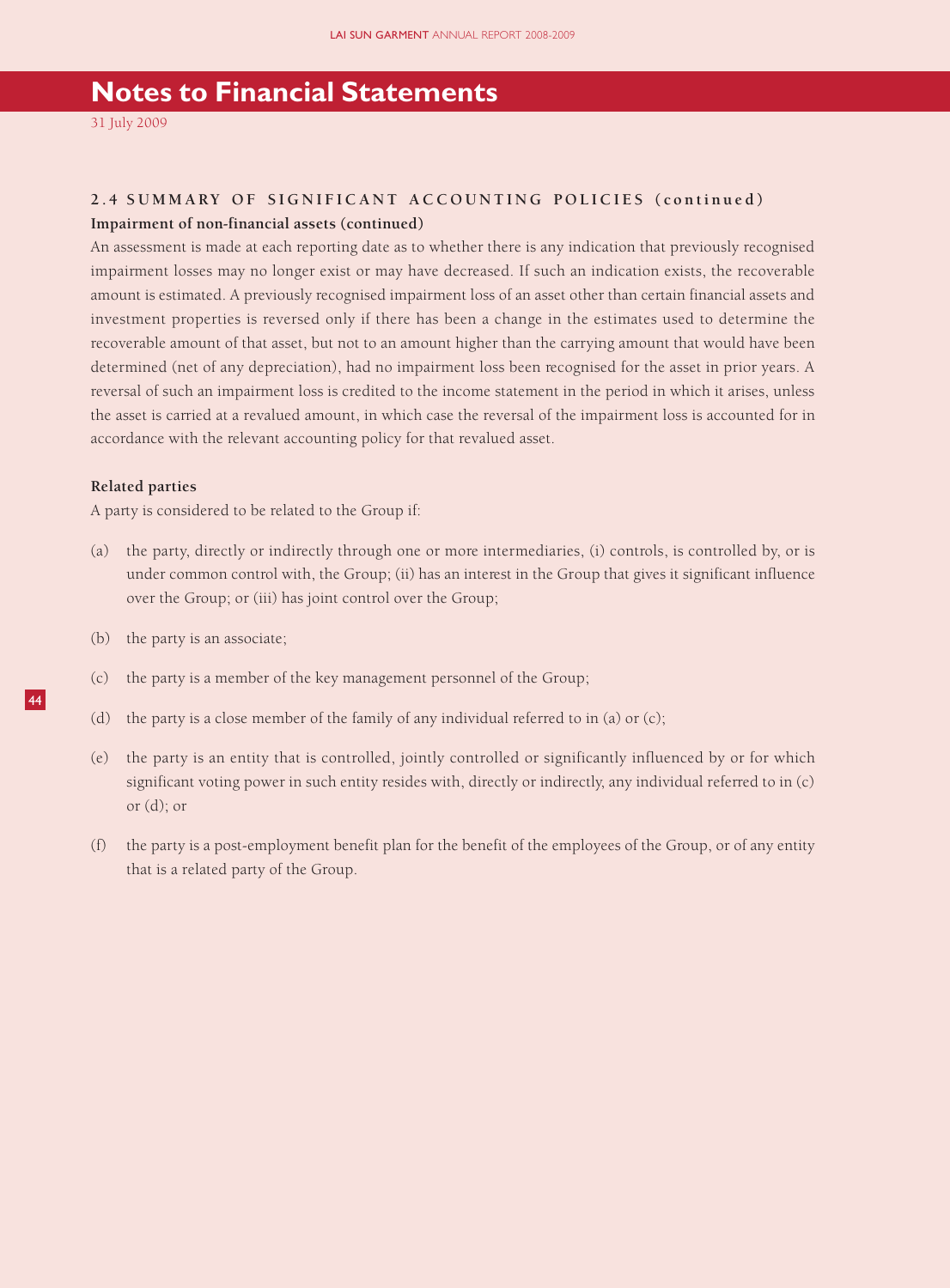31 July 2009

### **2.4 SUMMARY OF SIGNIFICANT ACCOUNTING POLICIES (continued) Property, plant and equipment and depreciation**

Property, plant and equipment are stated at cost less accumulated depreciation and any impairment losses. The cost of an item of property, plant and equipment comprises its purchase price and any directly attributable costs of bringing the asset to its working condition and location for its intended use. Expenditure incurred after items of property, plant and equipment have been put into operation, such as repairs and maintenance, is normally charged to the income statement in the period in which it is incurred. In situations where it can be clearly demonstrated that the expenditure has resulted in an increase in the future economic benefits expected to be obtained from the use of an item of property, plant and equipment, and where the cost of the item can be measured reliably, the expenditure is capitalised as an additional cost of that asset or as a replacement.

Depreciation is calculated on the straight-line basis to write off the cost of each item of property, plant and equipment to its residual value over its estimated useful life. The principal annual rates used for this purpose are as follows:

| Furniture, fixtures and equipment | 20% |
|-----------------------------------|-----|
| Motor vehicles                    | 25% |
| Motor vessels                     | 25% |

Where parts of an item of property, plant and equipment have different useful lives, the cost of that item is allocated on a reasonable basis among the parts and each part is depreciated separately.

Residual values, useful lives and the depreciation methods are reviewed, and adjusted if appropriate, at least at each balance sheet date.

An item of property, plant and equipment is derecognised upon disposal or when no future economic benefits are expected from its use or disposal. Any gain or loss on disposal or retirement recognised in the income statement in the year the asset is derecognised is the difference between the net sales proceeds and the carrying amount of the relevant asset.

### **Jointly controlled assets**

Jointly controlled assets are assets of a joint venture over which the Group has joint control with other venturers in accordance with contractual arrangements and through the joint control of which the Group has control over its share of future economic benefits earned from the assets.

The Group's share of jointly controlled assets and any liabilities incurred jointly with other venturers is recognised in the balance sheet and classified according to their nature. Liabilities and expenses incurred directly in respect of its interests in jointly controlled assets are accounted for on an accrual basis. Income from sale of the Group's share of the output of the jointly controlled assets, together with any expenses incurred by the Group are recognised when it is probable that future economic benefits associated to the transactions will flow to/from the Group.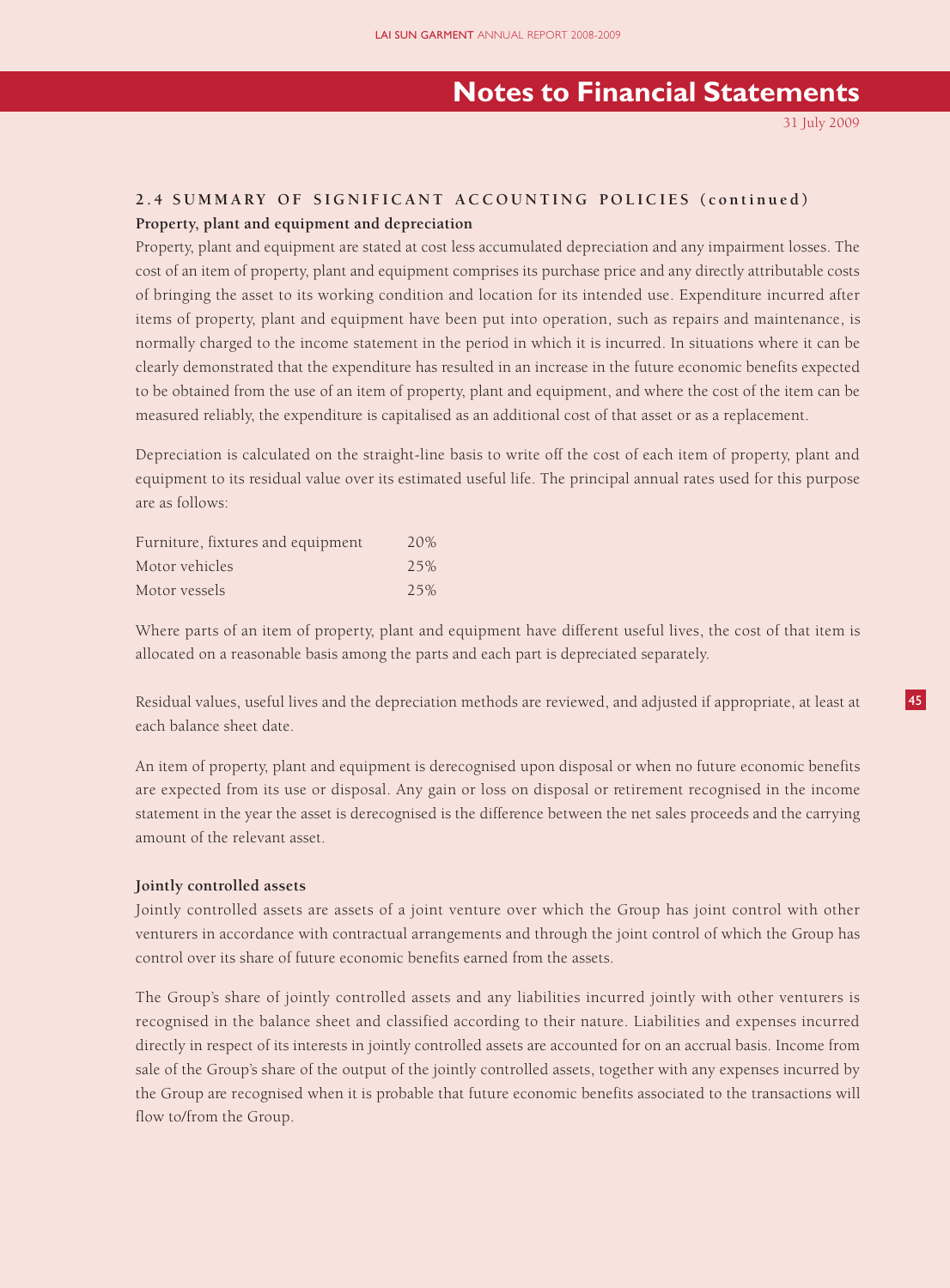31 July 2009

### **2.4 SUMMARY OF SIGNIFICANT ACCOUNTING POLICIES (continued) Properties under development**

Properties under development are stated at cost less any impairment losses. Cost comprises the prepaid land lease payments together with any other direct costs attributable to the development of the properties. Borrowing costs, professional fees, and other related expenses incurred during the construction or development phase of the property are capitalised as part of the costs of that property.

Once the construction or development of these properties are completed, these properties are reclassified to the appropriate asset categories.

#### **Investment properties**

Investment properties are interests in land and buildings held to earn rental income and/or for capital appreciation, rather than for use in the production or supply of goods or services or for administrative purposes; or for sale in the ordinary course of business. Such properties are measured initially at cost, including transaction costs. Subsequent to initial recognition, investment properties are stated at fair value, which reflects market conditions at the balance sheet date.

Gains or losses arising from changes in the fair values of investment properties are included in the income statement in the year in which they arise.

Any gains or losses on the retirement or disposal of an investment property are recognised in the income statement in the year of the retirement or disposal.

#### **Leases**

Leases where substantially all the rewards and risks of ownership of assets remain with the lessor are accounted for as operating leases. Where the Group is the lessor, assets leased by the Group under operating leases are included in non-current assets, and rentals receivable under the operating leases are credited to the income statement on the straight-line basis over the lease terms. Where the Group is the lessee, rentals payable under the operating leases are charged to the income statement on the straight-line basis over the lease terms.

Prepaid land lease payments under operating leases are initially stated at cost and subsequently recognised on the straight-line basis over the lease terms. When the lease payments cannot be allocated reliably between the land and buildings elements, the entire lease payments are included in the cost of the land and buildings as a finance lease in property, plant and equipment.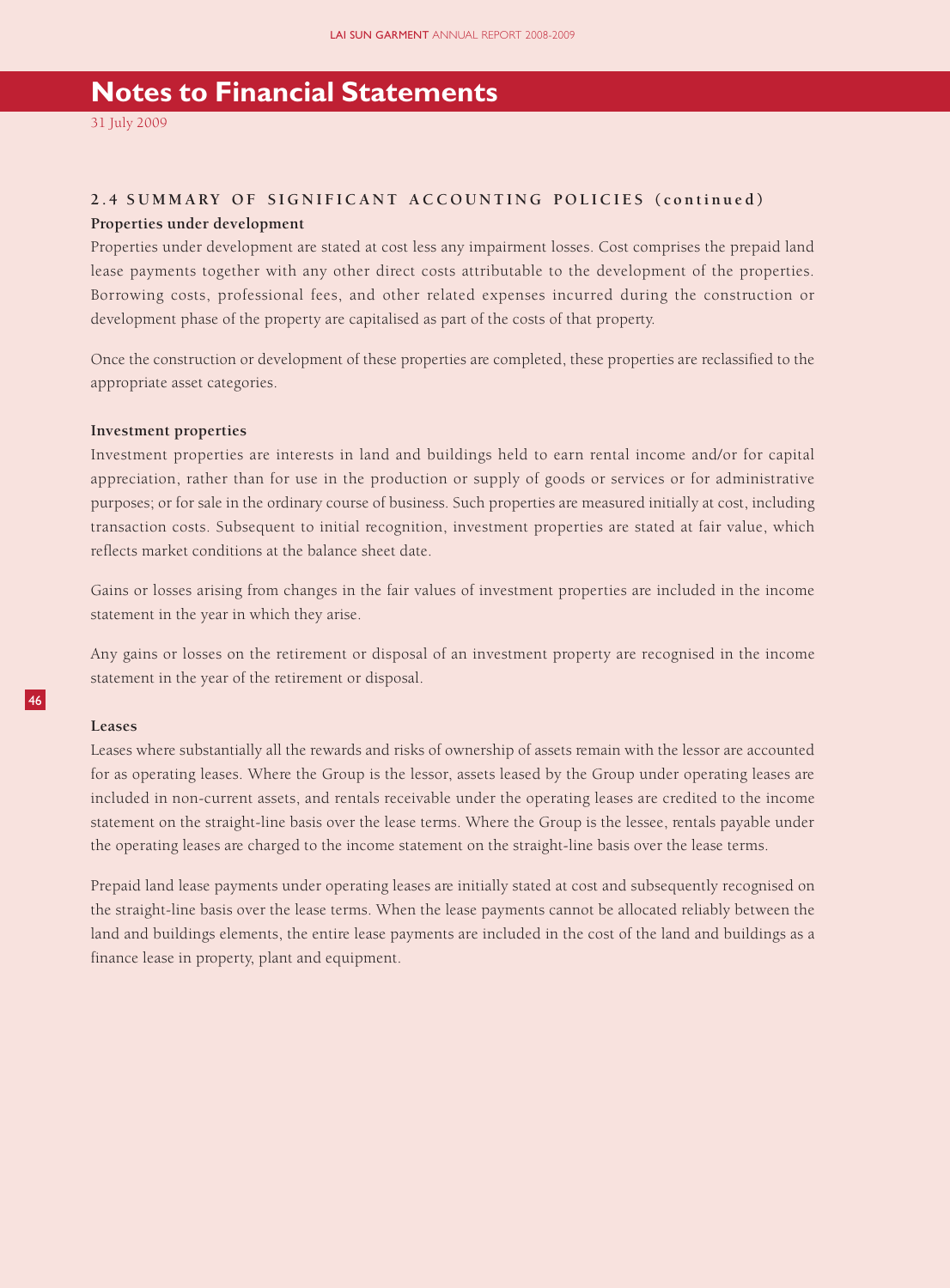31 July 2009

### **2.4 SUMMARY OF SIGNIFICANT ACCOUNTING POLICIES (continued) Investments and other financial assets**

Financial assets in the scope of HKAS 39 "Financial Instruments : Recognition and Measurement" are classified as loans and receivables and available-for-sale equity investments, as appropriate. When financial assets are recognised initially, they are measured at fair value, plus, in the case of investments not at fair value through profit or loss, directly attributable transaction costs. The Group determines the classification of its financial assets after initial recognition and, where allowed and appropriate, re-evaluates this designation at the balance sheet date.

All regular way purchases and sales of financial assets are recognised on the trade date, that is, the date that the Group commits to purchase or sell the asset. Regular way purchases or sales are purchases or sales of financial assets that require delivery of assets within the period generally established by regulation or convention in the marketplace.

#### *Loans and receivables*

Loans and receivables are non-derivative financial assets with fixed or determinable payments that are not quoted in an active market. Such assets are subsequently carried at amortised cost using the effective interest method less any allowance for impairment. Amortised cost is calculated taking into account any discount or premium on acquisition and includes fees that are an integral part of the effective interest rate and transaction costs. Gains and losses are recognised in the income statement when the loans and receivables are derecognised or impaired, as well as through the amortisation process.

#### *Available-for-sale equity investments*

Available-for-sale equity investments are those non-derivative financial assets in listed equity securities that are designated as available for sale or are not classified in any of the other two categories under the scope of HKAS 39 as stated above. After initial recognition, available-for-sale equity investments are measured at fair value, with gains or losses recognised as a separate component of equity until the investment is derecognised or until the investment is determined to be impaired, at which time the cumulative gain or loss previously reported in equity is included in the income statement.

#### *Fair value*

The fair value of investments that are actively traded in organised financial markets is determined by reference to quoted market bid prices at the close of business at the balance sheet date.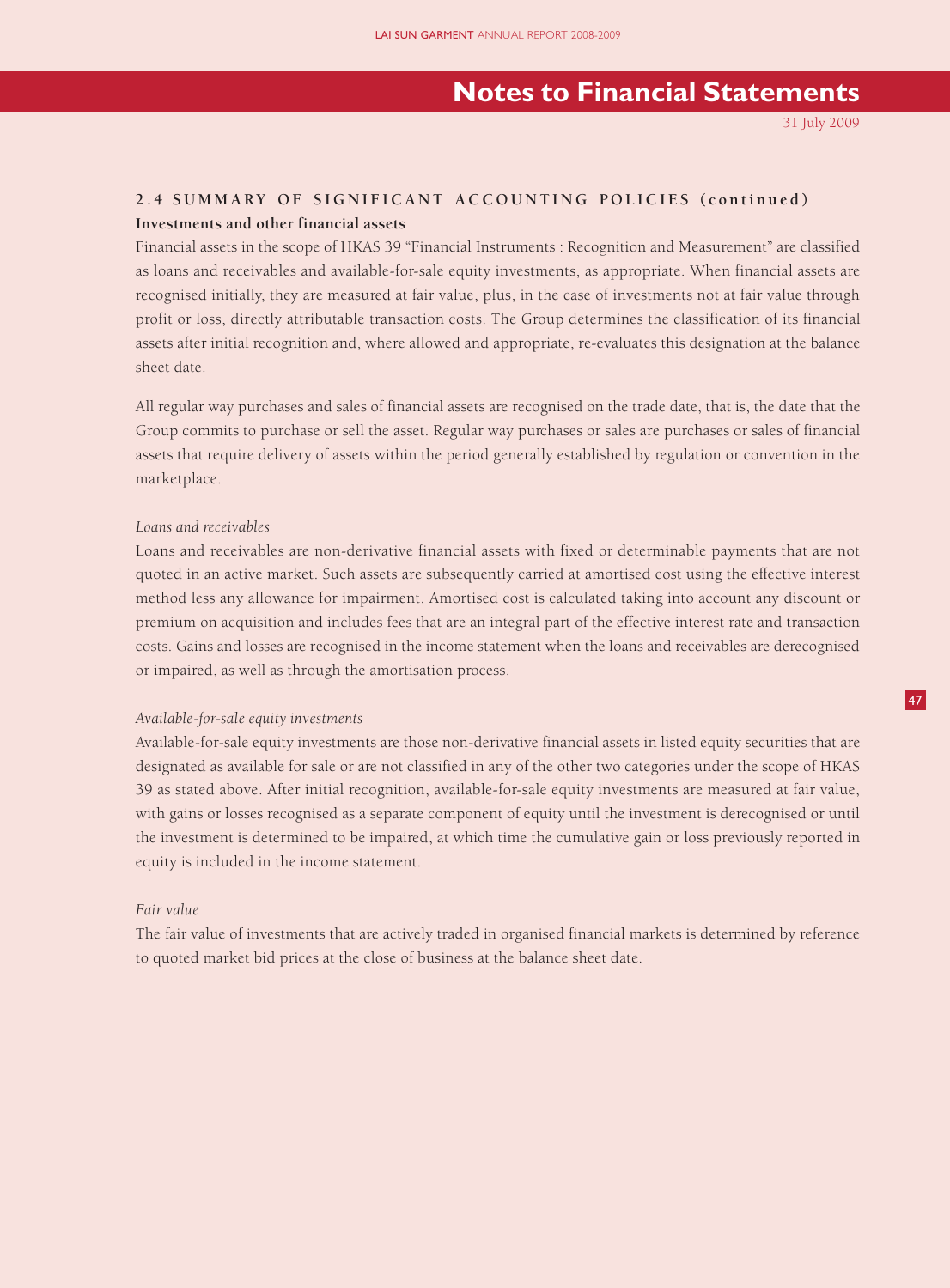31 July 2009

### **2.4 SUMMARY OF SIGNIFICANT ACCOUNTING POLICIES (continued) Impairment of financial assets**

The Group assesses at each balance sheet date whether there is any objective evidence that a financial asset or a group of financial assets is impaired.

#### *Assets carried at amortised cost*

If there is objective evidence that an impairment loss on loans and receivables carried at amortised cost has been incurred, the amount of the loss is measured as the difference between the asset's carrying amount and the present value of estimated future cash flows (excluding future credit losses that have not been incurred) discounted at the financial asset's original effective interest rate (i.e. the effective interest rate computed at initial recognition). The carrying amount of the asset is reduced either directly or through the use of an allowance account. The amount of the impairment loss is recognised in the income statement. Loans and receivables together with any associated allowance are written off when there is no realistic prospect of future recovery.

If, in a subsequent period, the amount of the impairment loss decreases and the decrease can be related objectively to an event occurring after the impairment was recognised, the previously recognised impairment loss is reversed by adjusting the allowance account. Any subsequent reversal of an impairment loss is recognised in the income statement, to the extent that the carrying value of the asset does not exceed its amortised cost at the reversal date.

In relation to debtors, a provision for impairment is made when there is objective evidence (such as the probability of insolvency or significant financial difficulties of the debtor and significant changes in the technological, market, economic or legal environment that have an adverse effect on the debtor) that the Group will not be able to collect all of the amounts due under the original terms of an invoice. The carrying amount of the debtors is reduced through the use of an allowance account. Impaired debts are derecognised when they are assessed as uncollectible.

#### *Available-for-sale equity investments*

When a decline in the fair value of an available-for-sale financial asset has been recognised directly in equity and there is objective evidence that the asset is impaired, the cumulative loss that had been recognised directly in equity shall be removed from equity and recognised in the income statement even though the financial asset has not been derecognised. The amount of the cumulative loss that is removed from equity and recognised in the income statement is the difference between the acquisition cost (net of any principal repayment and amortisation) and current fair value, less any impairment loss on that financial asset previously recognised in the income statement.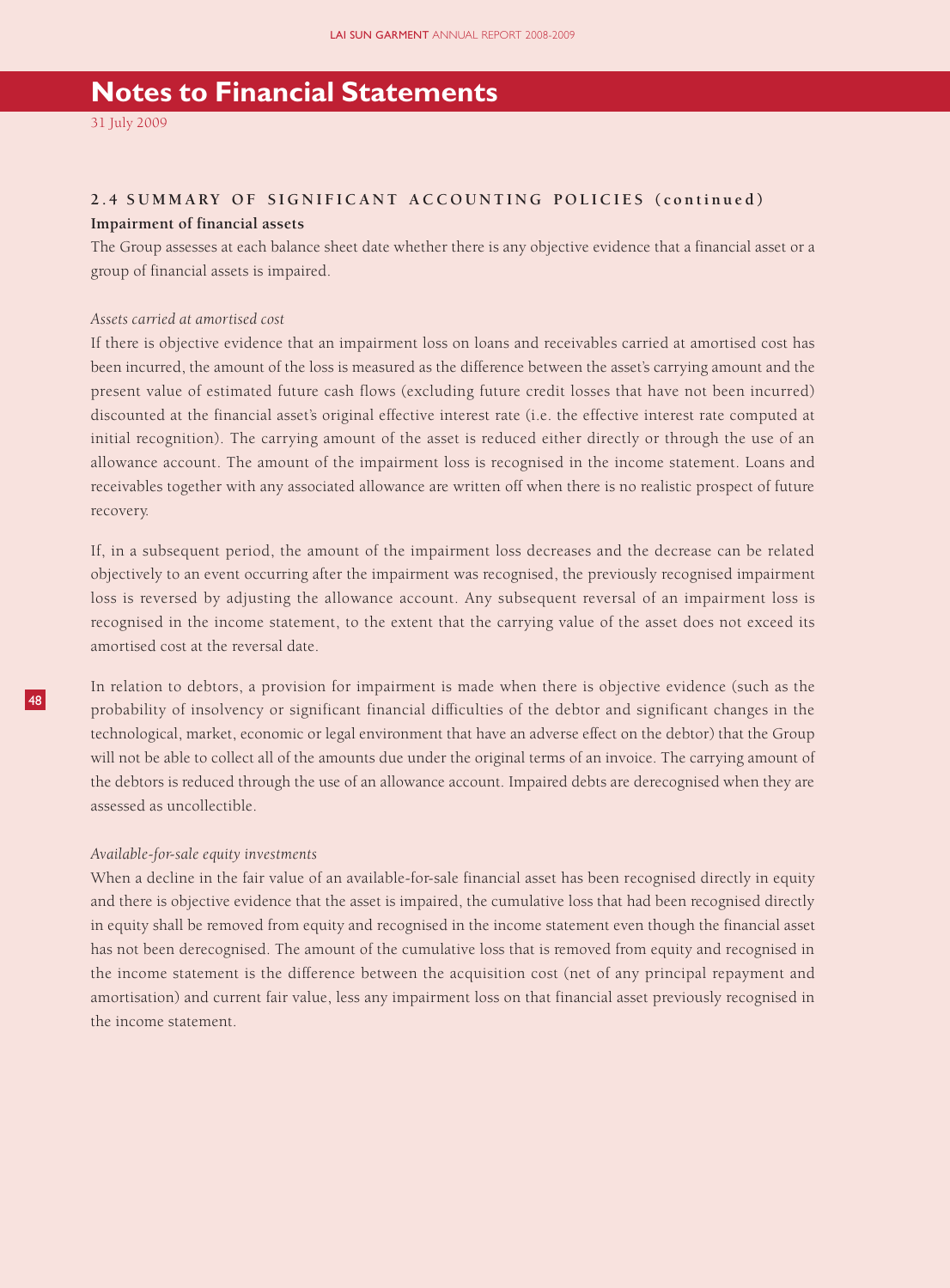31 July 2009

### **2.4 SUMMARY OF SIGNIFICANT ACCOUNTING POLICIES (continued) Derecognition of financial assets**

A financial asset (or, where applicable, a part of a financial asset or part of a group of similar financial assets) is derecognised where:

- the rights to receive cash flows from the asset have expired;
- the Group retains the rights to receive cash flows from the asset, but has assumed an obligation to pay them in full without material delay to a third party under a "pass-through" arrangement; or
- the Group has transferred its rights to receive cash flows from the asset and either (a) has transferred substantially all the risks and rewards of the asset, or (b) has neither transferred nor retained substantially all the risks and rewards of the asset, but has transferred control of the asset.

Where the Group has transferred its rights to receive cash flows from an asset and has neither transferred nor retained substantially all the risks and rewards of the asset nor transferred control of the asset, the asset is recognised to the extent of the Group's continuing involvement in the asset. Continuing involvement that takes the form of a guarantee over the transferred asset is measured at the lower of the original carrying amount of the asset and the maximum amount of consideration that the Group could be required to repay.

#### **Financial liabilities at amortised cost (including interest-bearing bank and other borrowings)**

Financial liabilities including creditors, note payable, accrued interest payable and interest-bearing bank and other borrowings are initially stated at fair value less directly attributable transaction costs and are subsequently measured at amortised cost, using the effective interest method unless the effect of discounting would be immaterial, in which case they are stated at cost. The related interest expense is recognised within "finance costs" in the income statement.

Gains and losses are recognised in the income statement when the liabilities are derecognised as well as through the amortisation process.

#### **Derecognition of financial liabilities**

A financial liability is derecognised when the obligation under the liability is discharged or cancelled or expires.

When an existing financial liability is replaced by another from the same lender on substantially different terms, or the terms of an existing liability are substantially modified, such an exchange or modification is treated as a derecognition of the original liability and a recognition of a new liability, and the difference between the respective carrying amounts is recognised in the income statement.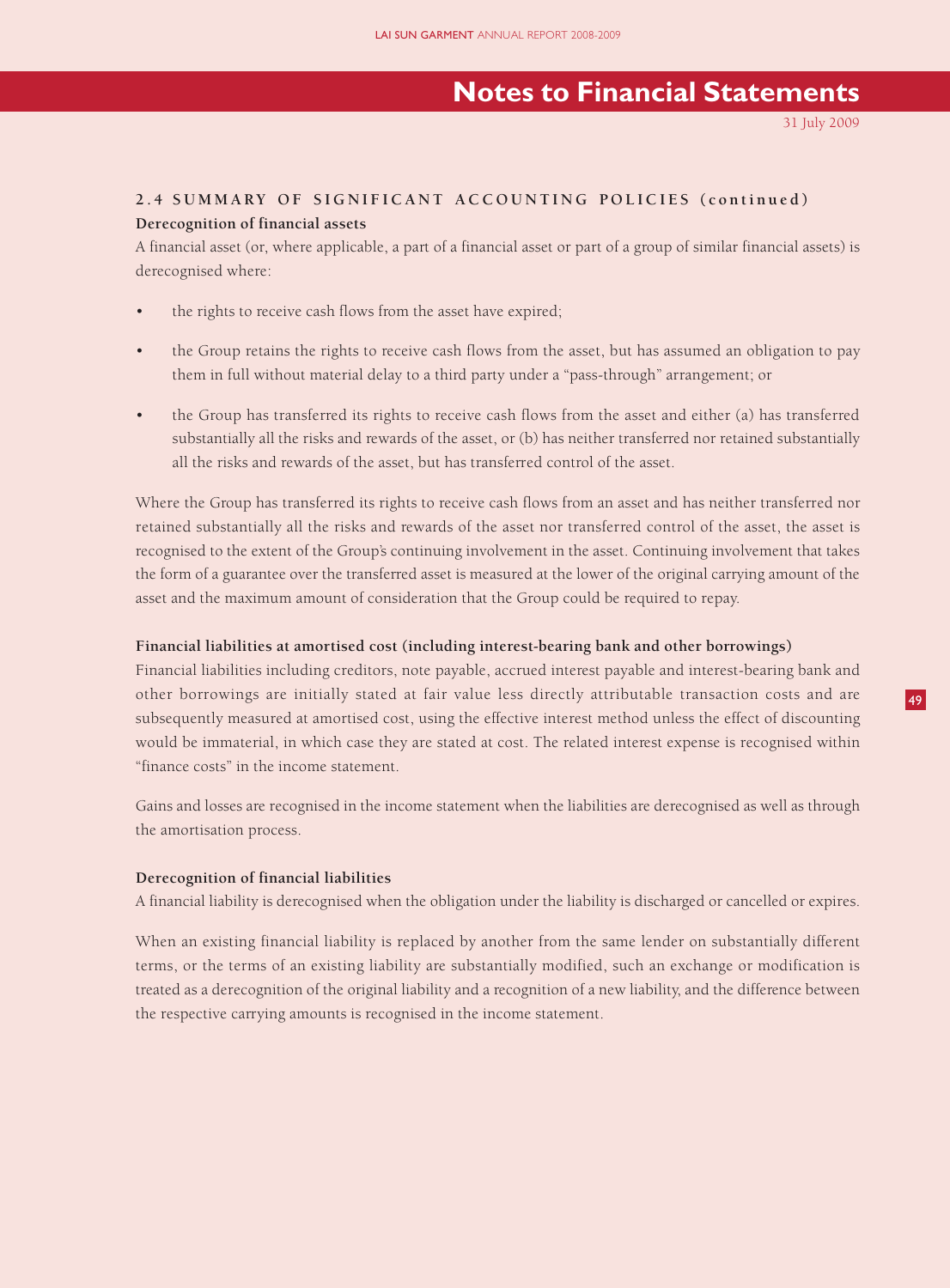31 July 2009

### **2.4 SUMMARY OF SIGNIFICANT ACCOUNTING POLICIES (continued) Cash and cash equivalents**

For the purpose of the consolidated cash flow statement, cash and cash equivalents comprise cash on hand and demand deposits, and short term highly liquid investments that are readily convertible into known amounts of cash, and which are subject to an insignificant risk of changes in value, and have a short maturity of generally within three months when acquired, less bank overdrafts which are repayable on demand and form an integral part of the Group's cash management.

For the purpose of the balance sheets, cash and cash equivalents comprise cash on hand and at banks, including term deposits, which are not restricted as to use.

#### **Income tax**

Income tax comprises current and deferred tax. Income tax is recognised in the income statement, or in equity if it relates to items that are recognised, in the same or a different period, directly in equity.

Current tax assets and liabilities for the current and prior periods are measured at the amount expected to be recovered from or paid to the taxation authorities.

Deferred tax is provided, using the liability method, on all temporary differences at the balance sheet date between the tax bases of assets and liabilities and their carrying amounts for financial reporting purposes.

Deferred tax liabilities are recognised for all taxable temporary differences, except:

- where the deferred tax liability arises from the initial recognition of an asset or liability in a transaction that is not a business combination and, at the time of the transaction, affects neither the accounting profit nor taxable profit or loss; and
- in respect of taxable temporary differences associated with interests in subsidiaries and associates, where the timing of the reversal of the temporary differences can be controlled and it is probable that the temporary differences will not reverse in the foreseeable future.

Deferred tax assets are recognised for all deductible temporary differences, carryforward of unused tax credits and unused tax losses, to the extent that it is probable that taxable profit will be available against which the deductible temporary differences, and the carryforward of unused tax credits and unused tax losses can be utilised, except:

- where the deferred tax asset relating to the deductible temporary differences arises from the initial recognition of an asset or liability in a transaction that is not a business combination and, at the time of the transaction, affects neither the accounting profit nor taxable profit or loss; and
- in respect of deductible temporary differences associated with interests in subsidiaries and associates, deferred tax assets are only recognised to the extent that it is probable that the temporary differences will reverse in the foreseeable future and taxable profit will be available against which the temporary differences can be utilised.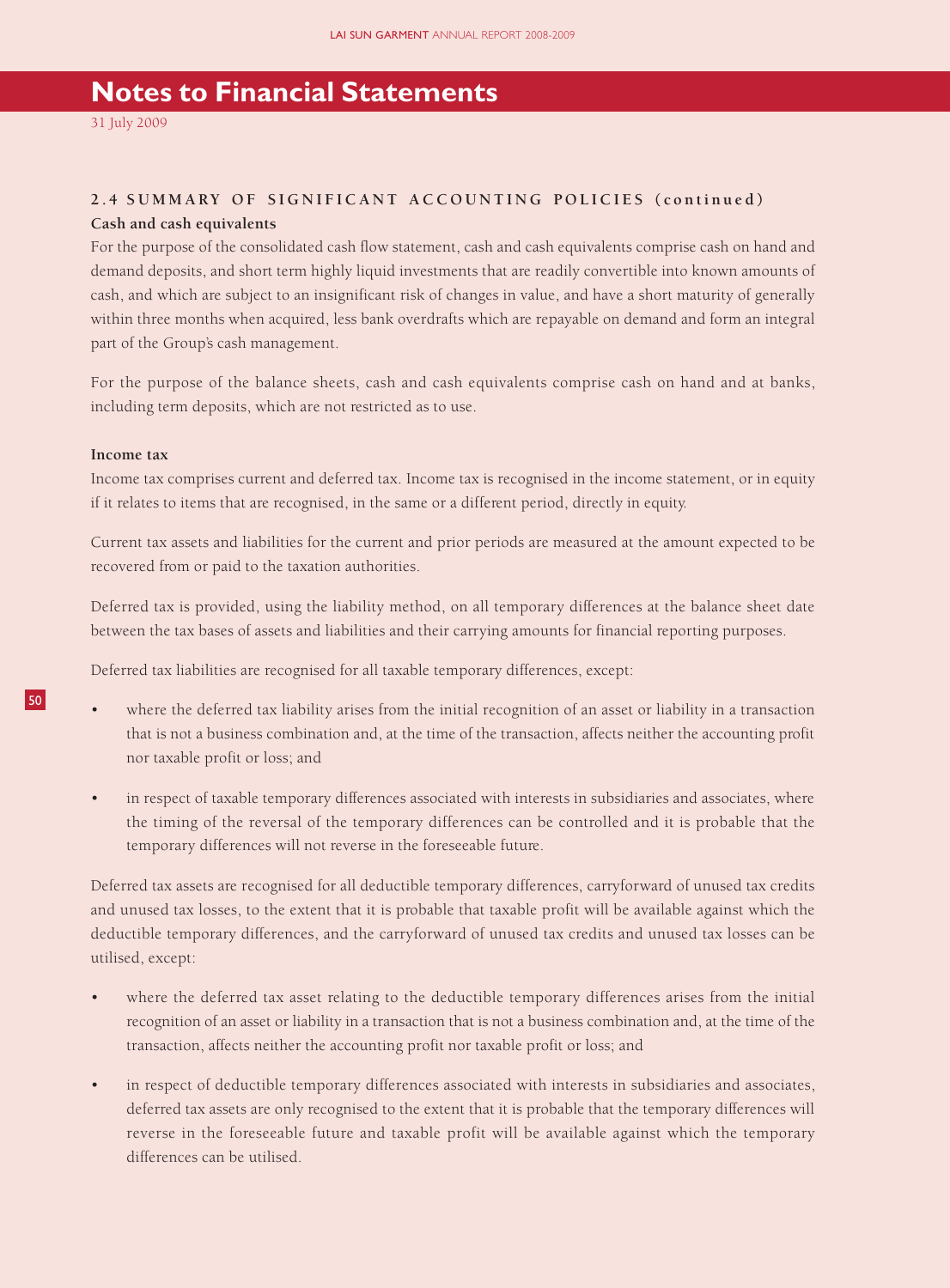31 July 2009

### **2.4 SUMMARY OF SIGNIFICANT ACCOUNTING POLICIES (continued) Income tax (continued)**

The carrying amount of deferred tax assets is reviewed at each balance sheet date and reduced to the extent that it is no longer probable that sufficient taxable profit will be available to allow all or part of the deferred tax asset to be utilised. Conversely, previously unrecognised deferred tax assets are reassessed at each balance sheet date and are recognised to the extent that it is probable that sufficient taxable profit will be available to allow all or part of the deferred tax asset to be utilised.

Deferred tax assets and liabilities are measured at the tax rates that are expected to apply to the period when the asset is realised or the liability is settled, based on tax rates (and tax laws) that have been enacted or substantively enacted at the balance sheet date.

Deferred tax assets and deferred tax liabilities are offset, if a legally enforceable right exists to set off current tax assets against current tax liabilities and the deferred taxes relate to the same taxable entity and the same taxation authority.

#### **Revenue recognition**

Revenue is recognised when it is probable that the economic benefits will flow to the Group and when the revenue can be measured reliably, on the following bases:

- (a) rental and property management fee income, in the period in which the properties are let out and on the straight-line basis over the lease terms;
- (b) interest income, on an accrual basis using the effective interest method by applying the rate that discounts the estimated future cash receipts through the expected life of the financial instrument to the net carrying amount of the financial assets; and
- (c) dividend income, when the shareholders' right to receive payment has been established.

#### **Borrowing costs**

Borrowing costs directly attributable to the acquisition, construction or production of qualifying assets, i.e., assets that necessarily take a substantial period of time to get ready for their intended use or sale, are capitalised as part of the cost of those assets. The capitalisation of such borrowing costs ceases when the assets are substantially ready for their intended use or sale. Investment income earned on the temporary investment of specific borrowings pending their expenditure on qualifying assets is deducted from the borrowing costs capitalised.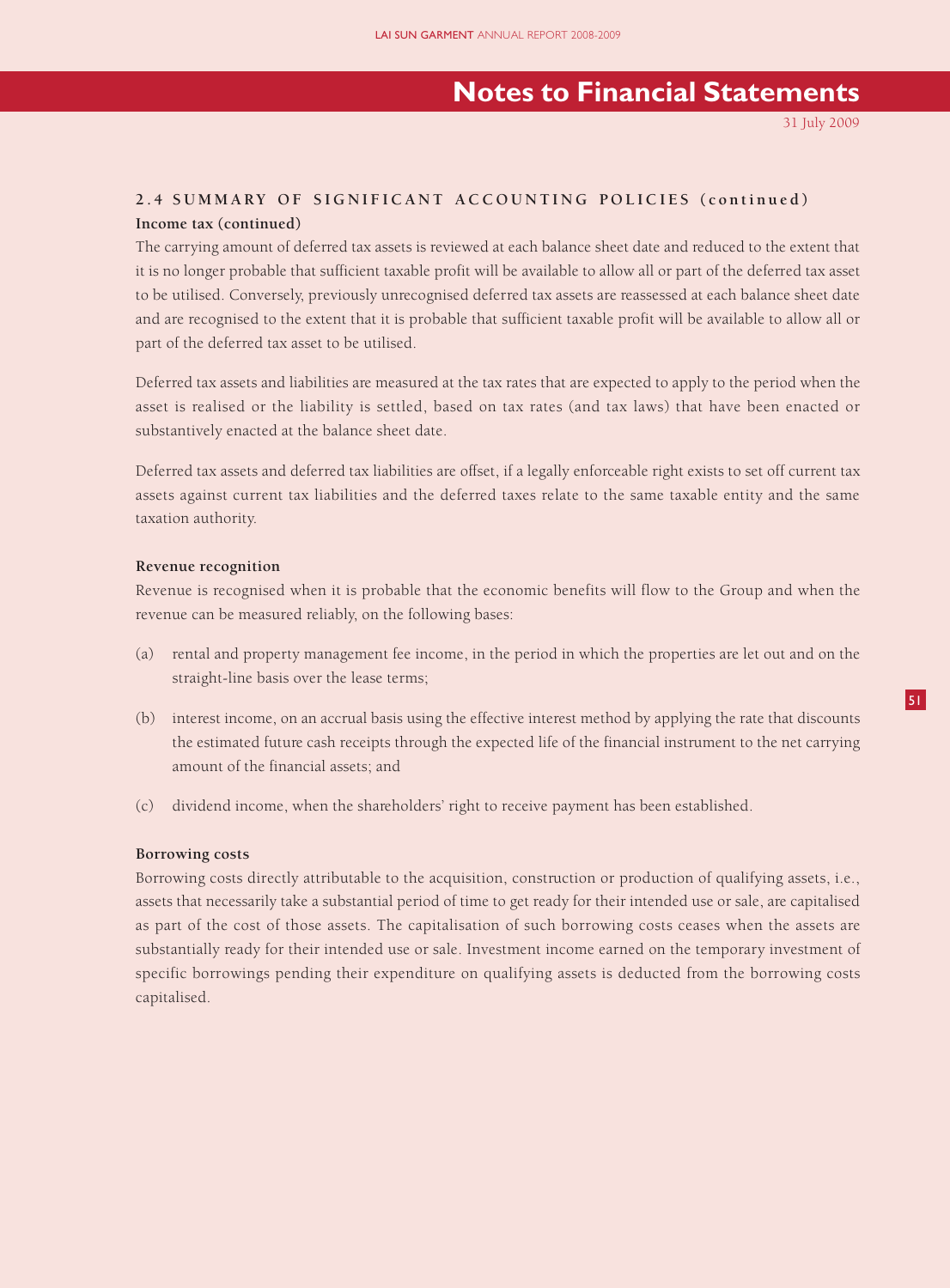31 July 2009

### **2.4 SUMMARY OF SIGNIFICANT ACCOUNTING POLICIES (continued)**

#### **Employee benefits**

#### *Share-based payment transactions*

The Company operates a share option scheme for the purpose of providing incentives and rewards to eligible participants who contribute to the success of the Group's operations. Employees (including directors) of the Group receive remuneration in the form of share-based payment transactions, whereby employees render services as consideration for equity instruments ("equity-settled transactions").

The cost of equity-settled transactions with employees is measured by reference to the fair value at the date at which they are granted. The fair value is determined by using the Black-Scholes Model, further details of which are given in note 29 to the financial statements. In valuing equity-settled transactions, no account is taken of any performance conditions, other than conditions linked to the price of the shares of the Company ("market conditions"), if applicable.

#### *Paid leave carried forward*

The Group provides paid annual leave to its employees under their employment contracts on a calendar year basis. Under certain circumstances, such leave which remains untaken as at the year is permitted to be carried forward and utilised by the respective employees in the following year. An accrual is made at the balance sheet date for the material expected future cost of such paid leave earned during the current financial year by the employees and carried forward.

### *Employment Ordinance long service payments*

Certain of the Group's employees have completed the required number of years of service to the Group in order to be eligible for long service payments under the Hong Kong Employment Ordinance in the event of the termination of their employment. The Group is liable to make such payments in the event that such a termination of employment meets the circumstances specified in the Employment Ordinance.

A provision is recognised in respect of the probable future long service payments expected to be made. The provision is based on the best estimate of the probable future payments that have been earned by the employees from their service to the Group at the balance sheet date.

#### *Retirement benefits*

The Group operates a defined contribution Mandatory Provident Fund retirement benefits scheme (the "Scheme") under the Mandatory Provident Fund Schemes Ordinance for those employees who are eligible to participate in the Scheme. The assets of the Scheme are held separately from those of the Group in the respective independently administered funds. Contributions to the Scheme are made based on a percentage of the employees' basic salaries and are charged to the income statement as they become payable in accordance with the rules of the respective schemes. The Group's employer contributions vest fully with the employees when contributed into the Scheme.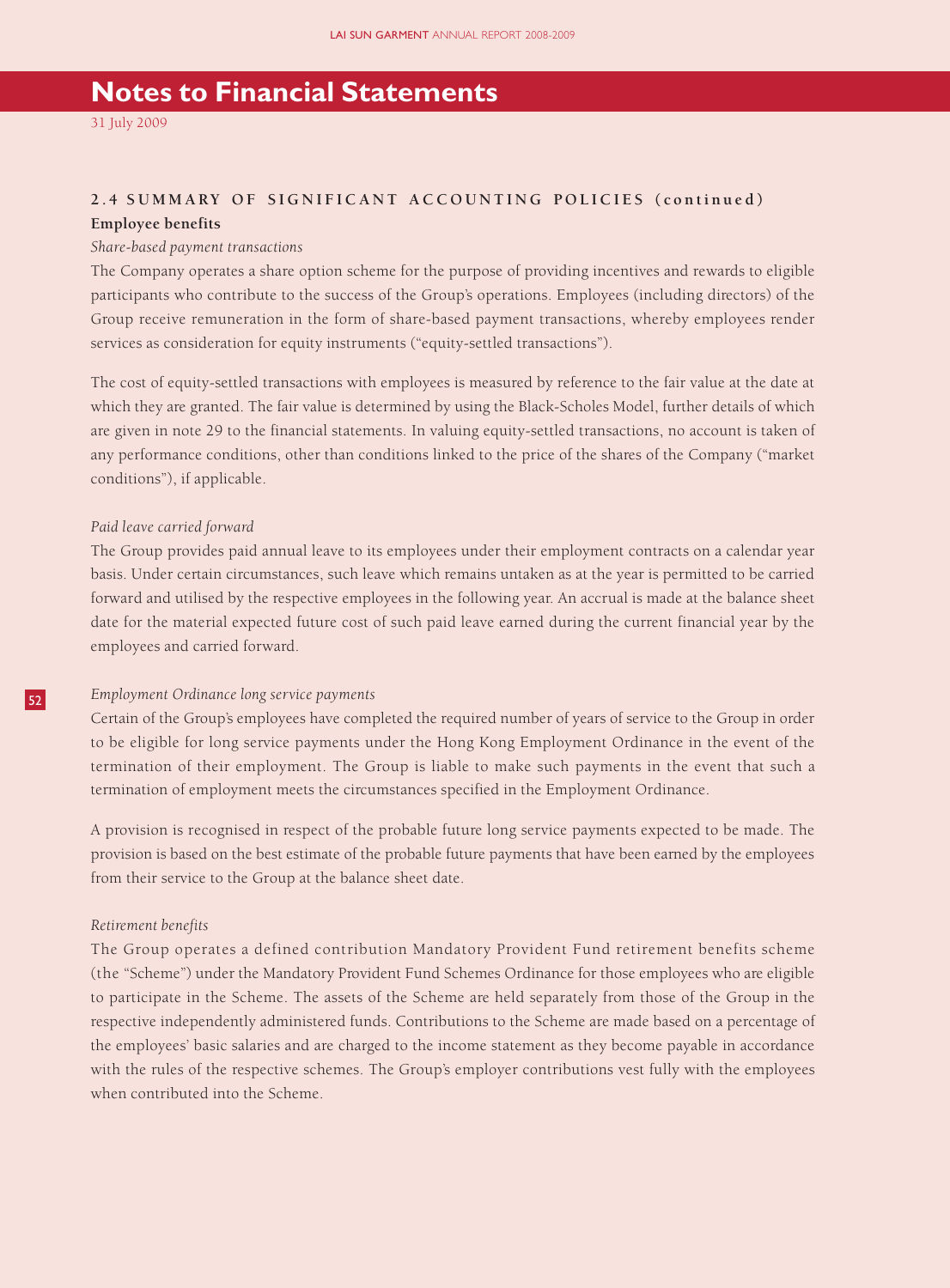31 July 2009

### **2.4 SUMMARY OF SIGNIFICANT ACCOUNTING POLICIES (continued) Foreign currencies**

These financial statements are presented in Hong Kong dollars, which is the Company's functional and presentation currency. Each entity in the Group determines its own functional currency and items included in the financial statements of each entity are measured using that functional currency. Foreign currency transactions are initially recorded using the functional currency rates ruling at the dates of the transactions. Monetary assets and liabilities denominated in foreign currencies are retranslated at the functional currency rates of exchange ruling at the balance sheet date. All differences are taken to the income statement. Nonmonetary items that are measured in terms of historical cost in a foreign currency are translated using the exchange rates at the dates of the initial transactions. Non-monetary items measured at fair value in a foreign currency are translated using the exchange rates at the date when the fair value was determined.

The functional currencies of certain overseas associates are currencies other than the Hong Kong dollar. As at the balance sheet date, the assets and liabilities of these entities are translated into the presentation currency of the Company at the exchange rates ruling at the balance sheet date and their income statements are translated into Hong Kong dollars at the weighted average exchange rates for the year. The resulting exchange differences are included in the exchange fluctuation reserve. On disposal of a foreign entity, the deferred cumulative amount recognised in equity relating to that particular foreign operation is recognised in the income statement.

### **3. SIGNIFICANT ACCOUNTING JUDGEMENTS AND ESTIMATES**

#### **Judgements**

In the process of applying the Group's accounting policies, management has made the following judgements, apart from those involving estimations, which have the most significant effect on the amounts recognised in the financial statements:

#### *Impairment of assets*

The Group has to exercise judgement in determining whether an asset is impaired or the event previously causing the asset impairment no longer exists, particularly in assessing: (1) whether an event has occurred that may affect the asset value or such event affecting the asset value has not been in existence; (2) whether the carrying value of an asset can be supported by the net present value of future cash flows which are estimated based upon the continued use of the asset or derecognition; and (3) the appropriate key assumptions to be applied in preparing cash flow projections including whether these cash flow projections are discounted using an appropriate rate. Changing the assumptions selected by management to determine the level of impairment, including the discount rates or the growth rate assumptions in the cash flow projections, could materially affect the net present value used in the impairment test.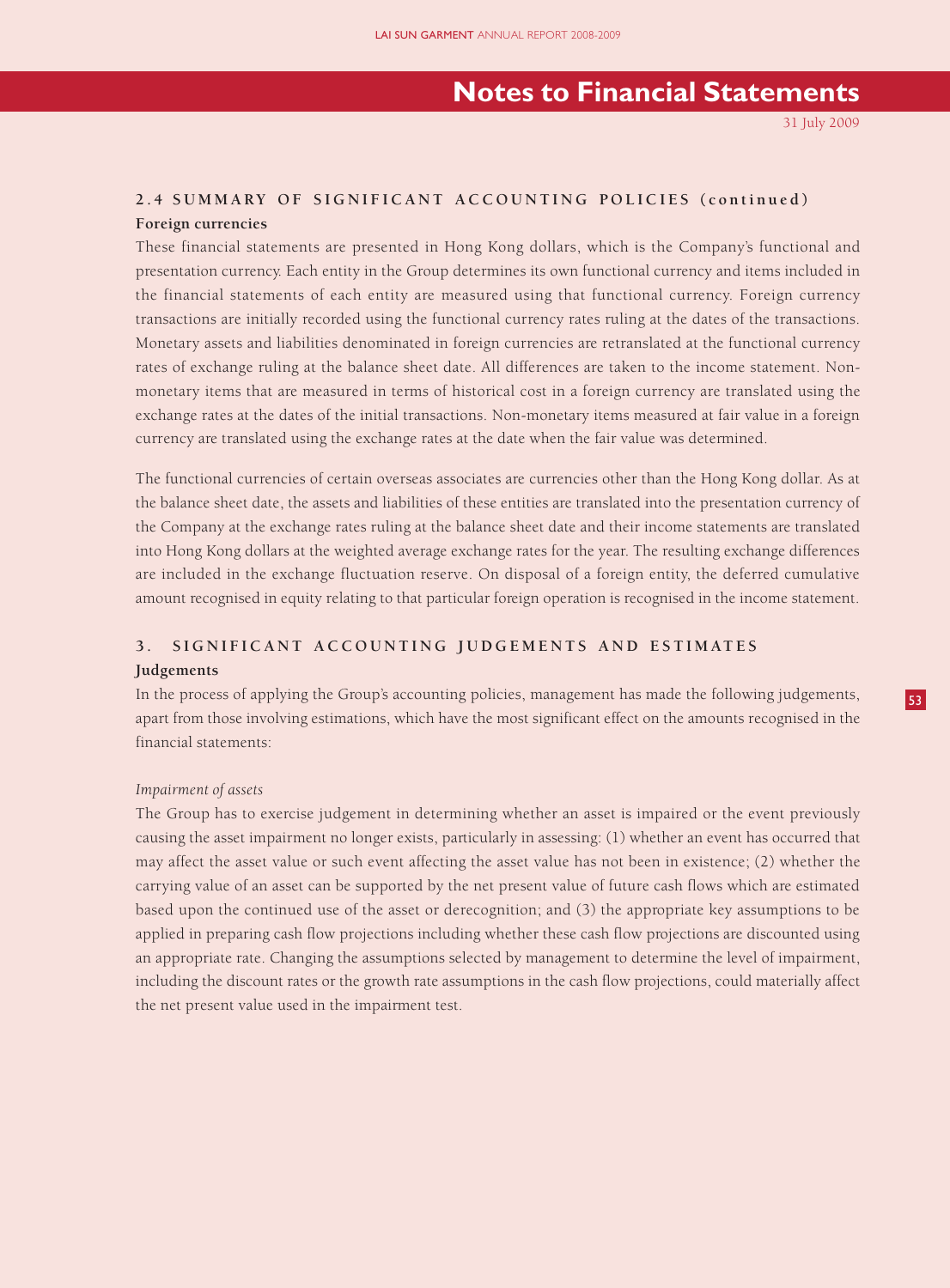31 July 2009

### **3. SIGNIFICANT ACCOUNTING JUDGEMENTS AND ESTIMATES (continued) Estimation uncertainty**

The key assumptions concerning the future and other key sources of estimation uncertainty at the balance sheet date, that have a significant risk of causing a material adjustment to the carrying amounts of assets and liabilities within the next financial year, are discussed below.

### *(i) Estimation of fair value of investment properties*

The best evidence of fair value is current prices in an active market for similar properties in the same location and condition and subject to similar lease terms and other contracts. In the absence of such information, management determines the amount within a range of reasonable fair value estimates. In making its judgement, management considers information from a variety of sources, including (a) independent valuations; (b) current prices in an active market for properties of a different nature, condition and location by reference to available market information; (c) recent prices of similar properties in less active markets, with adjustments to reflect any changes in economic conditions since the date of transactions that occurred at those prices; and (d) discounted cash flow projections, based on reliable estimates of future cash flows, derived from the terms of any existing lease and other contracts, and (where possible) from external evidence such as current market rates for similar properties in the same location and condition, and using discount rates that reflect current market assessments of the uncertainty in the amount and timing of cash flows.

The carrying amounts of investment properties at fair values as at 31 July 2009 was HK\$194,800,000 (2008: HK\$200,800,000) (note 15).

#### *(ii) Impairment of assets*

The Group has to determine whether an asset is impaired or the event previously causing the asset impairment no longer exists. This requires an estimation of the value in use of the asset. Estimating the value in use requires the Group to make an estimate of the expected future cash flows from the asset and also to choose a suitable discount rate in order to calculate the present value of those cash flows. A change in the estimated future cash flows and/or the discount rate applied will result in an adjustment to the previous estimation.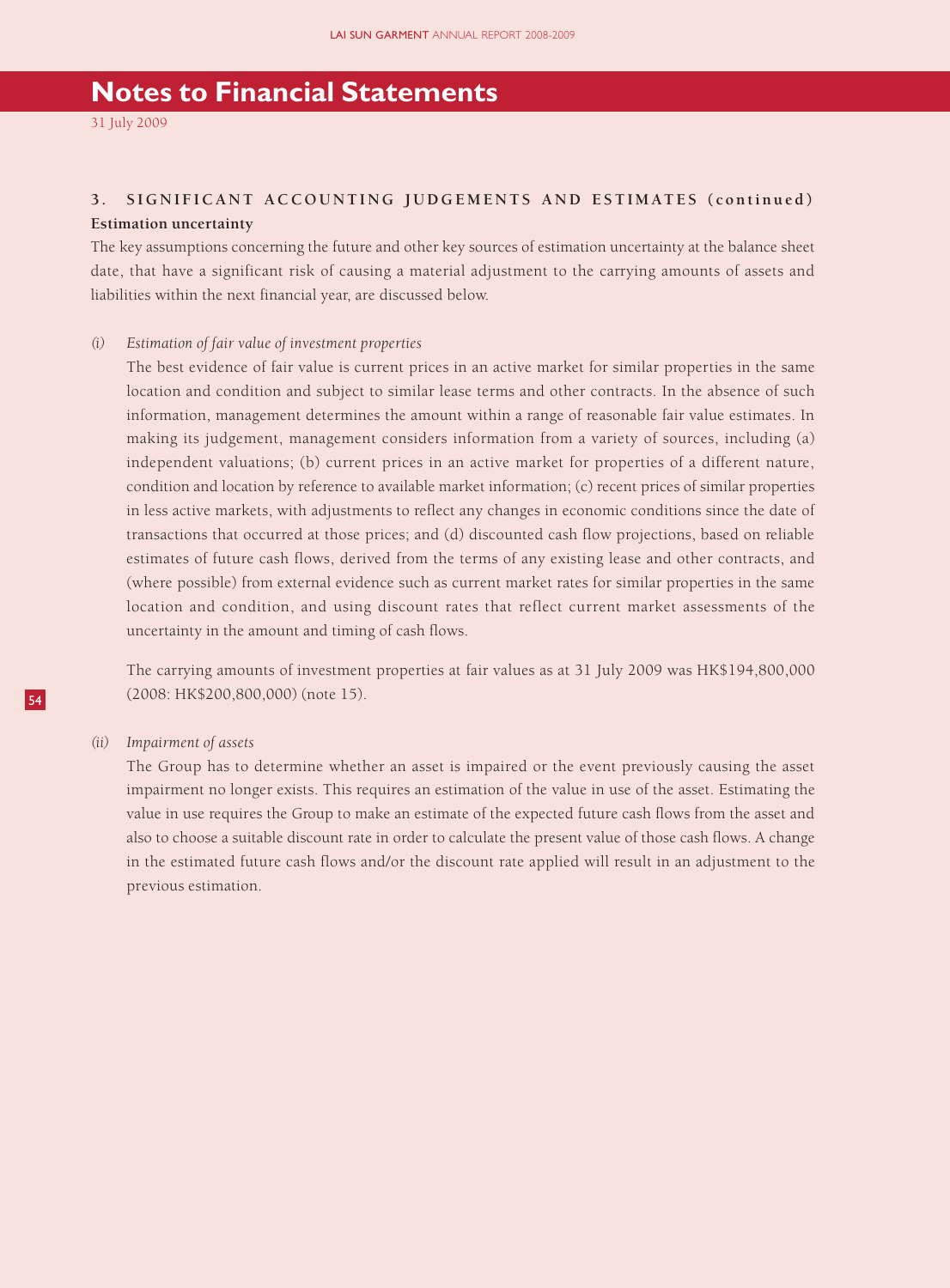31 July 2009

### **4. SEGMENT INFORMATION**

Segment information is presented on a primary segment reporting basis, by business segment.

The Group's operating businesses are structured and managed separately, according to the nature of their operations and the products and services they provide. Each of the Group's business segments represents a strategic business unit that offers products and services that are subject to risks and returns which are different from those of the other business segments. Summary details of the business segments are as follows:

- (a) the property development segment engages in property development; and
- (b) the property investment segment engages in the leasing of commercial premises.

No further geographical segment information is presented as all of the Group's revenue and operations are generated and located in Hong Kong.

55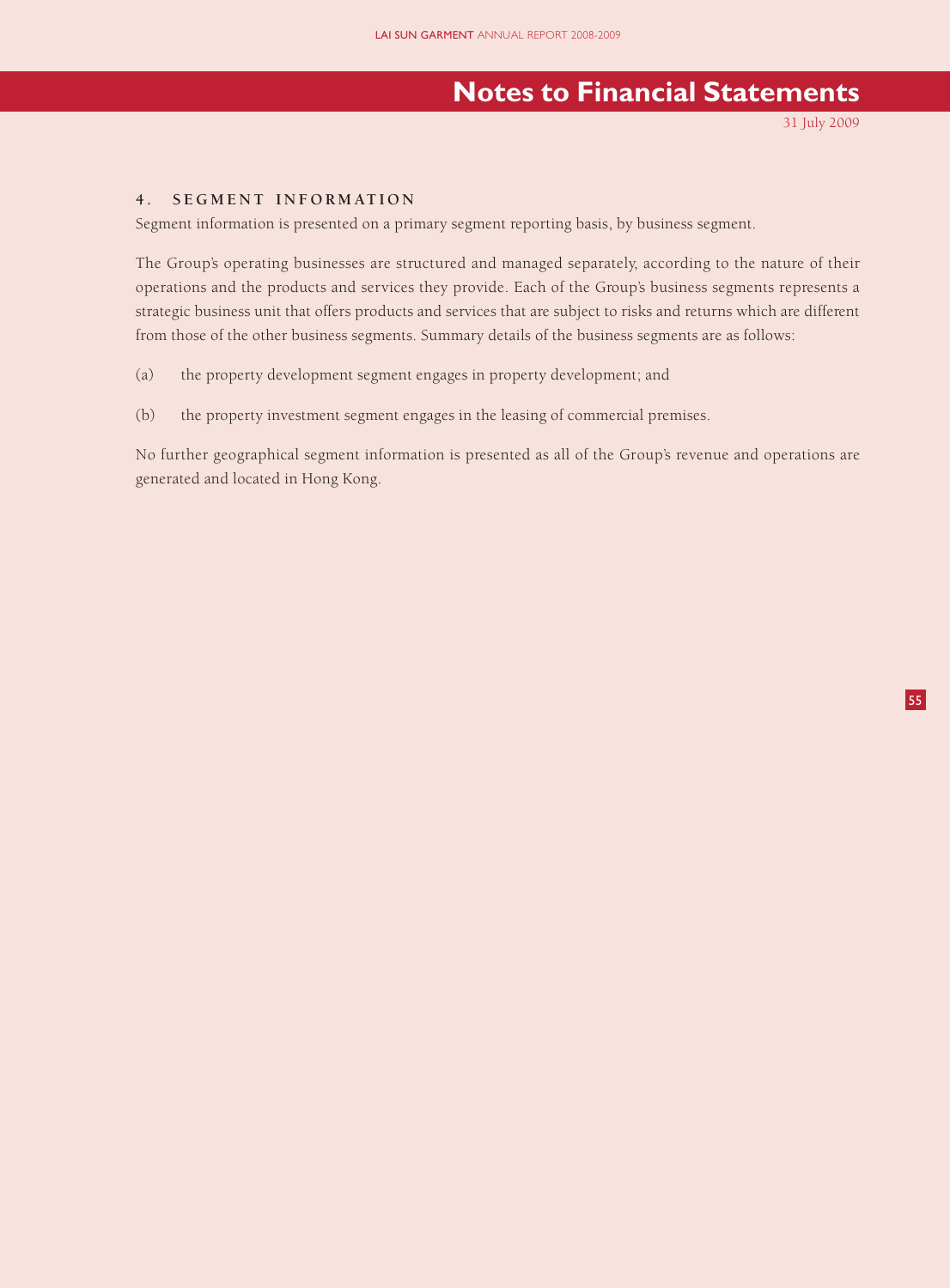31 July 2009

### **4. SEGMENT INFORMATION (continued)**

### **Business segments**

The following tables present revenue, profit and certain asset, liability and capital expenditure information for the Group's business segments for the years ended 31 July 2009 and 2008:

| Group                                                                  |                 |                      |                 |                     |                 |              |
|------------------------------------------------------------------------|-----------------|----------------------|-----------------|---------------------|-----------------|--------------|
|                                                                        |                 | Property development |                 | Property investment |                 | Consolidated |
|                                                                        | 2009            | 2008                 | 2009            | 2008                | 2009            | 2008         |
|                                                                        | <b>HK\$'000</b> | HK\$'000             | <b>HK\$'000</b> | HK\$'000            | <b>HK\$'000</b> | HK\$'000     |
| Segment revenue:                                                       |                 |                      |                 |                     |                 |              |
| Sales to external customers                                            |                 |                      | 14,526          | 14,303              | 14,526          | 14,303       |
| Segment results                                                        | (316)           | (9)                  | 5,927           | 56,133              | 5,611           | 56,124       |
| Interest income and unallocated<br>other revenue and gain              |                 |                      |                 |                     | 9,048           | 11,030       |
| Reversal of provision for impairment/<br>(provision for impairment) of |                 |                      |                 |                     |                 |              |
| loan and interest receivables                                          |                 |                      |                 |                     | 21,160          | (20, 212)    |
| Unallocated expenses                                                   |                 |                      |                 |                     | (23, 578)       | (23, 172)    |
| Profit from operating activities                                       |                 |                      |                 |                     | 12,241          | 23,770       |
| Finance costs                                                          |                 |                      |                 |                     | (11,670)        | (14, 483)    |
| Share of profits and losses of associates                              |                 |                      |                 |                     | 166,676         | 39,554       |
| Profit before tax                                                      |                 |                      |                 |                     | 167,247         | 48,841       |
| Tax                                                                    |                 |                      |                 |                     | 1,137           | (3,044)      |
| Profit for the year                                                    |                 |                      |                 |                     | 168,384         | 45,797       |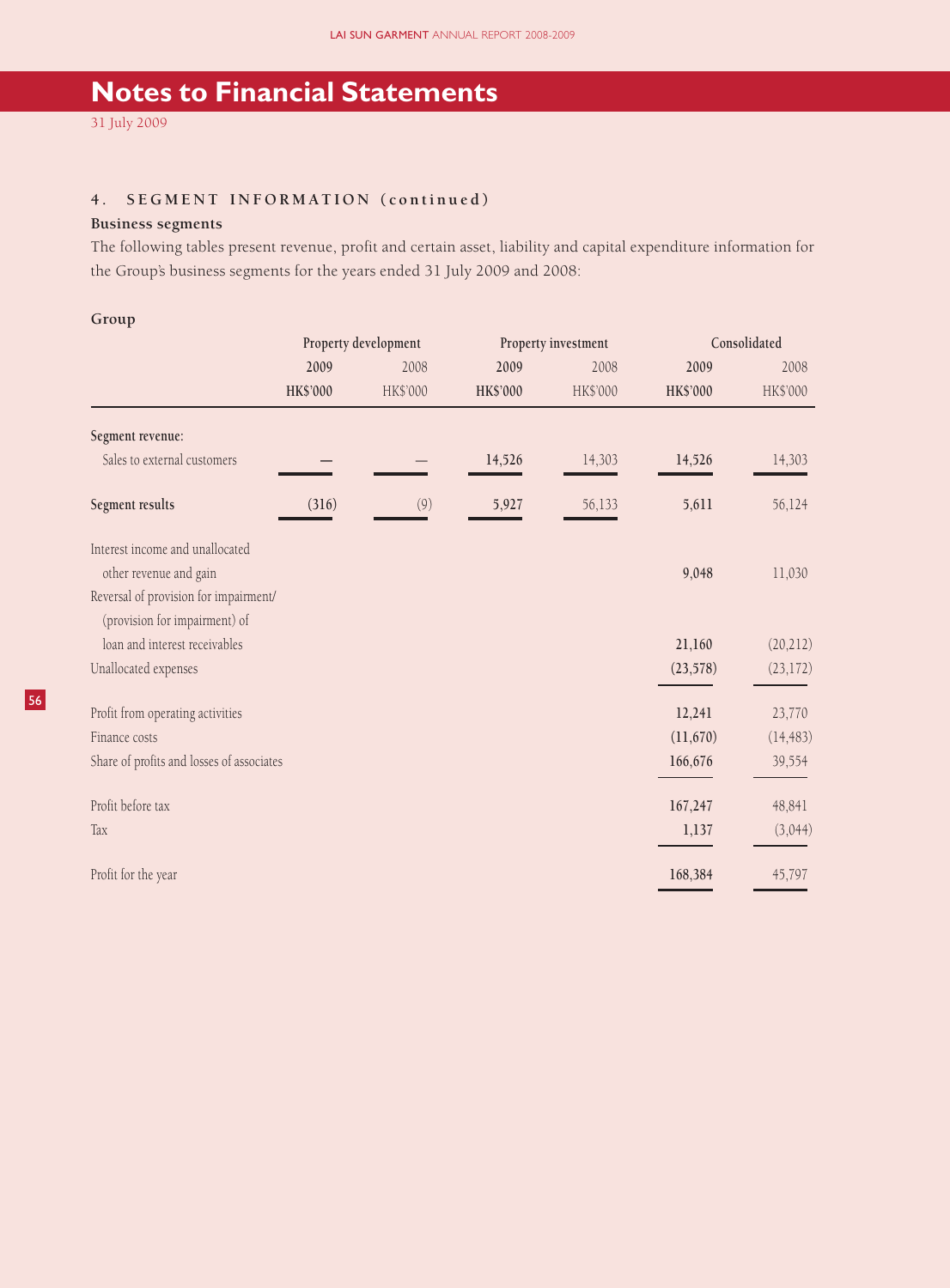31 July 2009

### **4. SEGMENT INFORMATION (continued)**

### **Business segments (continued)**

**Group**

|                                    | Property development |          |                 | Property investment | Consolidated    |           |
|------------------------------------|----------------------|----------|-----------------|---------------------|-----------------|-----------|
|                                    | 2009<br>2008         |          | 2009            | 2008                | 2009            | 2008      |
|                                    | <b>HK\$'000</b>      | HK\$'000 | <b>HK\$'000</b> | HK\$'000            | <b>HK\$'000</b> | HK\$'000  |
| Assets and liabilities:            |                      |          |                 |                     |                 |           |
| Segment assets                     | 454,324              | 274,024  | 195,067         | 201,056             | 649,391         | 475,080   |
| Interests in associates            |                      |          |                 |                     | 3,147,767       | 3,025,253 |
| Unallocated assets                 |                      |          |                 |                     | 458,470         | 397,469   |
| Total assets                       |                      |          |                 |                     | 4,255,628       | 3,897,802 |
| Segment liabilities                | 32,099               | 28,917   | 3,878           | 4,183               | 35,977          | 33,100    |
| Unallocated liabilities            |                      |          |                 |                     | 583,804         | 408,760   |
| Total liabilities                  |                      |          |                 |                     | 619,781         | 441,860   |
| Other segment information:         |                      |          |                 |                     |                 |           |
| Depreciation - unallocated amounts |                      |          |                 |                     | 839             | 1,493     |
| Provision for doubtful debts       |                      |          | 201             |                     | 201             |           |
| Fair value (gain)/loss on          |                      |          |                 |                     |                 |           |
| investment properties              |                      |          | 6,678           | (43,889)            | 6,678           | (43, 889) |
| Capital expenditure                | 177,674              | 87,594   | 678             | 811                 | 178,352         | 88,405    |
| Capital expenditure -              |                      |          |                 |                     |                 |           |
| unallocated amount                 |                      |          |                 |                     | 25              |           |
|                                    |                      |          |                 |                     | 178,377         | 88,405    |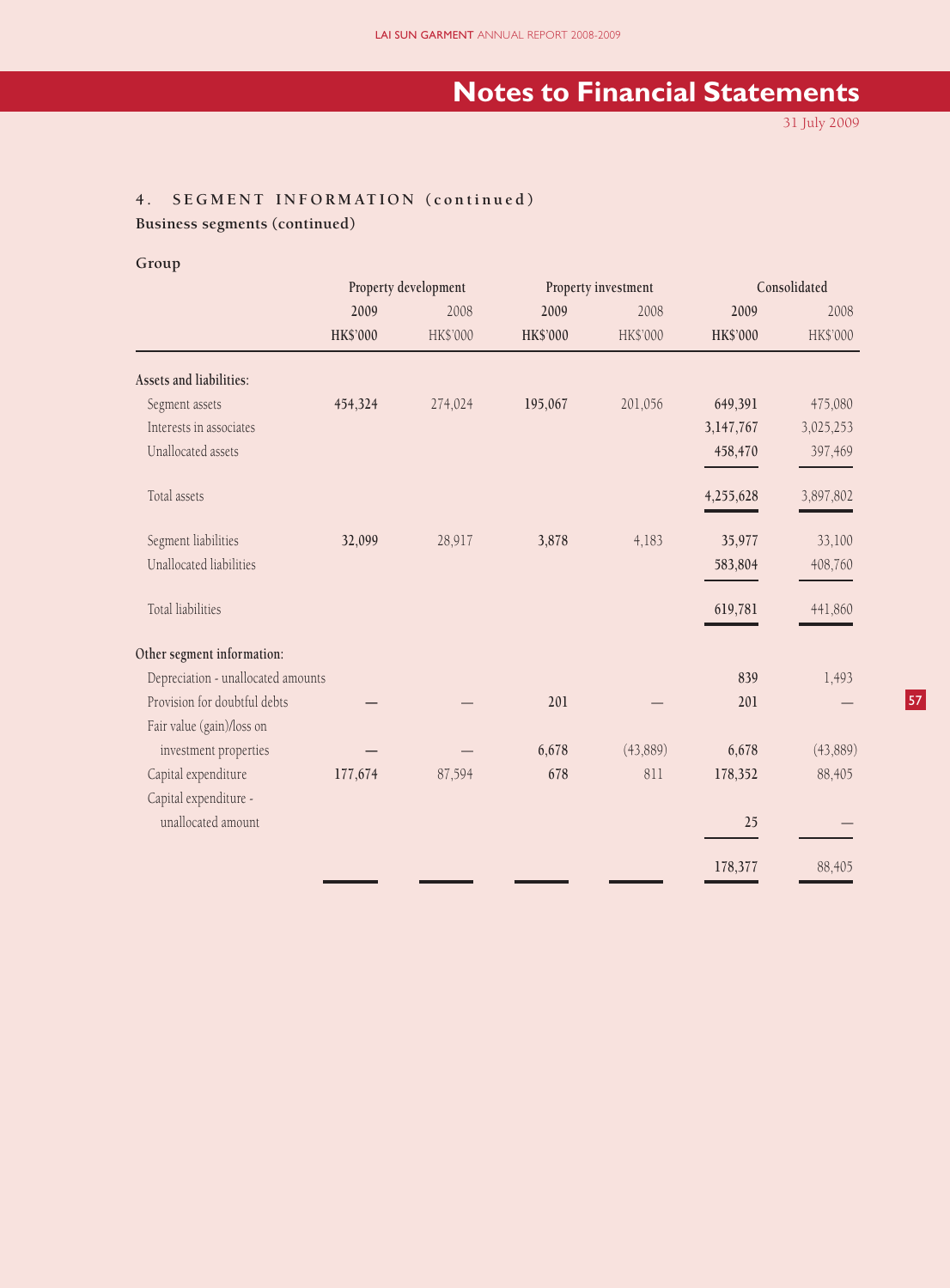31 July 2009

### **5. RELATED PARTY TRANSACTIONS**

(a) In addition to the related party transactions and balances detailed elsewhere in these financial statements, the Group entered into the following material transactions with related parties during the year:

|                                               |              |                 | Group    |
|-----------------------------------------------|--------------|-----------------|----------|
|                                               |              | 2009            | 2008     |
|                                               | <b>Notes</b> | <b>HK\$'000</b> | HK\$'000 |
| Rental expense and building management        |              |                 |          |
| fee paid and payable to a related company     | (i)          | 576             | 688      |
| Interest expense on note payable to and other |              |                 |          |
| borrowing granted by a former director        |              |                 |          |
| of the Company, the late Mr. Lim Por Yen      | (ii)         | 11,481          | 14,333   |
| Interest income received and receivable from  |              |                 |          |
| an associate of the Group, Lai Fung           |              |                 |          |
| Holdings Limited ("Lai Fung")                 | (iii)        | 8,456           | 10,557   |
| Consideration paid and payable to Crocodile   |              |                 |          |
| Garments Limited ("CGL") for                  |              |                 |          |
| pledging a property as security               |              |                 |          |
| for the construction finance                  | (iv)         | 8,520           | 8,520    |

Notes:

- (i) Rental expenses and building management fee were paid to the related company, of which certain directors are also the directors of the Company, based on terms stated in the respective lease agreements.
- (ii) Interest expense was charged at the best lending rate quoted by a designated bank in Hong Kong in respect of the other borrowing (note 25(b)) and note payable (note 26).
- (iii) Interest income was charged on the promissory note receivable from Lai Fung, details of which are set out in note 20 to the financial statements.
- (iv) Pursuant to the Development Agreement (as defined in note 16), in consideration of CGL pledging the Property (as defined in note 16) as security for the construction finance of a joint development project of the Group and CGL, details of which are set out in note 16 to the financial statements, the Group agreed to make quarterly payments of HK\$ 2,130,000 to CGL for the period from the date of delivery of vacant possession of the Property for development to the date of issuance of a certificate of practical completion of construction. Mr. Lam Kin Ming, a director of the Company, has an interest of approximately 51.66% in CGL within the meaning of the Securities and Futures Ordinance. The Development Agreement constituted a connected transaction as defined in Chapter 14A of the Rules Governing the Listing of Securities on The Stock Exchange of Hong Kong Limited (the "Listing Rules").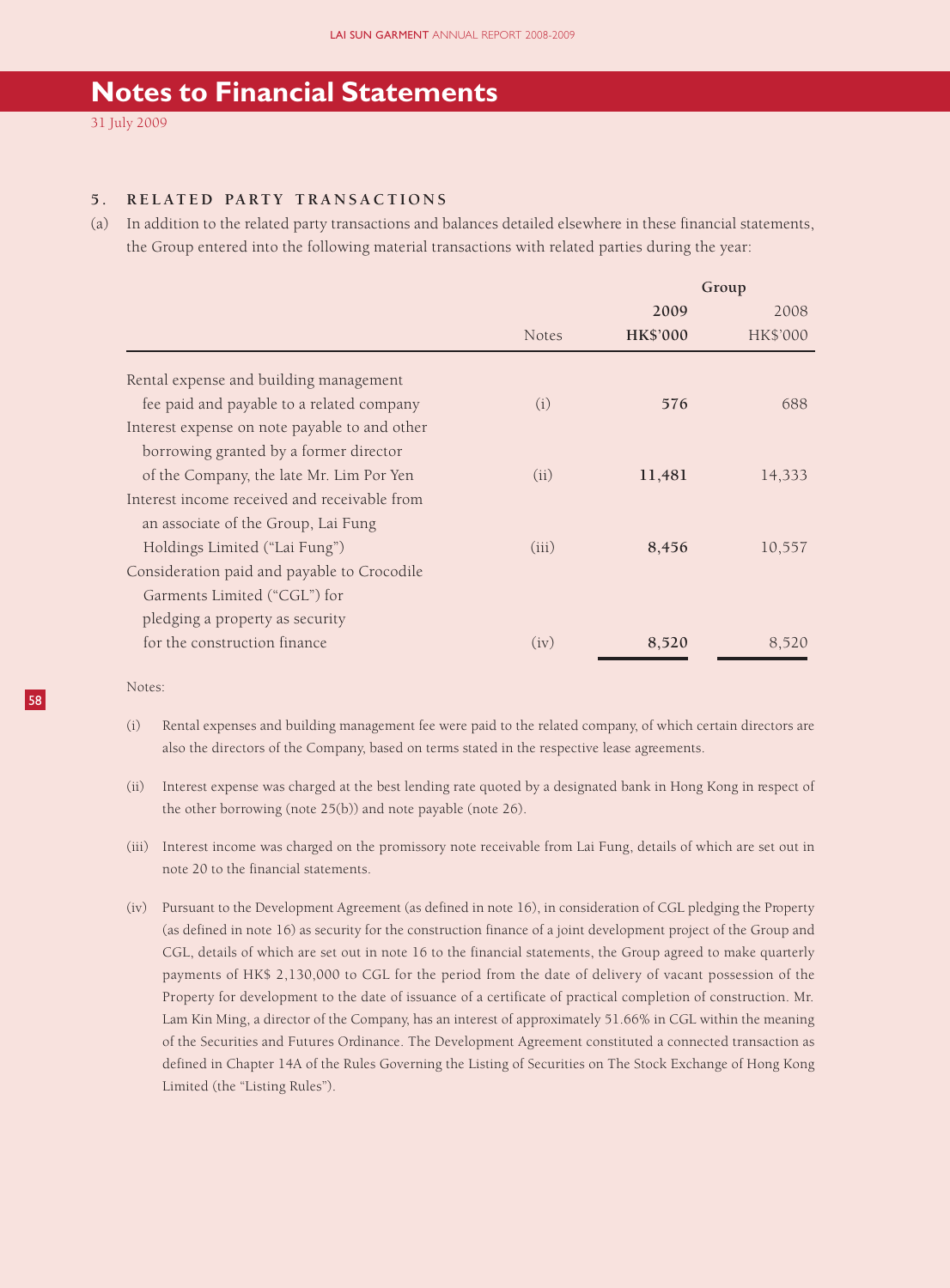31 July 2009

### **5. RELATED PARTY TRANSACTIONS (continued)**

(b) Compensation of key management personnel of the Group

|                                                     |                 | Group    |  |  |
|-----------------------------------------------------|-----------------|----------|--|--|
|                                                     | 2009            | 2008     |  |  |
|                                                     | <b>HK\$'000</b> | HK\$'000 |  |  |
| Short term employee benefits                        | 6,701           | 6,610    |  |  |
| Post-employment benefits                            | 24              | 24       |  |  |
| Total compensation paid to key management personnel | 6,725           | 6,634    |  |  |

Further details of directors' emoluments are included in note 9 to the financial statements.

### **6. TURNOVER, OTHER REVENUE AND GAIN**

Turnover represents gross rental income and property management fee income generated from investment properties held during the year. An analysis of turnover, other revenue and gain is as follows:

|                                    | Group           |          |  |
|------------------------------------|-----------------|----------|--|
|                                    | 2009            |          |  |
|                                    | <b>HK\$'000</b> | HK\$'000 |  |
| Turnover                           |                 |          |  |
| Gross rental income                | 13,062          | 12,725   |  |
| Property management fee income     | 1,464           | 1,578    |  |
|                                    | 14,526          | 14,303   |  |
| Other revenue and gain             |                 |          |  |
| Interest income from bank deposits | 37              | 216      |  |
| Other interest income              | 8,648           | 10,741   |  |
| Others                             | 363             | 73       |  |
|                                    | 9,048           | 11,030   |  |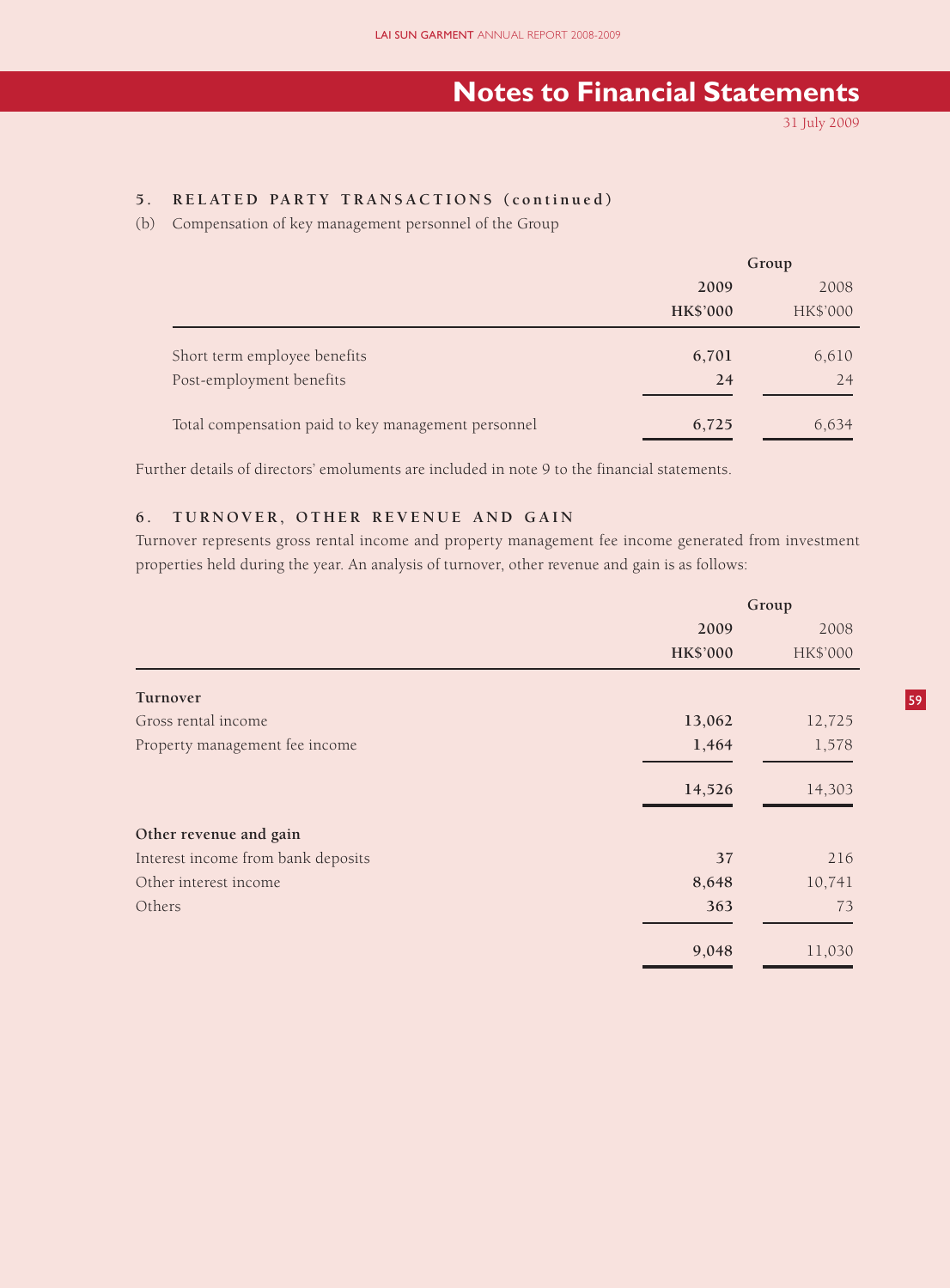31 July 2009

### **7. PROFIT FROM OPERATING ACTIVITIES**

The Group's profit from operating activities is arrived at after charging/(crediting):

|                                                          | Group           |          |
|----------------------------------------------------------|-----------------|----------|
|                                                          | 2009            | 2008     |
|                                                          | <b>HK\$'000</b> | HK\$'000 |
| Auditors' remuneration                                   | 630             | 680      |
| Depreciation                                             | 839             | 1,493    |
| Minimum lease payments under operating leases in respect |                 |          |
| of land and buildings                                    | 680             | 978      |
| Employee benefits scheme (including                      |                 |          |
| directors' remuneration (note 9)):                       |                 |          |
| Wages and salaries                                       | 12,283          | 12,736   |
| Pension scheme contributions                             | 165             | 187      |
|                                                          | 12,448          | 12,923   |
| Provision for doubtful debts#                            | 201             |          |
| (Reversal of provision for impairment)/provision for     |                 |          |
| impairment of loan and interest receivables#             | (21,160)        | 20,212   |
| Gross rental and property management fee income          | (14, 526)       | (14,303) |
| Less: Outgoings                                          | 1,720           | 1,011    |
|                                                          | (12, 806)       | (13,292) |

# These items are included in "other operating income/(expense), net" on the face of the consolidated income statement.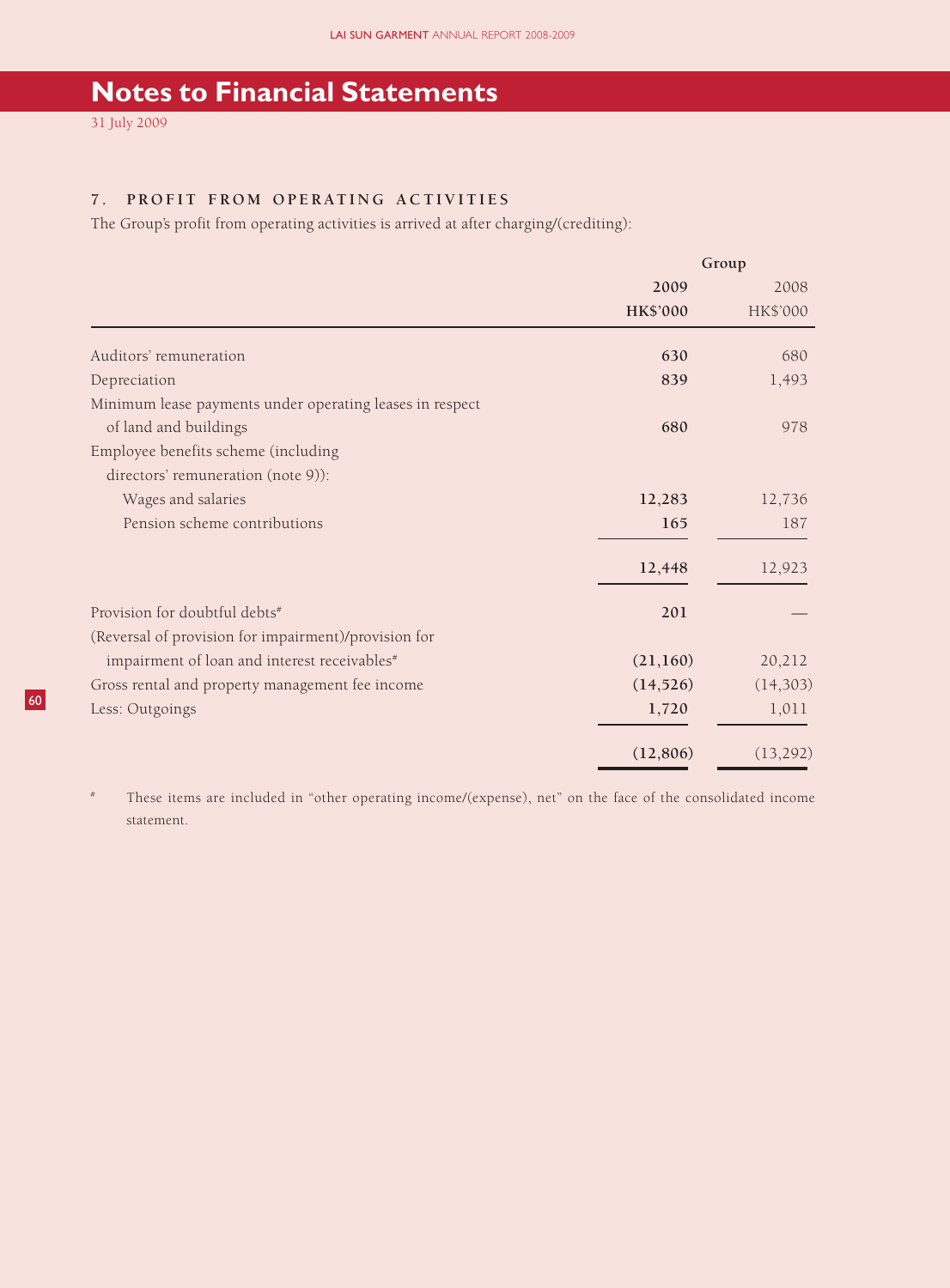31 July 2009

### **8. FINANCE COSTS**

|                                                                    | Group           |          |
|--------------------------------------------------------------------|-----------------|----------|
|                                                                    | 2009            | 2008     |
|                                                                    | <b>HK\$'000</b> | HK\$'000 |
| Interest on:                                                       |                 |          |
| Bank loans wholly repayable within five years                      | 2,345           | 1,645    |
| Other borrowings and note payable wholly repayable                 |                 |          |
| within five years                                                  | 11,481          | 14,333   |
|                                                                    |                 |          |
| Total interest expenses                                            | 13,826          | 15,978   |
| Bank financing charges                                             | 728             | 885      |
|                                                                    |                 |          |
|                                                                    | 14,554          | 16,863   |
| Less: Amount capitalised in properties under development (note 16) | (2,884)         | (2,380)  |
|                                                                    |                 |          |
|                                                                    | 11,670          | 14,483   |

### **9. DIRECTORS ' REMUNERATION**

Directors' remuneration for the year, disclosed pursuant to the Listing Rules and Section 161 of the Hong Kong Companies Ordinance, is as follows:

|                                           | Group           |          |
|-------------------------------------------|-----------------|----------|
|                                           | 2009            | 2008     |
|                                           | <b>HK\$'000</b> | HK\$'000 |
| Fees                                      | 608             | 544      |
| Other emoluments:                         |                 |          |
| Salaries, allowances and benefits in kind | 6,093           | 6,066    |
| Pension scheme contributions              | 24              | 24       |
|                                           | 6,117           | 6,090    |
|                                           | 6,725           | 6,634    |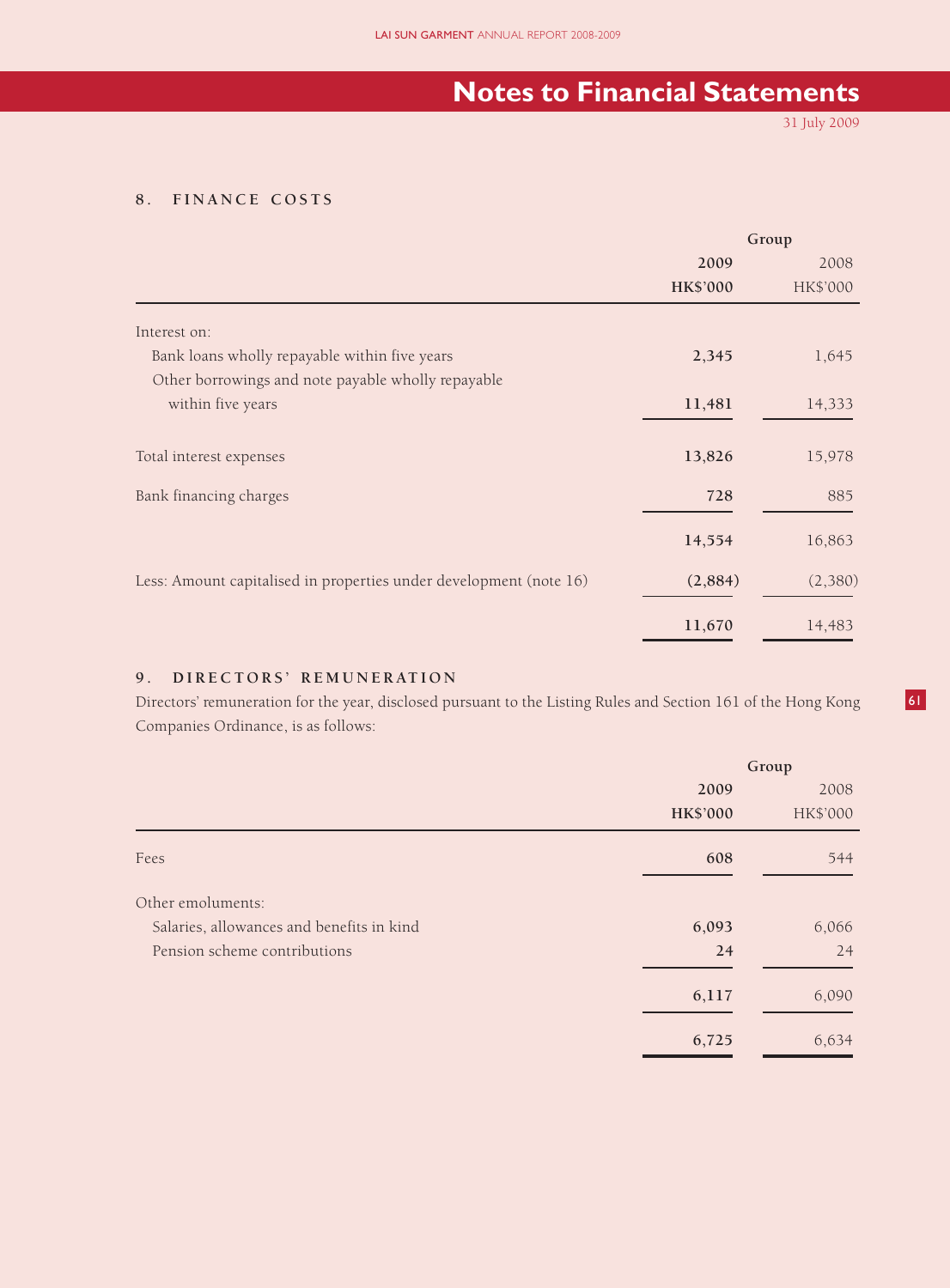31 July 2009

### **9. DIRECTORS ' REMUNERATION (continued)**

|                                        |                 | Salaries,       |                 |                 |
|----------------------------------------|-----------------|-----------------|-----------------|-----------------|
|                                        |                 | allowances      | Pension         |                 |
|                                        |                 | and benefits    | scheme          |                 |
|                                        | Fees            | in kind         | contributions   | Total           |
|                                        | <b>HK\$'000</b> | <b>HK\$'000</b> | <b>HK\$'000</b> | <b>HK\$'000</b> |
| 2009                                   |                 |                 |                 |                 |
| Executive and non-executive directors: |                 |                 |                 |                 |
| Lam Kin Ming                           | 48              | 896             |                 | 944             |
| Lam Kin Ngok, Peter                    | 48              | 480             | 12              | 540             |
| Lam Hau Yin, Lester                    |                 |                 |                 |                 |
| (also alternate to U Po Chu)           |                 |                 |                 |                 |
| Tam Kin Man, Kraven                    |                 |                 |                 |                 |
| Shiu Kai Wah                           | 48              | 595             |                 | 643             |
| Lam Kin Hong, Matthew                  | 48              | 384             | 12              | 444             |
| U Po Chu                               | 48              | 3,600           |                 | 3,648           |
| Chiu Wai                               | 48              |                 |                 | 48              |
| Lai Yuen Fong*                         | 32              | 138             |                 | 170             |
| Lam Wai Kei, Vicky#                    |                 |                 |                 |                 |
| (alternate to Lai Yuen Fong)           |                 |                 |                 |                 |
| Leung Churk Yin, Jeanny                |                 |                 |                 |                 |
| Independent non-executive directors:   |                 |                 |                 |                 |
| Wan Yee Hwa, Edward                    | 96              |                 |                 | 96              |
| Chow Bing Chiu                         | 96              |                 |                 | 96              |
| Leung Shu Yin, William                 | 96              |                 |                 | 96              |
|                                        | 608             | 6,093           | 24              | 6,725           |

\* Lai Yuen Fong resigned as a non-executive director of the Company on 26 March 2009.

# Lam Wai Kei, Vicky ceased to act as an alternate director to Lai Yuen Fong on 26 March 2009.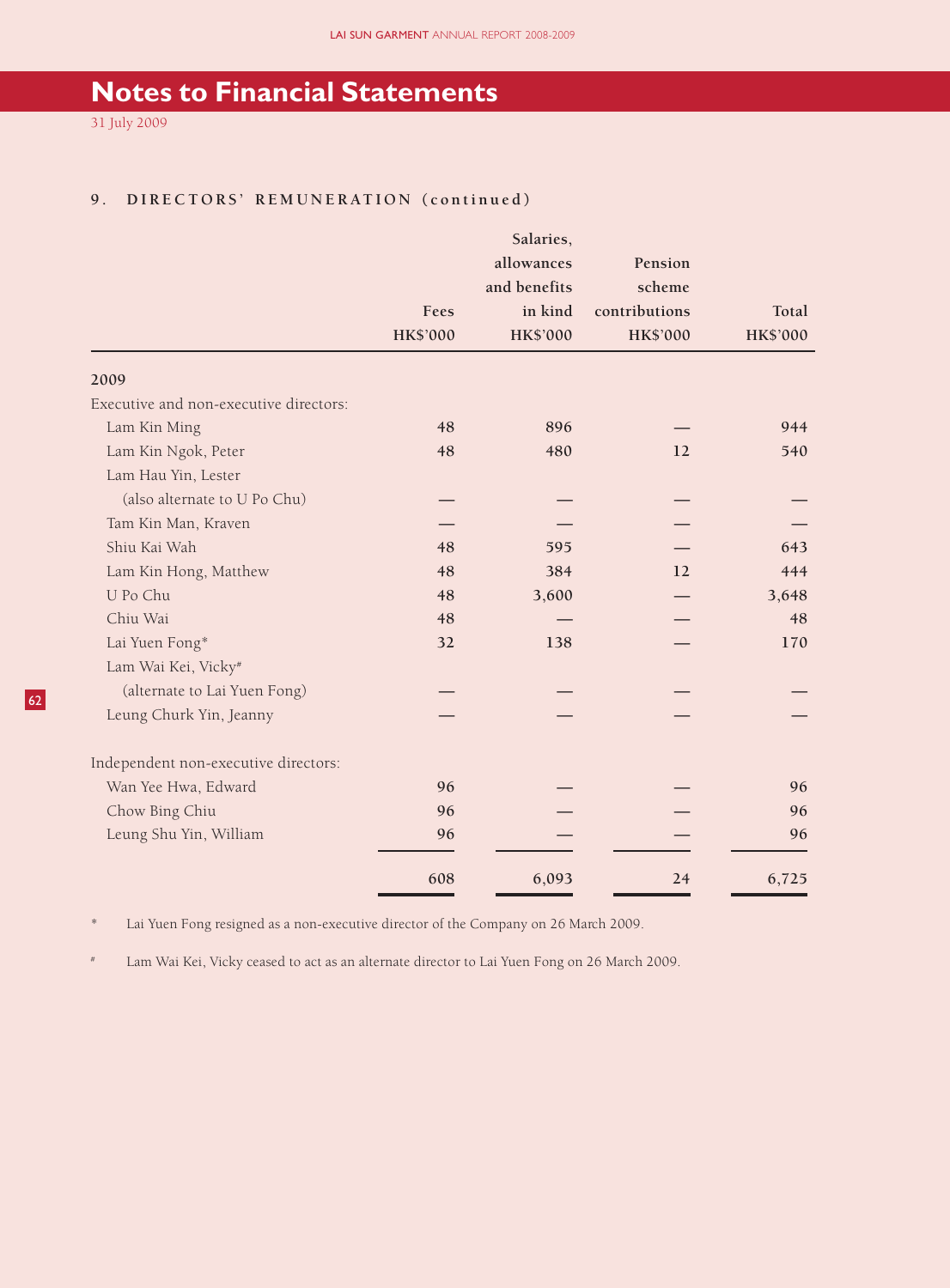31 July 2009

|                                        |          | Salaries,    |               |          |
|----------------------------------------|----------|--------------|---------------|----------|
|                                        |          | allowances   | Pension       |          |
|                                        |          | and benefits | scheme        |          |
|                                        | Fees     | in kind      | contributions | Total    |
|                                        | HK\$'000 | HK\$'000     | HK\$'000      | HK\$'000 |
| 2008                                   |          |              |               |          |
| Executive and non-executive directors: |          |              |               |          |
| Lam Kin Ming                           | 48       | 815          |               | 863      |
| Lam Kin Ngok, Peter                    | 48       | 480          | 12            | 540      |
| Lam Hau Yin, Lester                    |          |              |               |          |
| (also alternate to U Po Chu)           |          |              |               |          |
| Tam Kin Man, Kraven                    |          |              |               |          |
| Shiu Kai Wah                           | 48       | 595          |               | 643      |
| Lam Kin Hong, Matthew                  | 48       | 384          | 12            | 444      |
| U Po Chu                               | 48       | 3,622        |               | 3,670    |
| Chiu Wai                               | 48       |              |               | 48       |
| Lai Yuen Fong                          | 48       | 170          |               | 218      |
| Lam Wai Kei, Vicky                     |          |              |               |          |
| (alternate to Lai Yuen Fong)           |          |              |               |          |
| Leung Churk Yin, Jeanny                |          |              |               |          |
| Independent non-executive directors:   |          |              |               |          |
| Wan Yee Hwa, Edward                    | 64       |              |               | 64       |
| Chow Bing Chiu                         | 72       |              |               | 72       |
| Leung Shu Yin, William                 | 72       |              |               | 72       |
|                                        | 544      | 6,066        | 24            | 6,634    |

### **9. DIRECTORS ' REMUNERATION (continued)**

There were no other emoluments payable to the independent non-executive directors during the year (2008: Nil).

There was no arrangement under which a director waived or agreed to waive any remuneration during the year (2008: Nil).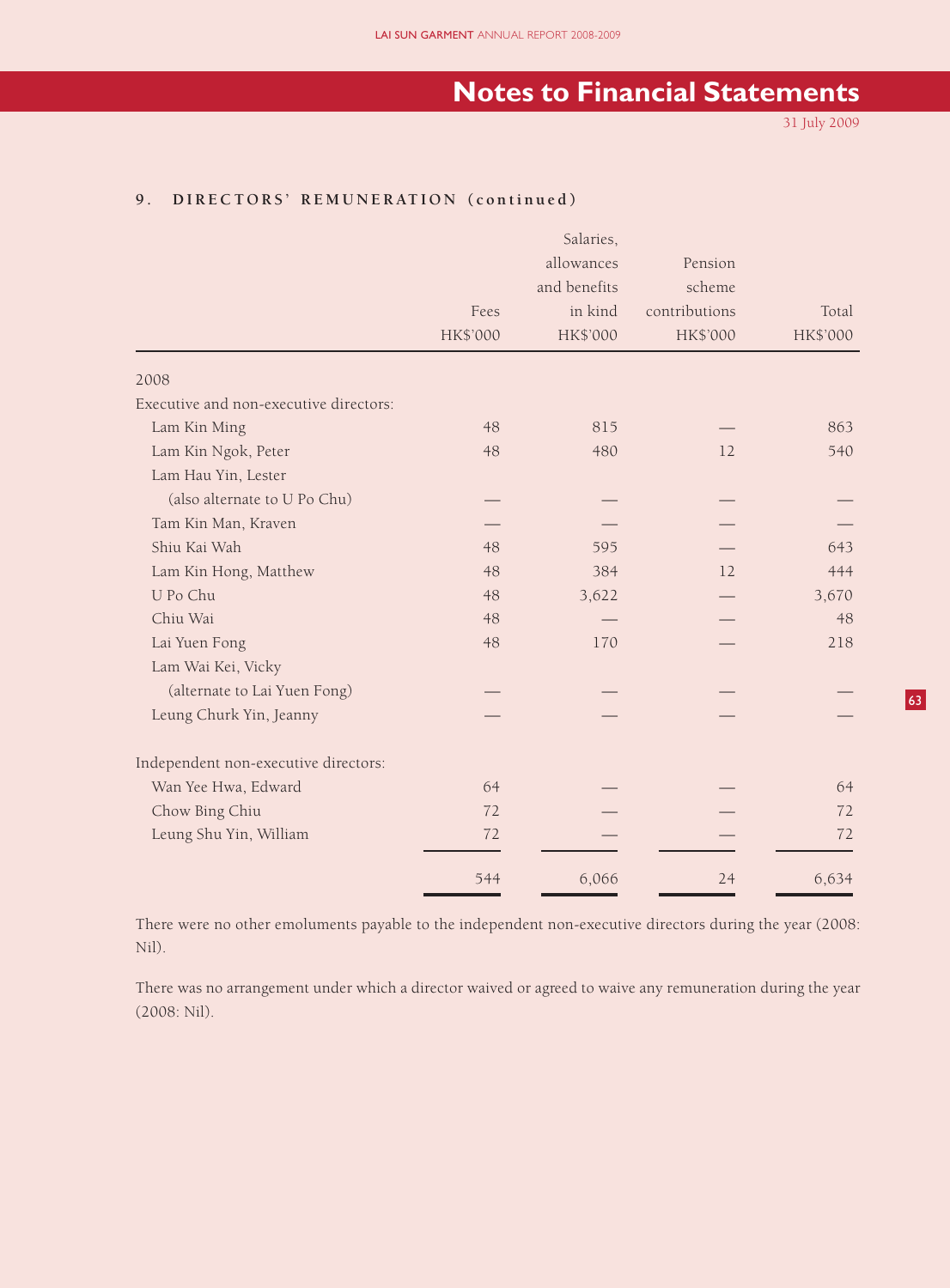31 July 2009

### **10. FIVE HIGHEST PAID EMPLOYEES**

The five highest paid employees during the year included three (2008: three) directors, details of whose remuneration are set out in note 9 above. Details of the remuneration of the remaining two (2008: two) nondirector, highest paid employees for the year are as follows:

|                                           |                 | Group    |  |
|-------------------------------------------|-----------------|----------|--|
|                                           | 2009            | 2008     |  |
|                                           | <b>HK\$'000</b> | HK\$'000 |  |
| Salaries, allowances and benefits in kind | 1,232           | 1,256    |  |
| Pension scheme contributions              | 12              | 12       |  |
|                                           |                 |          |  |
|                                           | 1,244           | 1,268    |  |

The number of non-director, highest paid employees whose remuneration fell within the following band is as follows:

|                             |      | Number of employees |
|-----------------------------|------|---------------------|
|                             | 2009 | 2008                |
| HK\$500,001 - HK\$1,000,000 |      |                     |

#### 64

### **11. TAX**

Hong Kong profits tax has been provided at the rate of 16.5% (2008: 16.5%) on the estimated assessable profits arising in Hong Kong during the year.

|                                  | Group           |          |
|----------------------------------|-----------------|----------|
|                                  | 2009            | 2008     |
|                                  | <b>HK\$'000</b> | HK\$'000 |
| Current tax                      |                 |          |
| Charge for the year              | 134             | 669      |
| Overprovision in prior years     | (169)           | (3,350)  |
|                                  | (35)            | (2,681)  |
| Deferred tax                     |                 |          |
| Current year (note 27)           | (1,102)         | 7,241    |
| Change in tax rate (note 27)     |                 | (1,516)  |
|                                  | (1,102)         | 5,725    |
| Tax charge/(credit) for the year | (1, 137)        | 3,044    |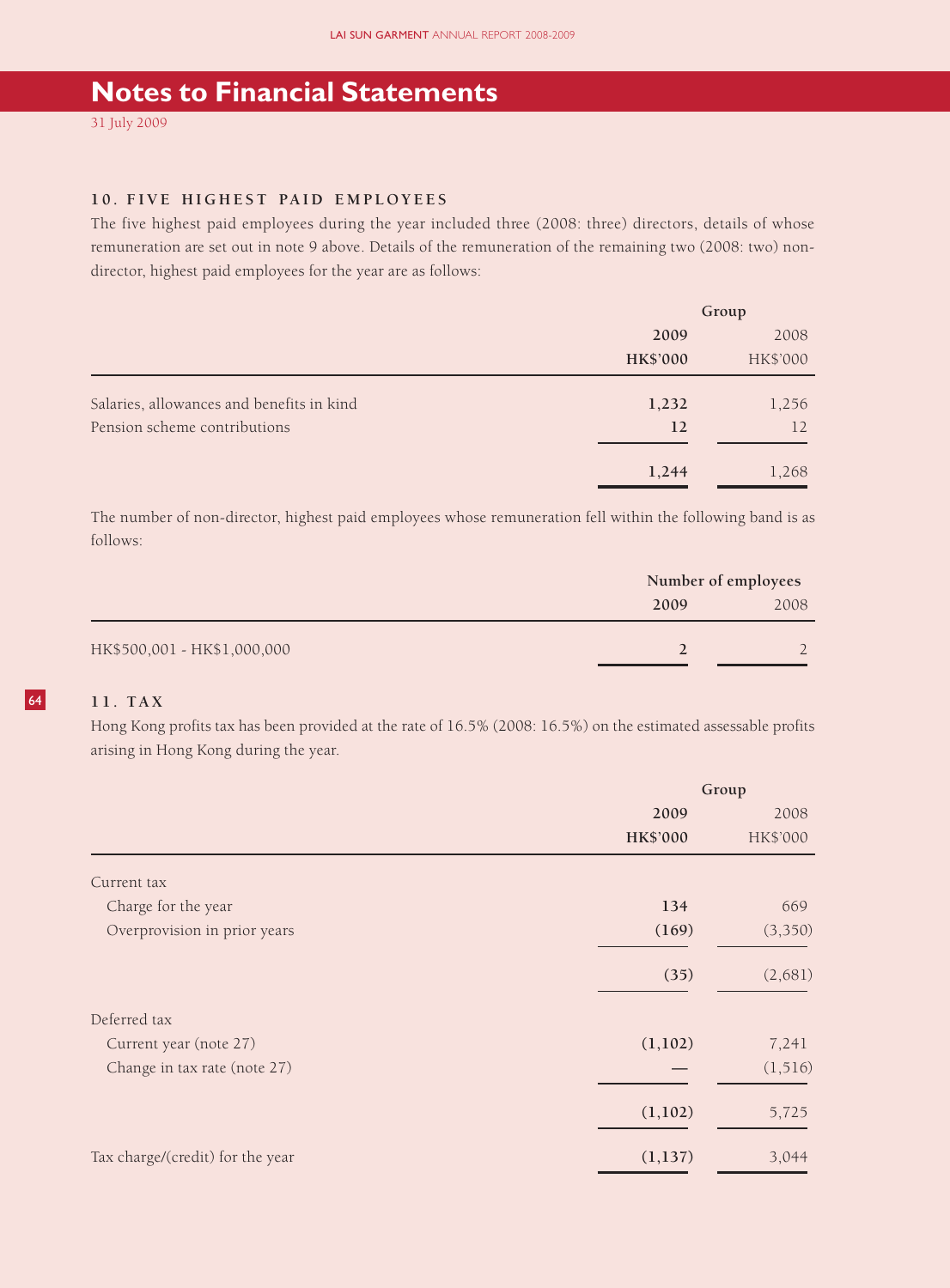31 July 2009

#### **11. TAX (continued)**

A reconciliation of the tax charge/(credit) applicable to profit before tax using Hong Kong profits tax rate to the tax charge/(credit) for the year is as follows:

|                                                                  | Group           |          |
|------------------------------------------------------------------|-----------------|----------|
|                                                                  | 2009            | 2008     |
|                                                                  | <b>HK\$'000</b> | HK\$'000 |
| Profit before tax                                                | 167,247         | 48,841   |
| Tax at the statutory rate of 16.5% (2008: 16.5%)                 | 27,596          | 8,059    |
| Effect of change in tax rate on opening deferred tax liabilities |                 | (1,516)  |
| Adjustments in respect of current tax of previous periods        | (169)           | (3,350)  |
| Profits and losses attributable to associates                    | (27,502)        | (6, 526) |
| Income not subject to tax                                        | (3, 497)        | (36)     |
| Expenses not deductible for tax                                  | 2,370           | 6,708    |
| Utilisation of tax losses of previous periods                    |                 | (321)    |
| Tax losses not recognised                                        | 65              | 26       |
| Tax charge/(credit) for the year                                 | (1,137)         | 3,044    |

### **12. PROFIT ATTRIBUTABLE TO ORDINARY EQUITY HOLDERS OF THE COMPANY**

The consolidated profit attributable to ordinary equity holders of the Company for the year ended 31 July 2009 includes a profit of HK\$38,343,000 (2008: HK\$14,027,000) which has been dealt with in the financial statements of the Company (note 30(b)).

### **13. EARNINGS PER SHARE ATTRIBUTABLE TO ORDINARY EQUITY HOLDERS OF THE COMPANY**

The calculation of basic earnings per share is based on profit for the year attributable to ordinary equity holders of the Company of HK\$168,384,000 (2008: HK\$45,797,000) and the weighted average number of 1,617,423,423 (2008: 1,617,423,423) ordinary shares in issue during the year.

The diluted earnings per share for the years ended 31 July 2009 and 2008 have not been disclosed as no diluting event existed during both years.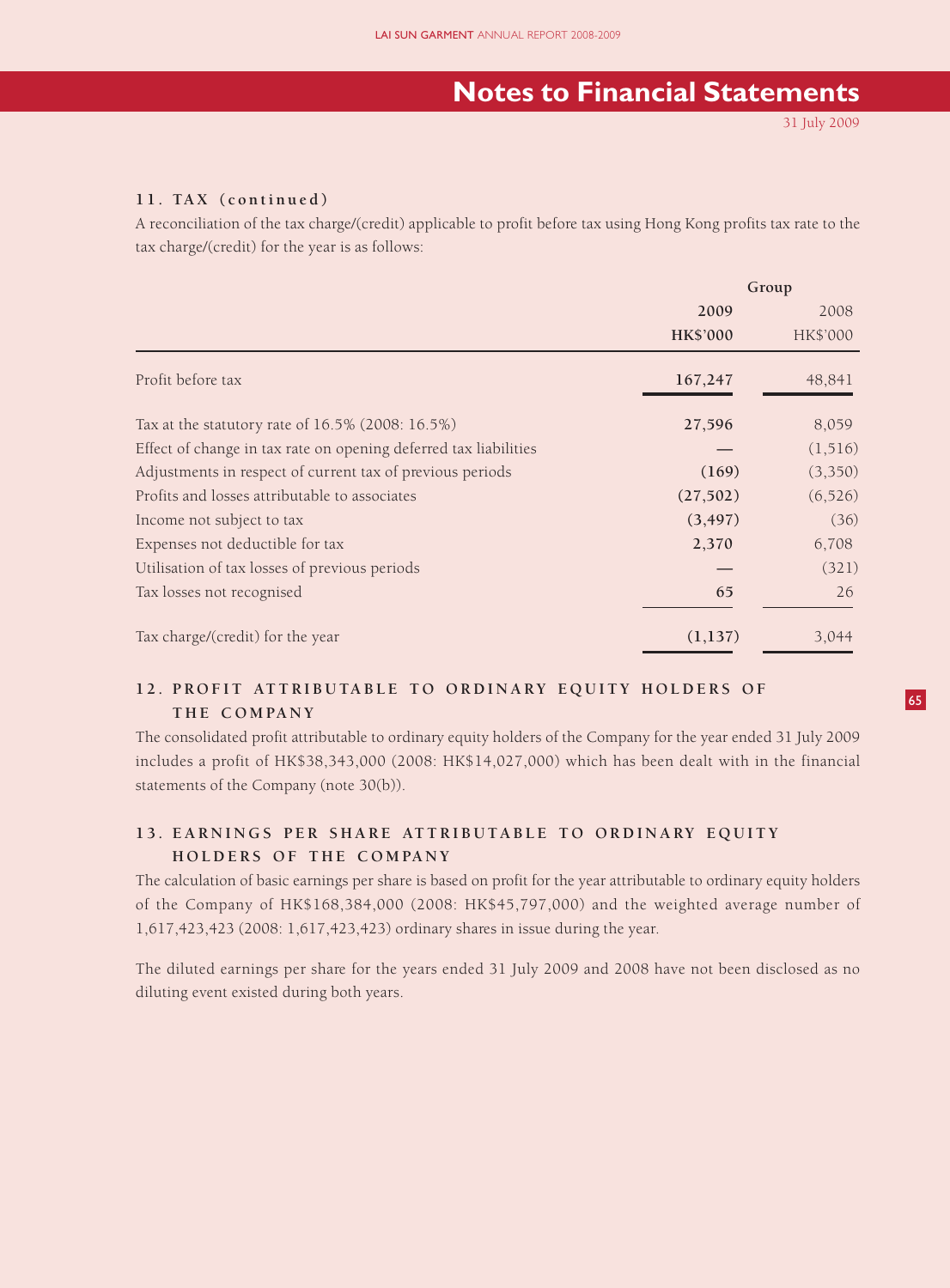31 July 2009

## **14. PROPERTY, PLANT AND EQUIPMENT**

**Group and Company**

|                                       | Furniture,   |          |          |          |
|---------------------------------------|--------------|----------|----------|----------|
|                                       | fixtures and | Motor    | Motor    |          |
|                                       | equipment    | vehicles | vessels  | Total    |
|                                       | HK\$'000     | HK\$'000 | HK\$'000 | HK\$'000 |
| Cost:                                 |              |          |          |          |
| At 1 August 2007                      | 7,582        | 10,604   | 16,951   | 35,137   |
| Write off                             |              | (5,000)  |          | (5,000)  |
| At 31 July 2008 and 1 August 2008     | 7,582        | 5,604    | 16,951   | 30,137   |
| Additions                             | 25           |          |          | 25       |
| Write off                             |              | (2,400)  |          | (2,400)  |
| At 31 July 2009                       | 7,607        | 3,204    | 16,951   | 27,762   |
| Accumulated depreciation:             |              |          |          |          |
| At 1 August 2007                      | 5,137        | 10,075   | 16,951   | 32,163   |
| Depreciation provided during the year | 1,226        | 267      |          | 1,493    |
| Disposals                             |              | (5,000)  |          | (5,000)  |
| At 31 July 2008 and 1 August 2008     | 6,363        | 5,342    | 16,951   | 28,656   |
| Depreciation provided during the year | 741          | 98       |          | 839      |
| Write off                             |              | (2,400)  |          | (2,400)  |
| At 31 July 2009                       | 7,104        | 3,040    | 16,951   | 27,095   |
| Net book value:                       |              |          |          |          |
| At 31 July 2009                       | 503          | 164      |          | 667      |
| At 31 July 2008                       | 1,219        | 262      |          | 1,481    |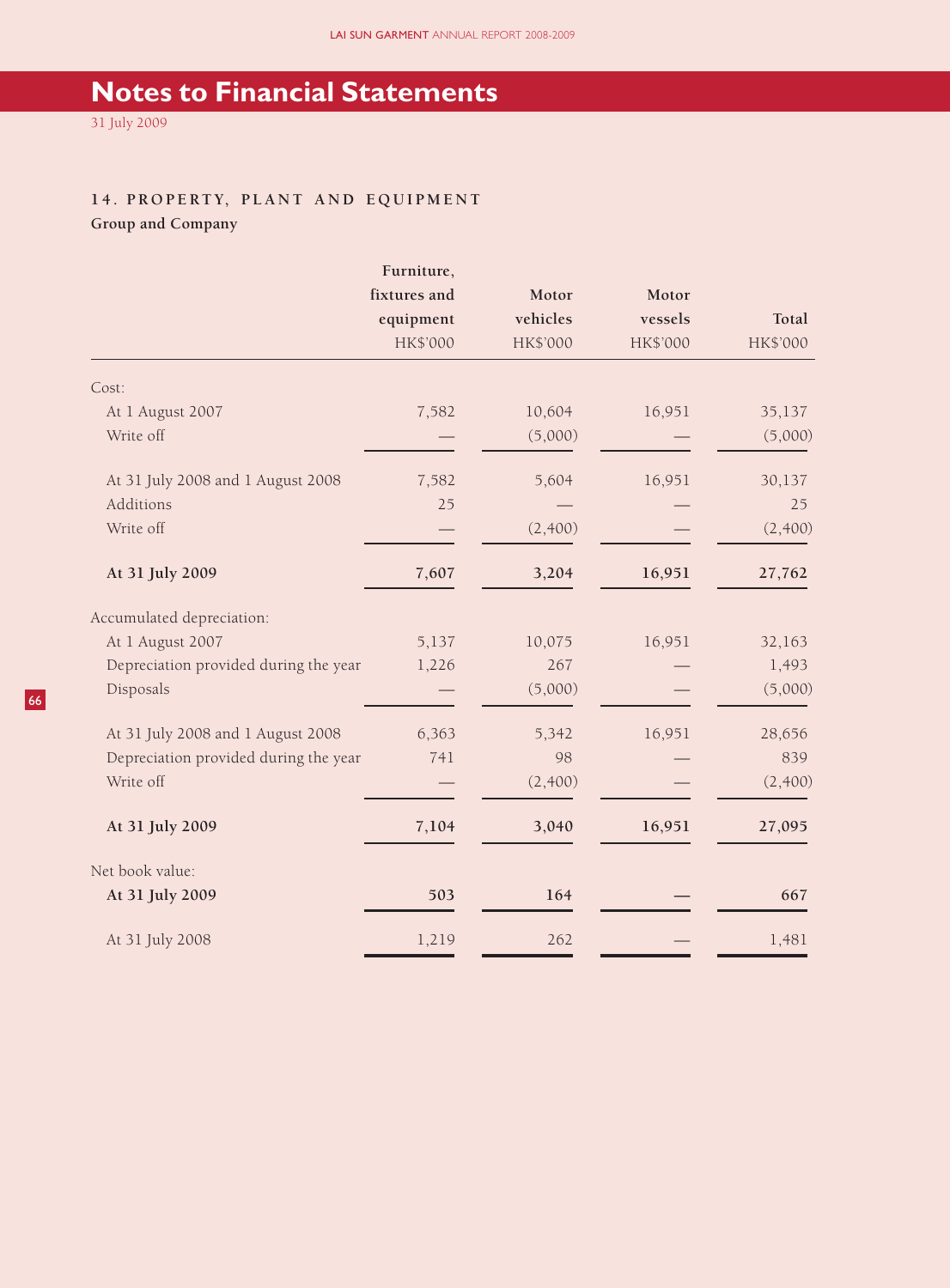31 July 2009

### **15. INVESTMENT PROPERTIES**

|                                      | <b>Group and Company</b> |          |
|--------------------------------------|--------------------------|----------|
|                                      | 2009                     | 2008     |
|                                      | <b>HK\$'000</b>          | HK\$'000 |
|                                      |                          |          |
| Carrying amount at beginning of year | 200,800                  | 156,100  |
| Additions, at cost                   | 678                      | 811      |
| Gain/(loss) on revaluation           | (6,678)                  | 43,889   |
|                                      |                          |          |
| Carrying amount at end of year       | 194,800                  | 200,800  |

The investment properties on 31 July 2009 were revalued by Savills Valuation and Professional Services Limited, independent professionally qualified valuers, at HK\$194,800,000 (2008: HK\$200,800,000) on an open market, existing use basis.

The Group's and the Company's investment properties as at 31 July 2009 are situated in Hong Kong and are held under medium term leases.

Certain investment properties of the Group and the Company were leased to third parties under operating leases, further summary details of which are included in note 33(a) to the financial statements.

At 31 July 2009, certain investment properties of the Group and of the Company with an aggregate carrying amount of HK\$190,300,000 (2008: HK\$195,900,000) were pledged to a bank to secure banking facilities granted by the bank to the Group.

Further details of the Group's investment properties are included on page 24.

### **16. PROPERTIES UNDER DEVELOPMENT**

|                                                            | Group           |          |
|------------------------------------------------------------|-----------------|----------|
|                                                            | 2009            | 2008     |
|                                                            | <b>HK\$'000</b> | HK\$'000 |
|                                                            |                 |          |
| At beginning of year, at cost                              | 273,503         | 183,529  |
| Additions during the year                                  | 177,674         | 87,594   |
| Interest and bank refinancing charges capitalised (note 8) | 2,884           | 2,380    |
|                                                            |                 |          |
| At end of year, at cost                                    | 454,061         | 273,503  |

The Group's properties under development as at 31 July 2009 are situated in Hong Kong and are held under medium term leases.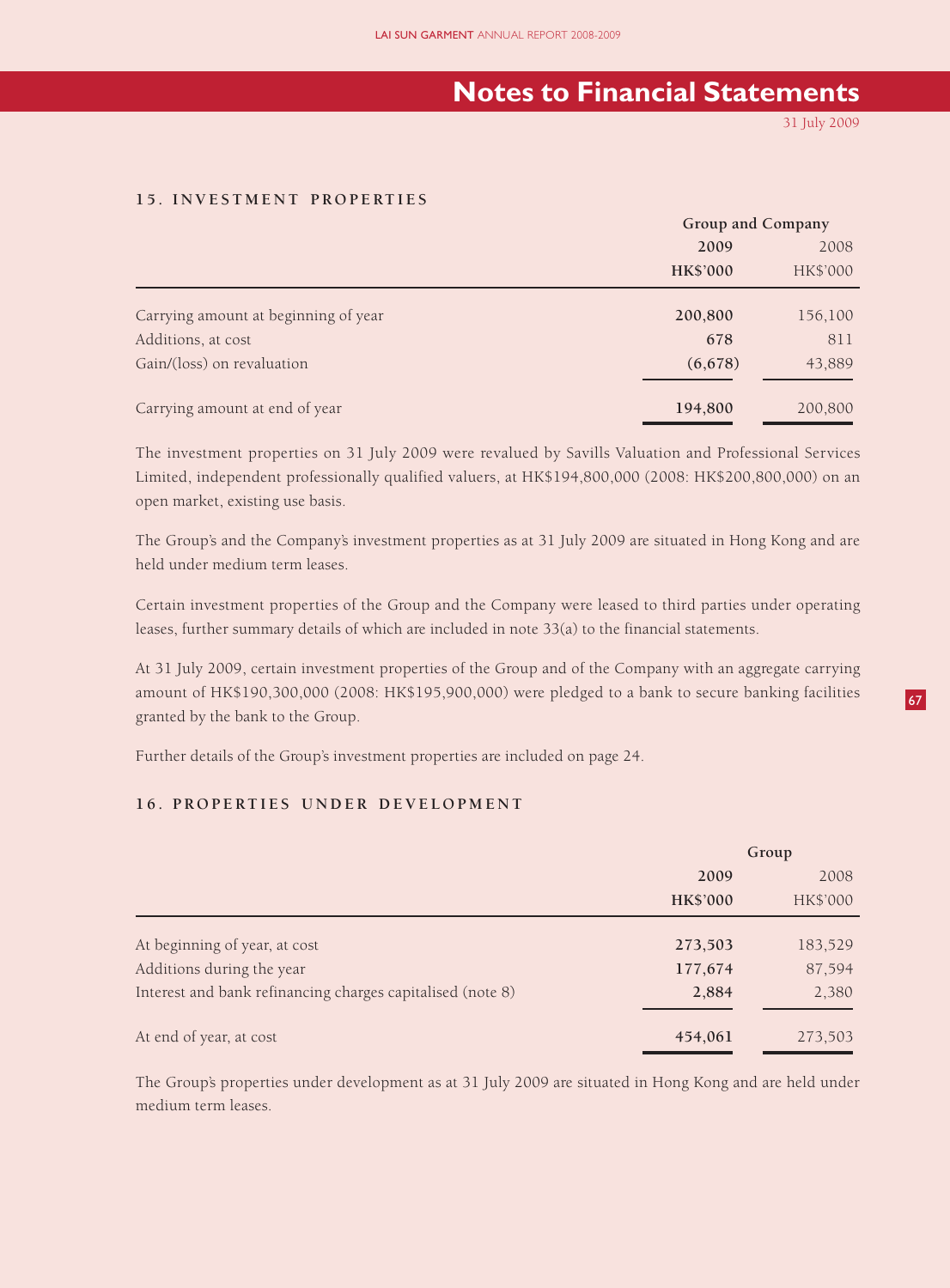31 July 2009

### **16. PROPERTIES UNDER DEVELOPMENT (continued) Joint development of a property with CGL**

On 28 February 2006, the Company, Unipress Investments Limited ("Unipress"), a wholly-owned subsidiary of the Company, and CGL entered into a development agreement (the "Development Agreement") in connection with the redevelopment of a property situated at 79 Hoi Yuen Road, Kwun Tong, Kowloon, Hong Kong (the "Property") which was beneficially owned by CGL (hereinafter referred as the "Joint Development"). The redeveloped building (the "New Building") on the Property is planned to be a commercial/office building.

Pursuant to the Development Agreement:

- (i) CGL is responsible for payment to the relevant government authority of the land premium of HK\$274,070,000 (the "Land Premium") in respect of a lease modification that was granted by the relevant government authority and accepted by CGL on 14 January 2006. The Land Premium was fully paid by CGL;
- (ii) Unipress needs to pay CGL a sum of HK\$137,035,000 representing 50% of the Land Premium;
- (iii) CGL grants to Unipress the exclusive right to develop the Property;
- (iv) Unipress is responsible for the demolishing of the existing building and constructing the New Building in accordance with the development plan of the Property as agreed by Unipress and CGL and shall bear all development and construction costs and project management fee in connection with the construction and completion of the New Building;
- (v) If construction finance is required by Unipress for financing the development and construction costs, CGL has agreed to provide or procure such security over or in relation to the Property as may reasonably be required by the relevant lending institution(s) and the Company is expected to provide a corporate guarantee as security for such finance; and
- (vi) In consideration of CGL agreeing to contribute the Property as security for the construction finance, Unipress shall make a quarterly payment of HK\$2,130,000 to CGL during the period from delivery of vacant possession of the Property for development to the date of issuance of a certificate of practical completion of construction.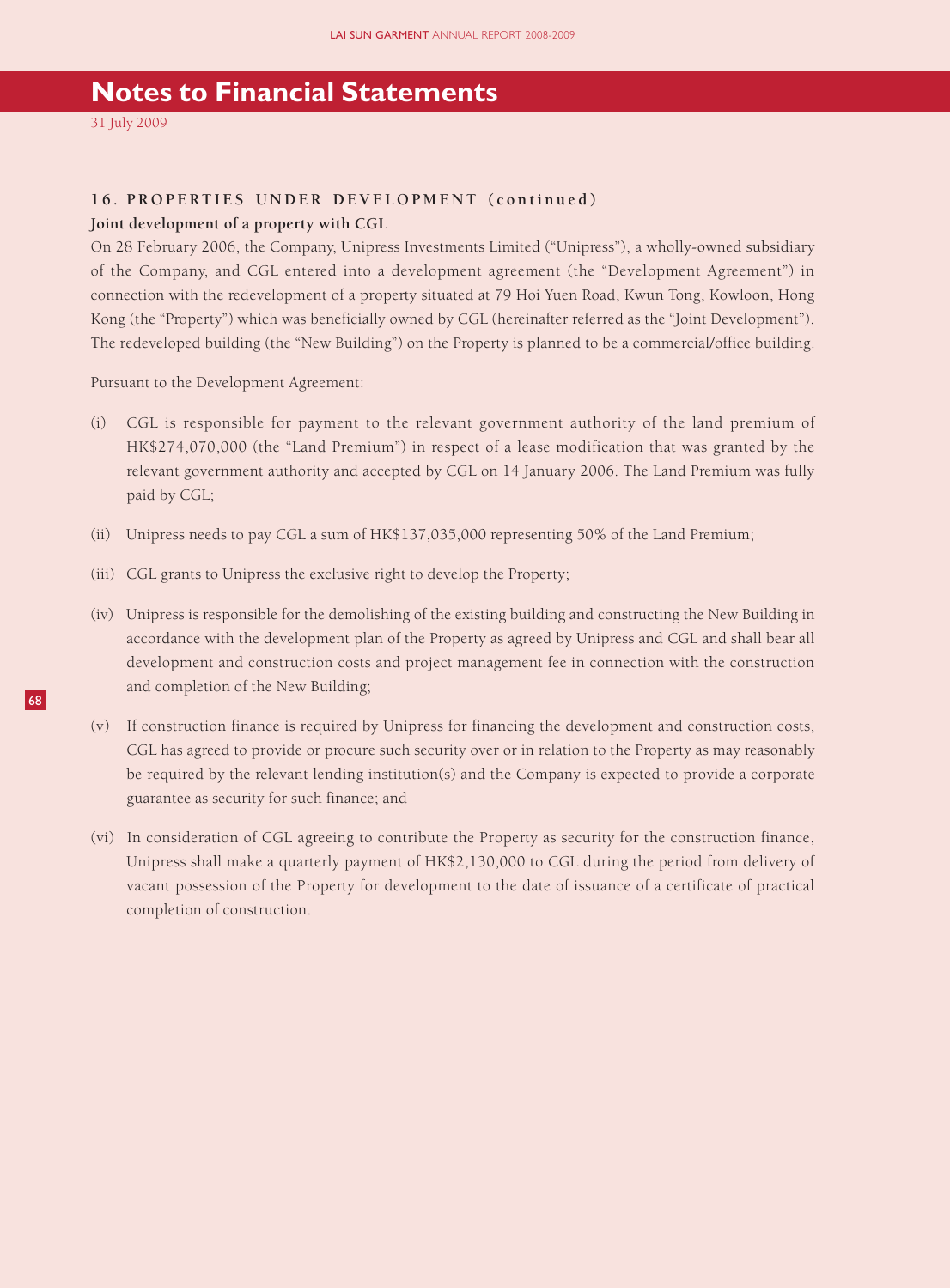31 July 2009

**Company**

### **16. PROPERTIES UNDER DEVELOPMENT (continued) Joint development of a property with CGL (continued)**

On completion of the construction of the New Building, according to the Development Agreement, the ownership of the New Building shall be allocated and distributed between Unipress and CGL in proportion of 1 to 1.4 in terms of the gross floor area. Assuming a total gross floor area of 240,000 square feet of the New Building, Unipress shall be entitled to the ownership of such portion of the New Building with 100,000 square feet gross floor area, comprised mainly retail and restaurant space, and CGL shall be entitled to the remaining portion of the New Building with 140,000 square feet gross floor area, comprised mainly office space. In addition, CGL shall assign the ownership of all car parking spaces to an investment holding company which will be owned in equal shares by the Company and CGL.

At 31 July 2009, a HK\$361 million term loan facility granted by a bank in Hong Kong for financing in full the estimated construction costs of the New Building was secured by, inter alia, a building mortgage on the Property. Details of the loan arrangement are set out in note 25(a) to the financial statements.

**17. INTERESTS IN SUBSIDIARIES**

|                               | 2009            | 2008       |
|-------------------------------|-----------------|------------|
|                               | <b>HK\$'000</b> | HK\$'000   |
| Unlisted shares, at cost      | 486             | 486        |
| Amounts due from subsidiaries | 1,073,789       | 1,104,726  |
| Amounts due to subsidiaries   | (261,241)       | (289, 176) |
|                               | 812,548         | 815,550    |
| Provision for impairment      | (495,098)       | (516, 258) |
|                               | 317,450         | 299,292    |
|                               | 317,936         | 299,778    |

The balances with subsidiaries as at 31 July 2009 are unsecured, non-interest-bearing and have no fixed terms of repayment.

The provision for impairment in respect of the amounts due from subsidiaries at the balance sheet date was determined on the basis of the recoverable amounts with reference to the fair value of the underlying assets held by the subsidiaries.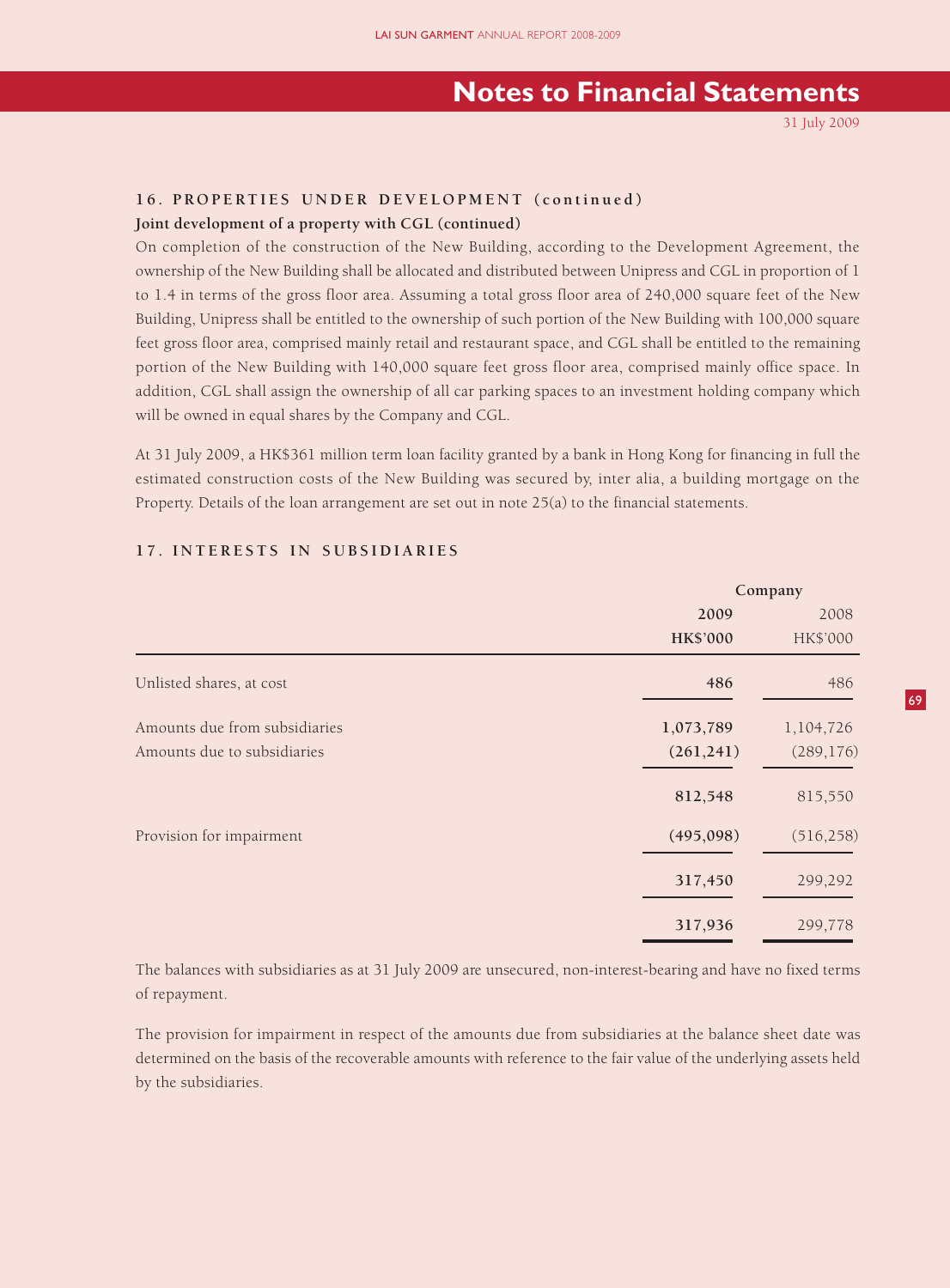31 July 2009

### **17. INTERESTS IN SUBSIDIARIES (continued)**

Particulars of the principal subsidiaries as at 31 July 2009 are as follows:

|                                    | Percentage of                           |                 |                 |             |                         |  |
|------------------------------------|-----------------------------------------|-----------------|-----------------|-------------|-------------------------|--|
|                                    | Place of                                | Nominal         |                 | equity      |                         |  |
|                                    | incorporation/                          | value of issued | attributable to |             |                         |  |
|                                    | registration and                        | ordinary        |                 | the Company | Principal               |  |
| Name of company                    | operations                              | share capital   | Direct          | Indirect    | activities              |  |
| Joy Mind Limited                   | Hong Kong                               | <b>HK\$2</b>    | 100             |             | Investment<br>holding   |  |
| Silver Glory Securities<br>Limited | British Virgin<br>Islands/<br>Hong Kong | US\$1           | 100             |             | Investment<br>holding   |  |
| Starfeel Hong Kong<br>Limited      | Hong Kong                               | HK\$1           |                 | 100         | Investment<br>holding   |  |
| Unipress Investments<br>Limited    | Hong Kong                               | HK\$1           |                 | 100         | Property<br>development |  |

The above table lists the subsidiaries of the Company which, in the opinion of the directors, principally affected the results for the year or formed a substantial portion of the net assets of the Group. To give details of other subsidiaries would, in the opinion of the directors, result in particulars of excessive length.

As at 31 July 2009, the entire interest in Unipress was pledged to a bank to secure the banking facilities as referred to in note 25(a).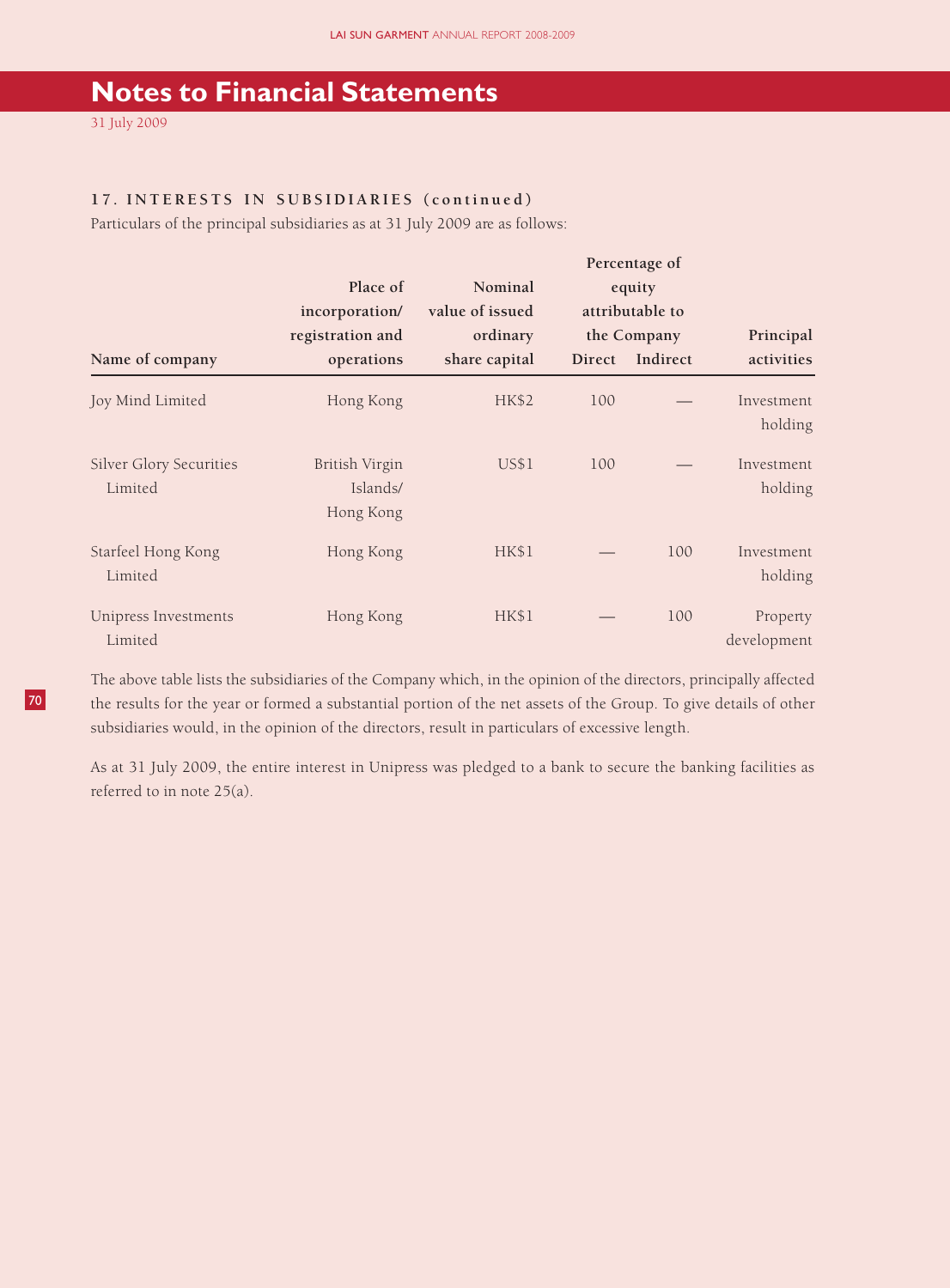31 July 2009

### **18. INTERESTS IN ASSOCIATES**

|                                     | Group           |           | Company         |          |
|-------------------------------------|-----------------|-----------|-----------------|----------|
|                                     | 2009            | 2008      | 2009            | 2008     |
|                                     | <b>HK\$'000</b> | HK\$'000  | <b>HK\$'000</b> | HK\$'000 |
| Shares listed in Hong Kong, at cost |                 |           | 376,436         | 376,436  |
| Share of net assets                 | 3,147,732       | 3,025,336 |                 |          |
|                                     | 3,147,732       | 3,025,336 | 376,436         | 376,436  |
| Amounts due from associates         | 2,991           | 2,873     | 2,991           | 2,873    |
| Amounts due to associates           | (2,000)         | (2,000)   | (2,000)         | (2,000)  |
|                                     | 3,148,723       | 3,026,209 | 377,427         | 377,309  |
| Provision for impairment            | (956)           | (956)     | (956)           | (956)    |
|                                     | 3,147,767       | 3,025,253 | 376,471         | 376,353  |
| Market value of listed shares at    |                 |           |                 |          |
| balance sheet date                  | 849,079         | 568,230   | 485,994         | 325,242  |

Balances with associates are unsecured, interest-free and have no fixed terms of repayment, except for an amount of HK\$2,991,000 (2008: HK\$2,873,000) as at 31 July 2009 due from an associate which bears interest at the prevailing market rate.

The provision for impairment in respect of the amounts due from associates at the balance sheet date was determined on the basis of the recoverable amounts with reference to the fair value of the underlying assets held by the associates.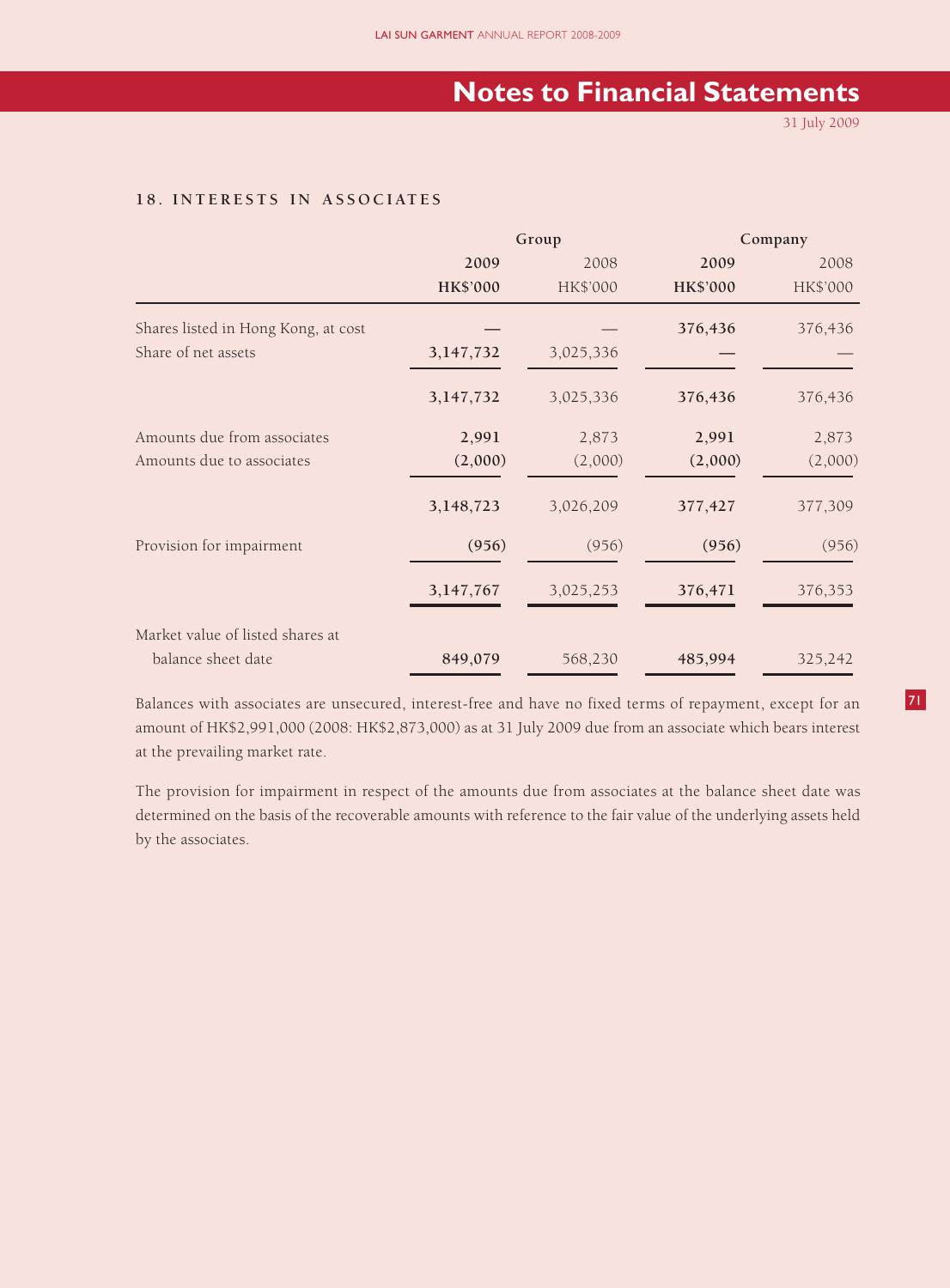31 July 2009

## **18. INTERESTS IN ASSOCIATES (continued)**

Particulars of the principal associate as at 31 July 2009 are as follows:

|                              |                                     | Percentage of  |                    |             |
|------------------------------|-------------------------------------|----------------|--------------------|-------------|
|                              |                                     |                | ownership interest |             |
|                              | Particulars of                      | Place of       | attributable       | Principal   |
| Name of company              | issued shares held                  | incorporation  | to the Group       | activities  |
| Lai Fung Holdings<br>Limited | Ordinary shares<br>of HK\$0.10 each | Cayman Islands | 40.58              | <b>Note</b> |

*Note:*

Lai Fung's principal activity was investment holding. The principal activities of the subsidiaries of Lai Fung during the year consisted of property development for sale and property investment for rental purposes in China.

The above table lists the associate of the Group which, in the opinion of the directors, principally affected the results for the year or formed a substantial portion of the net assets of the Group. To give details of other associates would, in the opinion of the directors, result in particulars of excessive length.

The following table illustrates the summarised financial information of the Group's associates extracted from their unaudited management accounts/audited financial statements:

|                                       | 2009            | 2008       |
|---------------------------------------|-----------------|------------|
|                                       | <b>HK\$'000</b> | HK\$'000   |
|                                       |                 |            |
| Assets                                | 12,810,178      | 12,365,880 |
| Liabilities                           | 5,163,012       | 5,046,262  |
| Revenues                              | 937,693         | 868,320    |
| Profit attributable to                |                 |            |
| ordinary equity holders of the parent | 406,730         | 205,853    |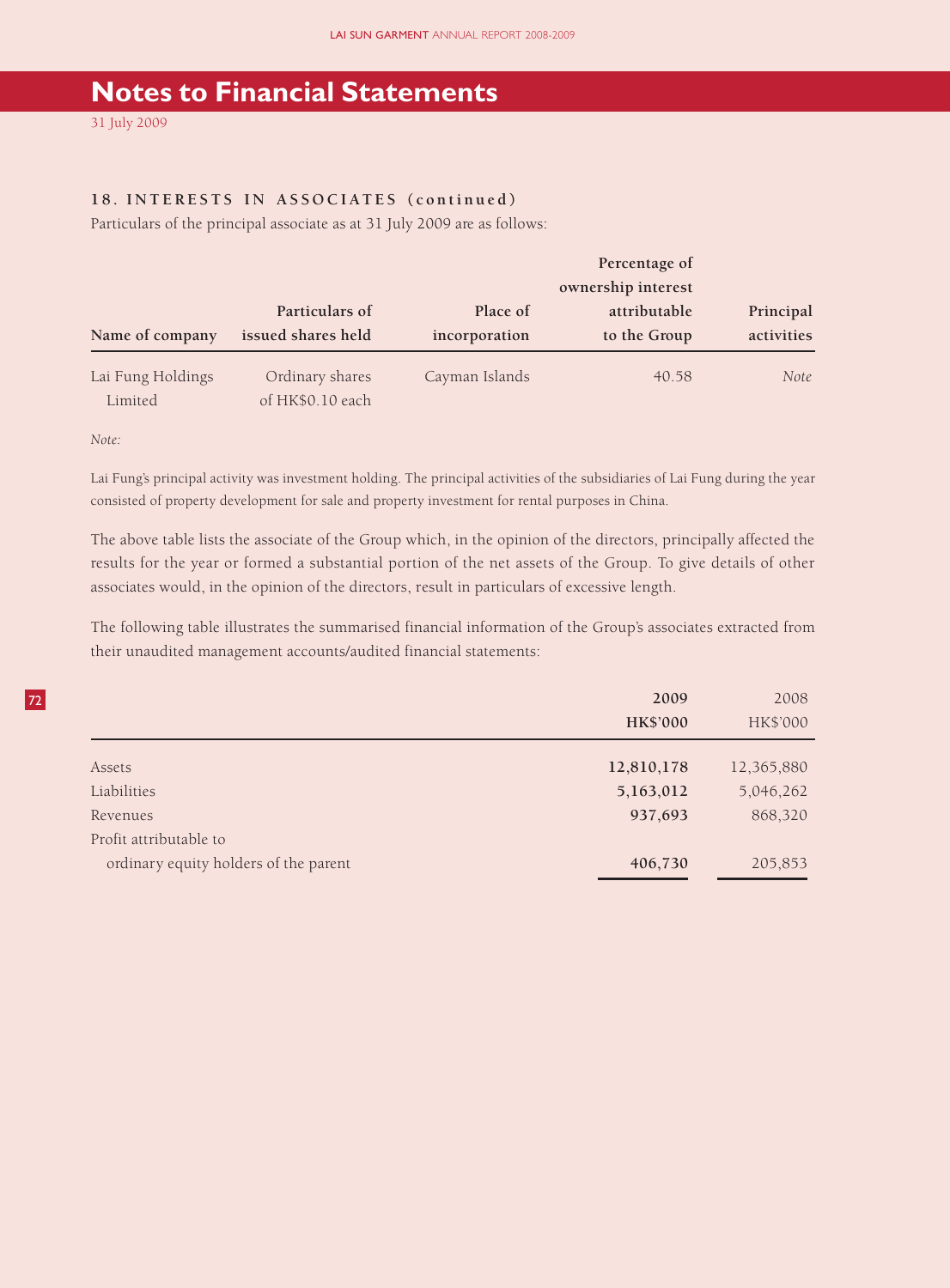31 July 2009

## 19. AVAILABLE-FOR-SALE EQUITY INVESTMENTS

|                                         | Group           |          | Company         |          |
|-----------------------------------------|-----------------|----------|-----------------|----------|
|                                         | 2009            | 2008     | 2009            | 2008     |
|                                         | <b>HK\$'000</b> | HK\$'000 | <b>HK\$'000</b> | HK\$'000 |
| Listed equity investments in Hong Kong, |                 |          |                 |          |
| at fair value                           | 210,522         | 167,784  | 190,692         | 151,980  |

Available-for-sale equity investments at 31 July 2009 represented 11.18% (2008: 11.18%) and 10.12% (2008: 10.12%) equity investments in ordinary shares of Lai Sun Development Company Limited ("LSD") held by the Group and the Company, respectively. Particulars of LSD at the balance sheet date are as follows:

|                                        |                                      |                           | Percentage of<br>ownership interest |
|----------------------------------------|--------------------------------------|---------------------------|-------------------------------------|
| Name                                   | Particulars of<br>issued shares held | Place of<br>incorporation | attributable<br>to the Group        |
| Lai Sun Development<br>Company Limited | Ordinary shares<br>of HK\$0.01 each  | Hong Kong                 | 11.18                               |

During the year, the fair value gain on the available-for-sale equity investments of the Group and the Company recognised directly in equity amounted to HK\$42,738,000 (2008: loss of HK\$307,076,000) and HK\$38,712,000 (2008: loss of HK\$278,152,000), respectively.

The fair values of listed equity investments are based on quoted market prices.

#### **20. PROMISSORY NOTE RECEIVABLE**

Promissory note, being part of the consideration arising from the disposal of Assetop Asia Limited, a former subsidiary of the Company to Lai Fung (as detailed in note 31(a)), is unsecured, interest-bearing at the Hong Kong dollar prime rate quoted by a designated bank in Hong Kong with a maturity date of 29 May 2010.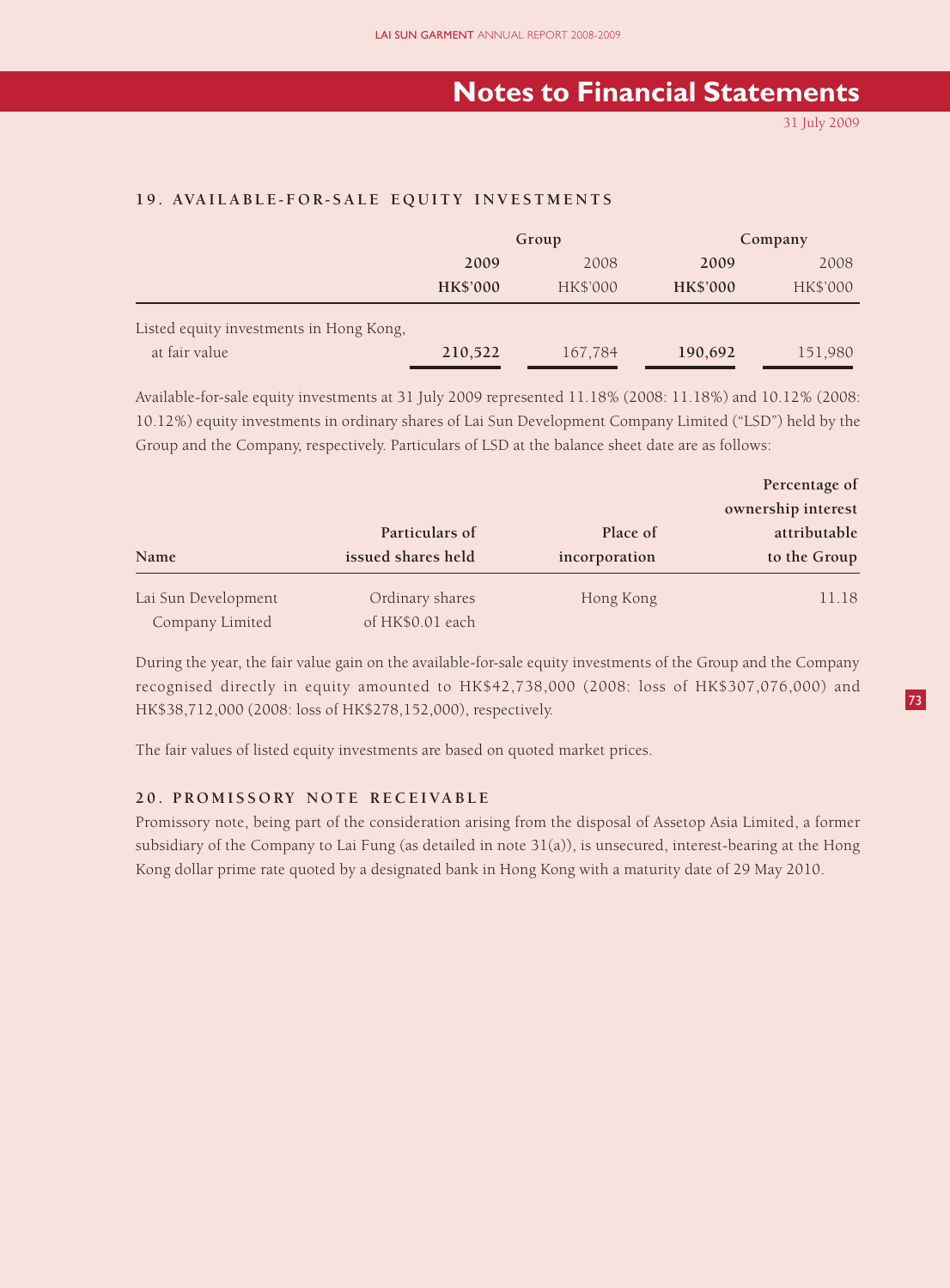31 July 2009

#### **21. DEBTORS, DEPOSITS PAID AND OTHER RECEIVABLES**

The Group's major businesses are property development and property investment. The major income derived is rental income. Rent and related charges in respect of the leasing of properties are receivable from tenants, and are normally payable in advance with rental deposits received in accordance with the terms of the tenancy agreements. In view of the aforementioned and the fact that the Group's trade debtors relate to a number of diversified customers, there is no significant concentration of credit risk. Trade debtors are non-interestbearing.

An ageing analysis of the debtors, based on payment due date, as at the balance sheet date is as follows:

|                                     | Group           |          |                 | Company  |
|-------------------------------------|-----------------|----------|-----------------|----------|
|                                     | 2009            | 2008     | 2009            | 2008     |
|                                     | <b>HK\$'000</b> | HK\$'000 | <b>HK\$'000</b> | HK\$'000 |
| Debtors:                            |                 |          |                 |          |
| Less than 90 days past due          | 237             | 239      | 237             | 239      |
| 91 to 180 days past due             | 27              |          | 27              |          |
| 181 to 365 days past due            | 3               | 16       | 3               | 16       |
|                                     |                 |          |                 |          |
|                                     | 267             | 256      | 267             | 256      |
| Deposits paid and other receivables | 4,887           | 5,220    | 4,624           | 4,699    |
|                                     | 5,154           | 5,476    | 4,891           | 4,955    |

74

Movements in provision for impairment of the debtors are as follows:

|                              |                 | Group    |                 | Company  |  |      |
|------------------------------|-----------------|----------|-----------------|----------|--|------|
|                              | 2009            | 2008     |                 | 2009     |  | 2008 |
|                              | <b>HK\$'000</b> | HK\$'000 | <b>HK\$'000</b> | HK\$'000 |  |      |
| At 1 August                  |                 |          |                 |          |  |      |
| Impairment losses recognised | 201             |          | 201             |          |  |      |
| At 31 July                   | 201             |          | 201             |          |  |      |

Debtors that were past due but not impaired relate to a number of independent customers that have a good track record with the Group. Based on past experience, the directors of the Company are of the opinion that no provision for impairment is necessary in respect of these balances as there has not been a significant change in credit quality and rental deposits are received by the Group in advance from its customers, accordingly, the balances are still considered fully recoverable. Other than rental deposits received, the Group does not hold any collateral or other credit enhancements over these balances.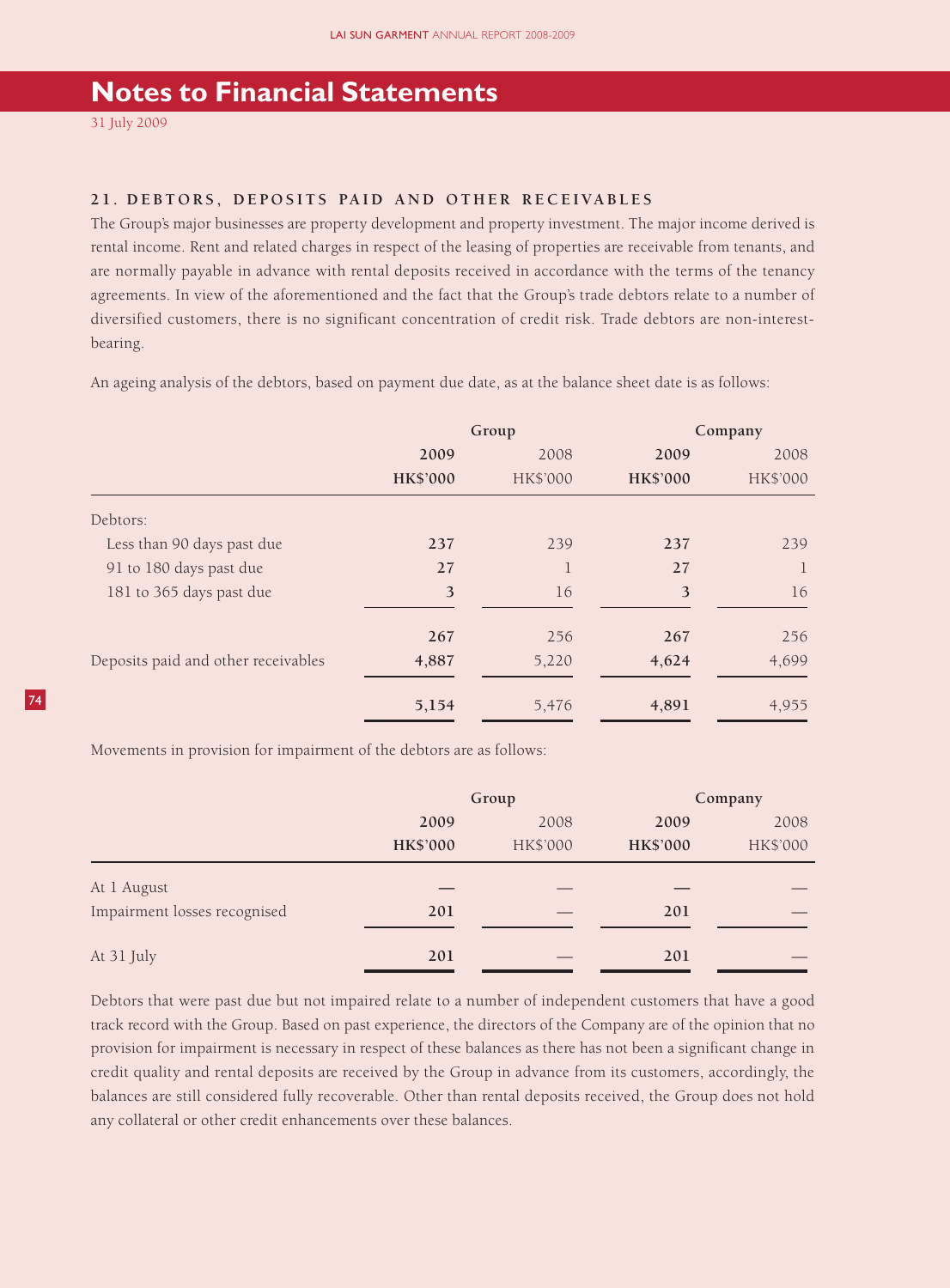31 July 2009

## 22. LOAN AND INTEREST RECEIVABLES

|                          | Group           |           |
|--------------------------|-----------------|-----------|
|                          | 2009            | 2008      |
|                          | <b>HK\$'000</b> | HK\$'000  |
|                          |                 |           |
| Loan principal           |                 | 55,000    |
| Interest receivable      |                 | 2,693     |
|                          |                 | 57,693    |
| Provision for impairment |                 | (23, 853) |
|                          |                 |           |
|                          |                 | 33,840    |

The movements in provision for impairment of the loan and interest receivables are as follows:

|                                                  | Group           |          |
|--------------------------------------------------|-----------------|----------|
|                                                  | 2009            |          |
|                                                  | <b>HK\$'000</b> | HK\$'000 |
|                                                  |                 |          |
| At 1 August                                      | 23,853          | 3,641    |
| Impairment losses recognised/(reversed) (note 7) | (21,160)        | 20,212   |
| Amount written off as uncollectible              | (2,693)         |          |
|                                                  |                 |          |
| At 31 July                                       |                 | 23,853   |

The loan was under a revolving loan facility of HK\$70 million granted by the Group to an independent third party (the "Borrower") with a maturity date on 28 July 2008. The loan was secured by, inter alia, (i) fixed and floating charges over the assets of the Borrower; (ii) fixed charge over the sole issued share of the Borrower; and (iii) the personal guarantee of the beneficial owner of the Borrower. The loan bore interest at a rate of 27% per annum. The principal activities of the Borrower are money lending, securities financing and investment holding.

Following recovery actions taken by the Group, the outstanding principal balance of the loan of HK\$55,000,000 due from the Borrower under the abovementioned revolving facility was recovered in full during the year. Accordingly, an amount of HK\$21,160,000 impairment provision previously made against the loan was written back for the year ended 31 July 2009.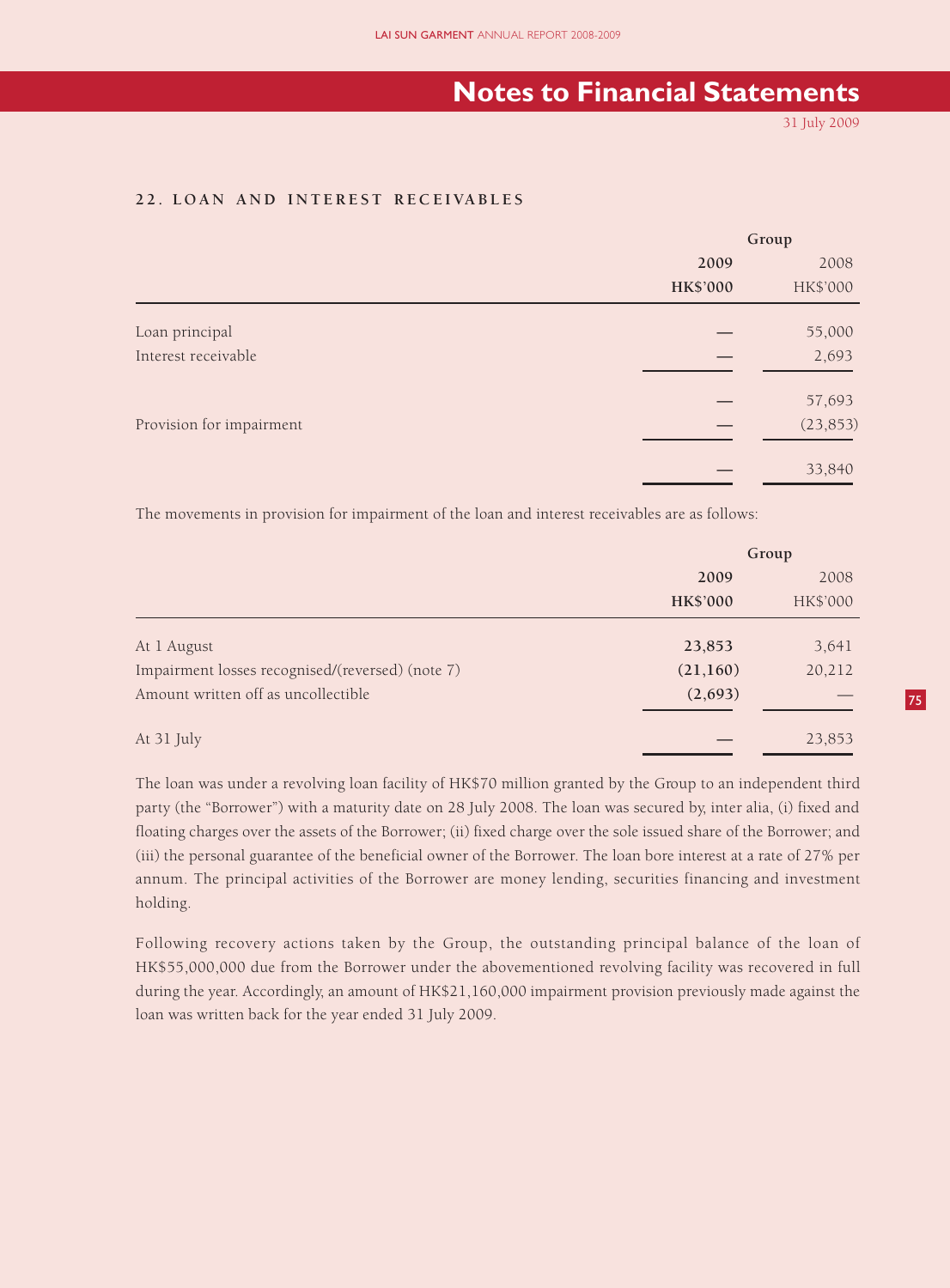31 July 2009

## **23. CASH AND CASH EQUIVALENTS**

|                           | Group           |          |                 | Company  |
|---------------------------|-----------------|----------|-----------------|----------|
|                           | 2009            | 2008     |                 | 2008     |
|                           | <b>HK\$'000</b> | HK\$'000 | <b>HK\$'000</b> | HK\$'000 |
| Cash and bank balances    | 5,657           | 22,665   | 4,070           | 22,429   |
| Time deposits, unpledged  | 70,000          |          | 70,000          |          |
| Cash and cash equivalents | 75,657          | 22,665   | 74,070          | 22,429   |

Cash at banks earns interest at floating rates based on daily bank deposit rates. Short term time deposits are spread over varying periods up to three months based on the estimated cash requirements of the Group, and earn interest at the respective short term time deposit rates. The bank balances and pledged deposits are deposited with creditworthy banks with no history of default.

## **24. CREDITORS, DEPOSITS RECEIVED AND ACCRUALS**

An ageing analysis of the creditors, based on payment due date, as at the balance sheet date is as follows:

|                                      |                 | Group    |  |
|--------------------------------------|-----------------|----------|--|
|                                      | 2009            | 2008     |  |
|                                      | <b>HK\$'000</b> | HK\$'000 |  |
| Creditors less than 90 days past due | 18,457          | 21,118   |  |
| Deposits received and accruals       | 29,367          | 23,699   |  |
|                                      | 47,824          | 44,817   |  |

Creditors, deposits received and accruals are non-interest-bearing and are settled pursuant to the relevant agreements.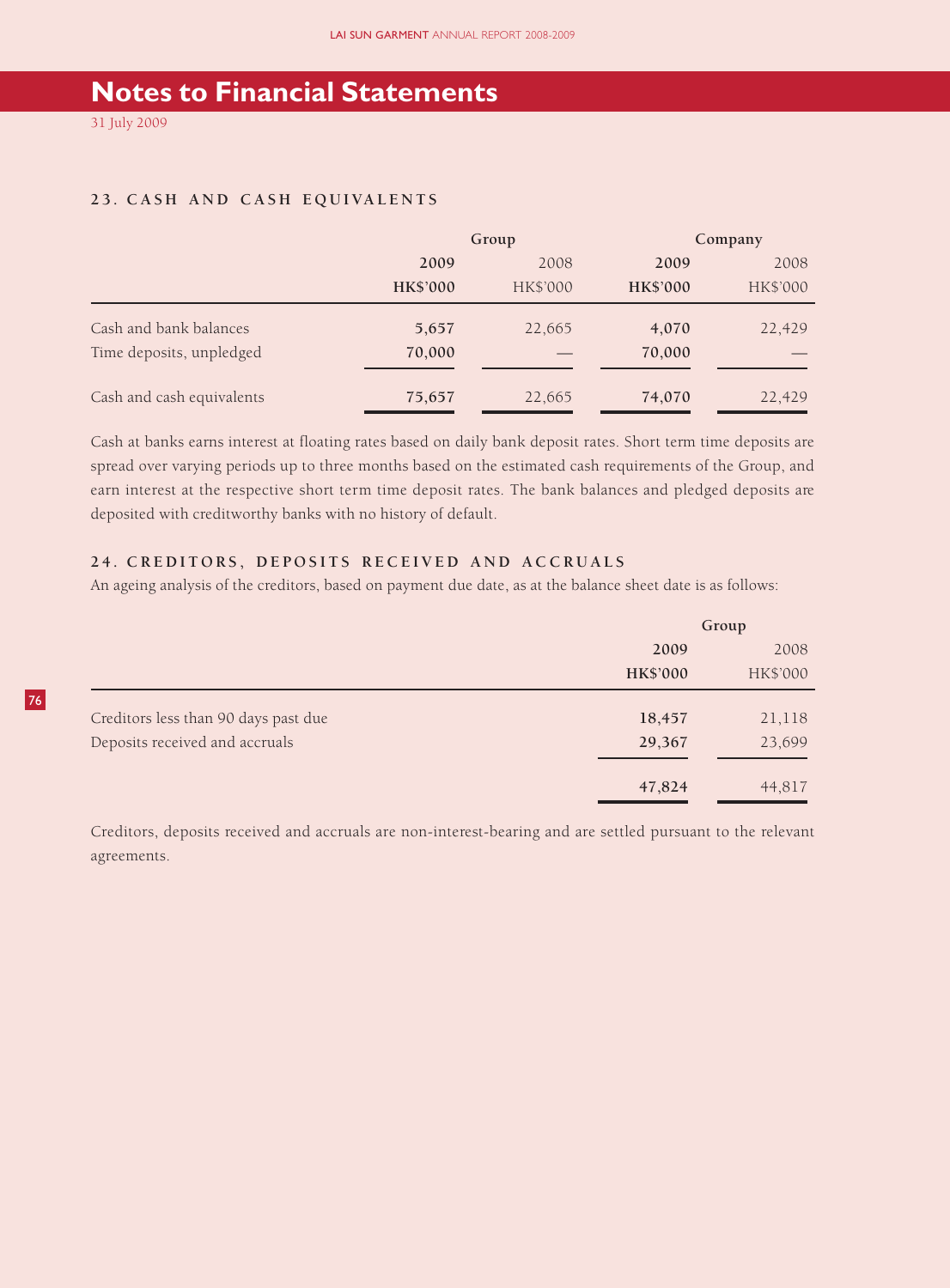31 July 2009

|                            |       | Group           |          |                 | Company  |
|----------------------------|-------|-----------------|----------|-----------------|----------|
|                            |       | 2009            | 2008     | 2009            | 2008     |
|                            | Notes | <b>HK\$'000</b> | HK\$'000 | <b>HK\$'000</b> | HK\$'000 |
| Current                    |       |                 |          |                 |          |
| Bank loan, secured         | (a)   | 247,000         |          | 15,000          |          |
| Non-current                |       |                 |          |                 |          |
| Bank loan, secured         | (a)   |                 | 82,000   |                 |          |
| Other borrowing, unsecured | (b)   | 31,745          | 31,745   | 31,745          | 31,745   |
|                            |       | 31,745          | 113,745  | 31,745          | 31,745   |
|                            |       | 278,745         | 113,745  | 46,745          | 31,745   |

#### **25. INTEREST-BEARING BANK AND OTHER BORROWINGS**

*Notes:*

(a) Included in secured bank loans was a bank loan of HK\$232,000,000 (2008: HK\$82,000,000) borrowed under an agreement for a HK\$361 million term loan facility (the "Loan Facility") which was entered into by a wholly-owned subsidiary of CGL (the "CGL Subsidiary") with a bank in Hong Kong on 8 February 2007. The Loan Facility is for financing in full the estimated construction costs of the New Building (as referred to in note 16) and is secured by, inter alia, a building mortgage on the Property. Pursuant to an undertaking entered into between Unipress and the bank on 8 February 2007 (the "Undertaking"), Unipress has undertaken to pay to the bank as the principal obligor each amount due and payable under the Loan Facility. In addition, the Company has entered into a guarantee with the bank on 8 February 2007 pursuant to which the Company has guaranteed to the bank the due and prompt payment by the CGL Subsidiary and Unipress of the amounts payable by CGL Subsidiary and Unipress under the Loan Facility. The bank loan bears interest at prevailing market rate and the entire interest in Unipress was pledged to the bank.

The occupation permit of the New Building was issued on 22 September 2009. Pursuant to the terms of the Loan Facility, the outstanding loan principal under the Loan Facility is repayable in full in December 2009 and it is expected that such outstanding loan principal will be refinanced by a new property term loan facility granted by the same bank. The Group has received and accepted the offer term sheet from the bank for the refinancing arrangement and is now in the stage of finalising the relevant loan facility documents with the bank.

(b) Other borrowing as at 31 July 2009 was a loan of HK\$31,745,000 (2008: HK\$31,745,000) due to the late Mr. Lim Por Yen. Mr. Lim Por Yen, who passed away on 18 February 2005, was a former executive director and shareholder of the Company. A loan facility of HK\$100 million was granted by him in prior years, which bears interest at the best lending rate quoted by a designated bank in Hong Kong and was originally due for repayment on 30 November 2005. On 31 July 2009, the executor of Mr. Lim Por Yen's estate, at the request of the Group, confirmed to the Group that no demand for settlement of the outstanding amount or the related interest would be made within one year from 31 July 2009.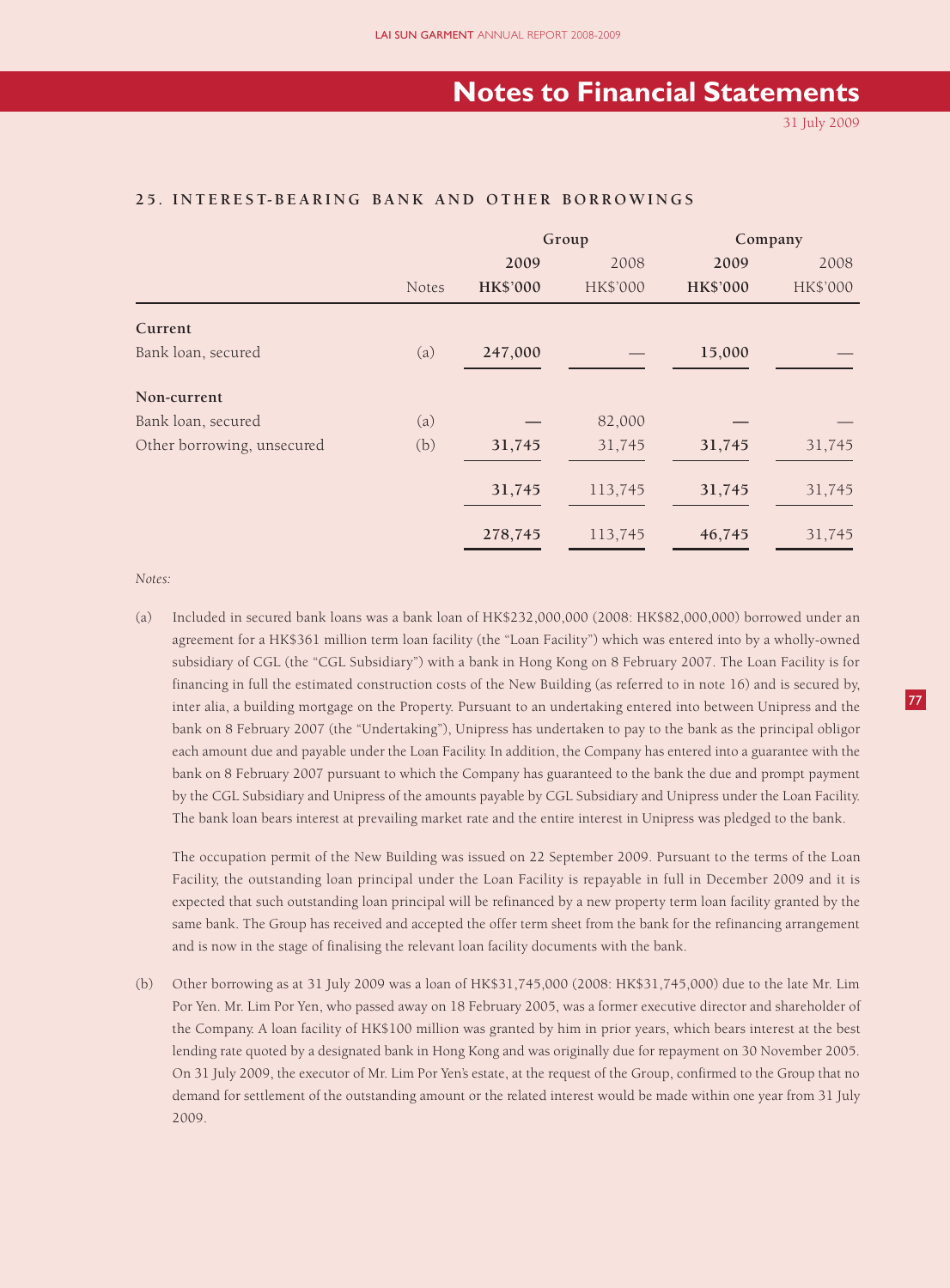31 July 2009

## **26. NOTE PAYABLE AND ACCRUED INTEREST PAYABLE**

Note payable represented a loan note payable to the late Mr. Lim Por Yen (the "Loan Note"). According to the terms, the Loan Note is unsecured, bears interest at the best lending rate quoted by a designated bank in Hong Kong and was due for repayment on 30 April 2006.

On 31 July 2009, the executor of Mr. Lim Por Yen's estate, at the request of the Group, confirmed to the Group that no demand for settlement of the Loan Note or the related interest would be made within one year from 31 July 2009.

Accrued interest payable represented accrued interests on the loan payable to the late Mr. Lim Por Yen (note 25(b)) and the Loan Note.

## **27. DEFERRED TAX LIABILITIES**

Deferred tax has been calculated at a rate of 16.5% (2008: 16.5%) on cumulative temporary differences at the balance sheet date. Movements in deferred tax liabilities during the year are as follows:

|                                                                         | <b>Group and Company</b> |
|-------------------------------------------------------------------------|--------------------------|
|                                                                         | Revaluation              |
|                                                                         | of properties            |
|                                                                         | HK\$'000                 |
| At 1 August 2007                                                        | 26,534                   |
| Effect of change in tax rate (note 11)                                  | (1,516)                  |
| Deferred tax charged to the income statement during the year (note 11)  | 7,241                    |
| At 31 July 2008 and 1 August 2008                                       | 32,259                   |
| Deferred tax credited to the income statement during the year (note 11) | (1,102)                  |
| At 31 July 2009                                                         | 31,157                   |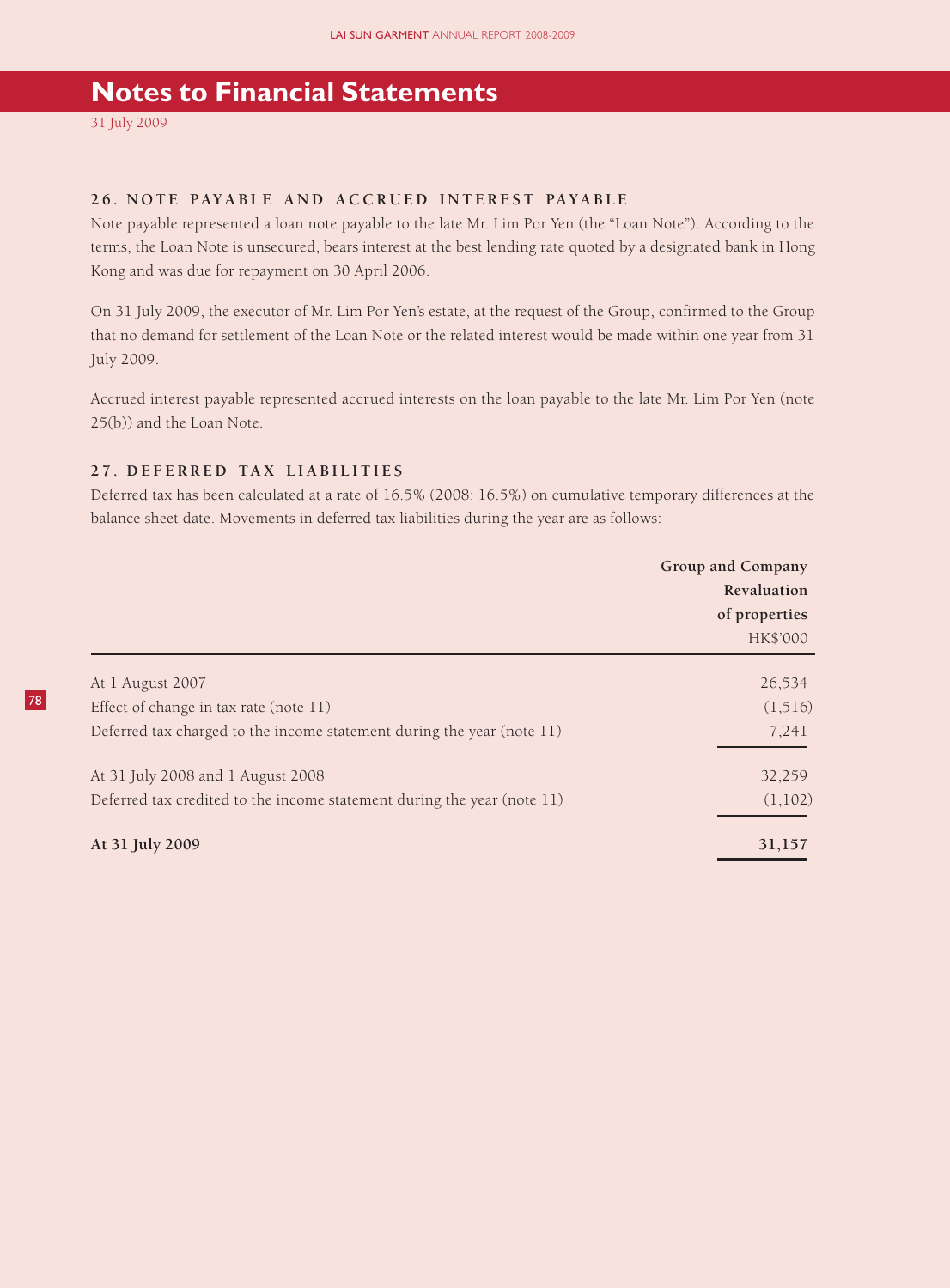31 July 2009

#### **28. SHARE CAPITAL**

|                                                        | 2009            | 2008     |
|--------------------------------------------------------|-----------------|----------|
|                                                        | <b>HK\$'000</b> | HK\$'000 |
| Authorised:                                            |                 |          |
| 4,000,000,000 ordinary shares of HK\$0.01 each         |                 |          |
| (2008: 4,000,000,000 ordinary shares of HK\$0.01 each) | 40,000          | 40,000   |
| Issued and fully paid:                                 |                 |          |
| 1,617,423,423 ordinary shares of HK\$0.01 each         |                 |          |
| (2008: 1,617,423,423 ordinary shares of HK\$0.01 each) | 16,174          | 16,174   |

#### **29. SHARE OPTION SCHEME**

The Company operates a share option scheme (the "Share Option Scheme") for the purpose of providing incentives and rewards to eligible participants for their contribution or would-be contribution to the Group, to enable the Group to recruit and retain high-calibre employees and to attract human resources that are valuable to the Group. Eligible participants of the Share Option Scheme include the directors (including executive and non-executive directors), employees of the Group, agents or consultants of the Group, and employees of the shareholder of any member of the Group or holders of securities issued by any member of the Group. The Share Option Scheme was adopted on 22 December 2006 and became effective on 29 December 2006 and, unless otherwise terminated or amended, will remain in force for a period of 10 years from the latter date.

The maximum number of the Company's shares which may be issued upon exercise of all outstanding share options granted and yet to be exercised under the Share Option Scheme and any other schemes of the Company must not exceed 30% of the Company's shares in issue at any time. The total number of shares which may be issued upon exercise of all share options to be granted under the Share Option Scheme and any other schemes of the Company must not in aggregate exceed 10% of the shares of the Company in issue as at the date of adopting the Share Option Scheme, but the Company may seek approval of its shareholders in a general meeting to refresh the 10% limit under the Share Option Scheme.

The total number of shares issued and to be issued upon exercise of the share options granted and to be granted to each eligible participant (including both exercised and outstanding options) in any 12-month period up to the date of grant must not exceed 1% of the Company's shares in issue at the date of grant. Any further grant of share options in excess of this limit is subject to shareholders' approval in a general meeting of the Company.

Each grant of share options to a director, chief executive or substantial shareholder of the Company, or to any of their associates, is subject to approval in advance by the independent non-executive directors of the Company. In addition, any grant of share options granted to a substantial shareholder or an independent non-executive director of the Company, or to any of their associates, in excess of 0.1% of the shares of the Company in issue at any time or with an aggregate value (based on the closing price of the Company's share at the date of grant) in excess of HK\$5 million, within any 12-month period, is subject to shareholders' approval in advance in a general meeting of the Company.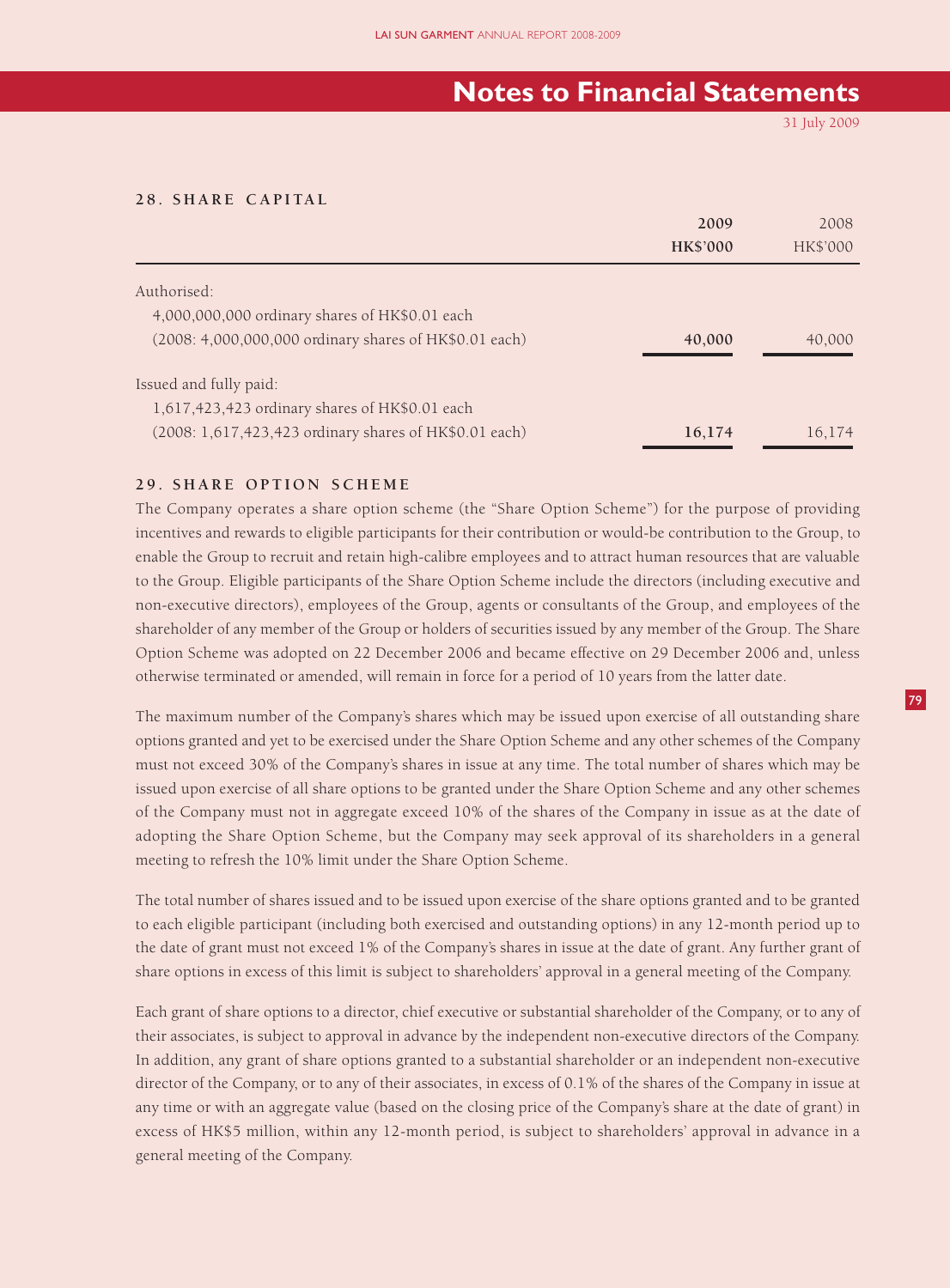31 July 2009

#### **29. SHARE OPTION SCHEME (continued)**

The offer of a grant of share options may be accepted within 28 days from the date of offer to be accompanied by payment of a consideration of HK\$1.00 by the grantee. The exercise period of the share options granted is determinable by the directors of the Company save that such period must not be more than 10 years from the date of grant of the share options.

The exercise price of the share options is determinable by the directors of the Company, but must not be less than the highest of (i) the closing price of the Company's shares as stated in the daily quotations sheet of The Stock Exchange of Hong Kong Limited (the "Stock Exchange") on the date of the grant, which must be a trading day; (ii) the average closing price of the Company's shares as stated in the Stock Exchange's daily quotations sheets for the 5 trading days immediately preceding the date of the grant; and (iii) the nominal value of the Company's shares.

Share options do not confer rights on the holders to dividends or to vote at general meetings of the Company.

During the period from the date of the adoption of the Share Option Scheme on 22 December 2006 to 31 July 2009, no share options had been granted under the Share Option Scheme.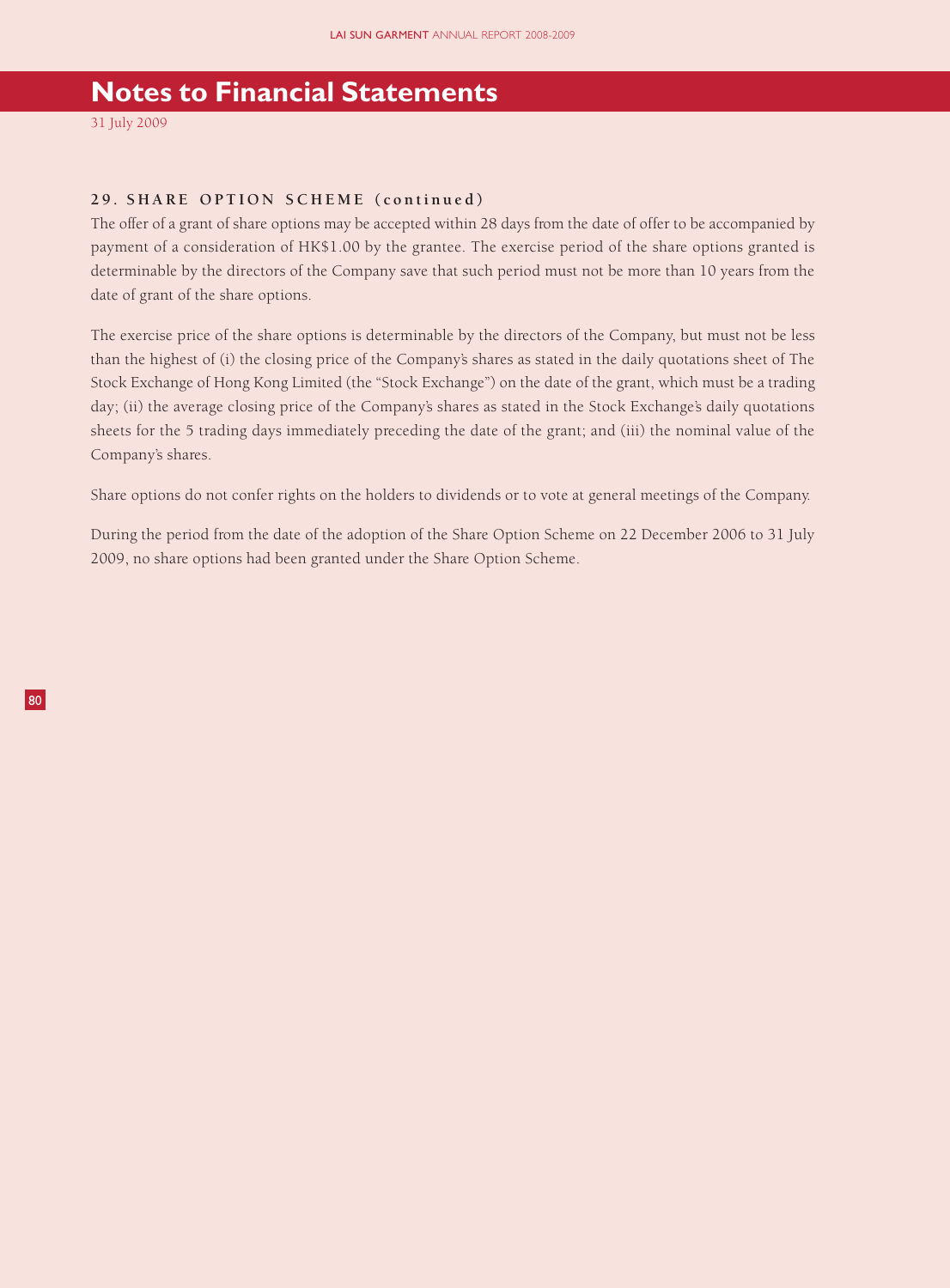31 July 2009

#### **30. RESERVES**

#### **(a) Group**

The amounts of the Group's reserves and the movements therein for the current and prior years are presented in the consolidated statement of changes in equity on page 37 of the financial statements.

### **(b) Company**

|                                                        | Share     | Asset       | Investment |                         |            |
|--------------------------------------------------------|-----------|-------------|------------|-------------------------|------------|
|                                                        | premium   | revaluation |            | revaluation Accumulated |            |
|                                                        | account   | reserve     | reserve    | losses                  | Total      |
|                                                        | HK\$'000  | HK\$'000    | HK\$'000   | HK\$'000                | HK\$'000   |
| At 1 August 2007                                       | 1,908,840 | 55,494      | 248,043    | (1,070,715)             | 1,141,662  |
| Changes in fair values of<br>available-for-sale equity |           |             |            |                         |            |
| investments (note 19)                                  |           |             | (278, 152) |                         | (278, 152) |
| Profit for the year (note 12)                          |           |             |            | 14,027                  | 14,027     |
| At 31 July 2008 and<br>1 August 2008                   | 1,908,840 | 55,494      | (30, 109)  | (1,056,688)             | 877,537    |
| Changes in fair values of<br>available-for-sale equity |           |             |            |                         |            |
| investments (note 19)                                  |           |             | 38,712     |                         | 38,712     |
| Profit for the year (note 12)                          |           |             |            | 38,343                  | 38,343     |
| At 31 July 2009                                        | 1,908,840 | 55,494      | 8,603      | (1,018,345)             | 954,592    |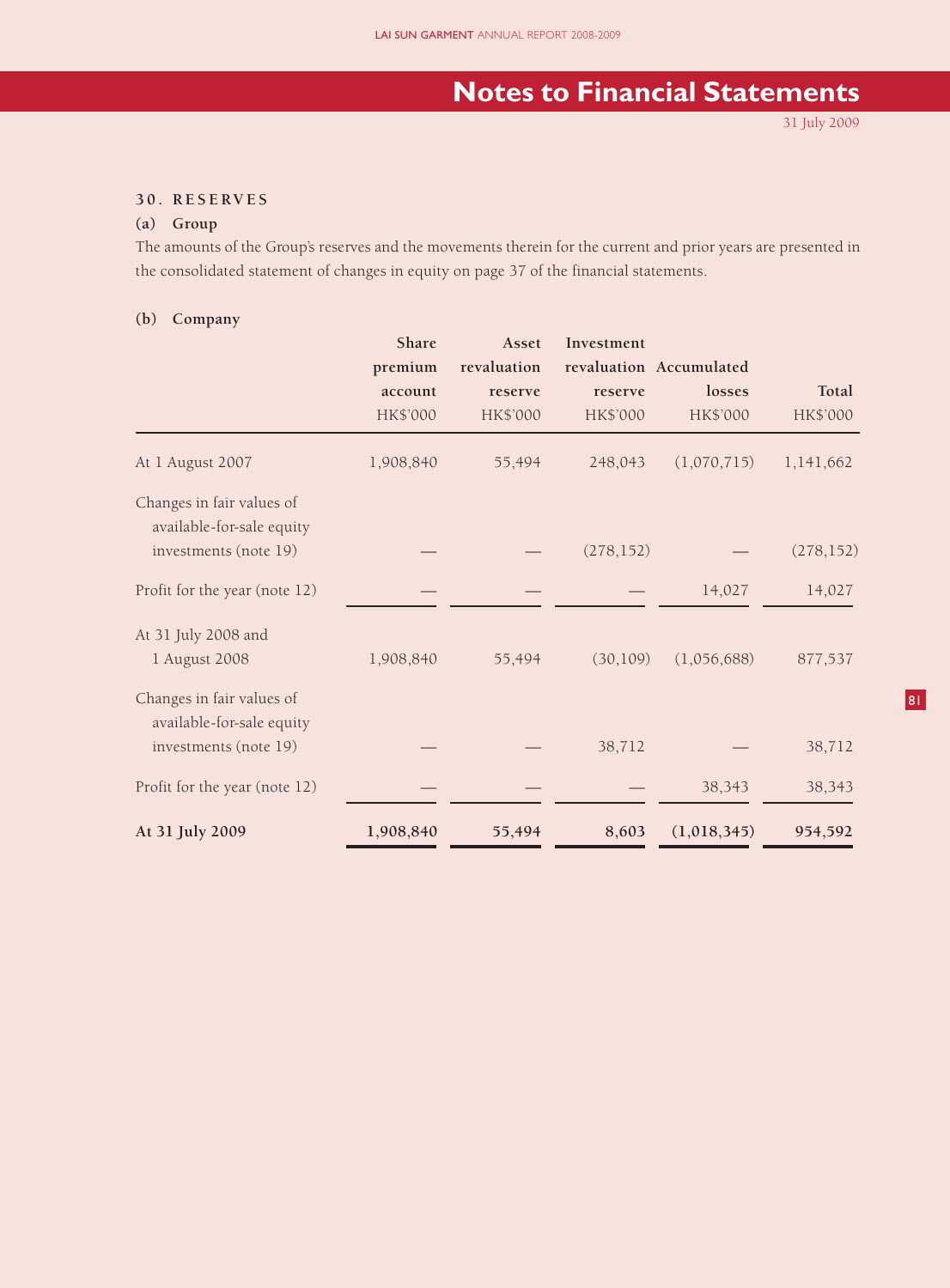31 July 2009

#### **31. CONTINGENT LIABILITIES**

- (a) During the year ended 31 July 2006, the Company disposed of its entire interests in Assetop Asia Limited ("Assetop"), a then wholly-owned subsidiary of the Group, to Goldthorpe Limited ("Goldthorpe"), a wholly-owned subsidiary of Lai Fung. The principal asset held by Assetop is a property under development in Shanghai, the People's Republic of China (the "PRC"). Certain subsidiaries of Assetop in the PRC were undergoing merger by absorption and completion of the merger was conditional upon approval of the relevant PRC government authorities. During the year ended 31 July 2007, the aforementioned merger of the PRC subsidiaries of Assetop was successfully completed. The Company had agreed to indemnify Lai Fung and Goldthorpe against all losses incurred by Lai Fung and Goldthorpe for the resettlement costs of approximately RMB124 million, which had been incurred and paid in prior years in connection with the relocation of the original inhabitants and the demolition of the then building structure erected on the property under development (the "Resettlement Costs"), not being tax deductible, up to a maximum amount of HK\$102,000,000, which was estimated based on the prevailing tax regulations. The Resettlement Costs are properly incurred for the project and are properly recorded in the books of the PRC subsidiaries of Assetop. The liability of the Company under this indemnity will terminate on 29 May 2012 (being six years after the completion of the Assetop disposal). Based on the prevailing rules and regulations, the directors of the Company consider such Resettlement Costs are tax deductible and thus no material liabilities are expected to crystallise under this indemnity.
- (b) Other than the contingent liabilities disclosed as above, contingent liabilities in respect of the bank loan as referred to note 25(a) not provided for in the financial statements of the Company at the balance sheet date amounted to HK\$232,000,000 (2008: HK\$82,000,000), being the outstanding principal payable as at the balance sheet date.

#### **32. PLEDGE OF ASSETS**

Details of the Group's banking facilities, which are secured by the assets of the Group, are included in notes 15, 16 and 17 to the financial statements.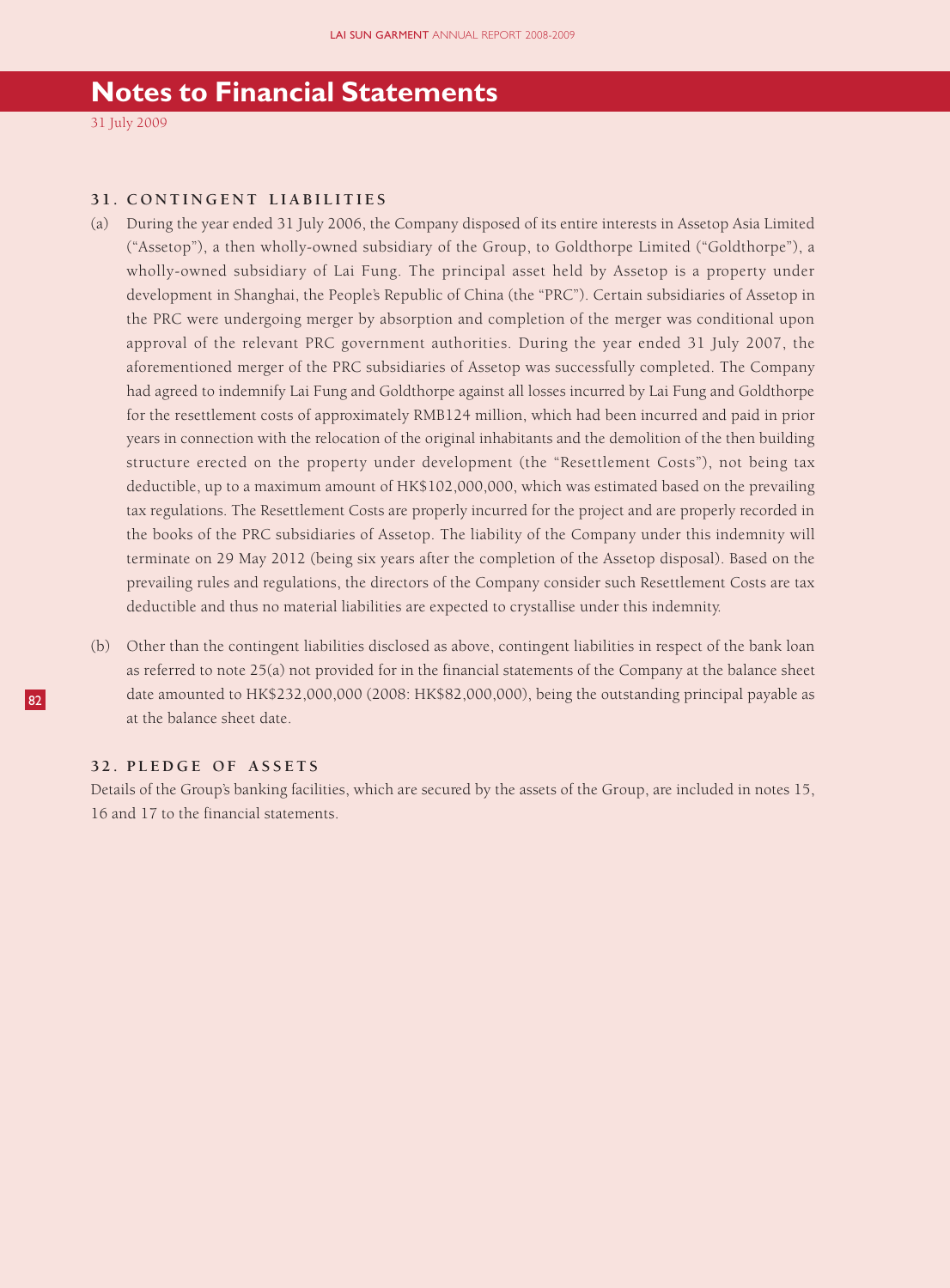31 July 2009

## **33. OPERATING LEASE ARRANGEMENTS**

#### **(a) As lessor**

The Group and the Company lease their investment properties (note 15) under operating lease arrangements, with leases negotiated for terms ranging from one to three years (2008: one to three years). The terms of the leases generally require the tenants to pay security deposits.

At the balance sheet date, the Group and the Company had total future minimum lease receivables under noncancellable operating leases with the tenants falling due as follows:

|                                         | Group and Company |          |  |
|-----------------------------------------|-------------------|----------|--|
|                                         | 2009              | 2008     |  |
|                                         | <b>HK\$'000</b>   | HK\$'000 |  |
|                                         |                   |          |  |
| Within one year                         | 7,987             | 12,285   |  |
| In the second to fifth years, inclusive | 3,116             | 4,665    |  |
|                                         | 11,103            | 16,950   |  |

## **(b) As lessee**

The Group leases its office premises under operating lease arrangements. Leases for properties are negotiated for terms of two years (2008: two years).

At the balance sheet date, the Group and the Company had total future minimum lease payments under noncancellable operating leases falling due as follows:

|                                         |                 | Group and Company |  |  |
|-----------------------------------------|-----------------|-------------------|--|--|
|                                         | 2009            | 2008              |  |  |
|                                         | <b>HK\$'000</b> | HK\$'000          |  |  |
| Within one year                         | 92              | 282               |  |  |
| In the second to fifth years, inclusive |                 | 118               |  |  |
|                                         |                 |                   |  |  |
|                                         | 92              | 400               |  |  |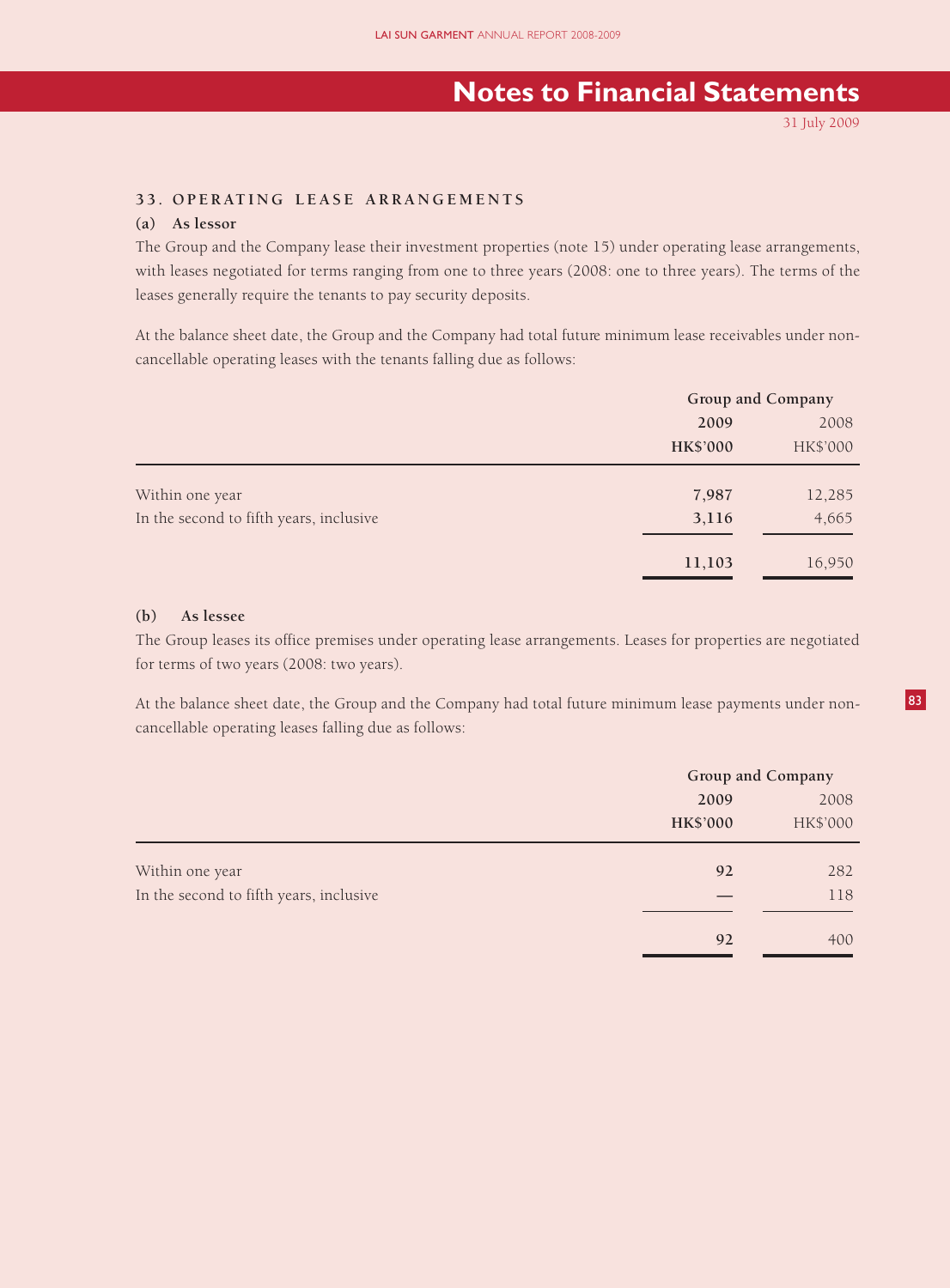31 July 2009

## **34. CAPITAL COMMITMENTS**

The Group had the following capital commitments at the balance sheet date:

|                                                     |                 | Group    |
|-----------------------------------------------------|-----------------|----------|
|                                                     | 2009            | 2008     |
|                                                     | <b>HK\$'000</b> | HK\$'000 |
| Capital commitments in respect of development costs |                 |          |
| attributable to properties under development:       |                 |          |
| Contracted, but not provided for                    | 45,024          | 214,170  |
| Authorised, but not contracted for                  | 31,697          | 31,706   |
|                                                     | 76,721          | 245,876  |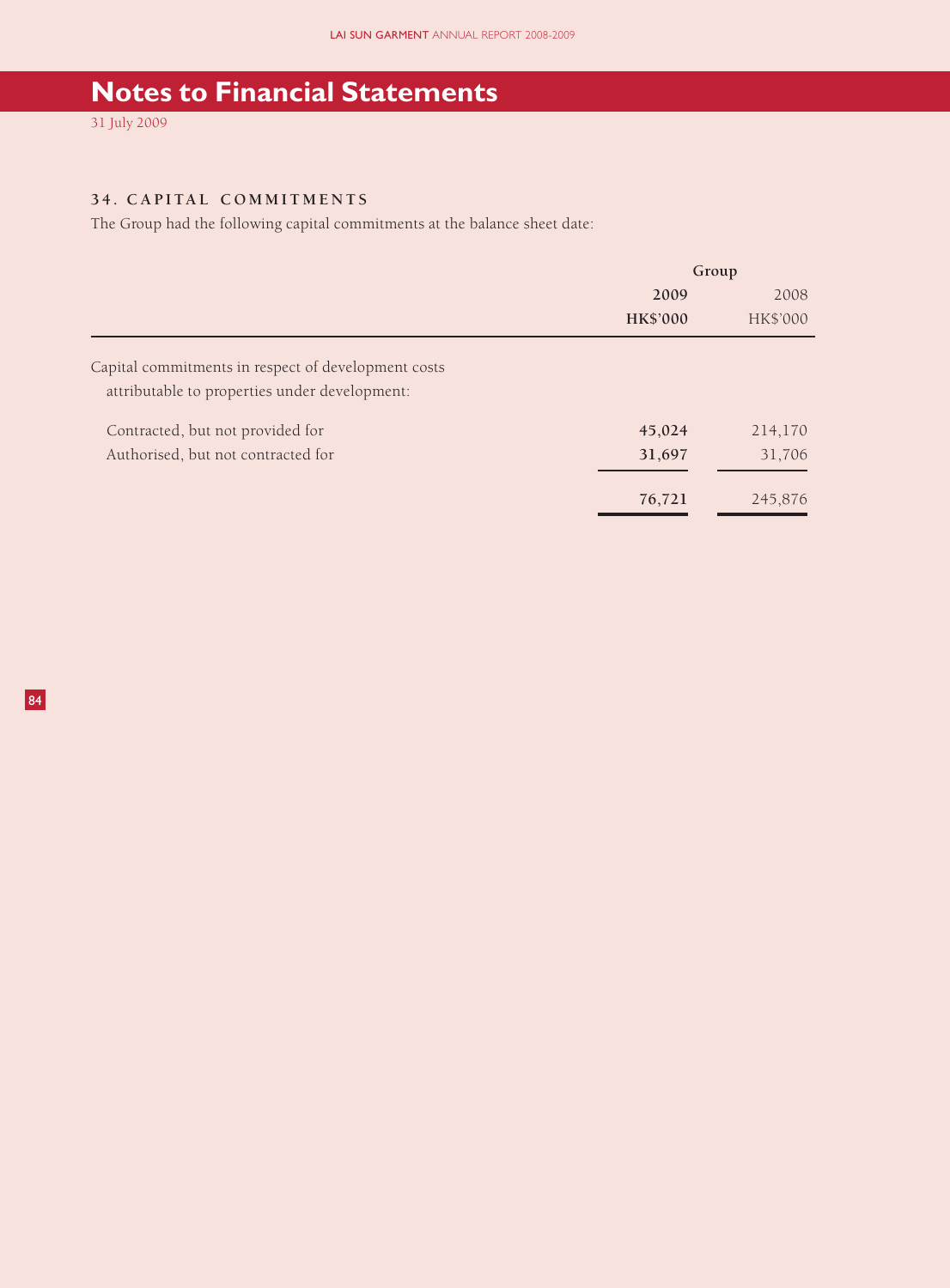31 July 2009

## **35. FINANCIAL INSTRUMENTS BY CATEGORY**

The carrying amounts of each of the categories of financial instruments as at the balance sheet date are as follows:

| 2009 | Group |
|------|-------|
|      |       |

#### **Financial assets**

|                                       |                 | Available-      |                 |
|---------------------------------------|-----------------|-----------------|-----------------|
|                                       |                 | for-sale        |                 |
|                                       | Loans and       | financial       |                 |
|                                       | receivables     | assets          | Total           |
|                                       | <b>HK\$'000</b> | <b>HK\$'000</b> | <b>HK\$'000</b> |
|                                       |                 |                 |                 |
| Amounts due from associates           | 2,035           |                 | 2,035           |
| Available-for-sale equity investments |                 | 210,522         | 210,522         |
| Debtors and other receivables         | 3,518           |                 | 3,518           |
| Promissory note receivable            | 167,000         |                 | 167,000         |
| Cash and cash equivalents             | 75,657          |                 | 75,657          |
|                                       |                 |                 |                 |
|                                       | 248,210         | 210,522         | 458,732         |

### **Financial liabilities**

|                                            | Financial       |
|--------------------------------------------|-----------------|
|                                            | liabilities at  |
|                                            | amortised cost  |
|                                            | <b>HK\$'000</b> |
|                                            |                 |
| Amounts due to associates                  | 2,000           |
| Creditors and accruals                     | 41,477          |
| Interest-bearing bank and other borrowings | 278,745         |
| Note payable                               | 195,000         |
| Accrued interest payable                   | 66,851          |
|                                            | 584,073         |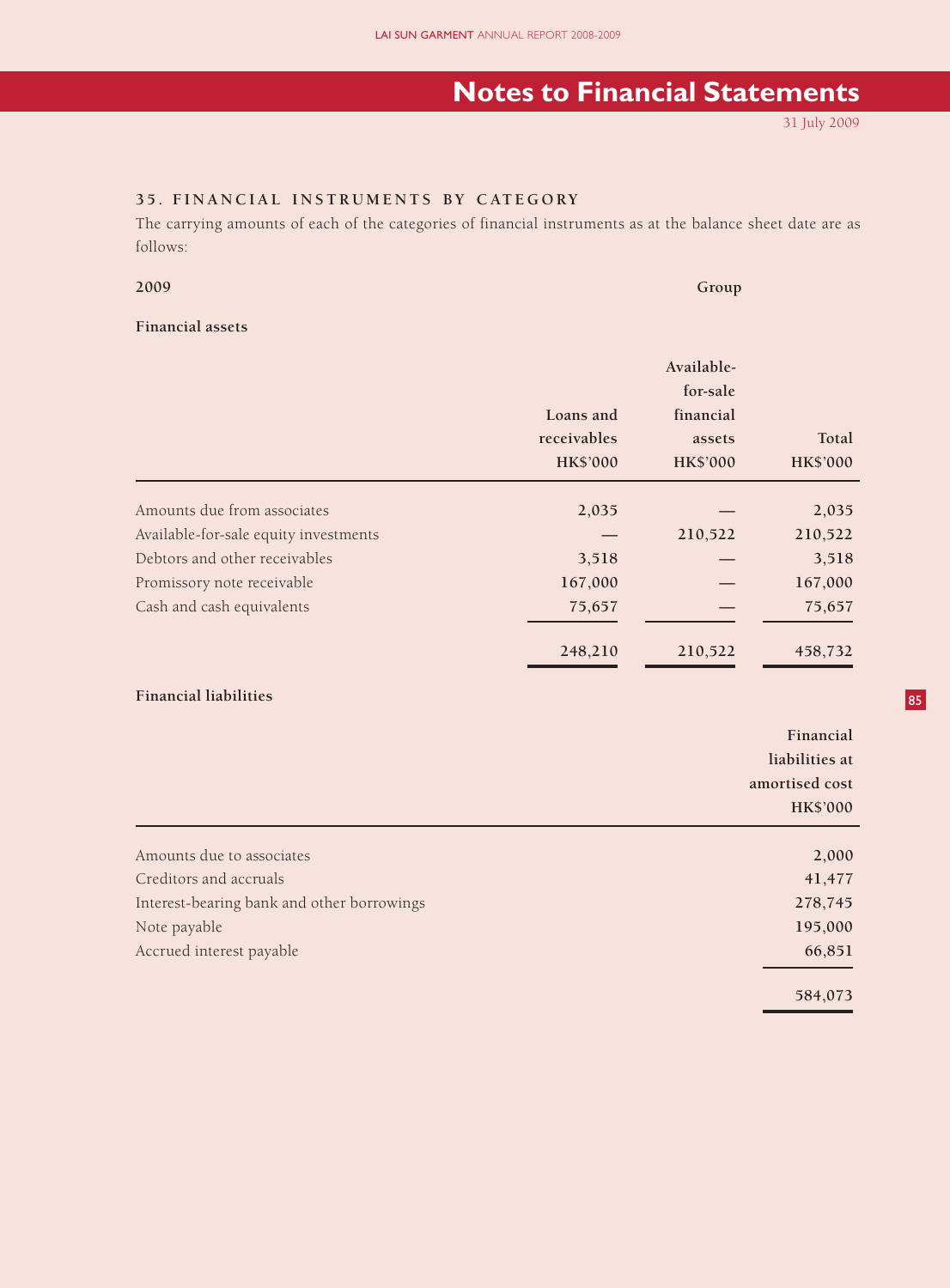31 July 2009

## **35. FINANCIAL INSTRUMENTS BY CATEGORY (continued)**

2008 Group

Financial assets

|                                       |             | Available- |          |
|---------------------------------------|-------------|------------|----------|
|                                       |             | for-sale   |          |
|                                       | Loans and   | financial  |          |
|                                       | receivables | assets     | Total    |
|                                       | HK\$'000    | HK\$'000   | HK\$'000 |
|                                       |             |            |          |
| Amounts due from associates           | 1,917       |            | 1,917    |
| Available-for-sale equity investments |             | 167,784    | 167,784  |
| Debtors and other receivables         | 3,936       |            | 3,936    |
| Promissory note receivable            | 167,000     |            | 167,000  |
| Loan and interest receivables         | 33,840      |            | 33,840   |
| Cash and cash equivalents             | 22,665      |            | 22,665   |
|                                       | 229,358     | 167,784    | 397,142  |

Financial liabilities

|                                            | Financial      |
|--------------------------------------------|----------------|
|                                            | liabilities at |
|                                            | amortised cost |
|                                            | HK\$'000       |
|                                            |                |
| Amounts due to associates                  | 2,000          |
| Creditors and accruals                     | 38,544         |
| Interest-bearing bank and other borrowings | 113,745        |
| Note payable                               | 195,000        |
| Accrued interest payable                   | 55,370         |
|                                            | 404,659        |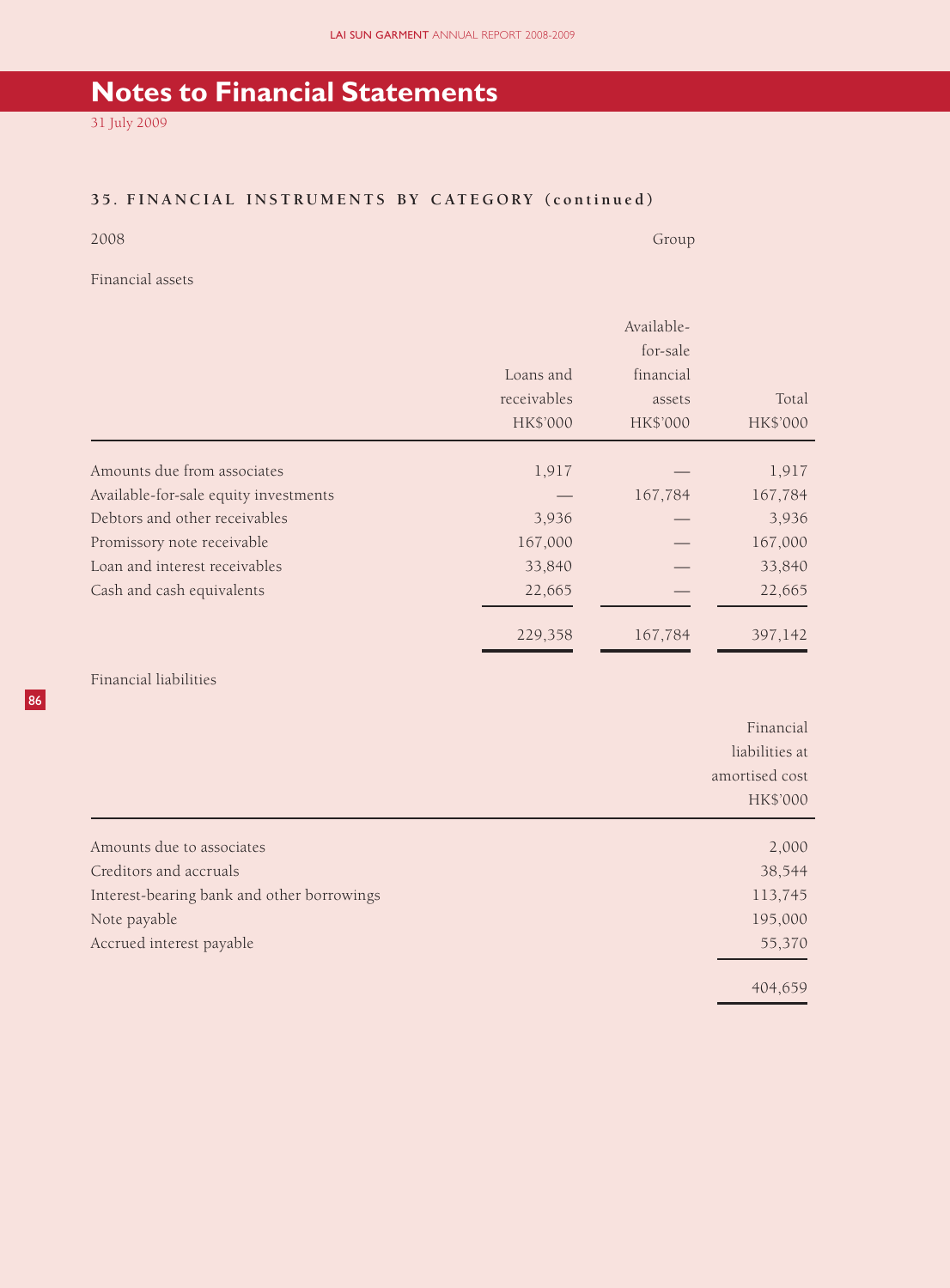31 July 2009

## **35. FINANCIAL INSTRUMENTS BY CATEGORY (continued)**

## **Company**

### **Financial assets**

|                               |                 | 2009            |                 |             | 2008       |          |
|-------------------------------|-----------------|-----------------|-----------------|-------------|------------|----------|
|                               |                 | Available-      |                 |             | Available- |          |
|                               |                 | for-sale        |                 |             | for-sale   |          |
|                               | Loans and       | financial       |                 | Loans and   | financial  |          |
|                               | receivables     | assets          | Total           | receivables | assets     | Total    |
|                               | <b>HK\$'000</b> | <b>HK\$'000</b> | <b>HK\$'000</b> | HK\$'000    | HK\$'000   | HK\$'000 |
|                               |                 |                 |                 |             |            |          |
| Amounts due from subsidiaries | 578,691         |                 | 578,691         | 588,468     |            | 588,468  |
| Amounts due from associates   | 2,035           |                 | 2,035           | 1,917       |            | 1,917    |
| Available-for-sale equity     |                 |                 |                 |             |            |          |
| investments                   |                 | 190,692         | 190,692         |             | 151,980    | 151,980  |
| Debtors and other receivables | 3,255           |                 | 3,255           | 3,415       |            | 3,415    |
| Promissory note receivable    | 167,000         |                 | 167,000         | 167,000     |            | 167,000  |
| Cash and cash equivalents     | 74,070          |                 | 74,070          | 22,429      |            | 22,429   |
|                               | 825,051         | 190,692         | 1,015,743       | 783,229     | 151,980    | 935,209  |

### **Financial liabilities**

|                                            | 2009                                        | 2008              |
|--------------------------------------------|---------------------------------------------|-------------------|
|                                            | Financial liabilities Financial liabilities |                   |
|                                            | at amortised cost                           | at amortised cost |
|                                            | <b>HK\$'000</b>                             | HK\$'000          |
|                                            |                                             |                   |
| Amounts due to subsidiaries                | 261,241                                     | 289,176           |
| Amounts due to associates                  | 2,000                                       | 2,000             |
| Creditors and accruals                     | 9,378                                       | 9,626             |
| Interest-bearing bank and other borrowings | 46,745                                      | 31,745            |
| Note payable                               | 195,000                                     | 195,000           |
| Accrued interest payable                   | 66,851                                      | 55,370            |
|                                            | 581,215                                     | 582,917           |

The carrying amounts of all financial assets and financial liabilities at amortised cost approximate to their fair values.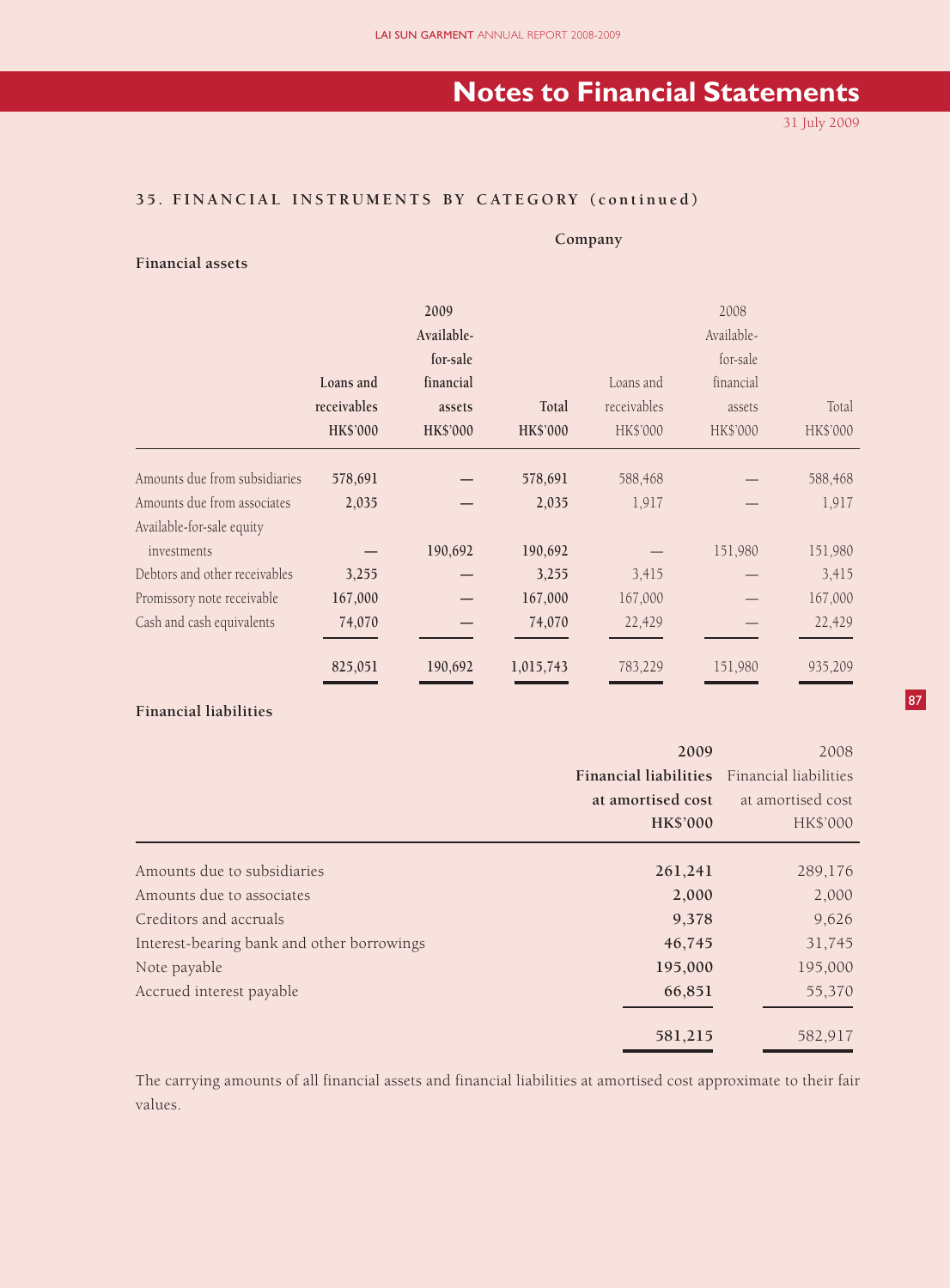31 July 2009

#### **36. FINANCIAL RISK MANAGEMENT OBJECTIVES AND POLICIES**

The Group's principal financial instruments comprise available-for-sale equity investments, loan and interest receivables, cash and cash equivalents and short-term time deposits, a promissory note receivable, interestbearing bank and other borrowings and a note payable. The main purpose of these financial instruments is to maintain adequate funds for the Group's operations. The Group has various other financial assets and liabilities such as debtors and creditors, which arise directly from its daily operations.

The main risks arising from the Group's financial instruments are interest rate risk, liquidity risk, credit risk and equity price risk. The directors of the Company meet periodically to analyse and formulate measures to manage the Group's exposure to these risks. Generally, the Group has adopted relatively conservative strategies on its risk management and the Group has not used any derivatives and other instruments for hedging purposes during the year. The Group does not hold or issue derivative financial instruments for trading purposes. The directors review and agree policies for managing each of these risks and they are summarised as follows:

#### **(i) Interest rate risks**

Interest rate risk is the risk that the future cash flows of a financial instrument will fluctuate because of changes in market interest rates. The Group's exposure to interest rates relates primarily to the Group's promissory note receivable, time deposits, cash and cash equivalents, interest-bearing bank and other borrowings and note payable with a floating interest rate.

At present, the Group does not intend to seek to hedge its exposure to interest rate fluctuations. However, the Group will constantly review the economic situation and its interest rate risk profile, and will consider appropriate hedging measures in future as may be necessary.

The following table demonstrates the sensitivity to a reasonably possible change in interest rates, with all other variables held constant and before any impact on tax, of the Group's profit (through the impact on floating rate promissory note receivable, time deposits, cash and cash equivalents, note payable and interest-bearing bank and other borrowings) and the Group's and the Company's equity.

|      | Group            |            |           | Company          |           |
|------|------------------|------------|-----------|------------------|-----------|
|      |                  | Decrease   |           |                  |           |
|      | Increase         | in profit  | Decrease  | Increase         | Decrease  |
|      | in interest rate | before tax | in equity | in interest rate | in equity |
|      | (in percentage)  | HK\$'000   | HK\$'000  | (in percentage)  | HK\$'000  |
| 2009 | $0.5\%$          | 1,155      | 1,155     | $0.5\%$          | 3         |
| 2008 | $0.5\%$          | 595        | 595       | $0.5\%$          | 187       |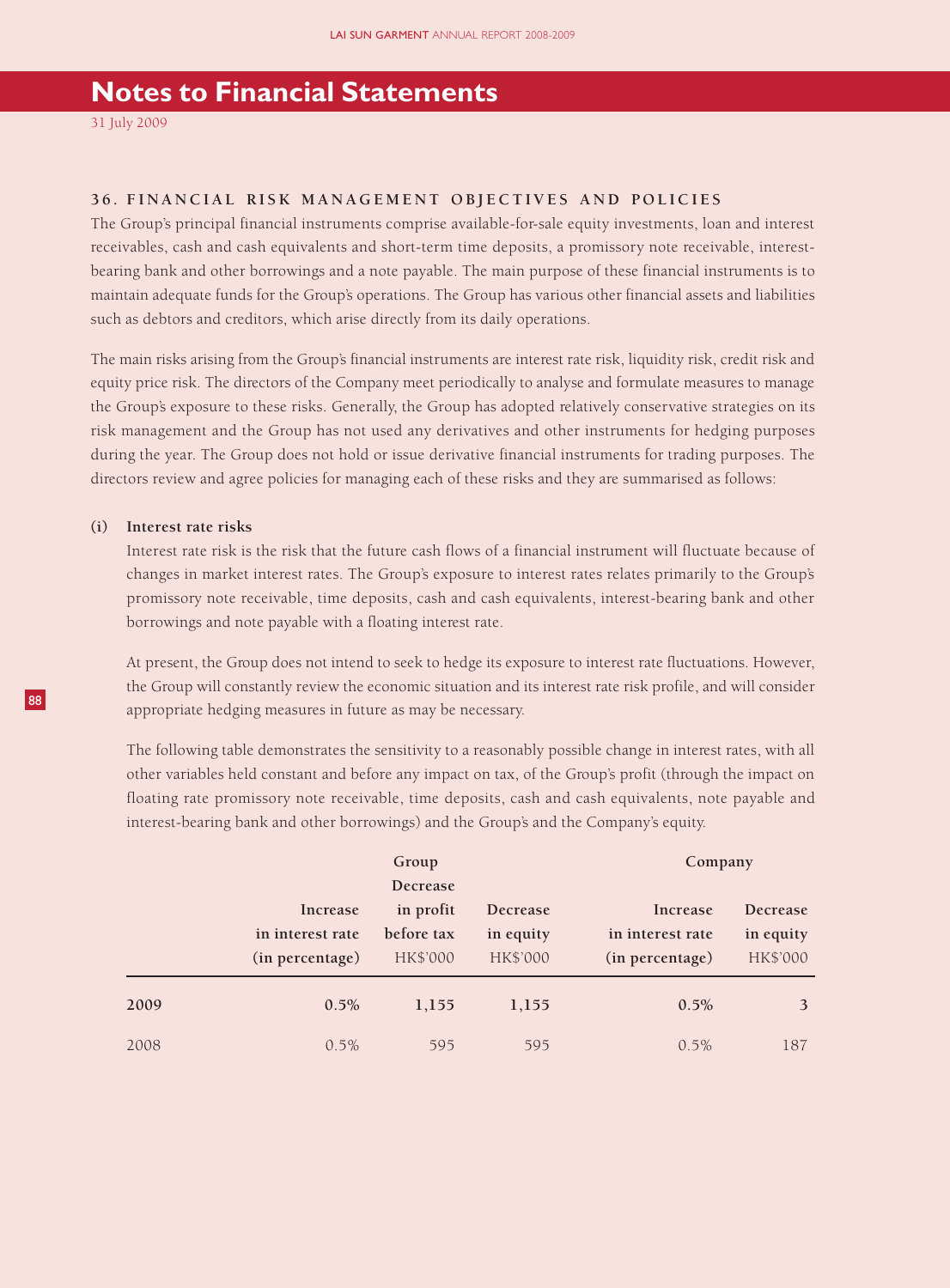31 July 2009

## **36. FINANCIAL RISK MANAGEMENT OBJECTIVES AND POLICIES (continued)**

## **(ii) Liquidity risk**

The Group's objective is to ensure adequate funds are available to meet commitments associated with its capital expenditure and financial liabilities. Cash flows are closely monitored on an ongoing basis.

The maturity profile of the Group's and the Company's financial liabilities as at the balance sheet date, based on the contractual undiscounted payments, was as follows:

#### **Group**

|                                                 | 2009            |                 |                 |                 |
|-------------------------------------------------|-----------------|-----------------|-----------------|-----------------|
|                                                 | Less than       | 3 to            | $1$ to 5        |                 |
|                                                 | 3 months        | 12 months       | years           | Total           |
|                                                 | <b>HK\$'000</b> | <b>HK\$'000</b> | <b>HK\$'000</b> | <b>HK\$'000</b> |
| Amounts due to associates                       |                 |                 | 2,000           | 2,000           |
| Creditors and accruals                          | 41,477          |                 |                 | 41,477          |
| Interest-bearing bank                           |                 |                 |                 |                 |
| and other borrowings                            | 15,059          | 232,773#        | 33,332          | 281,164         |
| Note payable                                    |                 |                 | 204,750         | 204,750         |
| Accrued interest payable                        |                 |                 | 66,851          | 66,851          |
|                                                 | 56,536          | 232,773         | 306,933         | 596,242         |
|                                                 |                 | 2008            |                 |                 |
|                                                 | Less than       | $3$ to          | $1$ to 5        |                 |
|                                                 | 3 months        | 12 months       | years           | Total           |
|                                                 | HK\$'000        | HK\$'000        | HK\$'000        | HK\$'000        |
|                                                 |                 |                 |                 |                 |
|                                                 |                 |                 |                 |                 |
| Amounts due to associates                       |                 |                 | 2,000           | 2,000           |
| Creditors and accruals<br>Interest-bearing bank | 38,544          |                 |                 | 38,544          |
| and other borrowings                            |                 |                 | 117,878         | 117,878         |
| Note payable                                    |                 |                 | 205,238         | 205,238         |
| Accrued interest payable                        |                 |                 | 55,370          | 55,370          |

Included in interest-bearing bank and other borrowings was a bank loan borrowed under the Loan Facility which is in the process of refinancing with details set out in note 25(a).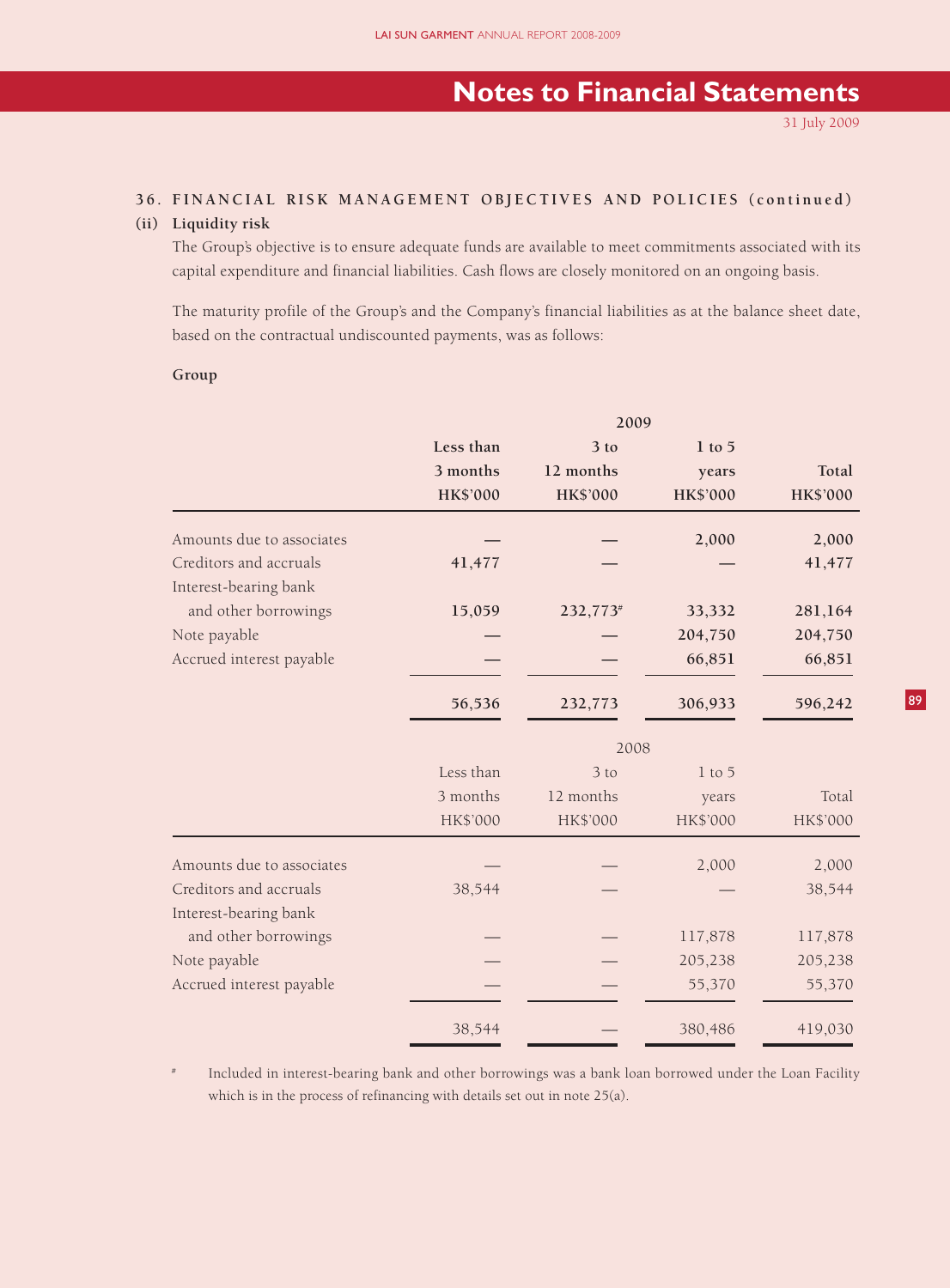31 July 2009

## **36. FINANCIAL RISK MANAGEMENT OBJECTIVES AND POLICIES (continued)**

#### **(ii) Liquidity risk (continued)**

#### **Company**

|                                               | 2009            |                 |                 |                 |
|-----------------------------------------------|-----------------|-----------------|-----------------|-----------------|
|                                               | Less than       | $3$ to          | $1$ to 5        |                 |
|                                               | 3 months        | 12 months       | years           | Total           |
|                                               | <b>HK\$'000</b> | <b>HK\$'000</b> | <b>HK\$'000</b> | <b>HK\$'000</b> |
| Amounts due to subsidiaries                   |                 |                 | 261,241         | 261,241         |
| Amounts due to associates                     |                 |                 | 2,000           | 2,000           |
| Creditors and accruals                        | 9,378           |                 |                 | 9,378           |
| Interest-bearing bank                         |                 |                 |                 |                 |
| and other borrowings                          | 15,059          |                 | 33,332          | 48,391          |
| Note payable                                  |                 |                 | 204,750         | 204,750         |
| Accrued interest payable                      |                 |                 | 66,851          | 66,851          |
|                                               | 24,437          |                 | 568,174         | 592,611         |
|                                               | 2008            |                 |                 |                 |
|                                               | Less than       | $3$ to          | $1$ to 5        |                 |
|                                               |                 |                 |                 |                 |
|                                               | 3 months        | 12 months       | years           | Total           |
|                                               | HK\$'000        | HK\$'000        | HK\$'000        | HK\$'000        |
|                                               |                 |                 |                 |                 |
| Amounts due to subsidiaries                   |                 |                 | 289,176         | 289,176         |
| Amounts due to associates                     |                 |                 | 2,000           | 2,000           |
| Creditors and accruals                        | 9,626           |                 |                 | 9,626           |
| Interest-bearing bank<br>and other borrowings |                 |                 | 33,412          | 33,412          |
| Note payable                                  |                 |                 | 205,238         | 205,238         |
| Accrued interest payable                      |                 |                 | 55,370          | 55,370          |

#### **(iii) Credit risk**

The Group has no significant concentrations of credit risk. Receivables are being closely monitored on an ongoing basis and the Group's exposure to bad debts is not significant. The credit risk of the Group's financial assets which comprise cash and cash equivalents, loan and interest receivables, promissory note receivable and debtors and other receivables, arising from default of the counterparty, with a maximum exposure equal to the carrying amount of these instruments.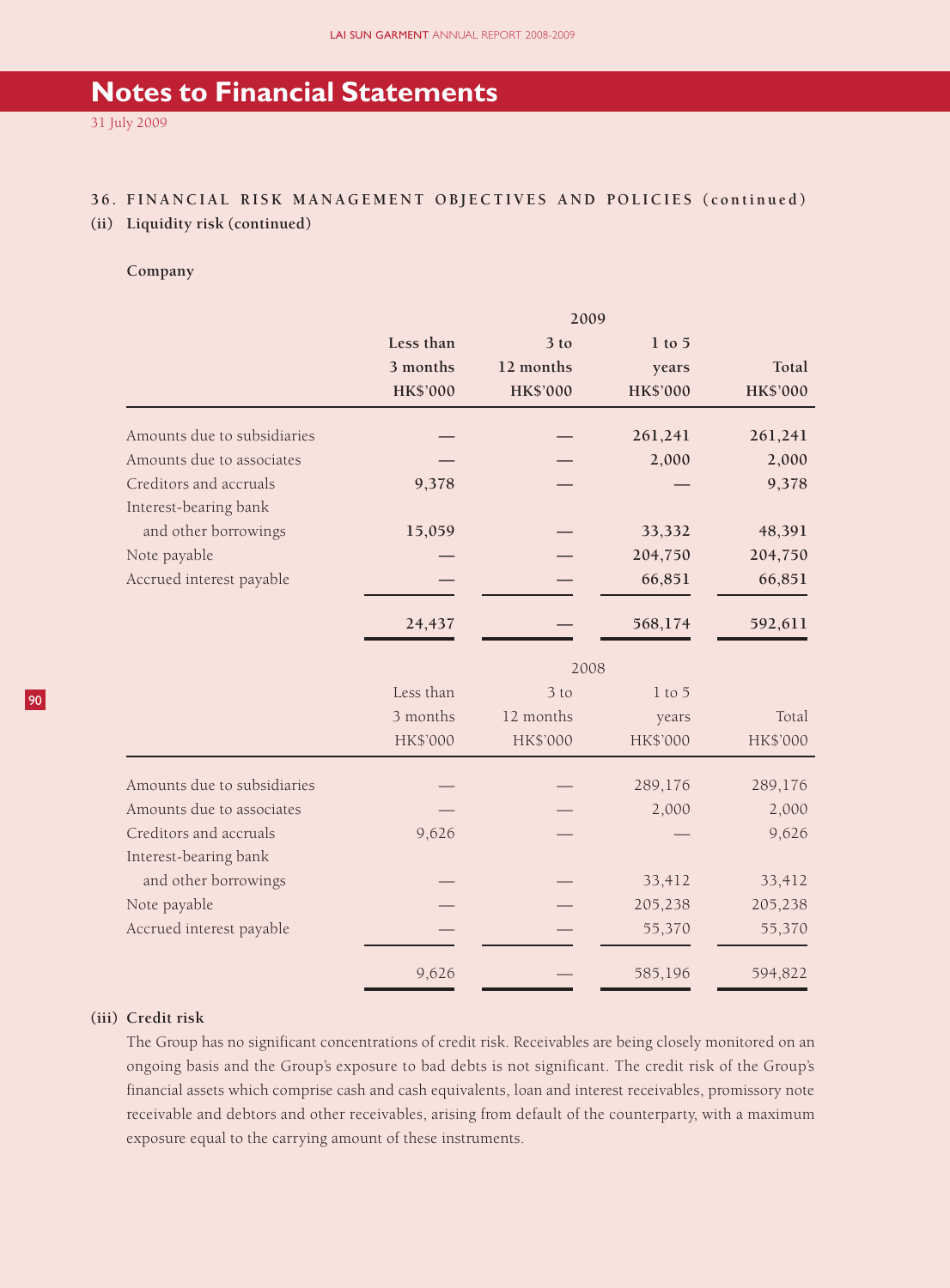31 July 2009

## **36. FINANCIAL RISK MANAGEMENT OBJECTIVES AND POLICIES (continued) (iv) Equity price risk**

Equity price risk is the risk that the fair values of equity securities decrease as a result of changes in the levels of equity indices and the value of individual securities. The Group is exposed to equity price risk arising from individual equity investments classified as available-for-sale equity investments (note 19) as at 31 July 2009. The Group's listed investments are listed on the Hong Kong Stock Exchange and are valued at quoted market prices at the balance sheet date.

The following table demonstrates the sensitivity to every 5% change in the fair values of the equity investments, with all other variables held constant and before any impact on tax, based on their carrying amounts at the balance sheet date.

|                  | Group           |          | Company         |          |
|------------------|-----------------|----------|-----------------|----------|
|                  | 2009            | 2008     | 2009            | 2008     |
|                  | <b>HK\$'000</b> | HK\$'000 | <b>HK\$'000</b> | HK\$'000 |
| Change in equity | 10,526          | 8,389    | 9,535           | 7,599    |

#### **(v) Capital management**

The Group manages its capital structure to ensure that entities in the Group will be able to continue as a going concern while maximising the return to stakeholders through the optimisation of the debt and equity balance. The Group's overall strategy remains unchanged from that of the prior year.

The capital structure of the Group consists of bank and other borrowings, note payable and equity attributable to ordinary equity holders of the Company, comprising issued share capital and reserves.

The directors of the Company review the capital structure regularly. As part of this review, the directors consider the cost of capital and the risks associated with each class of capital. Based on recommendations of the directors, the Group will balance its overall capital structure through issue of new shares as well as maintenance of appropriate level of debts.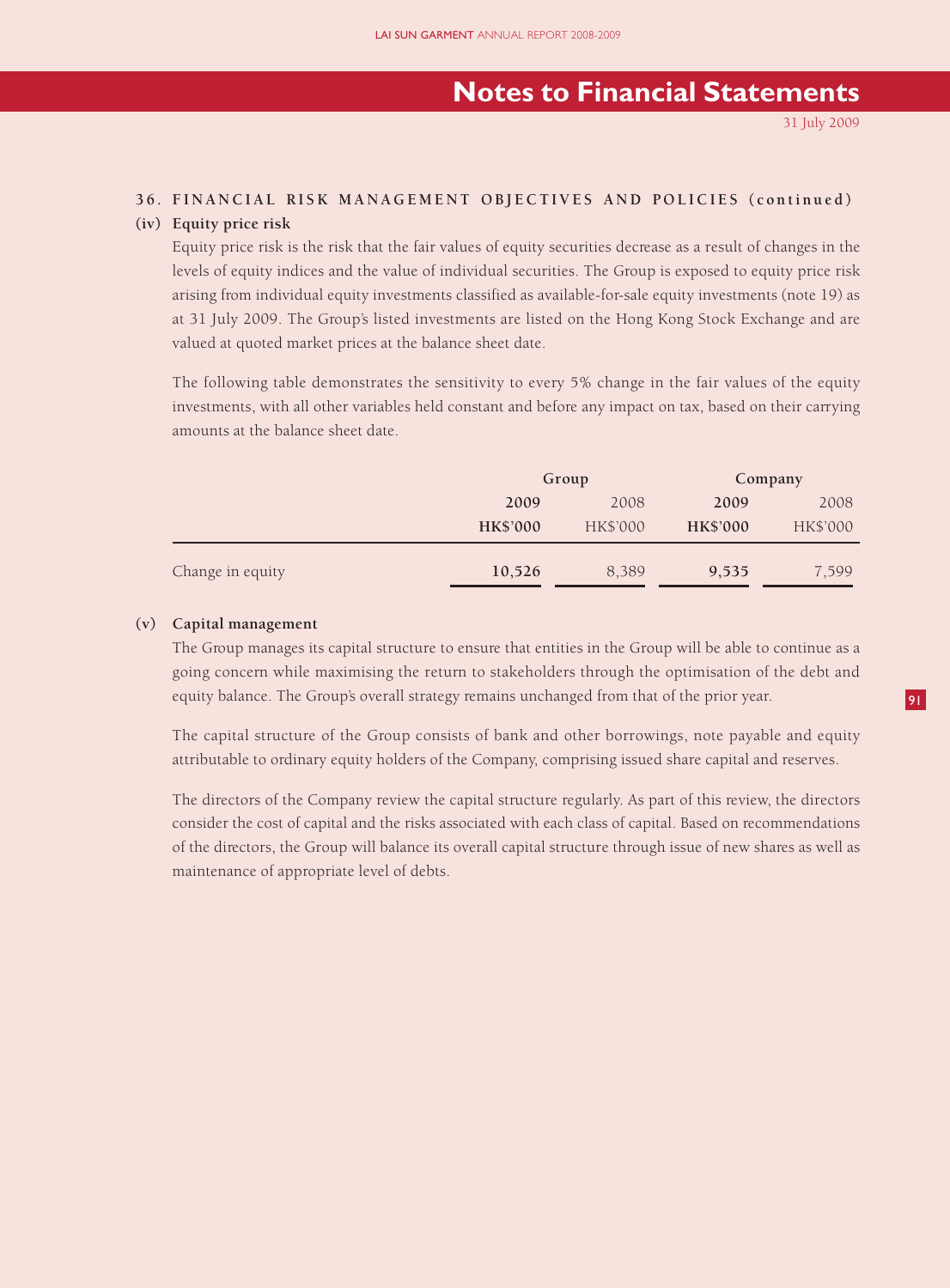31 July 2009

## **36. FINANCIAL RISK MANAGEMENT OBJECTIVES AND POLICIES (continued)**

#### **(v) Capital management (continued)**

The Group monitors its capital structure through a gearing ratio of the sum of note payable and bank and other borrowings to total equity. The Group's policy is to maintain the gearing ratio at a moderate level which stands at 13% at 31 July 2009. Total equity represents equity attributable to ordinary equity holders of the Company. The gearing ratios as at the balance sheet dates were as follows:

|                                                               | Group           |           |  |
|---------------------------------------------------------------|-----------------|-----------|--|
|                                                               | 2009            | 2008      |  |
|                                                               | <b>HK\$'000</b> | HK\$'000  |  |
|                                                               |                 |           |  |
| Note payable                                                  | 195,000         | 195,000   |  |
| Interest-bearing bank and other borrowings                    | 278,745         | 113,745   |  |
| Total debts                                                   | 473,745         | 308,745   |  |
| Equity attributable to ordinary equity holders of the Company | 3,635,847       | 3,455,942 |  |
| Gearing ratio                                                 | 13.0%           | 8.9%      |  |

### **37. APPROVAL OF THE FINANCIAL STATEMENTS**

These financial statements were approved and authorised for issue by the board of directors on 6 November 2009.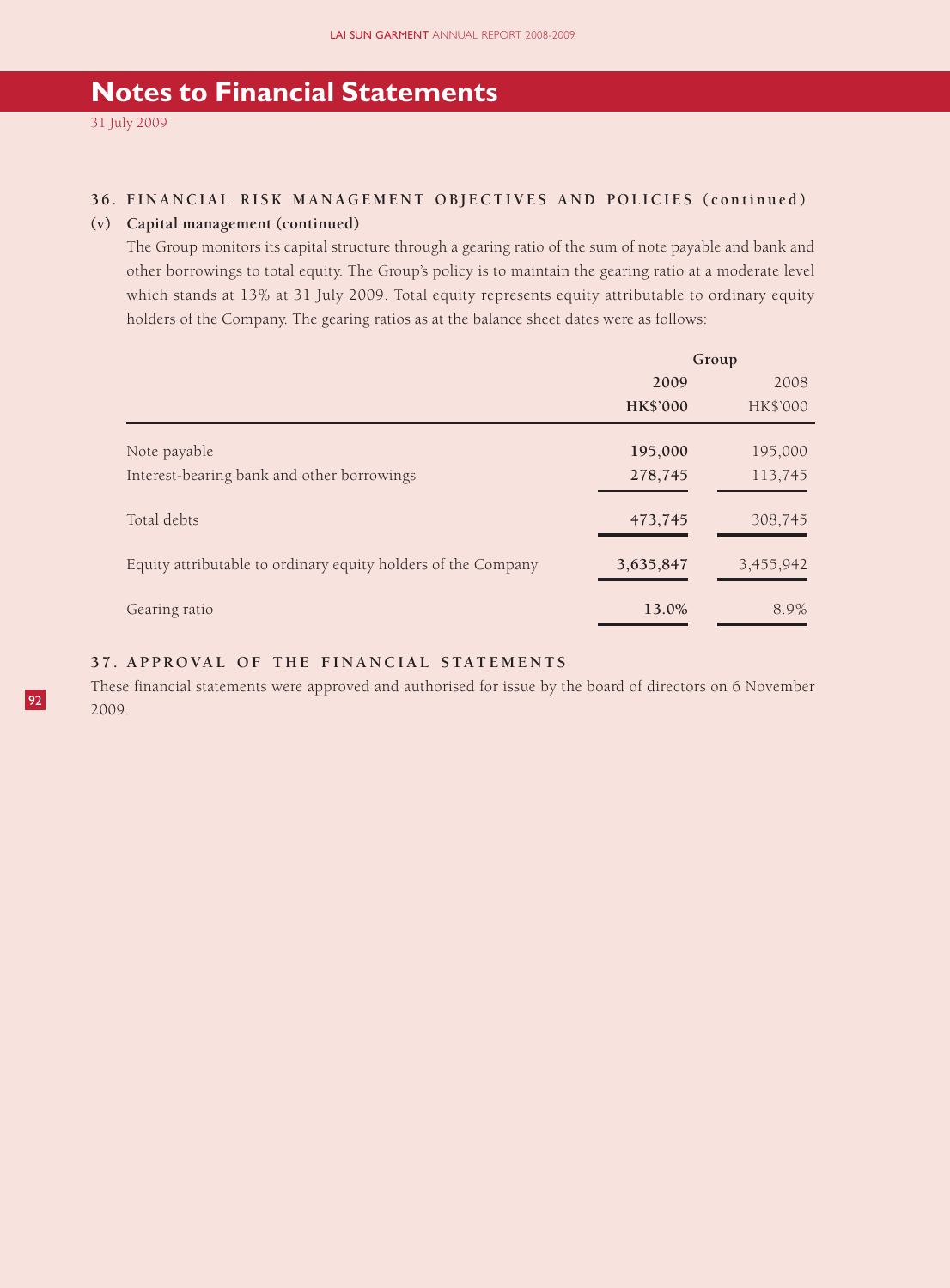# **Notice of Annual General Meeting**

**NOTICE IS HEREBY GIVEN THAT** the Annual General Meeting of the Members of the Company will be held at Salon 1-3, JW Marriott Ballroom, Level 3, JW Marriott Hotel Hong Kong, Pacific Place, 88 Queensway, Hong Kong on Wednesday, 23 December 2009 at 11:15 a.m. for the following purposes:-

- 1. To receive and consider the audited financial statements and the reports of the Directors and of the Auditors for the year ended 31 July 2009;
- 2. To re-elect the retiring Directors and to fix the Directors' remuneration;
- 3. To appoint Auditors and to authorise the Directors to fix their remuneration; and
- 4. As special business, to consider and, if thought fit, pass with or without amendments, the following resolution as an Ordinary Resolution:

#### **"THAT**

- (a) subject to paragraph (c) of this Resolution, the exercise by the Directors during the Relevant Period (as hereinafter defined) of all the powers of the Company to issue, allot and deal with additional ordinary shares in the Company, and to make or grant offers, agreements and options (including warrants, bonds, debentures, notes and any securities which carry rights to subscribe for or are convertible into ordinary shares in the Company) which would or might require the exercise of such power be and is hereby generally and unconditionally approved;
- (b) the approval in paragraph (a) of this Resolution shall authorise the Directors during the Relevant Period to make or grant offers, agreements and options (including warrants, bonds, debentures, notes and any securities which carry rights to subscribe for or are convertible into ordinary shares in the Company) which would or might require the exercise of such power after the end of the Relevant Period;
- (c) the aggregate nominal amount of ordinary share capital allotted or agreed conditionally or unconditionally to be allotted (whether pursuant to an option or otherwise) and issued by the Directors pursuant to the approval in paragraph (a) of this Resolution, otherwise than pursuant to (i) a Rights Issue (as hereinafter defined); or (ii) an issue of ordinary shares in the Company upon the exercise of rights of subscription or conversion under the terms of any of the securities which are convertible into shares of the Company; or (iii) an issue of ordinary shares in the Company as scrip dividends pursuant to the Articles of Association of the Company from time to time; or (iv) an issue of ordinary shares in the Company under any option scheme or similar arrangement for the grant or issue of ordinary shares in the Company or rights to acquire ordinary shares in the Company, shall not exceed 20% of the aggregate nominal amount of the issued ordinary share capital of the Company as at the date of this Resolution, and the said approval shall be limited accordingly; and
- (d) for the purposes of this Resolution,

"Relevant Period" means the period from the passing of this Resolution until whichever is the earliest of:

- (i) the conclusion of the next Annual General Meeting of the Company;
- (ii) the revocation or variation of the authority given under this Resolution by an ordinary resolution of the members of the Company in general meeting; or
- (iii) the expiration of the period within which the next Annual General Meeting of the Company is required by law to be held; and